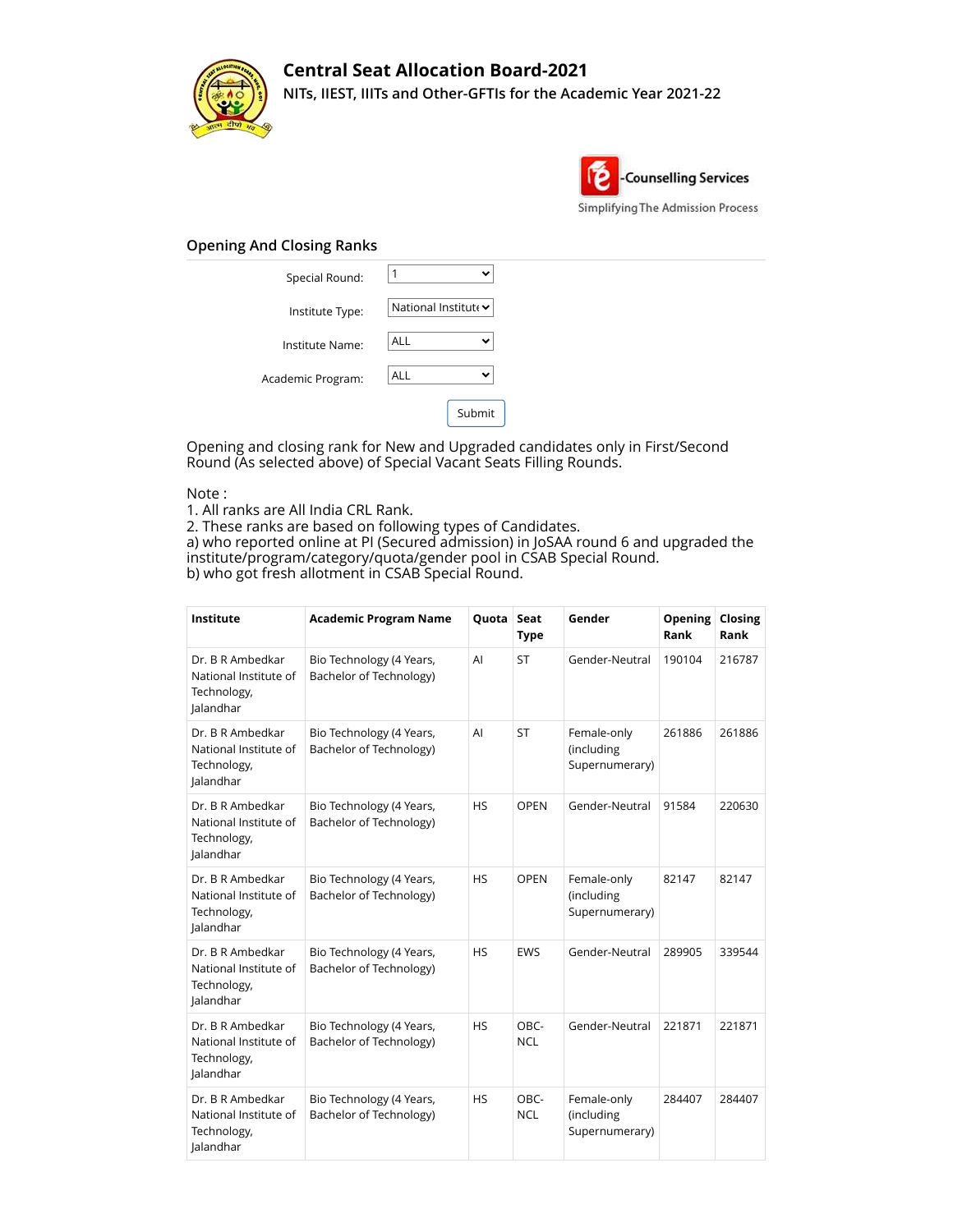| Dr. B R Ambedkar<br>National Institute of<br>Technology,<br>Jalandhar | Bio Technology (4 Years,<br>Bachelor of Technology)          | HS | SC                 | Gender-Neutral                              | 291406 | 294123 |
|-----------------------------------------------------------------------|--------------------------------------------------------------|----|--------------------|---------------------------------------------|--------|--------|
| Dr. B R Ambedkar<br>National Institute of<br>Technology,<br>Jalandhar | Bio Technology (4 Years,<br>Bachelor of Technology)          | HS | SC                 | Female-only<br>(including<br>Supernumerary) | 299953 | 299953 |
| Dr. B R Ambedkar<br>National Institute of<br>Technology,<br>Jalandhar | Bio Technology (4 Years,<br>Bachelor of Technology)          | OS | <b>OPEN</b>        | Gender-Neutral                              | 48041  | 55745  |
| Dr. B R Ambedkar<br>National Institute of<br>Technology,<br>Jalandhar | Bio Technology (4 Years,<br>Bachelor of Technology)          | OS | <b>OPEN</b>        | Female-only<br>(including<br>Supernumerary) | 50115  | 61878  |
| Dr. B R Ambedkar<br>National Institute of<br>Technology,<br>Jalandhar | Bio Technology (4 Years,<br>Bachelor of Technology)          | OS | <b>EWS</b>         | Gender-Neutral                              | 58127  | 58285  |
| Dr. B R Ambedkar<br>National Institute of<br>Technology,<br>Jalandhar | Bio Technology (4 Years,<br>Bachelor of Technology)          | OS | <b>EWS</b>         | Female-only<br>(including<br>Supernumerary) | 68164  | 68164  |
| Dr. B R Ambedkar<br>National Institute of<br>Technology,<br>Jalandhar | Bio Technology (4 Years,<br>Bachelor of Technology)          | OS | OBC-<br><b>NCL</b> | Gender-Neutral                              | 57198  | 61249  |
| Dr. B R Ambedkar<br>National Institute of<br>Technology,<br>Jalandhar | Bio Technology (4 Years,<br>Bachelor of Technology)          | OS | OBC-<br><b>NCL</b> | Female-only<br>(including<br>Supernumerary) | 79628  | 79628  |
| Dr. B R Ambedkar<br>National Institute of<br>Technology,<br>Jalandhar | Bio Technology (4 Years,<br>Bachelor of Technology)          | OS | SC                 | Gender-Neutral                              | 151615 | 172318 |
| Dr. B R Ambedkar<br>National Institute of<br>Technology,<br>Jalandhar | Bio Technology (4 Years,<br>Bachelor of Technology)          | OS | ST                 | Gender-Neutral                              | 237029 | 240297 |
| Dr. B R Ambedkar<br>National Institute of<br>Technology,<br>Jalandhar | Bio Technology (4 Years,<br>Bachelor of Technology)          | OS | ST                 | Female-only<br>(including<br>Supernumerary) | 293492 | 293492 |
| Dr. B R Ambedkar<br>National Institute of<br>Technology,<br>Jalandhar | Chemical Engineering (4<br>Years, Bachelor of<br>Technology) | Al | ST                 | Gender-Neutral                              | 188949 | 223279 |
| Dr. B R Ambedkar<br>National Institute of<br>Technology,<br>Jalandhar | Chemical Engineering (4<br>Years, Bachelor of<br>Technology) | Al | ST                 | Female-only<br>(including<br>Supernumerary) | 211089 | 211089 |
| Dr. B R Ambedkar<br>National Institute of<br>Technology,<br>Jalandhar | Chemical Engineering (4<br>Years, Bachelor of<br>Technology) | HS | <b>OPEN</b>        | Gender-Neutral                              | 45772  | 79698  |
| Dr. B R Ambedkar<br>National Institute of<br>Technology,<br>Jalandhar | Chemical Engineering (4<br>Years, Bachelor of<br>Technology) | HS | <b>EWS</b>         | Gender-Neutral                              | 86803  | 98090  |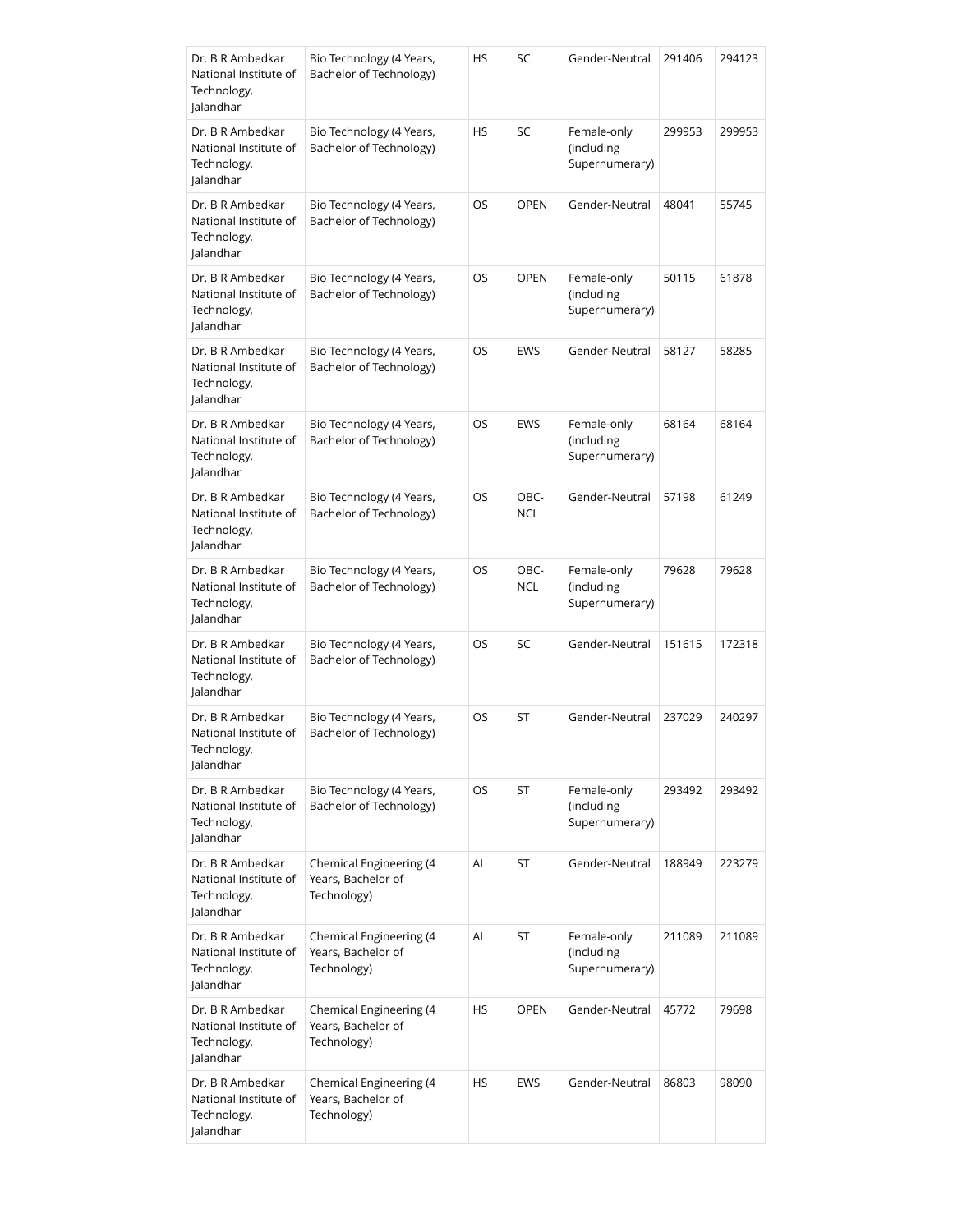| Dr. B R Ambedkar<br>National Institute of<br>Technology,<br>Jalandhar | Chemical Engineering (4<br>Years, Bachelor of<br>Technology) | HS        | <b>EWS</b>         | Female-only<br>(including<br>Supernumerary) | 90539  | 90539  |
|-----------------------------------------------------------------------|--------------------------------------------------------------|-----------|--------------------|---------------------------------------------|--------|--------|
| Dr. B R Ambedkar<br>National Institute of<br>Technology,<br>Jalandhar | Chemical Engineering (4<br>Years, Bachelor of<br>Technology) | <b>HS</b> | OBC-<br><b>NCL</b> | Gender-Neutral                              | 193126 | 193126 |
| Dr. B R Ambedkar<br>National Institute of<br>Technology,<br>Jalandhar | Chemical Engineering (4<br>Years, Bachelor of<br>Technology) | OS        | <b>OPEN</b>        | Gender-Neutral                              | 33673  | 39210  |
| Dr. B R Ambedkar<br>National Institute of<br>Technology,<br>Jalandhar | Chemical Engineering (4<br>Years, Bachelor of<br>Technology) | OS        | <b>OPEN</b>        | Female-only<br>(including<br>Supernumerary) | 42515  | 49760  |
| Dr. B R Ambedkar<br>National Institute of<br>Technology,<br>Jalandhar | Chemical Engineering (4<br>Years, Bachelor of<br>Technology) | OS        | <b>EWS</b>         | Gender-Neutral                              | 41624  | 43858  |
| Dr. B R Ambedkar<br>National Institute of<br>Technology,<br>Jalandhar | Chemical Engineering (4<br>Years, Bachelor of<br>Technology) | OS        | <b>EWS</b>         | Female-only<br>(including<br>Supernumerary) | 65145  | 65145  |
| Dr. B R Ambedkar<br>National Institute of<br>Technology,<br>Jalandhar | Chemical Engineering (4<br>Years, Bachelor of<br>Technology) | OS        | OBC-<br><b>NCL</b> | Gender-Neutral                              | 45965  | 47228  |
| Dr. B R Ambedkar<br>National Institute of<br>Technology,<br>Jalandhar | Chemical Engineering (4<br>Years, Bachelor of<br>Technology) | OS        | OBC-<br><b>NCL</b> | Female-only<br>(including<br>Supernumerary) | 63205  | 63205  |
| Dr. B R Ambedkar<br>National Institute of<br>Technology,<br>Jalandhar | Chemical Engineering (4<br>Years, Bachelor of<br>Technology) | OS        | <b>SC</b>          | Gender-Neutral                              | 115427 | 140258 |
| Dr. B R Ambedkar<br>National Institute of<br>Technology,<br>Jalandhar | Chemical Engineering (4<br>Years, Bachelor of<br>Technology) | OS        | <b>ST</b>          | Gender-Neutral                              | 225052 | 229319 |
| Dr. B R Ambedkar<br>National Institute of<br>Technology,<br>Jalandhar | Chemical Engineering (4<br>Years, Bachelor of<br>Technology) | OS        | ST                 | Female-only<br>(including<br>Supernumerary) | 244895 | 244895 |
| Dr. B R Ambedkar<br>National Institute of<br>Technology,<br>Jalandhar | Civil Engineering (4 Years,<br>Bachelor of Technology)       | Al        | ST                 | Gender-Neutral                              | 120768 | 132307 |
| Dr. B R Ambedkar<br>National Institute of<br>Technology,<br>Jalandhar | Civil Engineering (4 Years,<br>Bachelor of Technology)       | Al        | ST                 | Female-only<br>(including<br>Supernumerary) | 182423 | 182423 |
| Dr. B R Ambedkar<br>National Institute of<br>Technology,<br>Jalandhar | Civil Engineering (4 Years,<br>Bachelor of Technology)       | HS        | <b>OPEN</b>        | Gender-Neutral                              | 56773  | 68890  |
| Dr. B R Ambedkar<br>National Institute of<br>Technology,<br>Jalandhar | Civil Engineering (4 Years,<br>Bachelor of Technology)       | <b>HS</b> | <b>OPEN</b>        | Female-only<br>(including<br>Supernumerary) | 66878  | 69097  |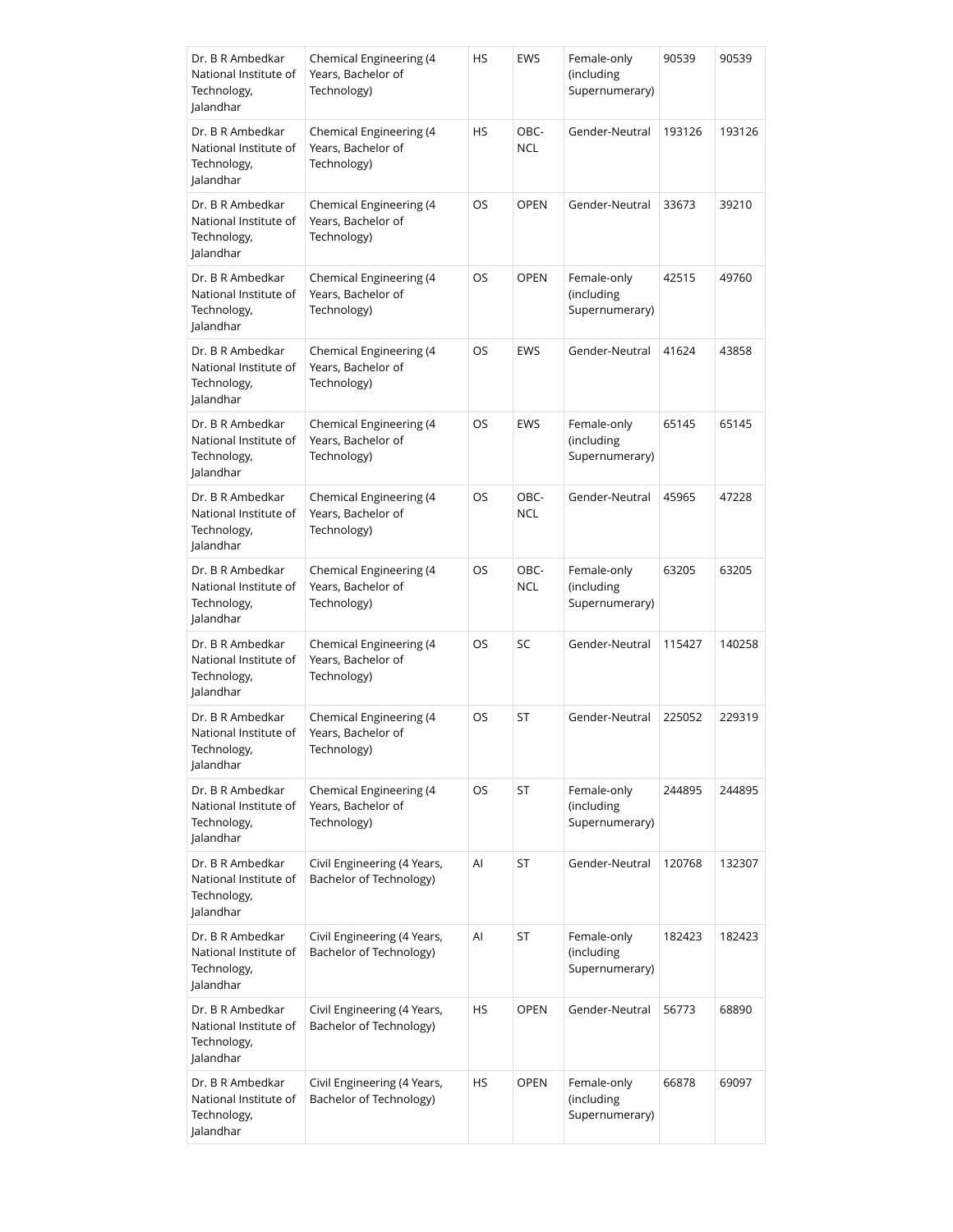| Dr. B R Ambedkar<br>National Institute of<br>Technology,<br>Jalandhar | Civil Engineering (4 Years,<br>Bachelor of Technology)                   | ΗS | <b>EWS</b>         | Gender-Neutral                              | 104913 | 104913 |
|-----------------------------------------------------------------------|--------------------------------------------------------------------------|----|--------------------|---------------------------------------------|--------|--------|
| Dr. B R Ambedkar<br>National Institute of<br>Technology,<br>Jalandhar | Civil Engineering (4 Years,<br>Bachelor of Technology)                   | HS | <b>EWS</b>         | Female-only<br>(including<br>Supernumerary) | 126893 | 159193 |
| Dr. B R Ambedkar<br>National Institute of<br>Technology,<br>Jalandhar | Civil Engineering (4 Years,<br>Bachelor of Technology)                   | HS | OBC-<br><b>NCL</b> | Gender-Neutral                              | 202848 | 202848 |
| Dr. B R Ambedkar<br>National Institute of<br>Technology,<br>Jalandhar | Civil Engineering (4 Years,<br>Bachelor of Technology)                   | HS | SC                 | Gender-Neutral                              | 214931 | 214931 |
| Dr. B R Ambedkar<br>National Institute of<br>Technology,<br>Jalandhar | Civil Engineering (4 Years,<br>Bachelor of Technology)                   | OS | <b>OPEN</b>        | Gender-Neutral                              | 35415  | 41698  |
| Dr. B R Ambedkar<br>National Institute of<br>Technology,<br>Jalandhar | Civil Engineering (4 Years,<br>Bachelor of Technology)                   | OS | <b>OPEN</b>        | Female-only<br>(including<br>Supernumerary) | 54831  | 56026  |
| Dr. B R Ambedkar<br>National Institute of<br>Technology,<br>Jalandhar | Civil Engineering (4 Years,<br>Bachelor of Technology)                   | OS | <b>EWS</b>         | Gender-Neutral                              | 41873  | 42480  |
| Dr. B R Ambedkar<br>National Institute of<br>Technology,<br>Jalandhar | Civil Engineering (4 Years,<br>Bachelor of Technology)                   | OS | <b>EWS</b>         | Female-only<br>(including<br>Supernumerary) | 67108  | 67108  |
| Dr. B R Ambedkar<br>National Institute of<br>Technology,<br>Jalandhar | Civil Engineering (4 Years,<br>Bachelor of Technology)                   | OS | OBC-<br><b>NCL</b> | Gender-Neutral                              | 43777  | 44689  |
| Dr. B R Ambedkar<br>National Institute of<br>Technology,<br>Jalandhar | Civil Engineering (4 Years,<br>Bachelor of Technology)                   | OS | OBC-<br>NCL        | Female-only<br>(including<br>Supernumerary) | 69918  | 69918  |
| Dr. B R Ambedkar<br>National Institute of<br>Technology,<br>Jalandhar | Civil Engineering (4 Years,<br>Bachelor of Technology)                   | OS | <b>SC</b>          | Gender-Neutral                              | 128588 | 128588 |
| Dr. B R Ambedkar<br>National Institute of<br>Technology,<br>Jalandhar | Civil Engineering (4 Years,<br>Bachelor of Technology)                   | OS | ST                 | Gender-Neutral                              | 158752 | 166050 |
| Dr. B R Ambedkar<br>National Institute of<br>Technology,<br>Jalandhar | Civil Engineering (4 Years,<br>Bachelor of Technology)                   | OS | ST                 | Female-only<br>(including<br>Supernumerary) | 188807 | 188807 |
| Dr. B R Ambedkar<br>National Institute of<br>Technology,<br>Jalandhar | Computer Science and<br>Engineering (4 Years,<br>Bachelor of Technology) | ΗS | <b>OPEN</b>        | Gender-Neutral                              | 10086  | 12757  |
| Dr. B R Ambedkar<br>National Institute of<br>Technology,<br>Jalandhar | Computer Science and<br>Engineering (4 Years,<br>Bachelor of Technology) | HS | <b>OPEN</b>        | Female-only<br>(including<br>Supernumerary) | 12368  | 12368  |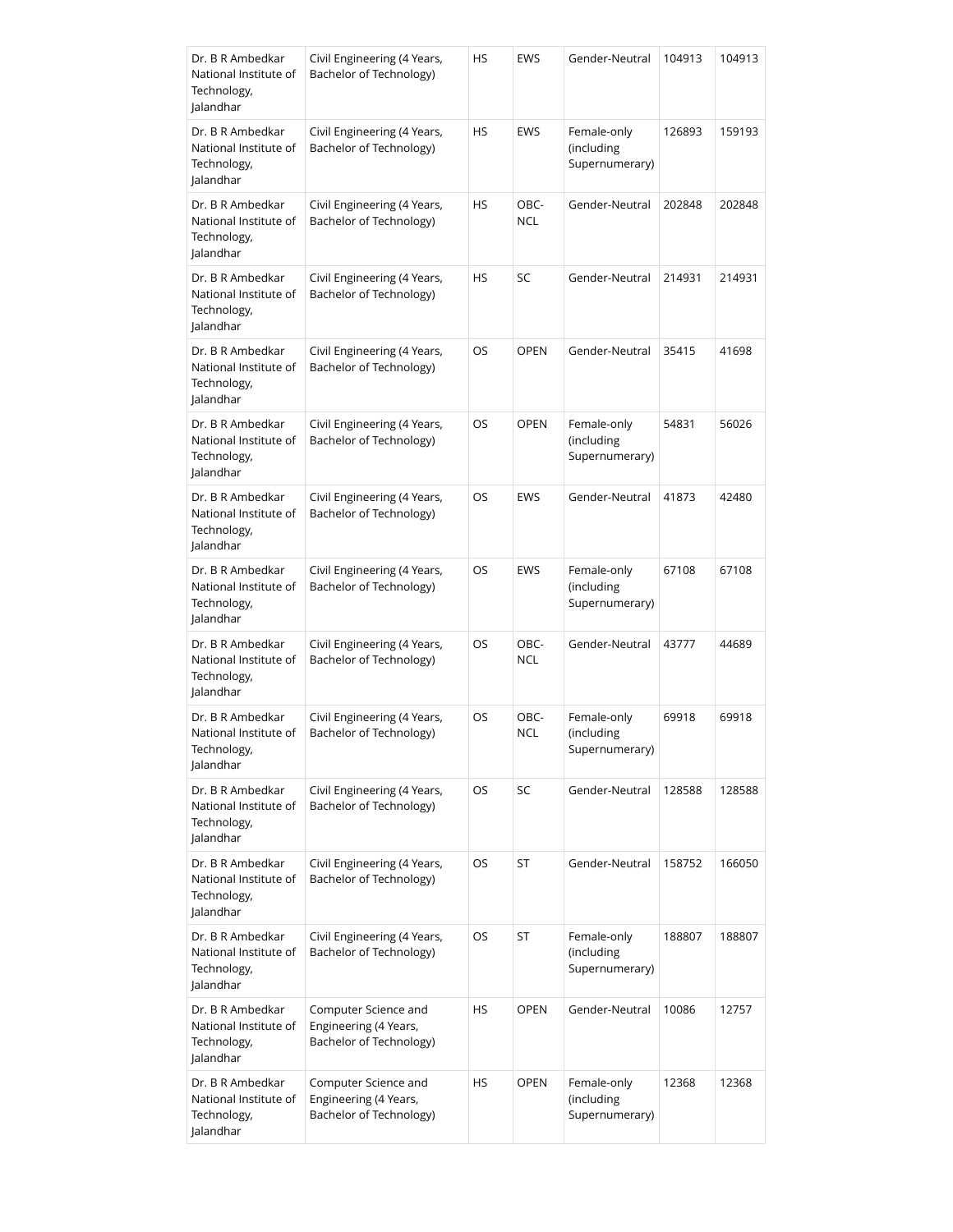| Dr. B R Ambedkar<br>National Institute of<br>Technology,<br>Jalandhar | Computer Science and<br>Engineering (4 Years,<br>Bachelor of Technology) | HS        | OBC-<br><b>NCL</b> | Gender-Neutral                              | 17865  | 17865  |
|-----------------------------------------------------------------------|--------------------------------------------------------------------------|-----------|--------------------|---------------------------------------------|--------|--------|
| Dr. B R Ambedkar<br>National Institute of<br>Technology,<br>Jalandhar | Computer Science and<br>Engineering (4 Years,<br>Bachelor of Technology) | <b>HS</b> | SC                 | Gender-Neutral                              | 74700  | 74700  |
| Dr. B R Ambedkar<br>National Institute of<br>Technology,<br>Jalandhar | Computer Science and<br>Engineering (4 Years,<br>Bachelor of Technology) | OS        | <b>OPEN</b>        | Gender-Neutral                              | 5540   | 10011  |
| Dr. B R Ambedkar<br>National Institute of<br>Technology,<br>Jalandhar | Computer Science and<br>Engineering (4 Years,<br>Bachelor of Technology) | OS        | <b>OPEN</b>        | Female-only<br>(including<br>Supernumerary) | 13703  | 13703  |
| Dr. B R Ambedkar<br>National Institute of<br>Technology,<br>lalandhar | Computer Science and<br>Engineering (4 Years,<br>Bachelor of Technology) | OS        | <b>EWS</b>         | Gender-Neutral                              | 10226  | 10458  |
| Dr. B R Ambedkar<br>National Institute of<br>Technology,<br>Jalandhar | Computer Science and<br>Engineering (4 Years,<br>Bachelor of Technology) | OS        | <b>EWS</b>         | Female-only<br>(including<br>Supernumerary) | 18554  | 18554  |
| Dr. B R Ambedkar<br>National Institute of<br>Technology,<br>Jalandhar | Computer Science and<br>Engineering (4 Years,<br>Bachelor of Technology) | OS        | OBC-<br><b>NCL</b> | Gender-Neutral                              | 14178  | 14533  |
| Dr. B R Ambedkar<br>National Institute of<br>Technology,<br>Jalandhar | Computer Science and<br>Engineering (4 Years,<br>Bachelor of Technology) | OS        | OBC-<br><b>NCL</b> | Female-only<br>(including<br>Supernumerary) | 21444  | 21444  |
| Dr. B R Ambedkar<br>National Institute of<br>Technology,<br>Jalandhar | Computer Science and<br>Engineering (4 Years,<br>Bachelor of Technology) | OS        | SC                 | Gender-Neutral                              | 60612  | 65643  |
| Dr. B R Ambedkar<br>National Institute of<br>Technology,<br>Jalandhar | Computer Science and<br>Engineering (4 Years,<br>Bachelor of Technology) | OS        | <b>ST</b>          | Gender-Neutral                              | 75722  | 75722  |
| Dr. B R Ambedkar<br>National Institute of<br>Technology,<br>Jalandhar | Electrical Engineering (4<br>Years, Bachelor of<br>Technology)           | Al        | ST                 | Gender-Neutral                              | 131429 | 152066 |
| Dr. B R Ambedkar<br>National Institute of<br>Technology,<br>Jalandhar | Electrical Engineering (4<br>Years, Bachelor of<br>Technology)           | Al        | ST                 | Female-only<br>(including<br>Supernumerary) | 188313 | 188313 |
| Dr. B R Ambedkar<br>National Institute of<br>Technology,<br>Jalandhar | Electrical Engineering (4<br>Years, Bachelor of<br>Technology)           | HS        | <b>OPEN</b>        | Gender-Neutral                              | 26439  | 28653  |
| Dr. B R Ambedkar<br>National Institute of<br>Technology,<br>Jalandhar | Electrical Engineering (4<br>Years, Bachelor of<br>Technology)           | <b>HS</b> | <b>OPEN</b>        | Female-only<br>(including<br>Supernumerary) | 27000  | 27000  |
| Dr. B R Ambedkar<br>National Institute of<br>Technology,<br>Jalandhar | Electrical Engineering (4<br>Years, Bachelor of<br>Technology)           | <b>HS</b> | OBC-<br><b>NCL</b> | Female-only<br>(including<br>Supernumerary) | 123578 | 123578 |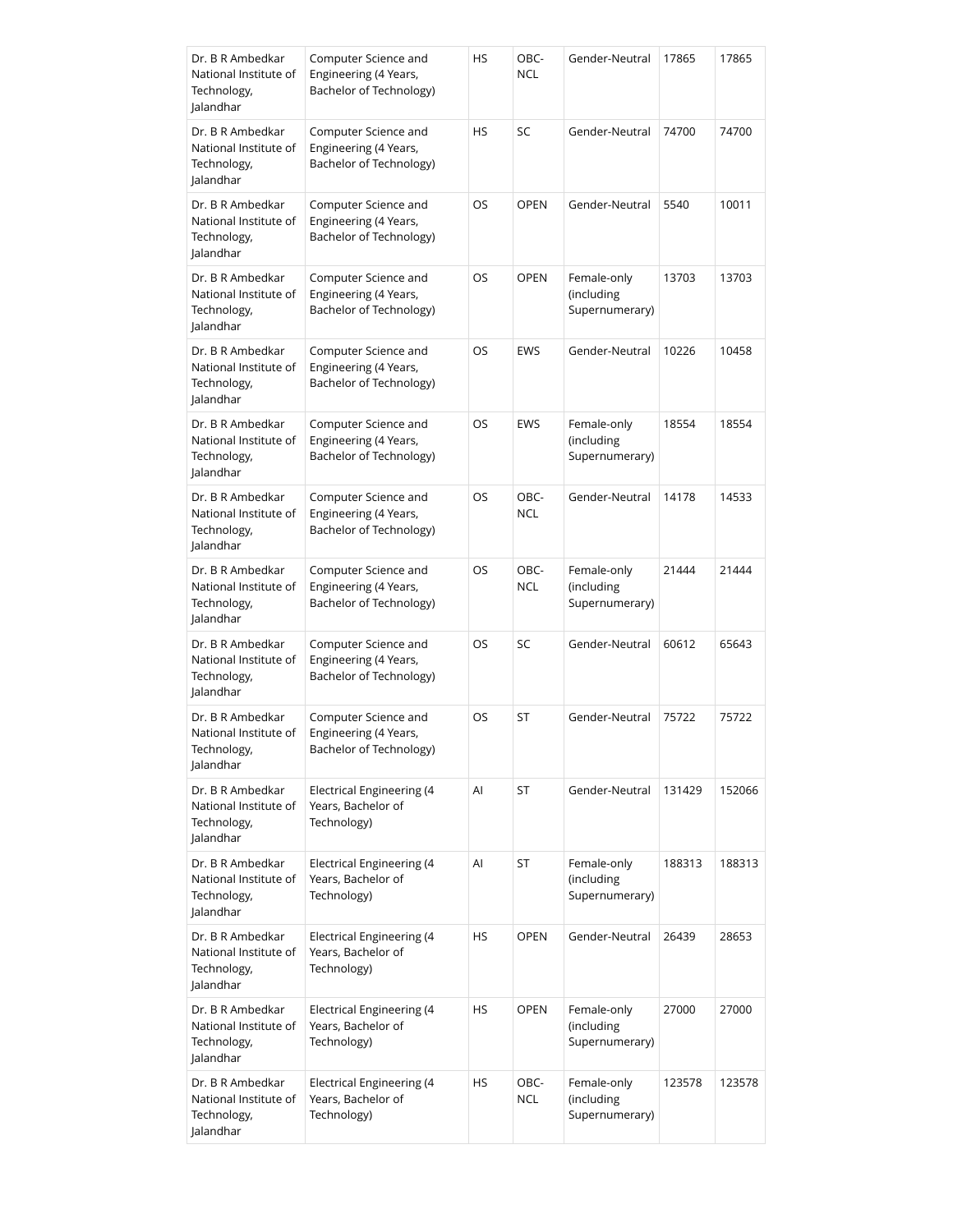| Dr. B R Ambedkar<br>National Institute of<br>Technology,<br>Jalandhar | Electrical Engineering (4<br>Years, Bachelor of<br>Technology)                              | HS        | SC                   | Gender-Neutral                              | 169098 | 169098 |
|-----------------------------------------------------------------------|---------------------------------------------------------------------------------------------|-----------|----------------------|---------------------------------------------|--------|--------|
| Dr. B R Ambedkar<br>National Institute of<br>Technology,<br>Jalandhar | Electrical Engineering (4<br>Years, Bachelor of<br>Technology)                              | OS        | <b>OPEN</b>          | Gender-Neutral                              | 22267  | 23532  |
| Dr. B R Ambedkar<br>National Institute of<br>Technology,<br>Jalandhar | Electrical Engineering (4<br>Years, Bachelor of<br>Technology)                              | OS        | <b>OPEN</b>          | Female-only<br>(including<br>Supernumerary) | 29217  | 32355  |
| Dr. B R Ambedkar<br>National Institute of<br>Technology,<br>Jalandhar | Electrical Engineering (4<br>Years, Bachelor of<br>Technology)                              | OS        | <b>OPEN</b><br>(PwD) | Gender-Neutral                              | 483740 | 483740 |
| Dr. B R Ambedkar<br>National Institute of<br>Technology,<br>Jalandhar | Electrical Engineering (4<br>Years, Bachelor of<br>Technology)                              | OS        | <b>EWS</b>           | Gender-Neutral                              | 23948  | 24031  |
| Dr. B R Ambedkar<br>National Institute of<br>Technology,<br>Jalandhar | <b>Electrical Engineering (4</b><br>Years, Bachelor of<br>Technology)                       | OS        | <b>EWS</b>           | Female-only<br>(including<br>Supernumerary) | 40999  | 40999  |
| Dr. B R Ambedkar<br>National Institute of<br>Technology,<br>Jalandhar | Electrical Engineering (4<br>Years, Bachelor of<br>Technology)                              | OS        | OBC-<br><b>NCL</b>   | Gender-Neutral                              | 29512  | 30116  |
| Dr. B R Ambedkar<br>National Institute of<br>Technology,<br>Jalandhar | Electrical Engineering (4<br>Years, Bachelor of<br>Technology)                              | OS        | OBC-<br><b>NCL</b>   | Female-only<br>(including<br>Supernumerary) | 53362  | 53362  |
| Dr. B R Ambedkar<br>National Institute of<br>Technology,<br>Jalandhar | Electrical Engineering (4<br>Years, Bachelor of<br>Technology)                              | OS        | ST                   | Gender-Neutral                              | 157408 | 166617 |
| Dr. B R Ambedkar<br>National Institute of<br>Technology,<br>Jalandhar | Electronics and<br><b>Communication Engineering</b><br>(4 Years, Bachelor of<br>Technology) | AI        | <b>ST</b>            | Gender-Neutral                              | 107040 | 127015 |
| Dr. B R Ambedkar<br>National Institute of<br>Technology,<br>Jalandhar | Electronics and<br>Communication Engineering<br>(4 Years, Bachelor of<br>Technology)        | HS        | <b>OPEN</b>          | Gender-Neutral                              | 18475  | 20893  |
| Dr. B R Ambedkar<br>National Institute of<br>Technology,<br>Jalandhar | Electronics and<br><b>Communication Engineering</b><br>(4 Years, Bachelor of<br>Technology) | <b>HS</b> | <b>EWS</b>           | Gender-Neutral                              | 24204  | 24204  |
| Dr. B R Ambedkar<br>National Institute of<br>Technology,<br>Jalandhar | Electronics and<br>Communication Engineering<br>(4 Years, Bachelor of<br>Technology)        | OS        | <b>OPEN</b>          | Gender-Neutral                              | 12810  | 14991  |
| Dr. B R Ambedkar<br>National Institute of<br>Technology,<br>Jalandhar | Electronics and<br>Communication Engineering<br>(4 Years, Bachelor of<br>Technology)        | OS        | <b>OPEN</b>          | Female-only<br>(including<br>Supernumerary) | 20990  | 23073  |
| Dr. B R Ambedkar<br>National Institute of<br>Technology,<br>Jalandhar | Electronics and<br>Communication Engineering<br>(4 Years, Bachelor of<br>Technology)        | OS.       | <b>EWS</b>           | Gender-Neutral                              | 15922  | 15922  |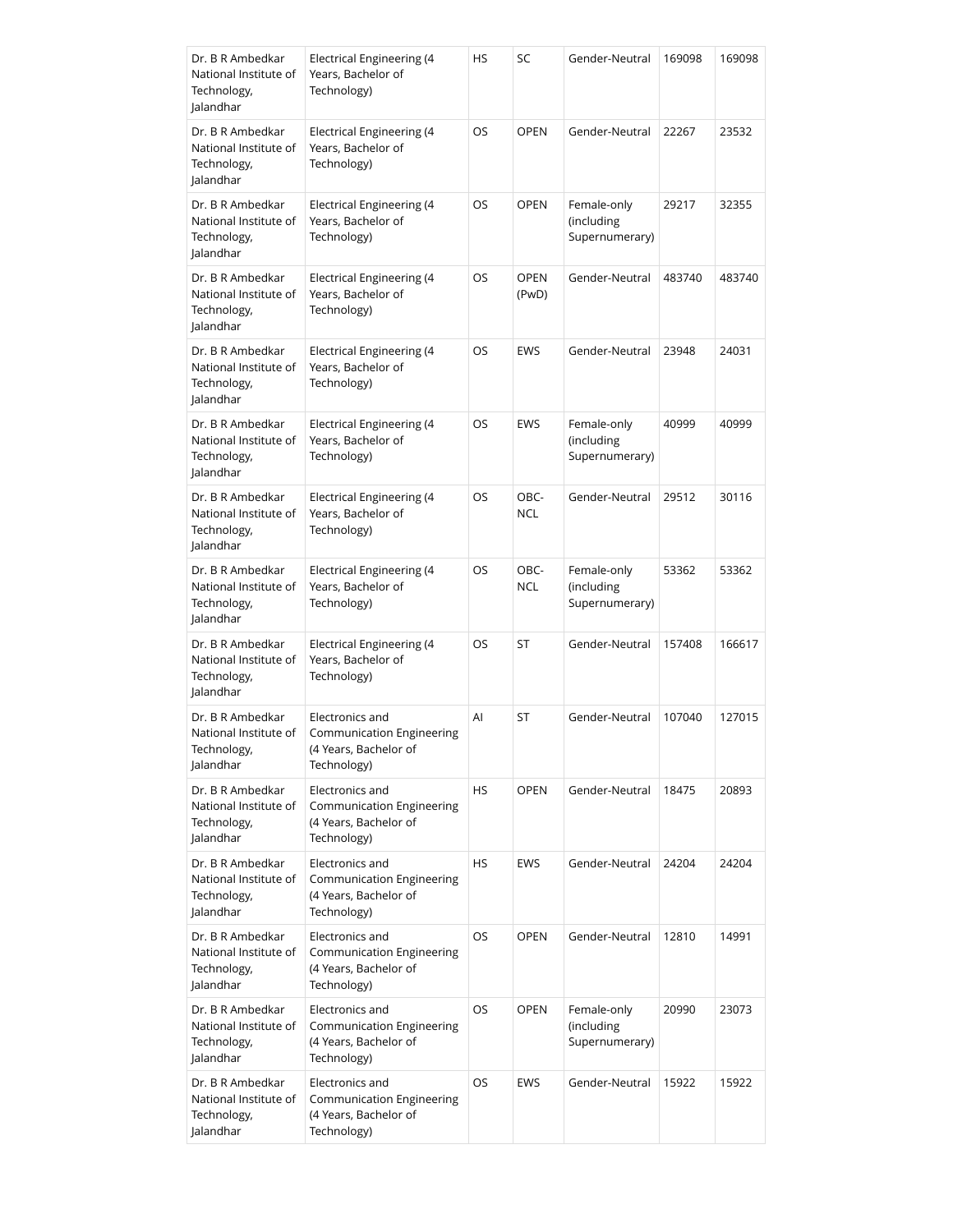| Dr. B R Ambedkar<br>National Institute of<br>Technology,<br>Jalandhar | Electronics and<br>Communication Engineering<br>(4 Years, Bachelor of<br>Technology) | OS        | OBC-<br><b>NCL</b> | Gender-Neutral                              | 18503  | 21958  |
|-----------------------------------------------------------------------|--------------------------------------------------------------------------------------|-----------|--------------------|---------------------------------------------|--------|--------|
| Dr. B R Ambedkar<br>National Institute of<br>Technology,<br>Jalandhar | Electronics and<br>Communication Engineering<br>(4 Years, Bachelor of<br>Technology) | OS        | ST                 | Gender-Neutral                              | 131668 | 141992 |
| Dr. B R Ambedkar<br>National Institute of<br>Technology,<br>Jalandhar | Industrial and Production<br>Engineering (4 Years,<br>Bachelor of Technology)        | Al        | ST                 | Gender-Neutral                              | 200073 | 253736 |
| Dr. B R Ambedkar<br>National Institute of<br>Technology,<br>Jalandhar | Industrial and Production<br>Engineering (4 Years,<br>Bachelor of Technology)        | Al        | ST                 | Female-only<br>(including<br>Supernumerary) | 268059 | 268059 |
| Dr. B R Ambedkar<br>National Institute of<br>Technology,<br>Jalandhar | Industrial and Production<br>Engineering (4 Years,<br>Bachelor of Technology)        | <b>HS</b> | <b>OPEN</b>        | Gender-Neutral                              | 84727  | 127476 |
| Dr. B R Ambedkar<br>National Institute of<br>Technology,<br>Jalandhar | Industrial and Production<br>Engineering (4 Years,<br>Bachelor of Technology)        | <b>HS</b> | <b>OPEN</b>        | Female-only<br>(including<br>Supernumerary) | 90306  | 129847 |
| Dr. B R Ambedkar<br>National Institute of<br>Technology,<br>Jalandhar | Industrial and Production<br>Engineering (4 Years,<br>Bachelor of Technology)        | <b>HS</b> | <b>EWS</b>         | Gender-Neutral                              | 134721 | 166745 |
| Dr. B R Ambedkar<br>National Institute of<br>Technology,<br>Jalandhar | Industrial and Production<br>Engineering (4 Years,<br>Bachelor of Technology)        | HS        | SC                 | Gender-Neutral                              | 264344 | 264344 |
| Dr. B R Ambedkar<br>National Institute of<br>Technology,<br>Jalandhar | Industrial and Production<br>Engineering (4 Years,<br>Bachelor of Technology)        | HS        | SC                 | Female-only<br>(including<br>Supernumerary) | 224025 | 224025 |
| Dr. B R Ambedkar<br>National Institute of<br>Technology,<br>Jalandhar | Industrial and Production<br>Engineering (4 Years,<br>Bachelor of Technology)        | OS        | <b>OPEN</b>        | Gender-Neutral                              | 31883  | 50717  |
| Dr. B R Ambedkar<br>National Institute of<br>Technology,<br>Jalandhar | Industrial and Production<br>Engineering (4 Years,<br>Bachelor of Technology)        | OS        | <b>OPEN</b>        | Female-only<br>(including<br>Supernumerary) | 57922  | 67640  |
| Dr. B R Ambedkar<br>National Institute of<br>Technology,<br>Jalandhar | Industrial and Production<br>Engineering (4 Years,<br>Bachelor of Technology)        | OS        | <b>EWS</b>         | Gender-Neutral                              | 51664  | 52918  |
| Dr. B R Ambedkar<br>National Institute of<br>Technology,<br>Jalandhar | Industrial and Production<br>Engineering (4 Years,<br>Bachelor of Technology)        | OS        | <b>EWS</b>         | Female-only<br>(including<br>Supernumerary) | 73853  | 73853  |
| Dr. B R Ambedkar<br>National Institute of<br>Technology,<br>Jalandhar | Industrial and Production<br>Engineering (4 Years,<br>Bachelor of Technology)        | OS        | OBC-<br><b>NCL</b> | Gender-Neutral                              | 51544  | 54792  |
| Dr. B R Ambedkar<br>National Institute of<br>Technology,<br>Jalandhar | Industrial and Production<br>Engineering (4 Years,<br>Bachelor of Technology)        | OS        | OBC-<br><b>NCL</b> | Female-only<br>(including<br>Supernumerary) | 79485  | 82667  |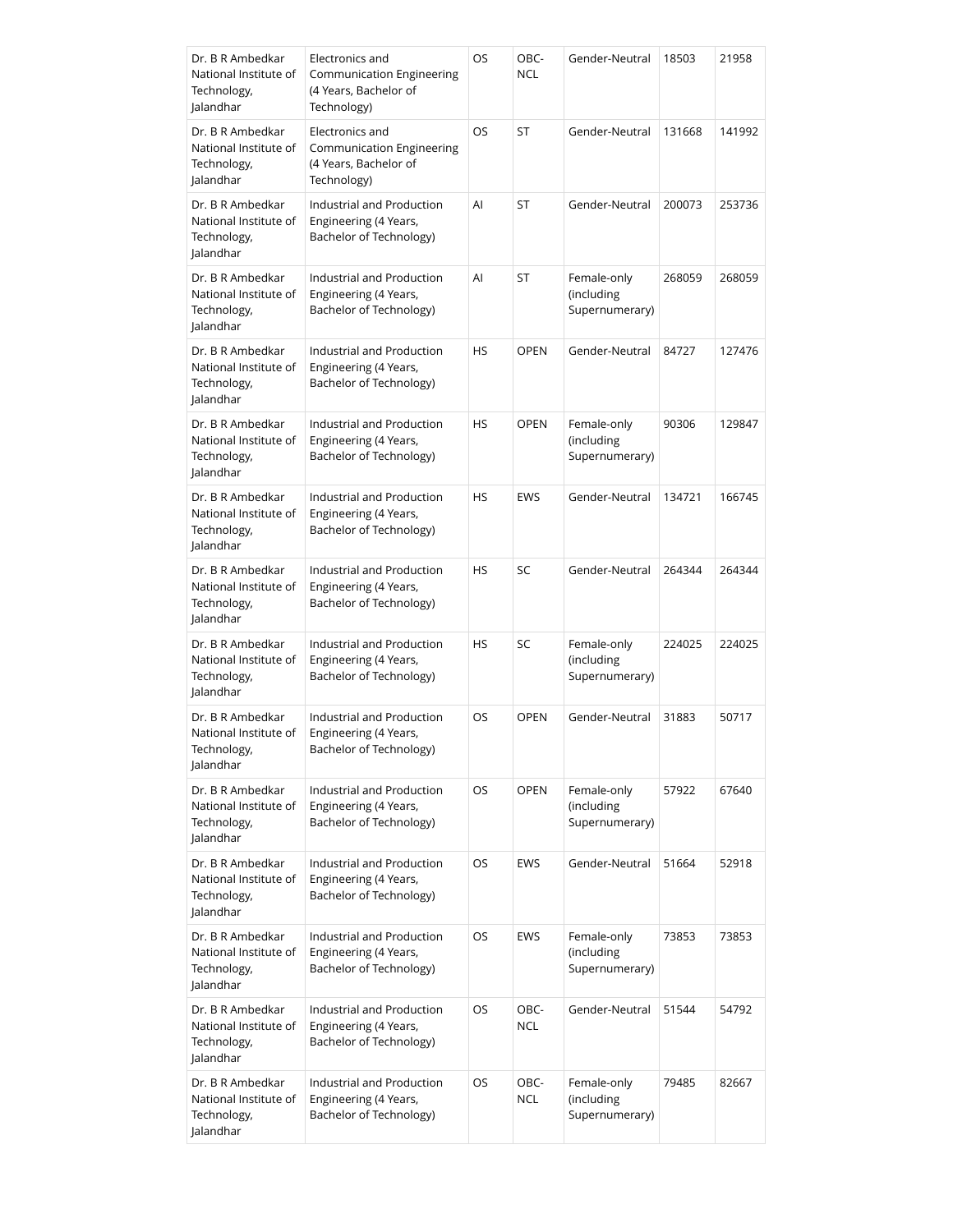| Dr. B R Ambedkar<br>National Institute of<br>Technology,<br>Jalandhar | Industrial and Production<br>Engineering (4 Years,<br>Bachelor of Technology) | OS  | SC          | Gender-Neutral                              | 139836 | 162097 |
|-----------------------------------------------------------------------|-------------------------------------------------------------------------------|-----|-------------|---------------------------------------------|--------|--------|
| Dr. B R Ambedkar<br>National Institute of<br>Technology,<br>Jalandhar | Industrial and Production<br>Engineering (4 Years,<br>Bachelor of Technology) | OS  | ST          | Gender-Neutral                              | 253828 | 264003 |
| Dr. B R Ambedkar<br>National Institute of<br>Technology,<br>Jalandhar | Industrial and Production<br>Engineering (4 Years,<br>Bachelor of Technology) | OS  | ST          | Female-only<br>(including<br>Supernumerary) | 313394 | 313394 |
| Dr. B R Ambedkar<br>National Institute of<br>Technology,<br>Jalandhar | Information Technology (4<br>Years, Bachelor of<br>Technology)                | Al  | ST          | Gender-Neutral                              | 110877 | 110877 |
| Dr. B R Ambedkar<br>National Institute of<br>Technology,<br>Jalandhar | Information Technology (4<br>Years, Bachelor of<br>Technology)                | Al  | ST          | Female-only<br>(including<br>Supernumerary) | 132038 | 132038 |
| Dr. B R Ambedkar<br>National Institute of<br>Technology,<br>Jalandhar | Information Technology (4<br>Years, Bachelor of<br>Technology)                | HS  | <b>OPEN</b> | Gender-Neutral                              | 16408  | 17716  |
| Dr. B R Ambedkar<br>National Institute of<br>Technology,<br>Jalandhar | Information Technology (4<br>Years, Bachelor of<br>Technology)                | HS  | <b>OPEN</b> | Female-only<br>(including<br>Supernumerary) | 21111  | 21111  |
| Dr. B R Ambedkar<br>National Institute of<br>Technology,<br>Jalandhar | Information Technology (4<br>Years, Bachelor of<br>Technology)                | HS  | SC          | Gender-Neutral                              | 99492  | 99492  |
| Dr. B R Ambedkar<br>National Institute of<br>Technology,<br>Jalandhar | Information Technology (4<br>Years, Bachelor of<br>Technology)                | OS  | <b>OPEN</b> | Gender-Neutral                              | 11345  | 12023  |
| Dr. B R Ambedkar<br>National Institute of<br>Technology,<br>Jalandhar | Information Technology (4<br>Years, Bachelor of<br>Technology)                | OS  | <b>OPEN</b> | Female-only<br>(including<br>Supernumerary) | 14876  | 18569  |
| Dr. B R Ambedkar<br>National Institute of<br>Technology,<br>Jalandhar | Information Technology (4<br>Years, Bachelor of<br>Technology)                | OS  | <b>EWS</b>  | Gender-Neutral                              | 12552  | 13419  |
| Dr. B R Ambedkar<br>National Institute of<br>Technology,<br>Jalandhar | Information Technology (4<br>Years, Bachelor of<br>Technology)                | OS  | <b>EWS</b>  | Female-only<br>(including<br>Supernumerary) | 22968  | 23505  |
| Dr. B R Ambedkar<br>National Institute of<br>Technology,<br>Jalandhar | Information Technology (4<br>Years, Bachelor of<br>Technology)                | OS  | OBC-<br>NCL | Gender-Neutral                              | 16148  | 16884  |
| Dr. B R Ambedkar<br>National Institute of<br>Technology,<br>Jalandhar | Information Technology (4<br>Years, Bachelor of<br>Technology)                | OS  | SC          | Gender-Neutral                              | 65947  | 73371  |
| Dr. B R Ambedkar<br>National Institute of<br>Technology,<br>Jalandhar | Information Technology (4<br>Years, Bachelor of<br>Technology)                | OS. | ST          | Gender-Neutral                              | 118279 | 120006 |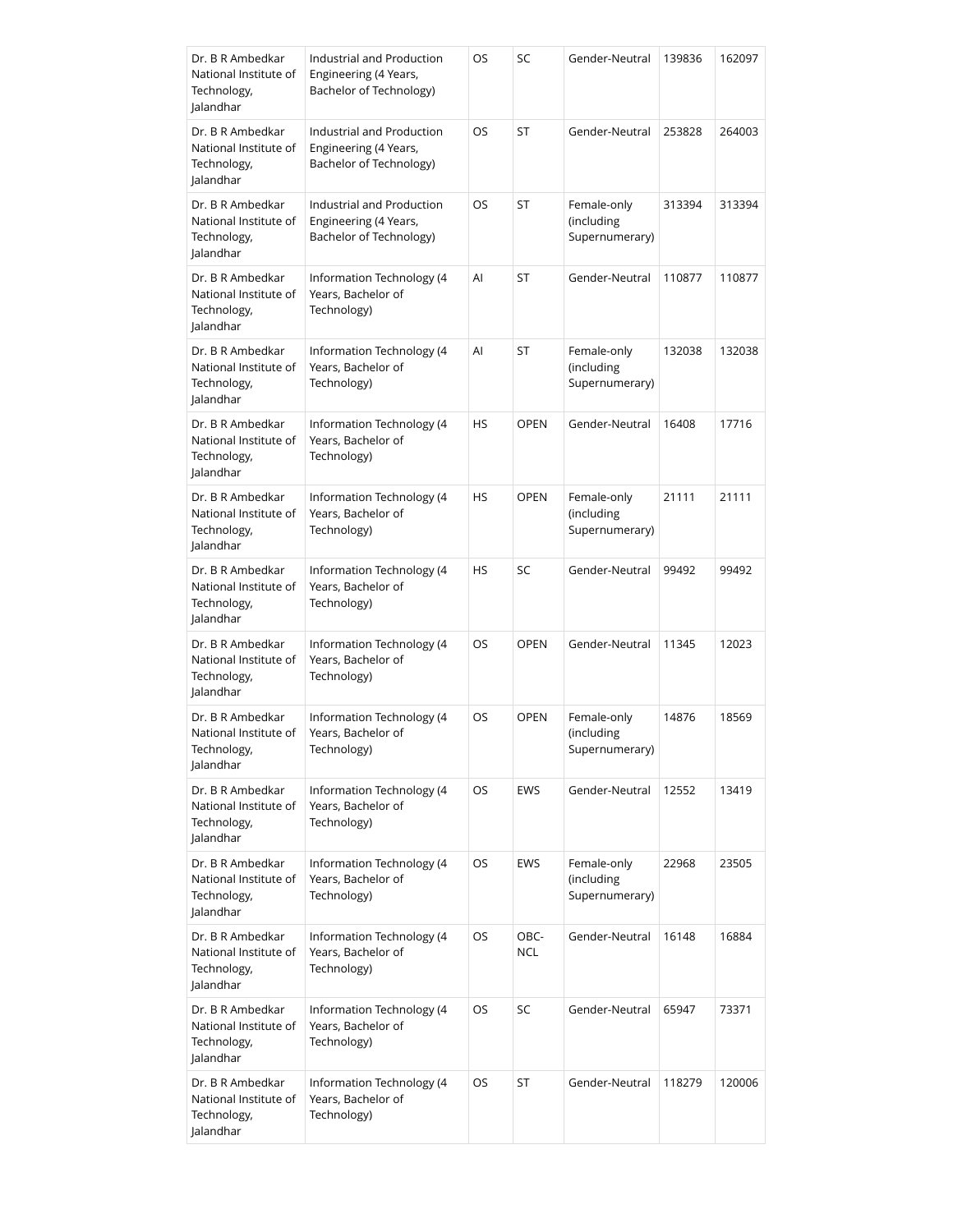| Dr. B R Ambedkar<br>National Institute of<br>Technology,<br>Jalandhar | Instrumentation and Control<br>Engineering (4 Years,<br>Bachelor of Technology) | AI | ST          | Gender-Neutral                              | 183451 | 199159 |
|-----------------------------------------------------------------------|---------------------------------------------------------------------------------|----|-------------|---------------------------------------------|--------|--------|
| Dr. B R Ambedkar<br>National Institute of<br>Technology,<br>Jalandhar | Instrumentation and Control<br>Engineering (4 Years,<br>Bachelor of Technology) | AI | ST          | Female-only<br>(including<br>Supernumerary) | 280894 | 280894 |
| Dr. B R Ambedkar<br>National Institute of<br>Technology,<br>Jalandhar | Instrumentation and Control<br>Engineering (4 Years,<br>Bachelor of Technology) | HS | <b>OPEN</b> | Gender-Neutral                              | 32800  | 47108  |
| Dr. B R Ambedkar<br>National Institute of<br>Technology,<br>Jalandhar | Instrumentation and Control<br>Engineering (4 Years,<br>Bachelor of Technology) | HS | <b>OPEN</b> | Female-only<br>(including<br>Supernumerary) | 28842  | 28842  |
| Dr. B R Ambedkar<br>National Institute of<br>Technology,<br>Jalandhar | Instrumentation and Control<br>Engineering (4 Years,<br>Bachelor of Technology) | HS | SC          | Gender-Neutral                              | 165488 | 165488 |
| Dr. B R Ambedkar<br>National Institute of<br>Technology,<br>Jalandhar | Instrumentation and Control<br>Engineering (4 Years,<br>Bachelor of Technology) | OS | <b>OPEN</b> | Gender-Neutral                              | 31027  | 33728  |
| Dr. B R Ambedkar<br>National Institute of<br>Technology,<br>Jalandhar | Instrumentation and Control<br>Engineering (4 Years,<br>Bachelor of Technology) | OS | <b>OPEN</b> | Female-only<br>(including<br>Supernumerary) | 40864  | 41149  |
| Dr. B R Ambedkar<br>National Institute of<br>Technology,<br>Jalandhar | Instrumentation and Control<br>Engineering (4 Years,<br>Bachelor of Technology) | OS | <b>EWS</b>  | Gender-Neutral                              | 35511  | 35952  |
| Dr. B R Ambedkar<br>National Institute of<br>Technology,<br>Jalandhar | Instrumentation and Control<br>Engineering (4 Years,<br>Bachelor of Technology) | OS | <b>EWS</b>  | Female-only<br>(including<br>Supernumerary) | 50083  | 50083  |
| Dr. B R Ambedkar<br>National Institute of<br>Technology,<br>Jalandhar | Instrumentation and Control<br>Engineering (4 Years,<br>Bachelor of Technology) | OS | OBC-<br>NCL | Gender-Neutral                              | 35236  | 35236  |
| Dr. B R Ambedkar<br>National Institute of<br>Technology,<br>Jalandhar | Instrumentation and Control<br>Engineering (4 Years,<br>Bachelor of Technology) | OS | <b>SC</b>   | Gender-Neutral                              | 113586 | 113586 |
| Dr. B R Ambedkar<br>National Institute of<br>Technology,<br>Jalandhar | Instrumentation and Control<br>Engineering (4 Years,<br>Bachelor of Technology) | OS | SC          | Female-only<br>(including<br>Supernumerary) | 174761 | 189515 |
| Dr. B R Ambedkar<br>National Institute of<br>Technology,<br>Jalandhar | Instrumentation and Control<br>Engineering (4 Years,<br>Bachelor of Technology) | OS | ST          | Gender-Neutral                              | 215517 | 225907 |
| Dr. B R Ambedkar<br>National Institute of<br>Technology,<br>Jalandhar | Mechanical Engineering (4<br>Years, Bachelor of<br>Technology)                  | Al | ST          | Gender-Neutral                              | 147078 | 170897 |
| Dr. B R Ambedkar<br>National Institute of<br>Technology,<br>Jalandhar | Mechanical Engineering (4<br>Years, Bachelor of<br>Technology)                  | AI | ST          | Female-only<br>(including<br>Supernumerary) | 201502 | 201502 |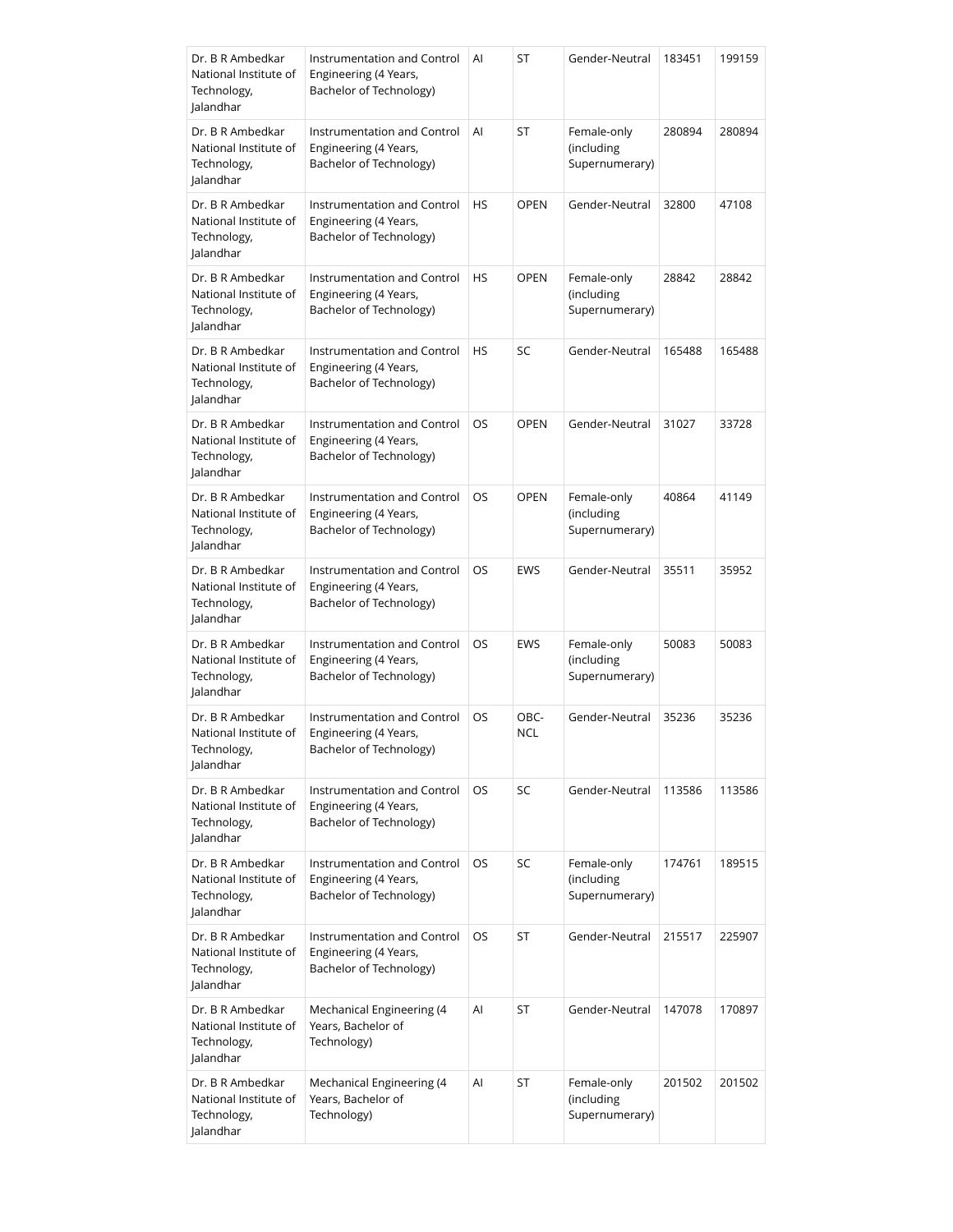| Dr. B R Ambedkar<br>National Institute of<br>Technology,<br>Jalandhar | Mechanical Engineering (4<br>Years, Bachelor of<br>Technology) | HS | <b>OPEN</b>        | Gender-Neutral                              | 37411  | 43608  |
|-----------------------------------------------------------------------|----------------------------------------------------------------|----|--------------------|---------------------------------------------|--------|--------|
| Dr. B R Ambedkar<br>National Institute of<br>Technology,<br>Jalandhar | Mechanical Engineering (4<br>Years, Bachelor of<br>Technology) | HS | <b>OPEN</b>        | Female-only<br>(including<br>Supernumerary) | 65963  | 65963  |
| Dr. B R Ambedkar<br>National Institute of<br>Technology,<br>Jalandhar | Mechanical Engineering (4<br>Years, Bachelor of<br>Technology) | HS | <b>EWS</b>         | Gender-Neutral                              | 48309  | 48309  |
| Dr. B R Ambedkar<br>National Institute of<br>Technology,<br>Jalandhar | Mechanical Engineering (4<br>Years, Bachelor of<br>Technology) | HS | OBC-<br><b>NCL</b> | Gender-Neutral                              | 113957 | 113957 |
| Dr. B R Ambedkar<br>National Institute of<br>Technology,<br>Jalandhar | Mechanical Engineering (4<br>Years, Bachelor of<br>Technology) | HS | SC                 | Gender-Neutral                              | 199291 | 199291 |
| Dr. B R Ambedkar<br>National Institute of<br>Technology,<br>Jalandhar | Mechanical Engineering (4<br>Years, Bachelor of<br>Technology) | OS | <b>OPEN</b>        | Gender-Neutral                              | 25465  | 31242  |
| Dr. B R Ambedkar<br>National Institute of<br>Technology,<br>Jalandhar | Mechanical Engineering (4<br>Years, Bachelor of<br>Technology) | OS | <b>OPEN</b>        | Female-only<br>(including<br>Supernumerary) | 45247  | 47027  |
| Dr. B R Ambedkar<br>National Institute of<br>Technology,<br>Jalandhar | Mechanical Engineering (4<br>Years, Bachelor of<br>Technology) | OS | <b>EWS</b>         | Gender-Neutral                              | 31457  | 34387  |
| Dr. B R Ambedkar<br>National Institute of<br>Technology,<br>Jalandhar | Mechanical Engineering (4<br>Years, Bachelor of<br>Technology) | OS | <b>EWS</b>         | Female-only<br>(including<br>Supernumerary) | 57944  | 57944  |
| Dr. B R Ambedkar<br>National Institute of<br>Technology,<br>Jalandhar | Mechanical Engineering (4<br>Years, Bachelor of<br>Technology) | OS | OBC-<br><b>NCL</b> | Gender-Neutral                              | 34367  | 40323  |
| Dr. B R Ambedkar<br>National Institute of<br>Technology,<br>Jalandhar | Mechanical Engineering (4<br>Years, Bachelor of<br>Technology) | OS | SC                 | Gender-Neutral                              | 118570 | 126403 |
| Dr. B R Ambedkar<br>National Institute of<br>Technology,<br>Jalandhar | Mechanical Engineering (4<br>Years, Bachelor of<br>Technology) | OS | SC                 | Female-only<br>(including<br>Supernumerary) | 160825 | 160825 |
| Dr. B R Ambedkar<br>National Institute of<br>Technology,<br>Jalandhar | Mechanical Engineering (4<br>Years, Bachelor of<br>Technology) | OS | ST                 | Gender-Neutral                              | 179776 | 189735 |
| Dr. B R Ambedkar<br>National Institute of<br>Technology,<br>Jalandhar | Mechanical Engineering (4<br>Years, Bachelor of<br>Technology) | OS | ST                 | Female-only<br>(including<br>Supernumerary) | 239489 | 239489 |
| Dr. B R Ambedkar<br>National Institute of<br>Technology,<br>Jalandhar | Textile Technology (4 Years,<br>Bachelor of Technology)        | AI | ST                 | Gender-Neutral                              | 201193 | 249666 |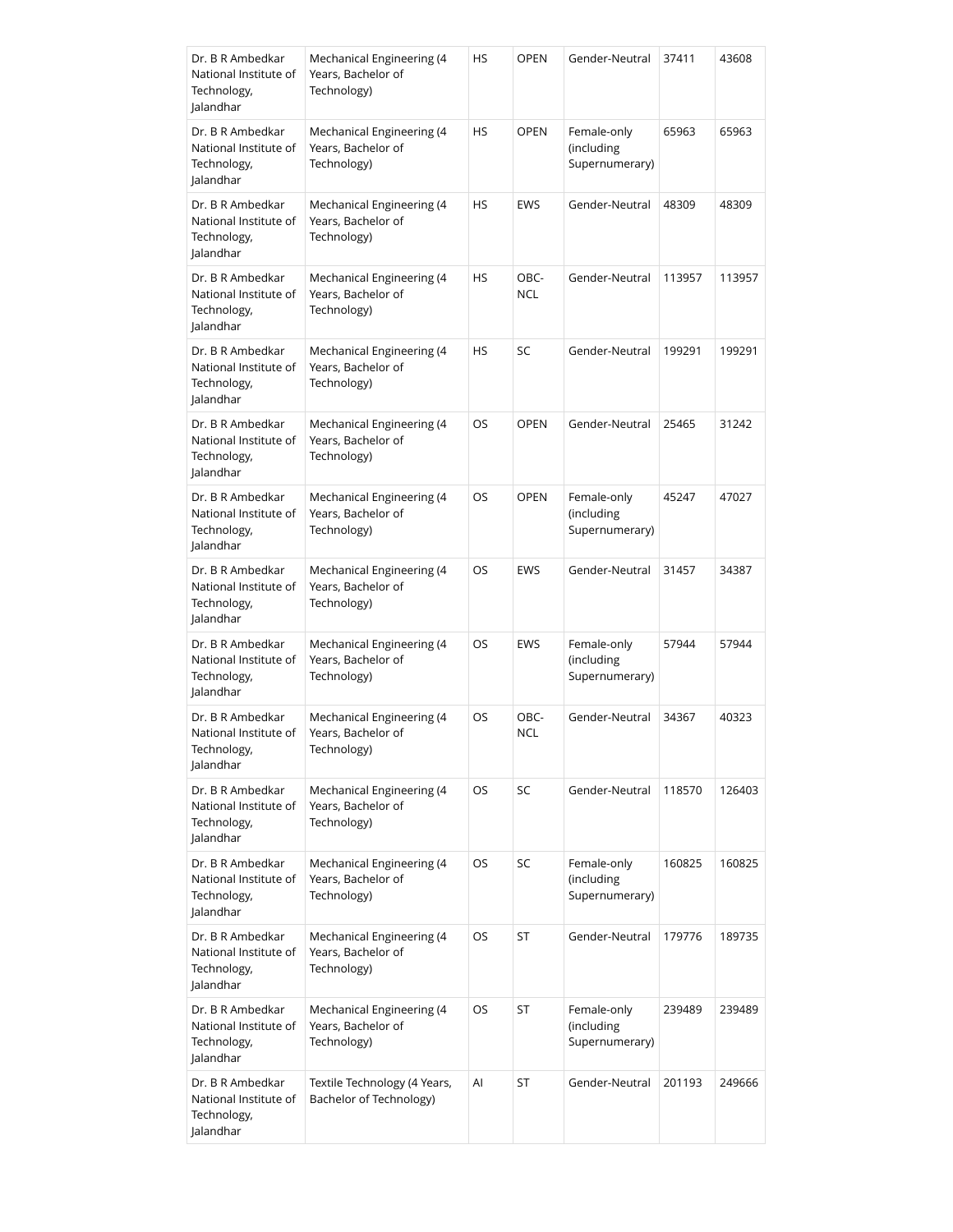| Dr. B R Ambedkar<br>National Institute of<br>Technology,<br>Jalandhar | Textile Technology (4 Years,<br>Bachelor of Technology) | HS        | <b>OPEN</b>        | Gender-Neutral                              | 127877 | 316036 |
|-----------------------------------------------------------------------|---------------------------------------------------------|-----------|--------------------|---------------------------------------------|--------|--------|
| Dr. B R Ambedkar<br>National Institute of<br>Technology,<br>Jalandhar | Textile Technology (4 Years,<br>Bachelor of Technology) | HS        | <b>OPEN</b>        | Female-only<br>(including<br>Supernumerary) | 141287 | 221562 |
| Dr. B R Ambedkar<br>National Institute of<br>Technology,<br>Jalandhar | Textile Technology (4 Years,<br>Bachelor of Technology) | <b>HS</b> | OBC-<br><b>NCL</b> | Gender-Neutral                              | 332487 | 332567 |
| Dr. B R Ambedkar<br>National Institute of<br>Technology,<br>Jalandhar | Textile Technology (4 Years,<br>Bachelor of Technology) | HS        | SC                 | Gender-Neutral                              | 320919 | 389537 |
| Dr. B R Ambedkar<br>National Institute of<br>Technology,<br>Jalandhar | Textile Technology (4 Years,<br>Bachelor of Technology) | HS        | SC                 | Female-only<br>(including<br>Supernumerary) | 368263 | 368263 |
| Dr. B R Ambedkar<br>National Institute of<br>Technology,<br>Jalandhar | Textile Technology (4 Years,<br>Bachelor of Technology) | OS        | <b>OPEN</b>        | Gender-Neutral                              | 50208  | 58243  |
| Dr. B R Ambedkar<br>National Institute of<br>Technology,<br>Jalandhar | Textile Technology (4 Years,<br>Bachelor of Technology) | OS        | <b>OPEN</b>        | Female-only<br>(including<br>Supernumerary) | 54668  | 63719  |
| Dr. B R Ambedkar<br>National Institute of<br>Technology,<br>Jalandhar | Textile Technology (4 Years,<br>Bachelor of Technology) | OS        | <b>EWS</b>         | Gender-Neutral                              | 58656  | 60219  |
| Dr. B R Ambedkar<br>National Institute of<br>Technology,<br>lalandhar | Textile Technology (4 Years,<br>Bachelor of Technology) | OS        | <b>EWS</b>         | Female-only<br>(including<br>Supernumerary) | 82968  | 82968  |
| Dr. B R Ambedkar<br>National Institute of<br>Technology,<br>Jalandhar | Textile Technology (4 Years,<br>Bachelor of Technology) | OS        | OBC-<br><b>NCL</b> | Gender-Neutral                              | 58789  | 66837  |
| Dr. B R Ambedkar<br>National Institute of<br>Technology,<br>Jalandhar | Textile Technology (4 Years,<br>Bachelor of Technology) | OS        | OBC-<br><b>NCL</b> | Female-only<br>(including<br>Supernumerary) | 88380  | 98732  |
| Dr. B R Ambedkar<br>National Institute of<br>Technology,<br>Jalandhar | Textile Technology (4 Years,<br>Bachelor of Technology) | OS        | SC                 | Gender-Neutral                              | 174450 | 174995 |
| Dr. B R Ambedkar<br>National Institute of<br>Technology,<br>Jalandhar | Textile Technology (4 Years,<br>Bachelor of Technology) | OS        | ST                 | Gender-Neutral                              | 254795 | 261675 |
| Malaviya National<br>Institute of<br>Technology Jaipur                | Architecture (5 Years,<br>Bachelor of Architecture)     | HS        | <b>OPEN</b>        | Gender-Neutral                              | 827    | 827    |
| Malaviya National<br>Institute of<br>Technology Jaipur                | Architecture (5 Years,<br>Bachelor of Architecture)     | HS        | OBC-<br><b>NCL</b> | Gender-Neutral                              | 3581   | 3581   |
| Malaviya National<br>Institute of<br>Technology Jaipur                | Architecture (5 Years,<br>Bachelor of Architecture)     | HS        | SC                 | Gender-Neutral                              | 22585  | 22585  |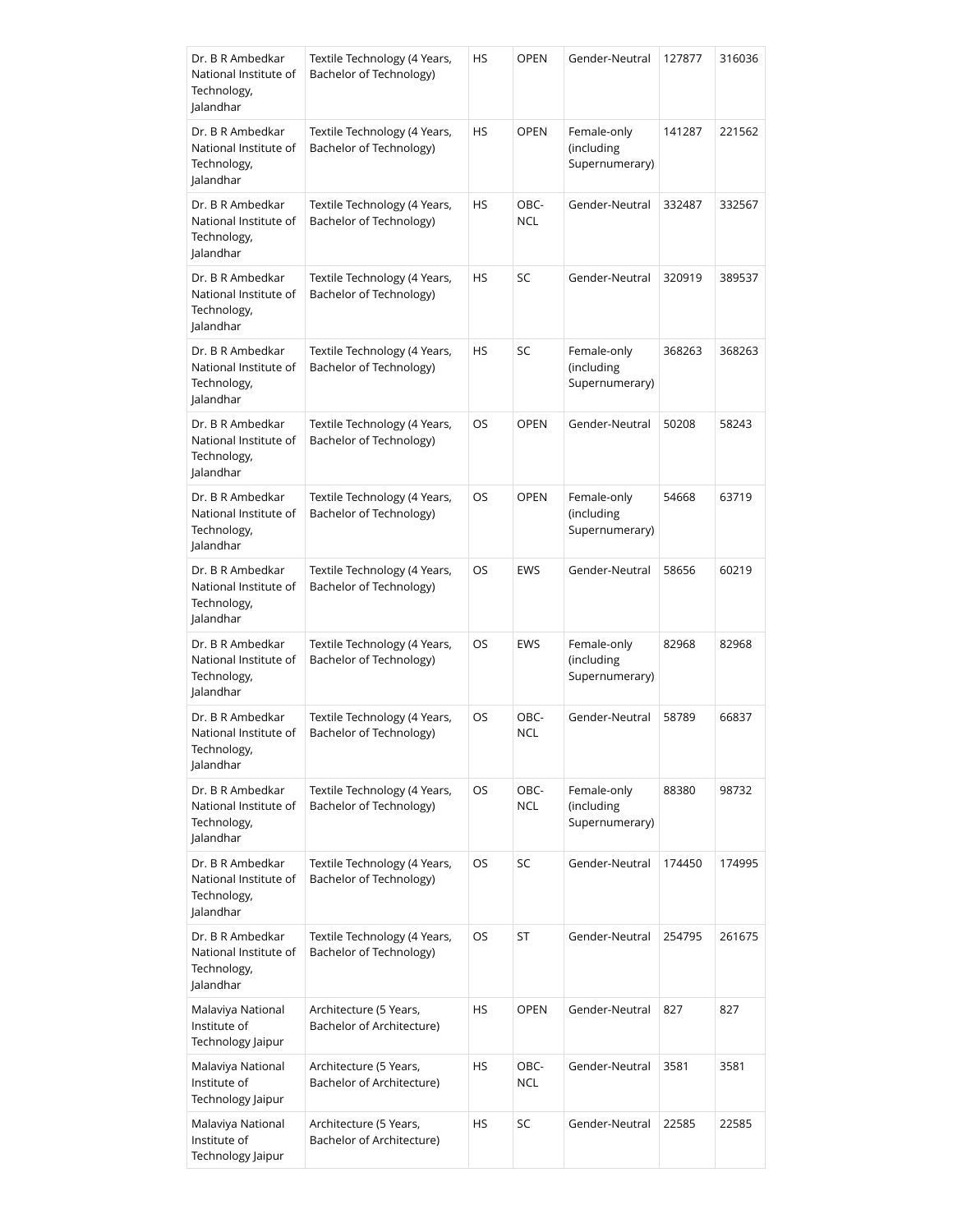| Malaviya National<br>Institute of<br>Technology Jaipur | Architecture (5 Years,<br>Bachelor of Architecture)          | HS  | ST                 | Gender-Neutral                              | 18840  | 18840  |
|--------------------------------------------------------|--------------------------------------------------------------|-----|--------------------|---------------------------------------------|--------|--------|
| Malaviya National<br>Institute of<br>Technology Jaipur | Architecture (5 Years,<br>Bachelor of Architecture)          | OS  | <b>OPEN</b>        | Gender-Neutral                              | 547    | 865    |
| Malaviya National<br>Institute of<br>Technology Jaipur | Architecture (5 Years,<br>Bachelor of Architecture)          | OS  | <b>OPEN</b>        | Female-only<br>(including<br>Supernumerary) | 607    | 607    |
| Malaviya National<br>Institute of<br>Technology Jaipur | Architecture (5 Years,<br>Bachelor of Architecture)          | OS  | <b>EWS</b>         | Gender-Neutral                              | 2971   | 2971   |
| Malaviya National<br>Institute of<br>Technology Jaipur | Architecture (5 Years,<br>Bachelor of Architecture)          | OS. | OBC-<br><b>NCL</b> | Female-only<br>(including<br>Supernumerary) | 1864   | 1864   |
| Malaviya National<br>Institute of<br>Technology Jaipur | Architecture (5 Years,<br>Bachelor of Architecture)          | OS  | SC                 | Gender-Neutral                              | 4612   | 4612   |
| Malaviya National<br>Institute of<br>Technology Jaipur | Chemical Engineering (4<br>Years, Bachelor of<br>Technology) | HS  | <b>OPEN</b>        | Gender-Neutral                              | 25720  | 27175  |
| Malaviya National<br>Institute of<br>Technology Jaipur | Chemical Engineering (4<br>Years, Bachelor of<br>Technology) | HS  | <b>EWS</b>         | Gender-Neutral                              | 27518  | 31335  |
| Malaviya National<br>Institute of<br>Technology Jaipur | Chemical Engineering (4<br>Years, Bachelor of<br>Technology) | HS  | <b>EWS</b>         | Female-only<br>(including<br>Supernumerary) | 44585  | 44585  |
| Malaviya National<br>Institute of<br>Technology Jaipur | Chemical Engineering (4<br>Years, Bachelor of<br>Technology) | HS  | OBC-<br><b>NCL</b> | Gender-Neutral                              | 30337  | 30337  |
| Malaviya National<br>Institute of<br>Technology Jaipur | Chemical Engineering (4<br>Years, Bachelor of<br>Technology) | HS  | OBC-<br><b>NCL</b> | Female-only<br>(including<br>Supernumerary) | 60979  | 60979  |
| Malaviya National<br>Institute of<br>Technology Jaipur | Chemical Engineering (4<br>Years, Bachelor of<br>Technology) | HS  | SC                 | Female-only<br>(including<br>Supernumerary) | 118634 | 118634 |
| Malaviya National<br>Institute of<br>Technology Jaipur | Chemical Engineering (4<br>Years, Bachelor of<br>Technology) | OS  | OPEN               | Gender-Neutral                              | 19598  | 23844  |
| Malaviya National<br>Institute of<br>Technology Jaipur | Chemical Engineering (4<br>Years, Bachelor of<br>Technology) | OS  | <b>OPEN</b>        | Female-only<br>(including<br>Supernumerary) | 33468  | 33468  |
| Malaviya National<br>Institute of<br>Technology Jaipur | Chemical Engineering (4<br>Years, Bachelor of<br>Technology) | OS  | EWS                | Gender-Neutral                              | 24818  | 26012  |
| Malaviya National<br>Institute of<br>Technology Jaipur | Chemical Engineering (4<br>Years, Bachelor of<br>Technology) | OS  | OBC-<br><b>NCL</b> | Gender-Neutral                              | 33281  | 35709  |
| Malaviya National<br>Institute of<br>Technology Jaipur | Chemical Engineering (4<br>Years, Bachelor of<br>Technology) | OS  | SC                 | Gender-Neutral                              | 115976 | 120544 |
| Malaviya National<br>Institute of<br>Technology Jaipur | Chemical Engineering (4<br>Years, Bachelor of<br>Technology) | OS  | ST                 | Gender-Neutral                              | 175974 | 202899 |
| Malaviya National<br>Institute of<br>Technology Jaipur | Chemical Engineering (4<br>Years, Bachelor of<br>Technology) | OS  | ST                 | Female-only<br>(including<br>Supernumerary) | 219800 | 219800 |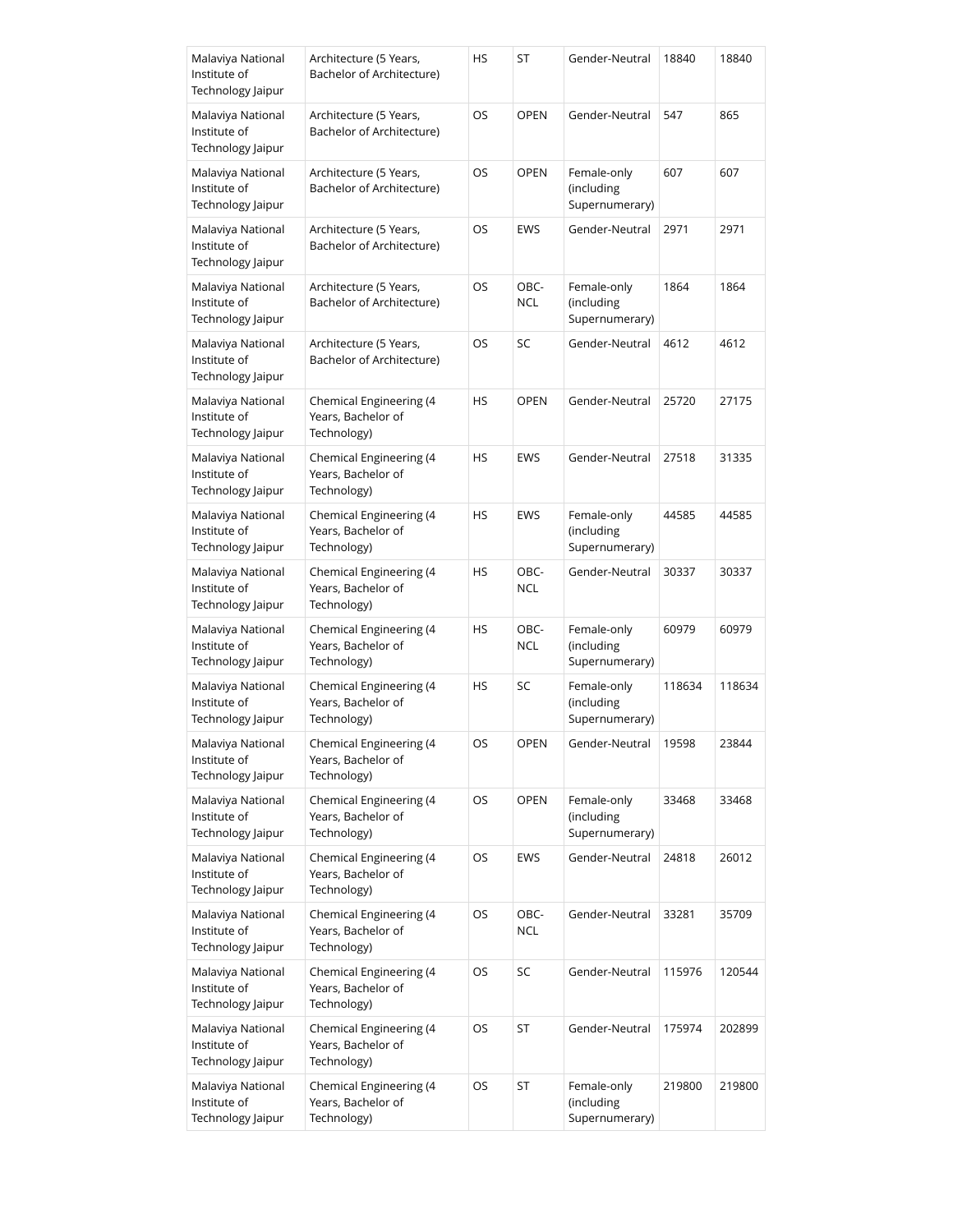| Malaviya National<br>Institute of<br>Technology Jaipur | Civil Engineering (4 Years,<br>Bachelor of Technology)                   | HS | <b>OPEN</b>          | Gender-Neutral                              | 19746  | 19746  |
|--------------------------------------------------------|--------------------------------------------------------------------------|----|----------------------|---------------------------------------------|--------|--------|
| Malaviya National<br>Institute of<br>Technology Jaipur | Civil Engineering (4 Years,<br>Bachelor of Technology)                   | HS | OBC-<br><b>NCL</b>   | Gender-Neutral                              | 20030  | 20030  |
| Malaviya National<br>Institute of<br>Technology Jaipur | Civil Engineering (4 Years,<br>Bachelor of Technology)                   | OS | <b>OPEN</b>          | Gender-Neutral                              | 24006  | 26168  |
| Malaviya National<br>Institute of<br>Technology Jaipur | Civil Engineering (4 Years,<br>Bachelor of Technology)                   | OS | <b>OPEN</b>          | Female-only<br>(including<br>Supernumerary) | 34014  | 43151  |
| Malaviya National<br>Institute of<br>Technology Jaipur | Civil Engineering (4 Years,<br>Bachelor of Technology)                   | OS | <b>EWS</b>           | Gender-Neutral                              | 27670  | 27670  |
| Malaviya National<br>Institute of<br>Technology Jaipur | Civil Engineering (4 Years,<br>Bachelor of Technology)                   | OS | <b>EWS</b>           | Female-only<br>(including<br>Supernumerary) | 45997  | 45997  |
| Malaviya National<br>Institute of<br>Technology Jaipur | Civil Engineering (4 Years,<br>Bachelor of Technology)                   | OS | OBC-<br><b>NCL</b>   | Gender-Neutral                              | 28926  | 36809  |
| Malaviya National<br>Institute of<br>Technology Jaipur | Civil Engineering (4 Years,<br>Bachelor of Technology)                   | OS | OBC-<br><b>NCL</b>   | Female-only<br>(including<br>Supernumerary) | 63512  | 63512  |
| Malaviya National<br>Institute of<br>Technology Jaipur | Civil Engineering (4 Years,<br>Bachelor of Technology)                   | OS | SC                   | Gender-Neutral                              | 100579 | 102930 |
| Malaviya National<br>Institute of<br>Technology Jaipur | Computer Science and<br>Engineering (4 Years,<br>Bachelor of Technology) | HS | <b>OPEN</b>          | Gender-Neutral                              | 2806   | 2806   |
| Malaviya National<br>Institute of<br>Technology Jaipur | Computer Science and<br>Engineering (4 Years,<br>Bachelor of Technology) | OS | <b>OPEN</b>          | Gender-Neutral                              | 1822   | 2625   |
| Malaviya National<br>Institute of<br>Technology Jaipur | Computer Science and<br>Engineering (4 Years,<br>Bachelor of Technology) | OS | <b>OPEN</b><br>(PwD) | Female-only<br>(including<br>Supernumerary) | 202513 | 202513 |
| Malaviya National<br>Institute of<br>Technology Jaipur | Computer Science and<br>Engineering (4 Years,<br>Bachelor of Technology) | OS | EWS                  | Gender-Neutral                              | 3740   | 3740   |
| Malaviya National<br>Institute of<br>Technology Jaipur | Computer Science and<br>Engineering (4 Years,<br>Bachelor of Technology) | OS | OBC-<br><b>NCL</b>   | Gender-Neutral                              | 5786   | 5786   |
| Malaviya National<br>Institute of<br>Technology Jaipur | Computer Science and<br>Engineering (4 Years,<br>Bachelor of Technology) | OS | OBC-<br><b>NCL</b>   | Female-only<br>(including<br>Supernumerary) | 12110  | 15022  |
| Malaviya National<br>Institute of<br>Technology Jaipur | <b>Electrical Engineering (4</b><br>Years, Bachelor of<br>Technology)    | HS | <b>OPEN</b>          | Gender-Neutral                              | 12160  | 13622  |
| Malaviya National<br>Institute of<br>Technology Jaipur | Electrical Engineering (4<br>Years, Bachelor of<br>Technology)           | HS | <b>EWS</b>           | Gender-Neutral                              | 15299  | 15444  |
| Malaviya National<br>Institute of<br>Technology Jaipur | Electrical Engineering (4<br>Years, Bachelor of<br>Technology)           | HS | OBC-<br><b>NCL</b>   | Gender-Neutral                              | 16349  | 16349  |
| Malaviya National<br>Institute of<br>Technology Jaipur | Electrical Engineering (4<br>Years, Bachelor of<br>Technology)           | OS | OPEN                 | Gender-Neutral                              | 12888  | 14664  |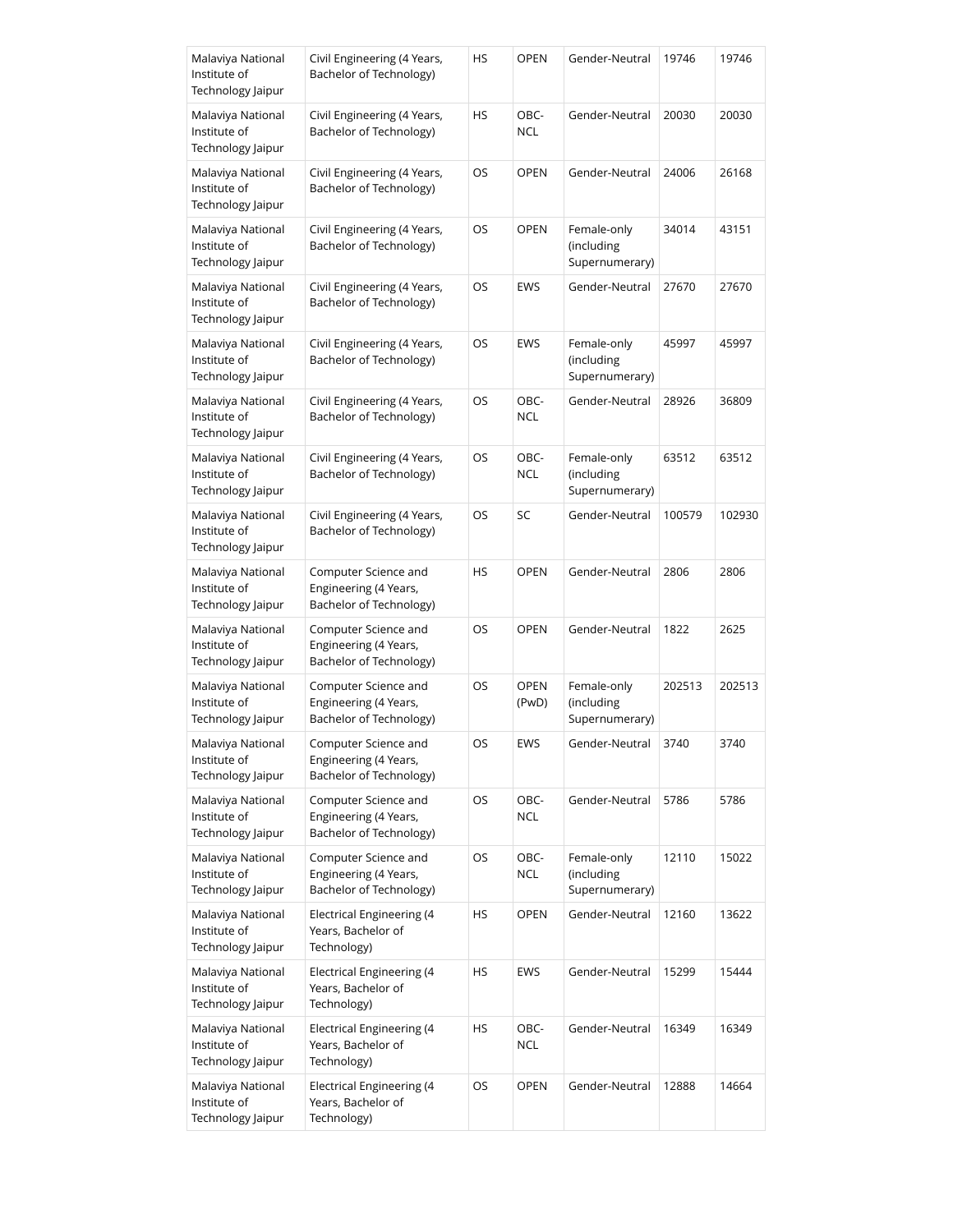| Malaviya National<br>Institute of<br>Technology Jaipur | Electrical Engineering (4<br>Years, Bachelor of<br>Technology)                              | OS        | <b>OPEN</b>        | Female-only<br>(including<br>Supernumerary) | 15977 | 15977 |
|--------------------------------------------------------|---------------------------------------------------------------------------------------------|-----------|--------------------|---------------------------------------------|-------|-------|
| Malaviya National<br>Institute of<br>Technology Jaipur | Electrical Engineering (4<br>Years, Bachelor of<br>Technology)                              | OS        | <b>EWS</b>         | Gender-Neutral                              | 17030 | 17030 |
| Malaviya National<br>Institute of<br>Technology Jaipur | Electrical Engineering (4<br>Years, Bachelor of<br>Technology)                              | OS        | OBC-<br><b>NCL</b> | Gender-Neutral                              | 21622 | 21799 |
| Malaviya National<br>Institute of<br>Technology Jaipur | Electronics and<br><b>Communication Engineering</b><br>(4 Years, Bachelor of<br>Technology) | HS        | <b>OPEN</b>        | Gender-Neutral                              | 5523  | 5542  |
| Malaviya National<br>Institute of<br>Technology Jaipur | Electronics and<br><b>Communication Engineering</b><br>(4 Years, Bachelor of<br>Technology) | HS        | <b>EWS</b>         | Gender-Neutral                              | 10042 | 11186 |
| Malaviya National<br>Institute of<br>Technology Jaipur | Electronics and<br><b>Communication Engineering</b><br>(4 Years, Bachelor of<br>Technology) | HS        | OBC-<br><b>NCL</b> | Gender-Neutral                              | 15900 | 15900 |
| Malaviya National<br>Institute of<br>Technology Jaipur | Electronics and<br><b>Communication Engineering</b><br>(4 Years, Bachelor of<br>Technology) | HS        | OBC-<br><b>NCL</b> | Female-only<br>(including<br>Supernumerary) | 30466 | 30466 |
| Malaviya National<br>Institute of<br>Technology Jaipur | Electronics and<br><b>Communication Engineering</b><br>(4 Years, Bachelor of<br>Technology) | <b>HS</b> | SC                 | Gender-Neutral                              | 74410 | 74410 |
| Malaviya National<br>Institute of<br>Technology Jaipur | Electronics and<br><b>Communication Engineering</b><br>(4 Years, Bachelor of<br>Technology) | OS        | <b>OPEN</b>        | Gender-Neutral                              | 7014  | 10154 |
| Malaviya National<br>Institute of<br>Technology Jaipur | Electronics and<br><b>Communication Engineering</b><br>(4 Years, Bachelor of<br>Technology) | OS        | <b>EWS</b>         | Gender-Neutral                              | 11264 | 11264 |
| Malaviya National<br>Institute of<br>Technology Jaipur | Electronics and<br><b>Communication Engineering</b><br>(4 Years, Bachelor of<br>Technology) | OS        | OBC-<br>NCL        | Gender-Neutral                              | 15253 | 16379 |
| Malaviya National<br>Institute of<br>Technology Jaipur | Electronics and<br><b>Communication Engineering</b><br>(4 Years, Bachelor of<br>Technology) | OS        | SC                 | Female-only<br>(including<br>Supernumerary) | 97716 | 97716 |
| Malaviya National<br>Institute of<br>Technology Jaipur | Mechanical Engineering (4<br>Years, Bachelor of<br>Technology)                              | HS        | <b>OPEN</b>        | Gender-Neutral                              | 15394 | 20053 |
| Malaviya National<br>Institute of<br>Technology Jaipur | Mechanical Engineering (4<br>Years, Bachelor of<br>Technology)                              | HS        | EWS                | Gender-Neutral                              | 24241 | 25177 |
| Malaviya National<br>Institute of<br>Technology Jaipur | Mechanical Engineering (4<br>Years, Bachelor of<br>Technology)                              | HS        | <b>EWS</b>         | Female-only<br>(including<br>Supernumerary) | 51578 | 51578 |
| Malaviya National<br>Institute of<br>Technology Jaipur | Mechanical Engineering (4<br>Years, Bachelor of<br>Technology)                              | HS        | OBC-<br><b>NCL</b> | Gender-Neutral                              | 21518 | 29181 |
| Malaviya National<br>Institute of<br>Technology Jaipur | Mechanical Engineering (4<br>Years, Bachelor of<br>Technology)                              | OS        | <b>OPEN</b>        | Gender-Neutral                              | 13608 | 19745 |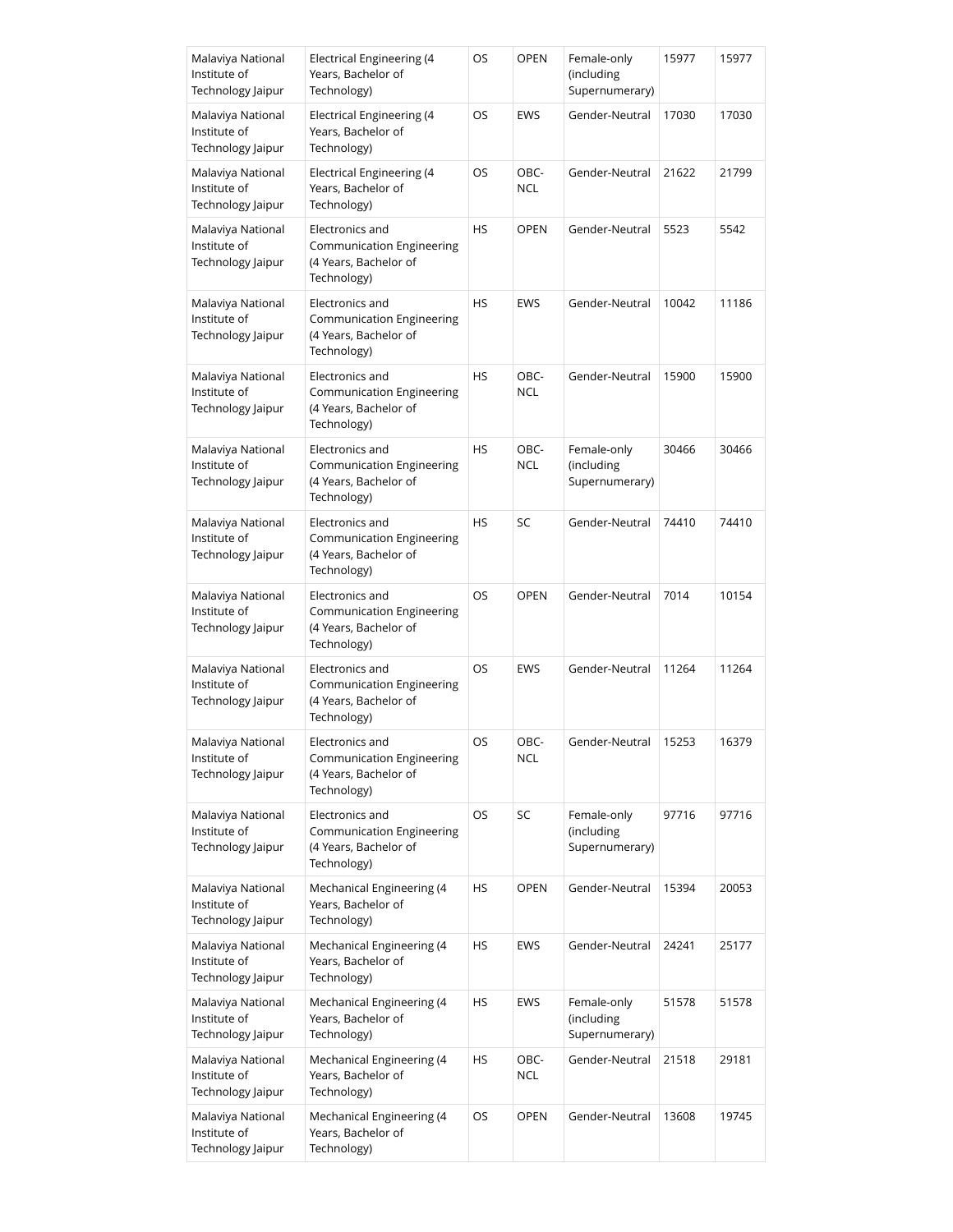| Malaviya National<br>Institute of<br>Technology Jaipur | Mechanical Engineering (4<br>Years, Bachelor of<br>Technology)                  | OS        | <b>OPEN</b>        | Female-only<br>(including<br>Supernumerary) | 33829  | 33829  |
|--------------------------------------------------------|---------------------------------------------------------------------------------|-----------|--------------------|---------------------------------------------|--------|--------|
| Malaviya National<br>Institute of<br>Technology Jaipur | Mechanical Engineering (4<br>Years, Bachelor of<br>Technology)                  | OS        | <b>EWS</b>         | Gender-Neutral                              | 21086  | 21086  |
| Malaviya National<br>Institute of<br>Technology Jaipur | Mechanical Engineering (4<br>Years, Bachelor of<br>Technology)                  | OS        | <b>EWS</b>         | Female-only<br>(including<br>Supernumerary) | 41213  | 41213  |
| Malaviya National<br>Institute of<br>Technology Jaipur | Mechanical Engineering (4<br>Years, Bachelor of<br>Technology)                  | OS        | OBC-<br>NCL        | Gender-Neutral                              | 27408  | 30594  |
| Malaviya National<br>Institute of<br>Technology Jaipur | Mechanical Engineering (4<br>Years, Bachelor of<br>Technology)                  | OS        | SC                 | Gender-Neutral                              | 89834  | 89834  |
| Malaviya National<br>Institute of<br>Technology Jaipur | Mechanical Engineering (4<br>Years, Bachelor of<br>Technology)                  | OS        | ST                 | Gender-Neutral                              | 126717 | 126717 |
| Malaviya National<br>Institute of<br>Technology Jaipur | Metallurgical and Materials<br>Engineering (4 Years,<br>Bachelor of Technology) | <b>HS</b> | <b>OPEN</b>        | Gender-Neutral                              | 33903  | 40912  |
| Malaviya National<br>Institute of<br>Technology Jaipur | Metallurgical and Materials<br>Engineering (4 Years,<br>Bachelor of Technology) | HS        | <b>EWS</b>         | Gender-Neutral                              | 42954  | 45779  |
| Malaviya National<br>Institute of<br>Technology Jaipur | Metallurgical and Materials<br>Engineering (4 Years,<br>Bachelor of Technology) | HS        | <b>EWS</b>         | Female-only<br>(including<br>Supernumerary) | 57827  | 58499  |
| Malaviya National<br>Institute of<br>Technology Jaipur | Metallurgical and Materials<br>Engineering (4 Years,<br>Bachelor of Technology) | HS        | OBC-<br><b>NCL</b> | Gender-Neutral                              | 46033  | 49753  |
| Malaviya National<br>Institute of<br>Technology Jaipur | Metallurgical and Materials<br>Engineering (4 Years,<br>Bachelor of Technology) | HS        | OBC-<br><b>NCL</b> | Female-only<br>(including<br>Supernumerary) | 72155  | 72155  |
| Malaviya National<br>Institute of<br>Technology Jaipur | Metallurgical and Materials<br>Engineering (4 Years,<br>Bachelor of Technology) | HS        | ST                 | Gender-Neutral                              | 189072 | 189072 |
| Malaviya National<br>Institute of<br>Technology Jaipur | Metallurgical and Materials<br>Engineering (4 Years,<br>Bachelor of Technology) | HS        | ST                 | Female-only<br>(including<br>Supernumerary) | 222492 | 222492 |
| Malaviya National<br>Institute of<br>Technology Jaipur | Metallurgical and Materials<br>Engineering (4 Years,<br>Bachelor of Technology) | OS        | <b>OPEN</b>        | Gender-Neutral                              | 28471  | 38156  |
| Malaviya National<br>Institute of<br>Technology Jaipur | Metallurgical and Materials<br>Engineering (4 Years,<br>Bachelor of Technology) | OS        | <b>EWS</b>         | Gender-Neutral                              | 42523  | 44023  |
| Malaviya National<br>Institute of<br>Technology Jaipur | Metallurgical and Materials<br>Engineering (4 Years,<br>Bachelor of Technology) | OS        | EWS                | Female-only<br>(including<br>Supernumerary) | 64490  | 64490  |
| Malaviya National<br>Institute of<br>Technology Jaipur | Metallurgical and Materials<br>Engineering (4 Years,<br>Bachelor of Technology) | OS        | OBC-<br><b>NCL</b> | Gender-Neutral                              | 44821  | 47093  |
| Malaviya National<br>Institute of<br>Technology Jaipur | Metallurgical and Materials<br>Engineering (4 Years,<br>Bachelor of Technology) | OS        | OBC-<br><b>NCL</b> | Female-only<br>(including<br>Supernumerary) | 75114  | 78964  |
| Malaviya National<br>Institute of<br>Technology Jaipur | Metallurgical and Materials<br>Engineering (4 Years,<br>Bachelor of Technology) | OS        | ST                 | Gender-Neutral                              | 208900 | 208900 |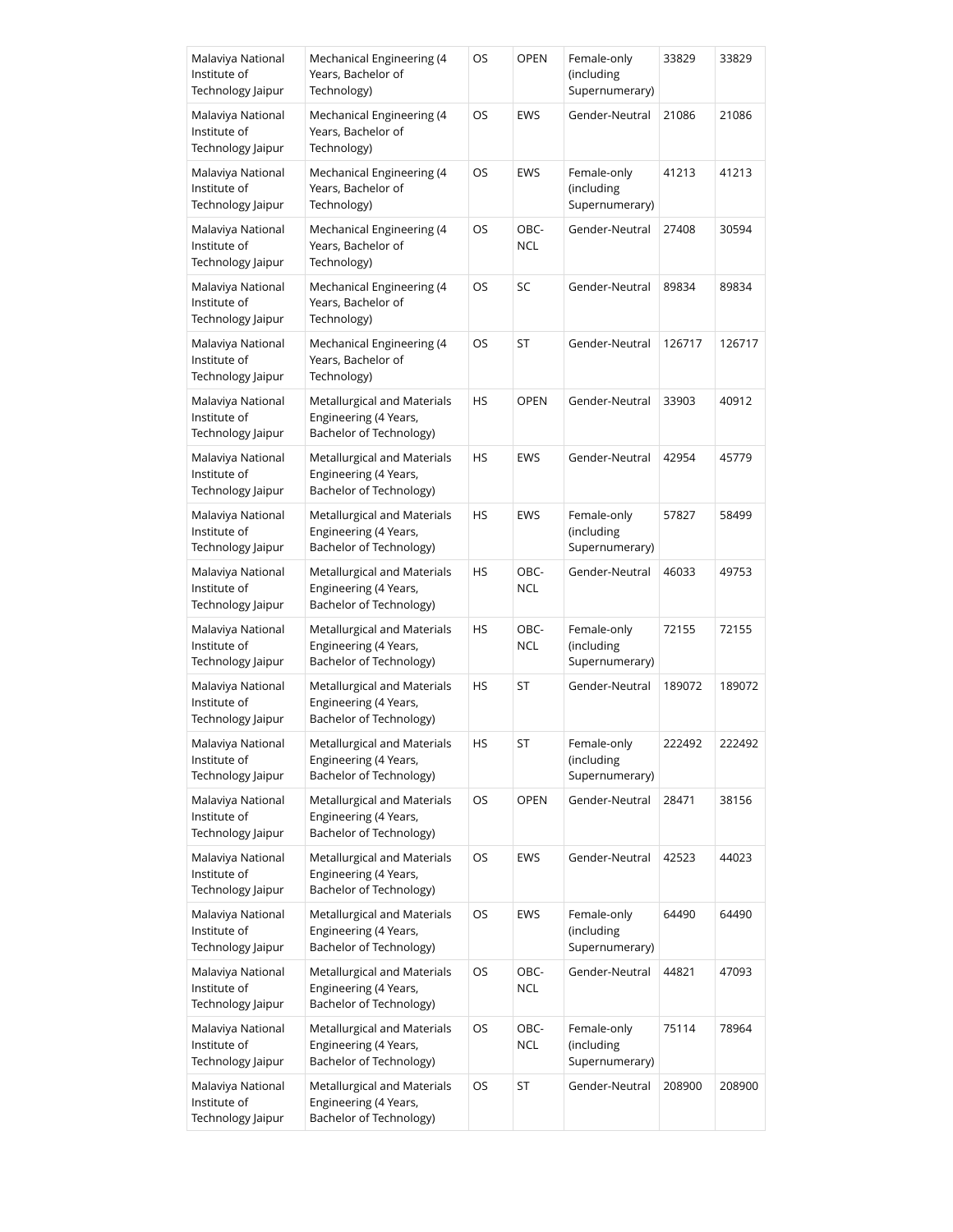| Malaviya National<br>Institute of<br>Technology Jaipur            | Metallurgical and Materials<br>Engineering (4 Years,<br>Bachelor of Technology) | OS | ST                   | Female-only<br>(including<br>Supernumerary) | 253043 | 253043 |
|-------------------------------------------------------------------|---------------------------------------------------------------------------------|----|----------------------|---------------------------------------------|--------|--------|
| Maulana Azad<br>National Institute of<br><b>Technology Bhopal</b> | Architecture (5 Years,<br>Bachelor of Architecture)                             | HS | <b>OPEN</b>          | Gender-Neutral                              | 2853   | 2916   |
| Maulana Azad<br>National Institute of<br><b>Technology Bhopal</b> | Architecture (5 Years,<br>Bachelor of Architecture)                             | HS | <b>OPEN</b>          | Female-only<br>(including<br>Supernumerary) | 176    | 176    |
| Maulana Azad<br>National Institute of<br><b>Technology Bhopal</b> | Architecture (5 Years,<br>Bachelor of Architecture)                             | HS | <b>EWS</b>           | Gender-Neutral                              | 3084   | 3084   |
| Maulana Azad<br>National Institute of<br>Technology Bhopal        | Architecture (5 Years,<br>Bachelor of Architecture)                             | HS | SC                   | Gender-Neutral                              | 11004  | 11004  |
| Maulana Azad<br>National Institute of<br><b>Technology Bhopal</b> | Architecture (5 Years,<br>Bachelor of Architecture)                             | OS | <b>OPEN</b>          | Gender-Neutral                              | 868    | 1030   |
| Maulana Azad<br>National Institute of<br>Technology Bhopal        | Architecture (5 Years,<br>Bachelor of Architecture)                             | OS | <b>OPEN</b>          | Female-only<br>(including<br>Supernumerary) | 813    | 816    |
| Maulana Azad<br>National Institute of<br>Technology Bhopal        | Architecture (5 Years,<br>Bachelor of Architecture)                             | OS | <b>EWS</b>           | Gender-Neutral                              | 2617   | 3115   |
| Maulana Azad<br>National Institute of<br>Technology Bhopal        | Architecture (5 Years,<br>Bachelor of Architecture)                             | OS | OBC-<br><b>NCL</b>   | Gender-Neutral                              | 1724   | 1724   |
| Maulana Azad<br>National Institute of<br><b>Technology Bhopal</b> | Architecture (5 Years,<br>Bachelor of Architecture)                             | OS | SC                   | Gender-Neutral                              | 5403   | 5403   |
| Maulana Azad<br>National Institute of<br>Technology Bhopal        | Architecture (5 Years,<br>Bachelor of Architecture)                             | OS | ST                   | Female-only<br>(including<br>Supernumerary) | 5826   | 5826   |
| Maulana Azad<br>National Institute of<br>Technology Bhopal        | Chemical Engineering (4<br>Years, Bachelor of<br>Technology)                    | HS | <b>OPEN</b>          | Gender-Neutral                              | 30813  | 35067  |
| Maulana Azad<br>National Institute of<br><b>Technology Bhopal</b> | Chemical Engineering (4<br>Years, Bachelor of<br>Technology)                    | HS | OPEN                 | Female-only<br>(including<br>Supernumerary) | 40682  | 40682  |
| Maulana Azad<br>National Institute of<br><b>Technology Bhopal</b> | Chemical Engineering (4<br>Years, Bachelor of<br>Technology)                    | HS | OBC-<br><b>NCL</b>   | Gender-Neutral                              | 45956  | 45956  |
| Maulana Azad<br>National Institute of<br><b>Technology Bhopal</b> | Chemical Engineering (4<br>Years, Bachelor of<br>Technology)                    | HS | ST                   | Female-only<br>(including<br>Supernumerary) | 227344 | 227344 |
| Maulana Azad<br>National Institute of<br><b>Technology Bhopal</b> | Chemical Engineering (4<br>Years, Bachelor of<br>Technology)                    | OS | <b>OPEN</b>          | Gender-Neutral                              | 29803  | 34273  |
| Maulana Azad<br>National Institute of<br><b>Technology Bhopal</b> | Chemical Engineering (4<br>Years, Bachelor of<br>Technology)                    | OS | <b>OPEN</b>          | Female-only<br>(including<br>Supernumerary) | 38864  | 38864  |
| Maulana Azad<br>National Institute of<br><b>Technology Bhopal</b> | Chemical Engineering (4<br>Years, Bachelor of<br>Technology)                    | OS | <b>OPEN</b><br>(PwD) | Gender-Neutral                              | 372553 | 372553 |
| Maulana Azad<br>National Institute of<br><b>Technology Bhopal</b> | Chemical Engineering (4<br>Years, Bachelor of<br>Technology)                    | OS | <b>EWS</b>           | Gender-Neutral                              | 34419  | 36999  |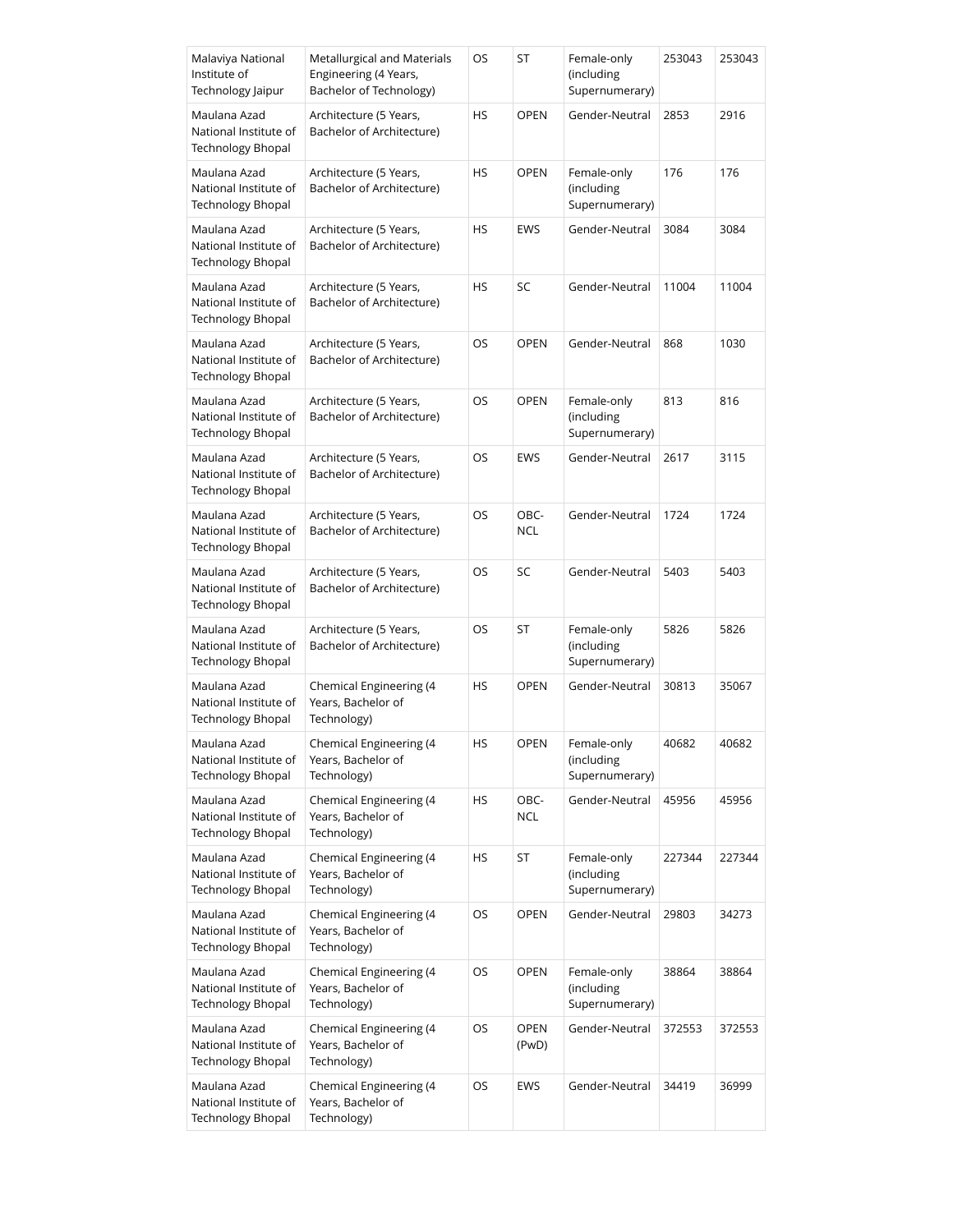| Maulana Azad<br>National Institute of<br><b>Technology Bhopal</b> | Chemical Engineering (4<br>Years, Bachelor of<br>Technology)             | OS        | EWS                | Female-only<br>(including<br>Supernumerary) | 51047  | 51047  |
|-------------------------------------------------------------------|--------------------------------------------------------------------------|-----------|--------------------|---------------------------------------------|--------|--------|
| Maulana Azad<br>National Institute of<br><b>Technology Bhopal</b> | Chemical Engineering (4<br>Years, Bachelor of<br>Technology)             | OS        | OBC-<br><b>NCL</b> | Gender-Neutral                              | 37225  | 37225  |
| Maulana Azad<br>National Institute of<br><b>Technology Bhopal</b> | Chemical Engineering (4<br>Years, Bachelor of<br>Technology)             | OS        | OBC-<br>NCL        | Female-only<br>(including<br>Supernumerary) | 58380  | 58380  |
| Maulana Azad<br>National Institute of<br><b>Technology Bhopal</b> | Chemical Engineering (4<br>Years, Bachelor of<br>Technology)             | OS        | ST                 | Gender-Neutral                              | 219504 | 219504 |
| Maulana Azad<br>National Institute of<br><b>Technology Bhopal</b> | Civil Engineering (4 Years,<br>Bachelor of Technology)                   | HS        | <b>OPEN</b>        | Gender-Neutral                              | 42702  | 46565  |
| Maulana Azad<br>National Institute of<br><b>Technology Bhopal</b> | Civil Engineering (4 Years,<br>Bachelor of Technology)                   | <b>HS</b> | <b>OPEN</b>        | Female-only<br>(including<br>Supernumerary) | 48843  | 54774  |
| Maulana Azad<br>National Institute of<br>Technology Bhopal        | Civil Engineering (4 Years,<br>Bachelor of Technology)                   | HS        | <b>EWS</b>         | Gender-Neutral                              | 46792  | 55215  |
| Maulana Azad<br>National Institute of<br><b>Technology Bhopal</b> | Civil Engineering (4 Years,<br>Bachelor of Technology)                   | HS        | <b>EWS</b>         | Female-only<br>(including<br>Supernumerary) | 60368  | 60368  |
| Maulana Azad<br>National Institute of<br>Technology Bhopal        | Civil Engineering (4 Years,<br>Bachelor of Technology)                   | HS        | OBC-<br><b>NCL</b> | Gender-Neutral                              | 50645  | 57587  |
| Maulana Azad<br>National Institute of<br>Technology Bhopal        | Civil Engineering (4 Years,<br>Bachelor of Technology)                   | HS        | OBC-<br><b>NCL</b> | Female-only<br>(including<br>Supernumerary) | 71492  | 71492  |
| Maulana Azad<br>National Institute of<br><b>Technology Bhopal</b> | Civil Engineering (4 Years,<br>Bachelor of Technology)                   | HS        | SC                 | Gender-Neutral                              | 147621 | 158757 |
| Maulana Azad<br>National Institute of<br>Technology Bhopal        | Civil Engineering (4 Years,<br>Bachelor of Technology)                   | OS        | <b>OPEN</b>        | Gender-Neutral                              | 34320  | 37770  |
| Maulana Azad<br>National Institute of<br><b>Technology Bhopal</b> | Civil Engineering (4 Years,<br>Bachelor of Technology)                   | <b>OS</b> | OPEN               | Female-only<br>(including<br>Supernumerary) | 50492  | 52816  |
| Maulana Azad<br>National Institute of<br><b>Technology Bhopal</b> | Civil Engineering (4 Years,<br>Bachelor of Technology)                   | OS        | <b>EWS</b>         | Gender-Neutral                              | 40033  | 41655  |
| Maulana Azad<br>National Institute of<br><b>Technology Bhopal</b> | Civil Engineering (4 Years,<br>Bachelor of Technology)                   | OS        | EWS                | Female-only<br>(including<br>Supernumerary) | 56573  | 56573  |
| Maulana Azad<br>National Institute of<br><b>Technology Bhopal</b> | Civil Engineering (4 Years,<br>Bachelor of Technology)                   | OS        | OBC-<br><b>NCL</b> | Gender-Neutral                              | 39327  | 42404  |
| Maulana Azad<br>National Institute of<br><b>Technology Bhopal</b> | Civil Engineering (4 Years,<br>Bachelor of Technology)                   | OS        | OBC-<br><b>NCL</b> | Female-only<br>(including<br>Supernumerary) | 67907  | 72786  |
| Maulana Azad<br>National Institute of<br><b>Technology Bhopal</b> | Civil Engineering (4 Years,<br>Bachelor of Technology)                   | OS        | SC                 | Gender-Neutral                              | 134147 | 134147 |
| Maulana Azad<br>National Institute of<br><b>Technology Bhopal</b> | Computer Science and<br>Engineering (4 Years,<br>Bachelor of Technology) | HS        | <b>OPEN</b>        | Gender-Neutral                              | 9588   | 9588   |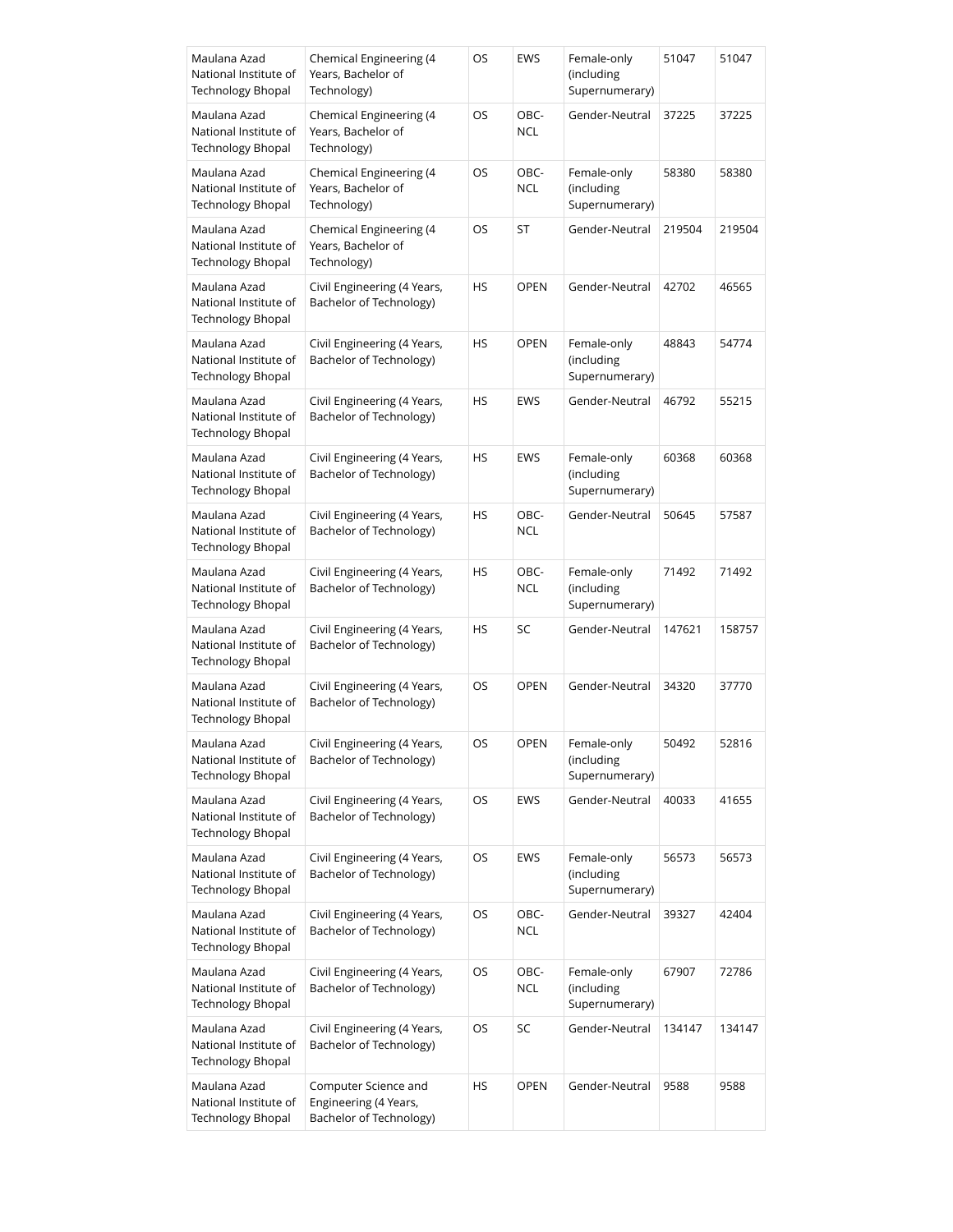| Maulana Azad<br>National Institute of<br>Technology Bhopal        | Computer Science and<br>Engineering (4 Years,<br>Bachelor of Technology)                    | HS | SC                 | Gender-Neutral                              | 99539  | 99539  |
|-------------------------------------------------------------------|---------------------------------------------------------------------------------------------|----|--------------------|---------------------------------------------|--------|--------|
| Maulana Azad<br>National Institute of<br><b>Technology Bhopal</b> | Computer Science and<br>Engineering (4 Years,<br>Bachelor of Technology)                    | OS | <b>OPEN</b>        | Gender-Neutral                              | 5381   | 7485   |
| Maulana Azad<br>National Institute of<br><b>Technology Bhopal</b> | Computer Science and<br>Engineering (4 Years,<br>Bachelor of Technology)                    | OS | <b>OPEN</b>        | Female-only<br>(including<br>Supernumerary) | 9884   | 11334  |
| Maulana Azad<br>National Institute of<br>Technology Bhopal        | Computer Science and<br>Engineering (4 Years,<br>Bachelor of Technology)                    | OS | <b>EWS</b>         | Gender-Neutral                              | 8095   | 8366   |
| Maulana Azad<br>National Institute of<br><b>Technology Bhopal</b> | Computer Science and<br>Engineering (4 Years,<br>Bachelor of Technology)                    | OS | EWS                | Female-only<br>(including<br>Supernumerary) | 15458  | 15458  |
| Maulana Azad<br>National Institute of<br>Technology Bhopal        | Computer Science and<br>Engineering (4 Years,<br>Bachelor of Technology)                    | OS | OBC-<br>NCL        | Gender-Neutral                              | 11689  | 11689  |
| Maulana Azad<br>National Institute of<br><b>Technology Bhopal</b> | Computer Science and<br>Engineering (4 Years,<br>Bachelor of Technology)                    | OS | SC                 | Gender-Neutral                              | 54616  | 54622  |
| Maulana Azad<br>National Institute of<br>Technology Bhopal        | Electrical Engineering (4<br>Years, Bachelor of<br>Technology)                              | HS | <b>OPEN</b>        | Gender-Neutral                              | 17396  | 21530  |
| Maulana Azad<br>National Institute of<br>Technology Bhopal        | Electrical Engineering (4<br>Years, Bachelor of<br>Technology)                              | HS | <b>EWS</b>         | Gender-Neutral                              | 24610  | 26913  |
| Maulana Azad<br>National Institute of<br>Technology Bhopal        | Electrical Engineering (4<br>Years, Bachelor of<br>Technology)                              | HS | SC                 | Gender-Neutral                              | 127718 | 127896 |
| Maulana Azad<br>National Institute of<br>Technology Bhopal        | Electrical Engineering (4<br>Years, Bachelor of<br>Technology)                              | OS | <b>OPEN</b>        | Gender-Neutral                              | 18772  | 20664  |
| Maulana Azad<br>National Institute of<br><b>Technology Bhopal</b> | Electrical Engineering (4<br>Years, Bachelor of<br>Technology)                              | OS | <b>OPEN</b>        | Female-only<br>(including<br>Supernumerary) | 28585  | 29105  |
| Maulana Azad<br>National Institute of<br><b>Technology Bhopal</b> | <b>Electrical Engineering (4</b><br>Years, Bachelor of<br>Technology)                       | OS | EWS                | Gender-Neutral                              | 21131  | 22551  |
| Maulana Azad<br>National Institute of<br><b>Technology Bhopal</b> | Electrical Engineering (4<br>Years, Bachelor of<br>Technology)                              | OS | <b>EWS</b>         | Female-only<br>(including<br>Supernumerary) | 39110  | 39110  |
| Maulana Azad<br>National Institute of<br><b>Technology Bhopal</b> | Electrical Engineering (4<br>Years, Bachelor of<br>Technology)                              | OS | OBC-<br><b>NCL</b> | Gender-Neutral                              | 25653  | 27615  |
| Maulana Azad<br>National Institute of<br><b>Technology Bhopal</b> | Electrical Engineering (4<br>Years, Bachelor of<br>Technology)                              | OS | OBC-<br>NCL        | Female-only<br>(including<br>Supernumerary) | 49651  | 49651  |
| Maulana Azad<br>National Institute of<br><b>Technology Bhopal</b> | Electrical Engineering (4<br>Years, Bachelor of<br>Technology)                              | OS | SC                 | Gender-Neutral                              | 75010  | 75010  |
| Maulana Azad<br>National Institute of<br><b>Technology Bhopal</b> | Electrical Engineering (4<br>Years, Bachelor of<br>Technology)                              | OS | ST                 | Gender-Neutral                              | 162766 | 162766 |
| Maulana Azad<br>National Institute of<br><b>Technology Bhopal</b> | Electronics and<br><b>Communication Engineering</b><br>(4 Years, Bachelor of<br>Technology) | HS | <b>OPEN</b>        | Gender-Neutral                              | 9793   | 16046  |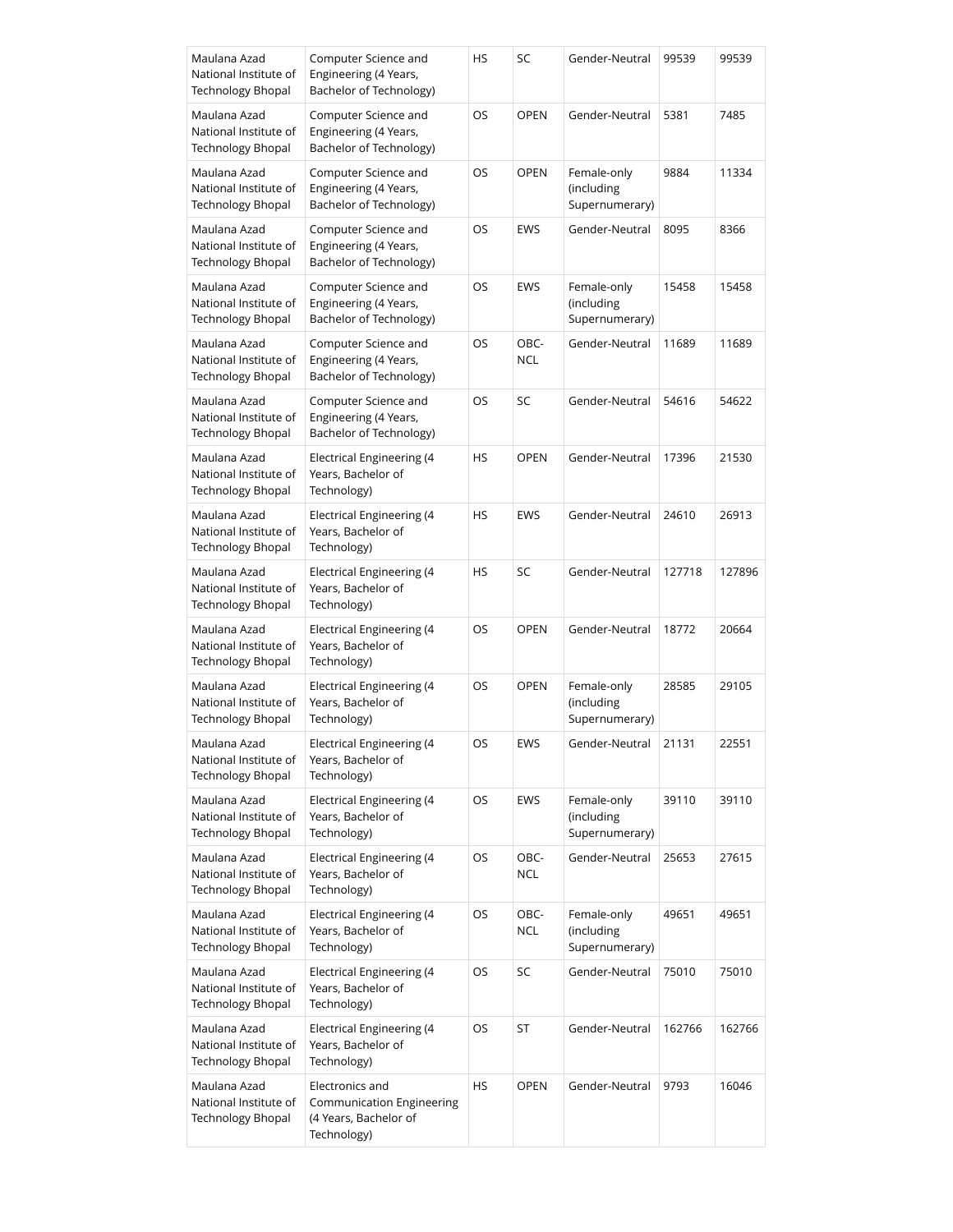| Maulana Azad<br>National Institute of<br><b>Technology Bhopal</b> | Electronics and<br>Communication Engineering<br>(4 Years, Bachelor of<br>Technology)        | HS        | <b>OPEN</b>          | Female-only<br>(including<br>Supernumerary) | 24951  | 24951  |
|-------------------------------------------------------------------|---------------------------------------------------------------------------------------------|-----------|----------------------|---------------------------------------------|--------|--------|
| Maulana Azad<br>National Institute of<br><b>Technology Bhopal</b> | Electronics and<br><b>Communication Engineering</b><br>(4 Years, Bachelor of<br>Technology) | HS        | <b>OPEN</b><br>(PwD) | Gender-Neutral                              | 215315 | 215315 |
| Maulana Azad<br>National Institute of<br><b>Technology Bhopal</b> | Electronics and<br><b>Communication Engineering</b><br>(4 Years, Bachelor of<br>Technology) | <b>HS</b> | <b>EWS</b>           | Gender-Neutral                              | 18970  | 18970  |
| Maulana Azad<br>National Institute of<br>Technology Bhopal        | Electronics and<br><b>Communication Engineering</b><br>(4 Years, Bachelor of<br>Technology) | <b>HS</b> | <b>EWS</b>           | Female-only<br>(including<br>Supernumerary) | 30905  | 30905  |
| Maulana Azad<br>National Institute of<br><b>Technology Bhopal</b> | Electronics and<br>Communication Engineering<br>(4 Years, Bachelor of<br>Technology)        | <b>HS</b> | SC                   | Gender-Neutral                              | 111915 | 111915 |
| Maulana Azad<br>National Institute of<br><b>Technology Bhopal</b> | Electronics and<br>Communication Engineering<br>(4 Years, Bachelor of<br>Technology)        | <b>OS</b> | <b>OPEN</b>          | Gender-Neutral                              | 11788  | 14184  |
| Maulana Azad<br>National Institute of<br><b>Technology Bhopal</b> | Electronics and<br>Communication Engineering<br>(4 Years, Bachelor of<br>Technology)        | OS        | <b>OPEN</b>          | Female-only<br>(including<br>Supernumerary) | 19641  | 22378  |
| Maulana Azad<br>National Institute of<br>Technology Bhopal        | Electronics and<br>Communication Engineering<br>(4 Years, Bachelor of<br>Technology)        | OS.       | <b>EWS</b>           | Gender-Neutral                              | 15109  | 15884  |
| Maulana Azad<br>National Institute of<br>Technology Bhopal        | Electronics and<br>Communication Engineering<br>(4 Years, Bachelor of<br>Technology)        | OS        | OBC-<br><b>NCL</b>   | Gender-Neutral                              | 20573  | 22537  |
| Maulana Azad<br>National Institute of<br><b>Technology Bhopal</b> | Electronics and<br><b>Communication Engineering</b><br>(4 Years, Bachelor of<br>Technology) | OS        | SC                   | Female-only<br>(including<br>Supernumerary) | 108765 | 108765 |
| Maulana Azad<br>National Institute of<br><b>Technology Bhopal</b> | Electronics and<br><b>Communication Engineering</b><br>(4 Years, Bachelor of<br>Technology) | OS.       | ST                   | Gender-Neutral                              | 114915 | 125828 |
| Maulana Azad<br>National Institute of<br><b>Technology Bhopal</b> | Materials Science and<br>Metallurgical Engineering (4<br>Years, Bachelor of<br>Technology)  | HS        | <b>OPEN</b>          | Gender-Neutral                              | 47719  | 53382  |
| Maulana Azad<br>National Institute of<br><b>Technology Bhopal</b> | Materials Science and<br>Metallurgical Engineering (4<br>Years, Bachelor of<br>Technology)  | <b>HS</b> | <b>EWS</b>           | Gender-Neutral                              | 57832  | 62027  |
| Maulana Azad<br>National Institute of<br><b>Technology Bhopal</b> | Materials Science and<br>Metallurgical Engineering (4<br>Years, Bachelor of<br>Technology)  | HS        | OBC-<br>NCL          | Gender-Neutral                              | 58595  | 62312  |
| Maulana Azad<br>National Institute of<br><b>Technology Bhopal</b> | Materials Science and<br>Metallurgical Engineering (4<br>Years, Bachelor of<br>Technology)  | HS        | OBC-<br><b>NCL</b>   | Female-only<br>(including<br>Supernumerary) | 84667  | 84667  |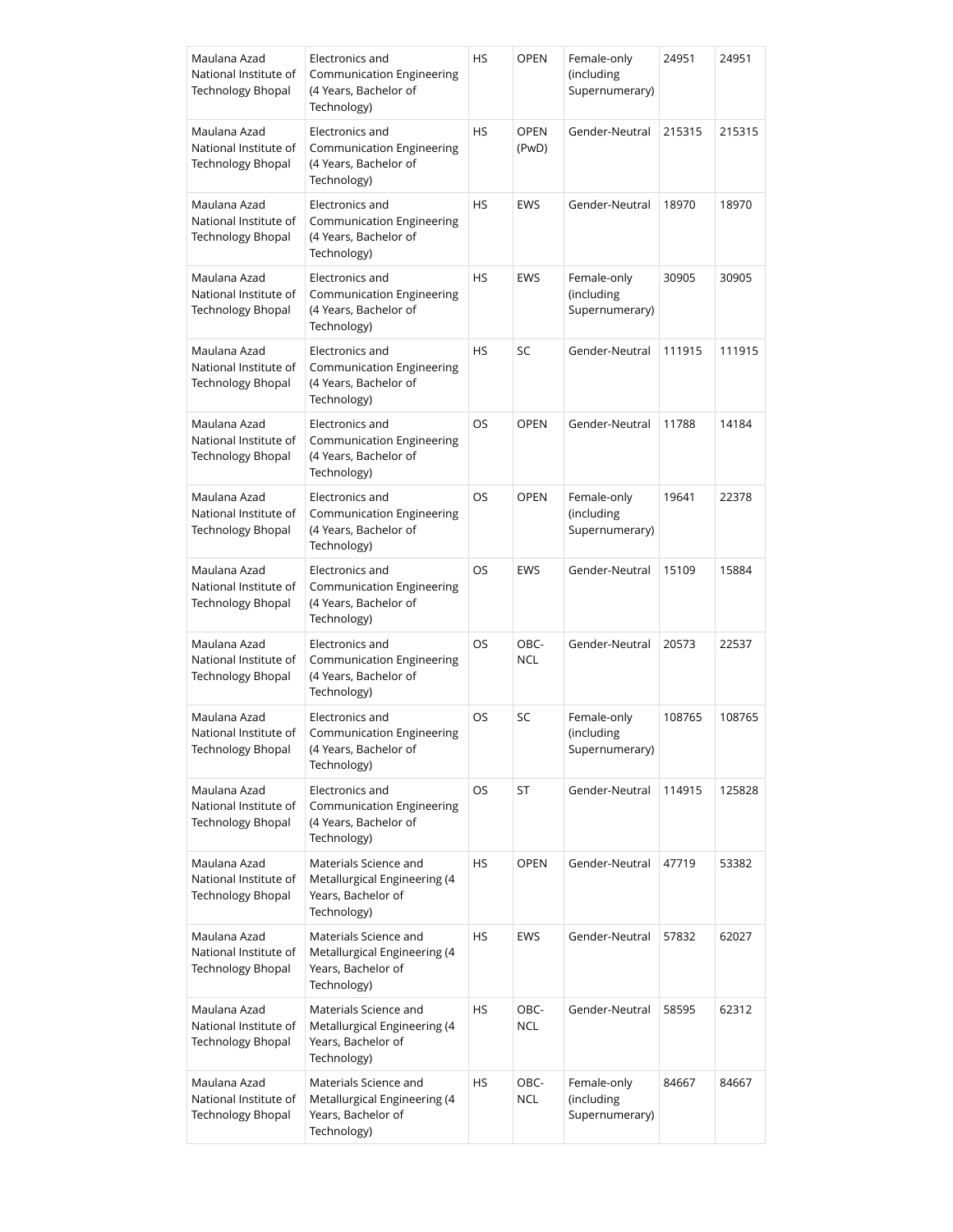| Maulana Azad<br>National Institute of<br><b>Technology Bhopal</b> | Materials Science and<br>Metallurgical Engineering (4<br>Years, Bachelor of<br>Technology)       | <b>HS</b> | SC                 | Gender-Neutral                              | 160239 | 160239 |
|-------------------------------------------------------------------|--------------------------------------------------------------------------------------------------|-----------|--------------------|---------------------------------------------|--------|--------|
| Maulana Azad<br>National Institute of<br><b>Technology Bhopal</b> | Materials Science and<br>Metallurgical Engineering (4<br>Years, Bachelor of<br>Technology)       | OS        | <b>OPEN</b>        | Gender-Neutral                              | 40531  | 47671  |
| Maulana Azad<br>National Institute of<br>Technology Bhopal        | Materials Science and<br>Metallurgical Engineering (4<br>Years, Bachelor of<br>Technology)       | OS        | <b>OPEN</b>        | Female-only<br>(including<br>Supernumerary) | 55225  | 59707  |
| Maulana Azad<br>National Institute of<br><b>Technology Bhopal</b> | Materials Science and<br>Metallurgical Engineering (4<br>Years, Bachelor of<br>Technology)       | OS        | <b>EWS</b>         | Gender-Neutral                              | 48877  | 50435  |
| Maulana Azad<br>National Institute of<br><b>Technology Bhopal</b> | Materials Science and<br>Metallurgical Engineering (4<br>Years, Bachelor of<br>Technology)       | <b>OS</b> | <b>EWS</b>         | Female-only<br>(including<br>Supernumerary) | 74796  | 74796  |
| Maulana Azad<br>National Institute of<br><b>Technology Bhopal</b> | Materials Science and<br>Metallurgical Engineering (4<br>Years, Bachelor of<br>Technology)       | <b>OS</b> | OBC-<br><b>NCL</b> | Gender-Neutral                              | 52540  | 54848  |
| Maulana Azad<br>National Institute of<br><b>Technology Bhopal</b> | Materials Science and<br>Metallurgical Engineering (4<br>Years, Bachelor of<br>Technology)       | OS        | OBC-<br><b>NCL</b> | Female-only<br>(including<br>Supernumerary) | 80453  | 85130  |
| Maulana Azad<br>National Institute of<br>Technology Bhopal        | Materials Science and<br>Metallurgical Engineering (4<br>Years, Bachelor of<br>Technology)       | OS.       | ST                 | Gender-Neutral                              | 218434 | 236133 |
| Maulana Azad<br>National Institute of<br>Technology Bhopal        | Mathematics and Data<br>Science (5 Years, Bachelor<br>and Master of Technology<br>(Dual Degree)) | <b>HS</b> | <b>OPEN</b>        | Gender-Neutral                              | 17368  | 18205  |
| Maulana Azad<br>National Institute of<br><b>Technology Bhopal</b> | Mathematics and Data<br>Science (5 Years, Bachelor<br>and Master of Technology<br>(Dual Degree)) | <b>HS</b> | <b>EWS</b>         | Gender-Neutral                              | 21588  | 21588  |
| Maulana Azad<br>National Institute of<br><b>Technology Bhopal</b> | Mathematics and Data<br>Science (5 Years, Bachelor<br>and Master of Technology<br>(Dual Degree)) | <b>HS</b> | OBC-<br><b>NCL</b> | Gender-Neutral                              | 28043  | 28043  |
| Maulana Azad<br>National Institute of<br><b>Technology Bhopal</b> | Mathematics and Data<br>Science (5 Years, Bachelor<br>and Master of Technology<br>(Dual Degree)) | OS.       | <b>OPEN</b>        | Gender-Neutral                              | 13773  | 14097  |
| Maulana Azad<br>National Institute of<br><b>Technology Bhopal</b> | Mathematics and Data<br>Science (5 Years, Bachelor<br>and Master of Technology<br>(Dual Degree)) | OS        | <b>EWS</b>         | Gender-Neutral                              | 17393  | 17393  |
| Maulana Azad<br>National Institute of<br><b>Technology Bhopal</b> | Mathematics and Data<br>Science (5 Years, Bachelor<br>and Master of Technology<br>(Dual Degree)) | OS        | OBC-<br><b>NCL</b> | Gender-Neutral                              | 24749  | 24749  |
| Maulana Azad<br>National Institute of<br><b>Technology Bhopal</b> | Mathematics and Data<br>Science (5 Years, Bachelor<br>and Master of Technology<br>(Dual Degree)) | OS        | SC                 | Gender-Neutral                              | 93385  | 93385  |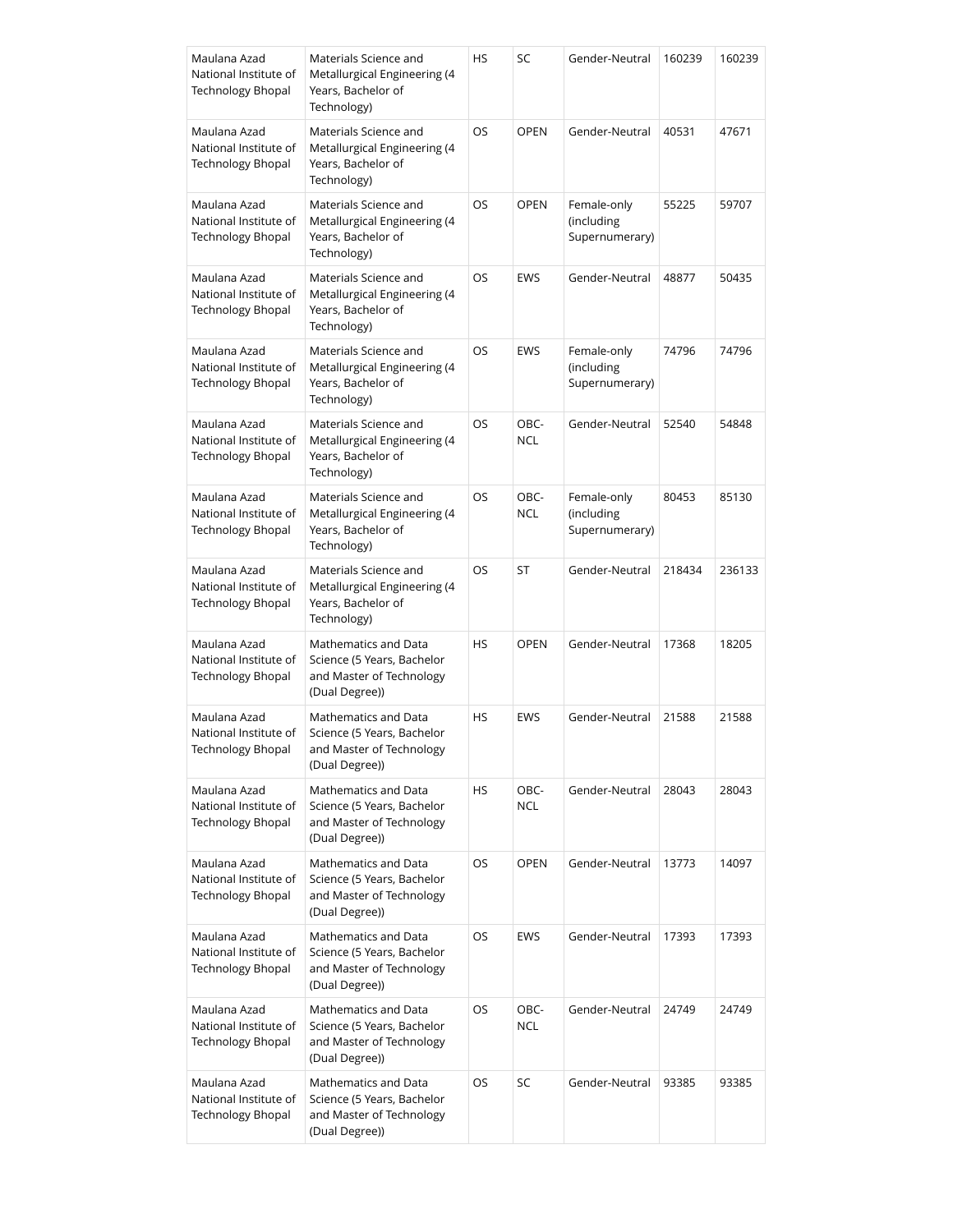| Maulana Azad<br>National Institute of<br><b>Technology Bhopal</b> | Mathematics and Data<br>Science (5 Years, Bachelor<br>and Master of Technology<br>(Dual Degree)) | OS.       | ST                 | Gender-Neutral                              | 184099 | 184099 |
|-------------------------------------------------------------------|--------------------------------------------------------------------------------------------------|-----------|--------------------|---------------------------------------------|--------|--------|
| Maulana Azad<br>National Institute of<br>Technology Bhopal        | Mechanical Engineering (4<br>Years, Bachelor of<br>Technology)                                   | HS        | <b>OPEN</b>        | Gender-Neutral                              | 23157  | 31269  |
| Maulana Azad<br>National Institute of<br>Technology Bhopal        | Mechanical Engineering (4<br>Years, Bachelor of<br>Technology)                                   | HS        | <b>EWS</b>         | Gender-Neutral                              | 31664  | 38219  |
| Maulana Azad<br>National Institute of<br>Technology Bhopal        | Mechanical Engineering (4<br>Years, Bachelor of<br>Technology)                                   | HS        | OBC-<br><b>NCL</b> | Gender-Neutral                              | 37934  | 38515  |
| Maulana Azad<br>National Institute of<br>Technology Bhopal        | Mechanical Engineering (4<br>Years, Bachelor of<br>Technology)                                   | <b>HS</b> | ST                 | Gender-Neutral                              | 167912 | 167912 |
| Maulana Azad<br>National Institute of<br>Technology Bhopal        | Mechanical Engineering (4<br>Years, Bachelor of<br>Technology)                                   | OS        | <b>OPEN</b>        | Gender-Neutral                              | 23943  | 28804  |
| Maulana Azad<br>National Institute of<br>Technology Bhopal        | Mechanical Engineering (4<br>Years, Bachelor of<br>Technology)                                   | OS.       | <b>OPEN</b>        | Female-only<br>(including<br>Supernumerary) | 43092  | 43918  |
| Maulana Azad<br>National Institute of<br>Technology Bhopal        | Mechanical Engineering (4<br>Years, Bachelor of<br>Technology)                                   | OS        | <b>EWS</b>         | Gender-Neutral                              | 29006  | 31129  |
| Maulana Azad<br>National Institute of<br>Technology Bhopal        | Mechanical Engineering (4<br>Years, Bachelor of<br>Technology)                                   | OS.       | <b>EWS</b>         | Female-only<br>(including<br>Supernumerary) | 54184  | 54184  |
| Maulana Azad<br>National Institute of<br>Technology Bhopal        | Mechanical Engineering (4<br>Years, Bachelor of<br>Technology)                                   | OS        | OBC-<br><b>NCL</b> | Gender-Neutral                              | 34875  | 38014  |
| Maulana Azad<br>National Institute of<br>Technology Bhopal        | Mechanical Engineering (4<br>Years, Bachelor of<br>Technology)                                   | OS        | SC                 | Gender-Neutral                              | 117235 | 117235 |
| Maulana Azad<br>National Institute of<br><b>Technology Bhopal</b> | Mechanical Engineering (4<br>Years, Bachelor of<br>Technology)                                   | OS        | SC                 | Female-only<br>(including<br>Supernumerary) | 152825 | 176142 |
| Maulana Azad<br>National Institute of<br><b>Technology Bhopal</b> | Mechanical Engineering (4<br>Years, Bachelor of<br>Technology)                                   | OS        | ST                 | Gender-Neutral                              | 176103 | 177387 |
| Maulana Azad<br>National Institute of<br><b>Technology Bhopal</b> | Planning (4 Years, Bachelor<br>of Planning)                                                      | Al        | ST                 | Gender-Neutral                              | 3579   | 3579   |
| Maulana Azad<br>National Institute of<br><b>Technology Bhopal</b> | Planning (4 Years, Bachelor<br>of Planning)                                                      | HS        | <b>OPEN</b>        | Gender-Neutral                              | 721    | 6658   |
| Maulana Azad<br>National Institute of<br><b>Technology Bhopal</b> | Planning (4 Years, Bachelor<br>of Planning)                                                      | HS        | OBC-<br><b>NCL</b> | Female-only<br>(including<br>Supernumerary) | 14290  | 14290  |
| Maulana Azad<br>National Institute of<br><b>Technology Bhopal</b> | Planning (4 Years, Bachelor<br>of Planning)                                                      | <b>HS</b> | SC                 | Gender-Neutral                              | 10635  | 11282  |
| Maulana Azad<br>National Institute of<br><b>Technology Bhopal</b> | Planning (4 Years, Bachelor<br>of Planning)                                                      | OS        | <b>OPEN</b>        | Gender-Neutral                              | 268    | 863    |
| Maulana Azad<br>National Institute of<br><b>Technology Bhopal</b> | Planning (4 Years, Bachelor<br>of Planning)                                                      | OS        | <b>OPEN</b>        | Female-only<br>(including<br>Supernumerary) | 653    | 653    |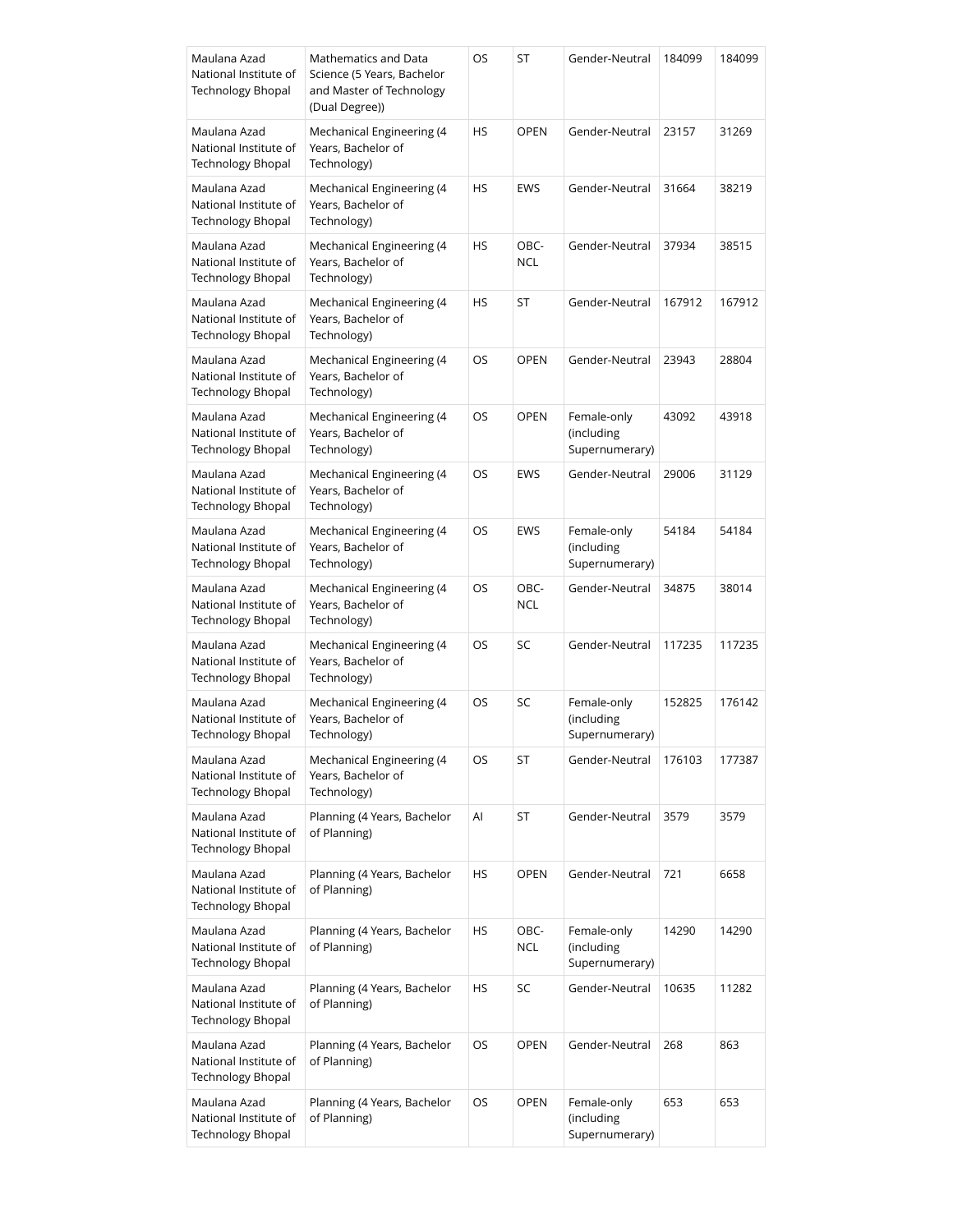| Maulana Azad<br>National Institute of<br><b>Technology Bhopal</b>        | Planning (4 Years, Bachelor<br>of Planning)         | OS        | <b>EWS</b>         | Gender-Neutral                              | 1042   | 1042   |
|--------------------------------------------------------------------------|-----------------------------------------------------|-----------|--------------------|---------------------------------------------|--------|--------|
| Maulana Azad<br>National Institute of<br><b>Technology Bhopal</b>        | Planning (4 Years, Bachelor<br>of Planning)         | OS        | OBC-<br><b>NCL</b> | Gender-Neutral                              | 1283   | 1283   |
| Maulana Azad<br>National Institute of<br><b>Technology Bhopal</b>        | Planning (4 Years, Bachelor<br>of Planning)         | OS        | SC                 | Gender-Neutral                              | 2897   | 2897   |
| Maulana Azad<br>National Institute of<br><b>Technology Bhopal</b>        | Planning (4 Years, Bachelor<br>of Planning)         | OS.       | ST                 | Female-only<br>(including<br>Supernumerary) | 13362  | 13362  |
| Motilal Nehru<br>National Institute of<br>Technology<br>Allahabad        | Bio Technology (4 Years,<br>Bachelor of Technology) | <b>HS</b> | <b>OPEN</b>        | Gender-Neutral                              | 22555  | 22555  |
| Motilal Nehru<br>National Institute of<br>Technology<br>Allahabad        | Bio Technology (4 Years,<br>Bachelor of Technology) | HS        | <b>OPEN</b>        | Female-only<br>(including<br>Supernumerary) | 48858  | 48858  |
| Motilal Nehru<br>National Institute of<br>Technology<br>Allahabad        | Bio Technology (4 Years,<br>Bachelor of Technology) | <b>HS</b> | <b>EWS</b>         | Gender-Neutral                              | 35213  | 35213  |
| Motilal Nehru<br>National Institute of<br>Technology<br>Allahabad        | Bio Technology (4 Years,<br>Bachelor of Technology) | HS        | <b>EWS</b>         | Female-only<br>(including<br>Supernumerary) | 69207  | 69207  |
| Motilal Nehru<br>National Institute of<br>Technology<br>Allahabad        | Bio Technology (4 Years,<br>Bachelor of Technology) | <b>HS</b> | OBC-<br><b>NCL</b> | Gender-Neutral                              | 30888  | 30888  |
| <b>Motilal Nehru</b><br>National Institute of<br>Technology<br>Allahabad | Bio Technology (4 Years,<br>Bachelor of Technology) | HS        | SC                 | Gender-Neutral                              | 100147 | 133589 |
| Motilal Nehru<br>National Institute of<br>Technology<br>Allahabad        | Bio Technology (4 Years,<br>Bachelor of Technology) | OS        | <b>OPEN</b>        | Gender-Neutral                              | 32283  | 36220  |
| <b>Motilal Nehru</b><br>National Institute of<br>Technology<br>Allahabad | Bio Technology (4 Years,<br>Bachelor of Technology) | OS.       | <b>OPEN</b>        | Female-only<br>(including<br>Supernumerary) | 48456  | 48456  |
| Motilal Nehru<br>National Institute of<br>Technology<br>Allahabad        | Bio Technology (4 Years,<br>Bachelor of Technology) | OS        | <b>EWS</b>         | Gender-Neutral                              | 38784  | 38784  |
| Motilal Nehru<br>National Institute of<br>Technology<br>Allahabad        | Bio Technology (4 Years,<br>Bachelor of Technology) | OS        | <b>EWS</b>         | Female-only<br>(including<br>Supernumerary) | 61449  | 61449  |
| Motilal Nehru<br>National Institute of<br>Technology<br>Allahabad        | Bio Technology (4 Years,<br>Bachelor of Technology) | OS        | OBC-<br><b>NCL</b> | Gender-Neutral                              | 46602  | 49221  |
| Motilal Nehru<br>National Institute of<br>Technology<br>Allahabad        | Bio Technology (4 Years,<br>Bachelor of Technology) | OS        | OBC-<br><b>NCL</b> | Female-only<br>(including<br>Supernumerary) | 79176  | 79176  |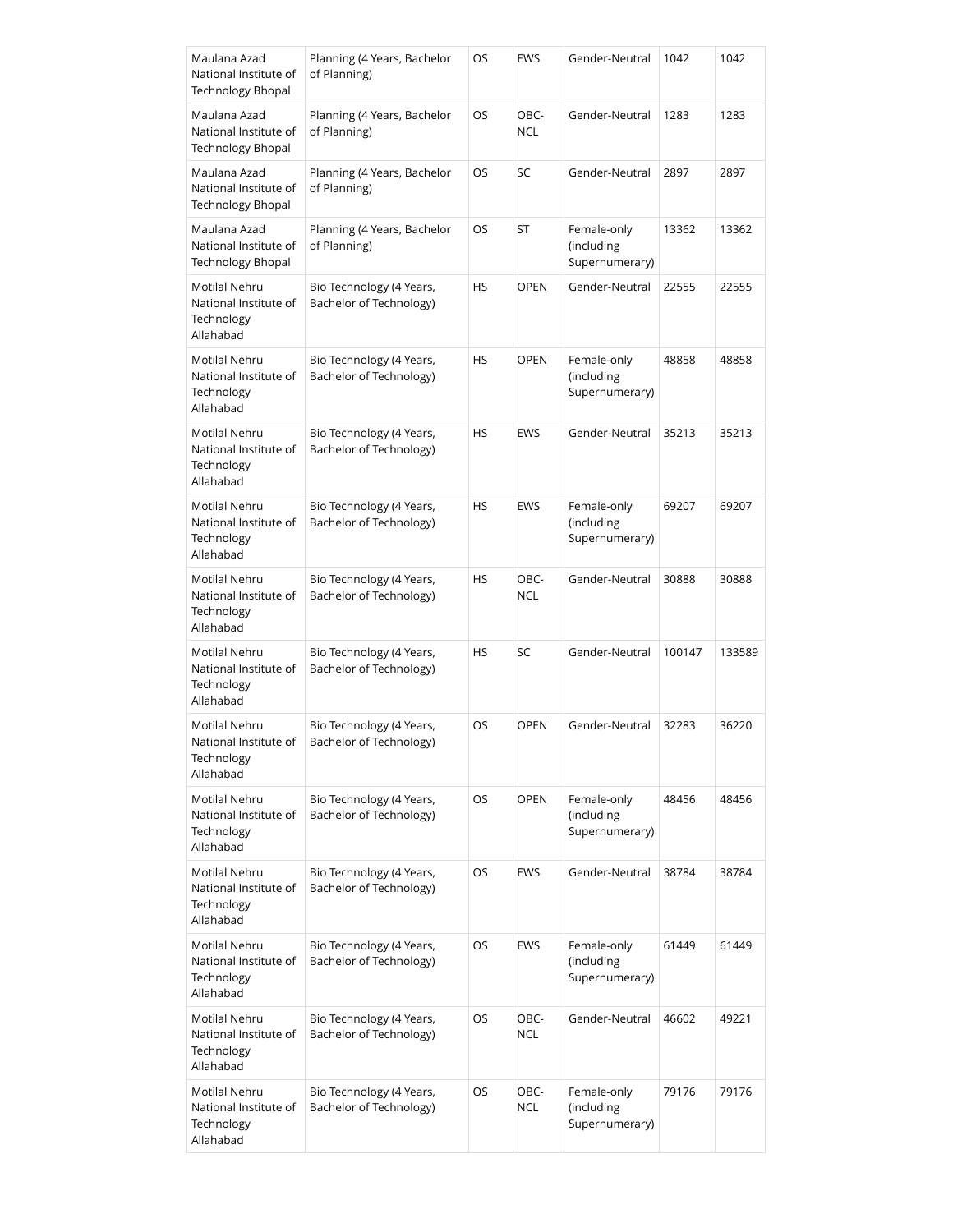| Motilal Nehru<br>National Institute of<br>Technology<br>Allahabad        | Bio Technology (4 Years,<br>Bachelor of Technology)          | OS        | SC                 | Female-only<br>(including<br>Supernumerary) | 170568 | 170568 |
|--------------------------------------------------------------------------|--------------------------------------------------------------|-----------|--------------------|---------------------------------------------|--------|--------|
| Motilal Nehru<br>National Institute of<br>Technology<br>Allahabad        | Bio Technology (4 Years,<br>Bachelor of Technology)          | OS        | ST                 | Gender-Neutral                              | 225131 | 225131 |
| Motilal Nehru<br>National Institute of<br>Technology<br>Allahabad        | Chemical Engineering (4<br>Years, Bachelor of<br>Technology) | <b>HS</b> | <b>OPEN</b>        | Gender-Neutral                              | 16925  | 16925  |
| Motilal Nehru<br>National Institute of<br>Technology<br>Allahabad        | Chemical Engineering (4<br>Years, Bachelor of<br>Technology) | OS        | <b>OPEN</b>        | Gender-Neutral                              | 21166  | 21166  |
| Motilal Nehru<br>National Institute of<br>Technology<br>Allahabad        | Chemical Engineering (4<br>Years, Bachelor of<br>Technology) | OS        | <b>EWS</b>         | Gender-Neutral                              | 22934  | 22934  |
| <b>Motilal Nehru</b><br>National Institute of<br>Technology<br>Allahabad | Chemical Engineering (4<br>Years, Bachelor of<br>Technology) | OS        | <b>EWS</b>         | Female-only<br>(including<br>Supernumerary) | 46344  | 46344  |
| Motilal Nehru<br>National Institute of<br>Technology<br>Allahabad        | Chemical Engineering (4<br>Years, Bachelor of<br>Technology) | OS        | OBC-<br><b>NCL</b> | Gender-Neutral                              | 27668  | 27668  |
| Motilal Nehru<br>National Institute of<br>Technology<br>Allahabad        | Chemical Engineering (4<br>Years, Bachelor of<br>Technology) | OS        | ST                 | Gender-Neutral                              | 170006 | 170006 |
| Motilal Nehru<br>National Institute of<br>Technology<br>Allahabad        | Civil Engineering (4 Years,<br>Bachelor of Technology)       | Al        | ST                 | Female-only<br>(including<br>Supernumerary) | 143298 | 143298 |
| Motilal Nehru<br>National Institute of<br>Technology<br>Allahabad        | Civil Engineering (4 Years,<br>Bachelor of Technology)       | <b>HS</b> | <b>OPEN</b>        | Gender-Neutral                              | 16985  | 16985  |
| Motilal Nehru<br>National Institute of<br>Technology<br>Allahabad        | Civil Engineering (4 Years,<br>Bachelor of Technology)       | HS        | EWS                | Gender-Neutral                              | 21503  | 21503  |
| Motilal Nehru<br>National Institute of<br>Technology<br>Allahabad        | Civil Engineering (4 Years,<br>Bachelor of Technology)       | HS        | OBC-<br><b>NCL</b> | Gender-Neutral                              | 29331  | 29331  |
| Motilal Nehru<br>National Institute of<br>Technology<br>Allahabad        | Civil Engineering (4 Years,<br>Bachelor of Technology)       | HS        | SC                 | Gender-Neutral                              | 66497  | 66497  |
| Motilal Nehru<br>National Institute of<br>Technology<br>Allahabad        | Civil Engineering (4 Years,<br>Bachelor of Technology)       | OS        | <b>OPEN</b>        | Gender-Neutral                              | 18077  | 27572  |
| Motilal Nehru<br>National Institute of<br>Technology<br>Allahabad        | Civil Engineering (4 Years,<br>Bachelor of Technology)       | OS.       | <b>OPEN</b>        | Female-only<br>(including<br>Supernumerary) | 37984  | 39433  |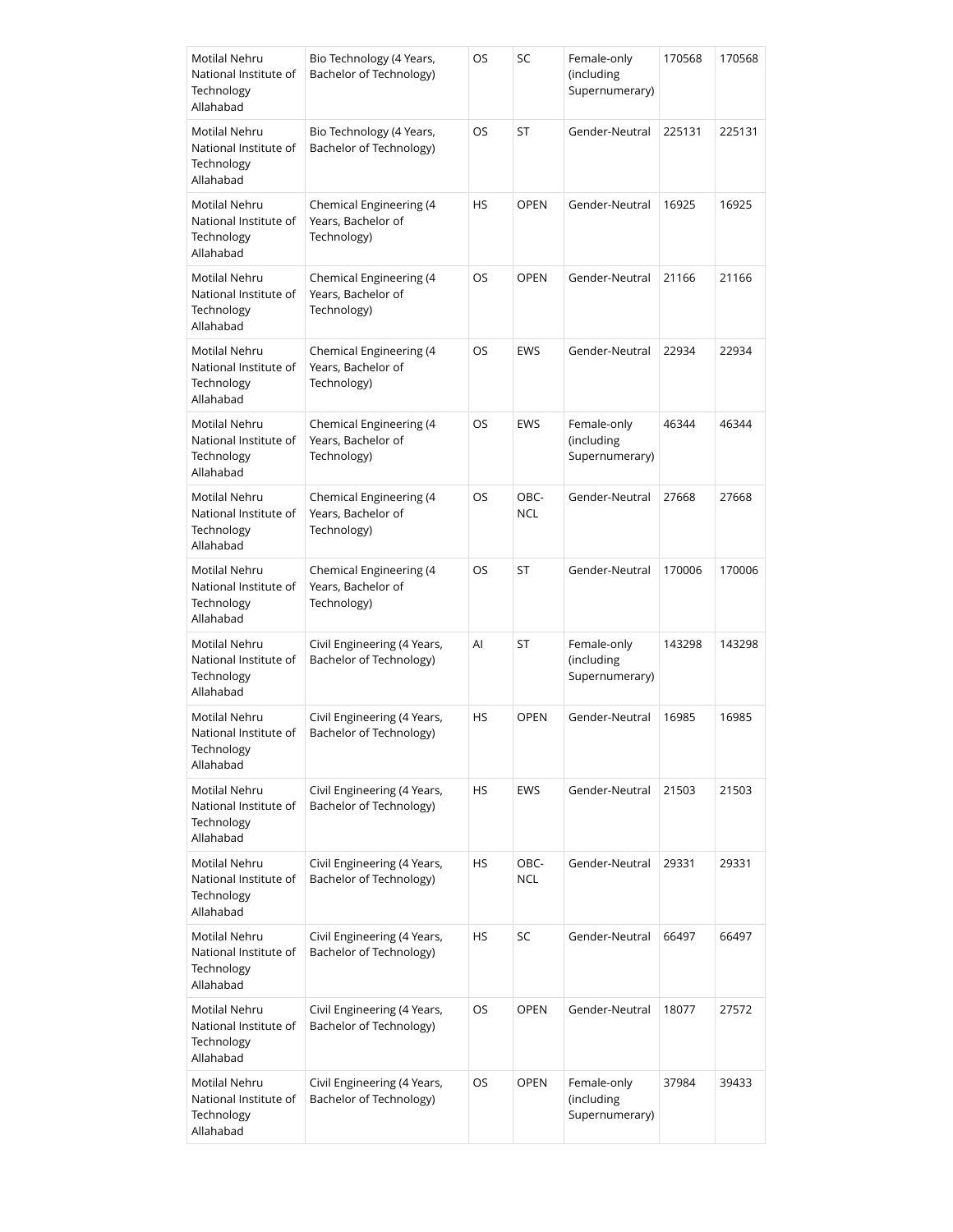| Motilal Nehru<br>National Institute of<br>Technology<br>Allahabad | Civil Engineering (4 Years,<br>Bachelor of Technology)                   | OS        | <b>EWS</b>         | Gender-Neutral                              | 28326  | 28326  |
|-------------------------------------------------------------------|--------------------------------------------------------------------------|-----------|--------------------|---------------------------------------------|--------|--------|
| Motilal Nehru<br>National Institute of<br>Technology<br>Allahabad | Civil Engineering (4 Years,<br>Bachelor of Technology)                   | OS        | EWS                | Female-only<br>(including<br>Supernumerary) | 51404  | 51404  |
| Motilal Nehru<br>National Institute of<br>Technology<br>Allahabad | Civil Engineering (4 Years,<br>Bachelor of Technology)                   | OS        | OBC-<br><b>NCL</b> | Gender-Neutral                              | 28887  | 34159  |
| Motilal Nehru<br>National Institute of<br>Technology<br>Allahabad | Civil Engineering (4 Years,<br>Bachelor of Technology)                   | OS        | ST                 | Female-only<br>(including<br>Supernumerary) | 195819 | 195819 |
| Motilal Nehru<br>National Institute of<br>Technology<br>Allahabad | Computer Science and<br>Engineering (4 Years,<br>Bachelor of Technology) | HS        | <b>OPEN</b>        | Gender-Neutral                              | 4682   | 4682   |
| Motilal Nehru<br>National Institute of<br>Technology<br>Allahabad | Computer Science and<br>Engineering (4 Years,<br>Bachelor of Technology) | <b>HS</b> | <b>EWS</b>         | Gender-Neutral                              | 5109   | 5109   |
| Motilal Nehru<br>National Institute of<br>Technology<br>Allahabad | Computer Science and<br>Engineering (4 Years,<br>Bachelor of Technology) | OS        | <b>OPEN</b>        | Gender-Neutral                              | 2608   | 2930   |
| Motilal Nehru<br>National Institute of<br>Technology<br>Allahabad | Computer Science and<br>Engineering (4 Years,<br>Bachelor of Technology) | OS.       | <b>OPEN</b>        | Female-only<br>(including<br>Supernumerary) | 5914   | 8076   |
| Motilal Nehru<br>National Institute of<br>Technology<br>Allahabad | Computer Science and<br>Engineering (4 Years,<br>Bachelor of Technology) | OS        | <b>EWS</b>         | Gender-Neutral                              | 4004   | 4870   |
| Motilal Nehru<br>National Institute of<br>Technology<br>Allahabad | Computer Science and<br>Engineering (4 Years,<br>Bachelor of Technology) | OS        | OBC-<br><b>NCL</b> | Gender-Neutral                              | 3063   | 3100   |
| Motilal Nehru<br>National Institute of<br>Technology<br>Allahabad | Computer Science and<br>Engineering (4 Years,<br>Bachelor of Technology) | OS        | OBC-<br><b>NCL</b> | Female-only<br>(including<br>Supernumerary) | 14405  | 14405  |
| Motilal Nehru<br>National Institute of<br>Technology<br>Allahabad | Computer Science and<br>Engineering (4 Years,<br>Bachelor of Technology) | OS        | SC                 | Gender-Neutral                              | 19298  | 41998  |
| Motilal Nehru<br>National Institute of<br>Technology<br>Allahabad | Electrical Engineering (4<br>Years, Bachelor of<br>Technology)           | HS        | <b>OPEN</b>        | Gender-Neutral                              | 10144  | 11542  |
| Motilal Nehru<br>National Institute of<br>Technology<br>Allahabad | Electrical Engineering (4<br>Years, Bachelor of<br>Technology)           | OS        | <b>OPEN</b>        | Gender-Neutral                              | 10084  | 11356  |
| Motilal Nehru<br>National Institute of<br>Technology<br>Allahabad | Electrical Engineering (4<br>Years, Bachelor of<br>Technology)           | OS        | <b>OPEN</b>        | Female-only<br>(including<br>Supernumerary) | 17246  | 17246  |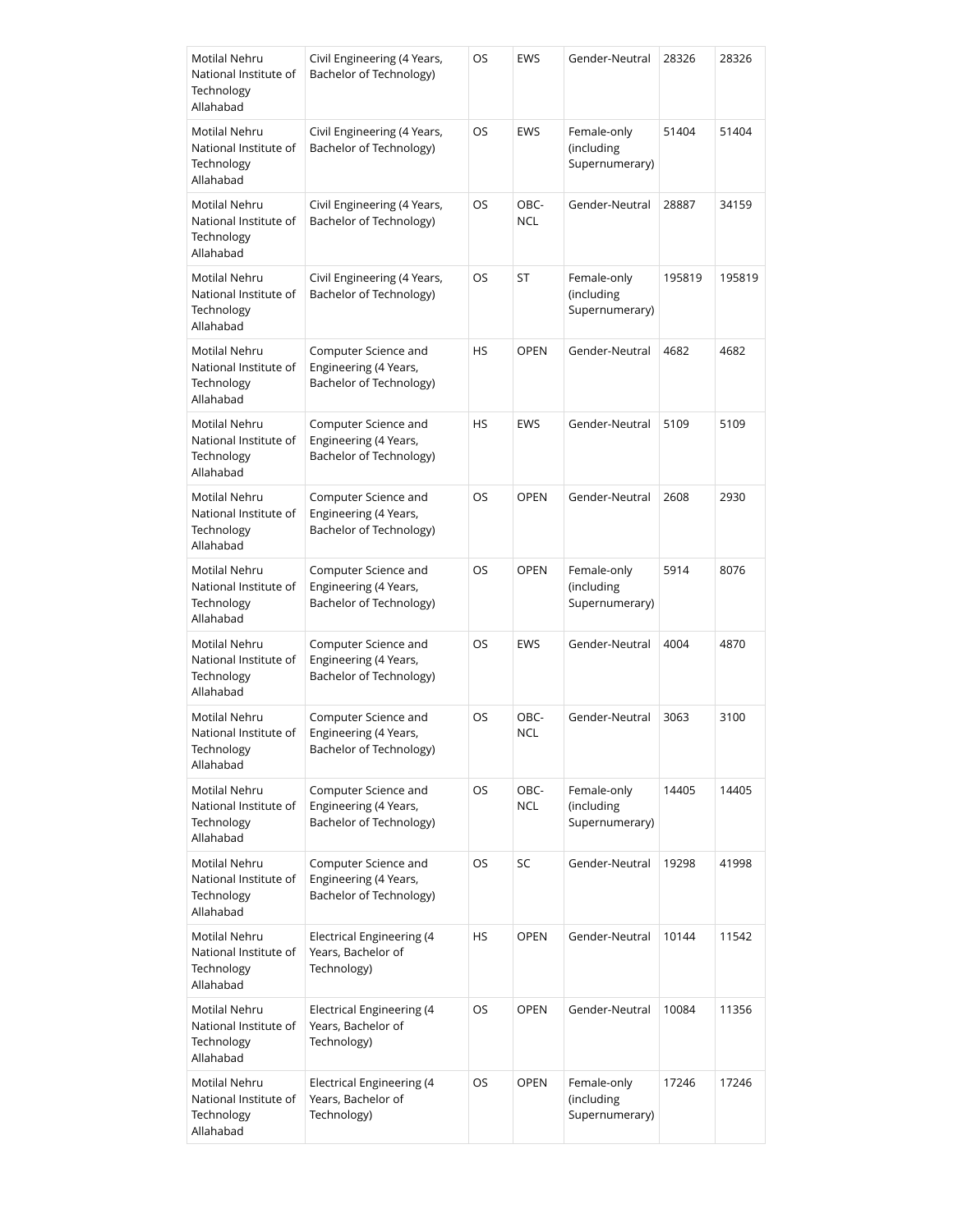| Motilal Nehru<br>National Institute of<br>Technology<br>Allahabad        | <b>Electrical Engineering (4</b><br>Years, Bachelor of<br>Technology)                       | OS        | <b>EWS</b>                  | Gender-Neutral                              | 13556  | 13783  |
|--------------------------------------------------------------------------|---------------------------------------------------------------------------------------------|-----------|-----------------------------|---------------------------------------------|--------|--------|
| Motilal Nehru<br>National Institute of<br>Technology<br>Allahabad        | Electrical Engineering (4<br>Years, Bachelor of<br>Technology)                              | OS        | OBC-<br><b>NCL</b>          | Gender-Neutral                              | 17014  | 17541  |
| Motilal Nehru<br>National Institute of<br>Technology<br>Allahabad        | Electronics and<br>Communication Engineering<br>(4 Years, Bachelor of<br>Technology)        | <b>HS</b> | <b>OPEN</b>                 | Gender-Neutral                              | 9124   | 9364   |
| Motilal Nehru<br>National Institute of<br>Technology<br>Allahabad        | Electronics and<br>Communication Engineering<br>(4 Years, Bachelor of<br>Technology)        | <b>HS</b> | OBC-<br><b>NCL</b>          | Gender-Neutral                              | 14202  | 15879  |
| Motilal Nehru<br>National Institute of<br>Technology<br>Allahabad        | Electronics and<br>Communication Engineering<br>(4 Years, Bachelor of<br>Technology)        | <b>OS</b> | <b>OPEN</b>                 | Gender-Neutral                              | 7674   | 9254   |
| Motilal Nehru<br>National Institute of<br>Technology<br>Allahabad        | Electronics and<br><b>Communication Engineering</b><br>(4 Years, Bachelor of<br>Technology) | <b>OS</b> | <b>OPEN</b>                 | Female-only<br>(including<br>Supernumerary) | 12793  | 14660  |
| Motilal Nehru<br>National Institute of<br>Technology<br>Allahabad        | Electronics and<br>Communication Engineering<br>(4 Years, Bachelor of<br>Technology)        | OS        | <b>EWS</b>                  | Gender-Neutral                              | 10948  | 11020  |
| Motilal Nehru<br>National Institute of<br>Technology<br>Allahabad        | Electronics and<br>Communication Engineering<br>(4 Years, Bachelor of<br>Technology)        | OS        | <b>EWS</b>                  | Female-only<br>(including<br>Supernumerary) | 17974  | 17974  |
| Motilal Nehru<br>National Institute of<br>Technology<br>Allahabad        | Electronics and<br><b>Communication Engineering</b><br>(4 Years, Bachelor of<br>Technology) | <b>OS</b> | OBC-<br><b>NCL</b>          | Gender-Neutral                              | 14383  | 15685  |
| Motilal Nehru<br>National Institute of<br>Technology<br>Allahabad        | Electronics and<br>Communication Engineering<br>(4 Years, Bachelor of<br>Technology)        | OS        | OBC-<br><b>NCL</b><br>(PwD) | Gender-Neutral                              | 267495 | 267495 |
| Motilal Nehru<br>National Institute of<br>Technology<br>Allahabad        | Electronics and<br>Communication Engineering<br>(4 Years, Bachelor of<br>Technology)        | OS        | SC                          | Gender-Neutral                              | 50400  | 50400  |
| <b>Motilal Nehru</b><br>National Institute of<br>Technology<br>Allahabad | Electronics and<br><b>Communication Engineering</b><br>(4 Years, Bachelor of<br>Technology) | OS        | ST                          | Gender-Neutral                              | 85301  | 85301  |
| Motilal Nehru<br>National Institute of<br>Technology<br>Allahabad        | Mechanical Engineering (4<br>Years, Bachelor of<br>Technology)                              | HS        | <b>OPEN</b>                 | Gender-Neutral                              | 14483  | 17554  |
| Motilal Nehru<br>National Institute of<br>Technology<br>Allahabad        | Mechanical Engineering (4<br>Years, Bachelor of<br>Technology)                              | HS        | <b>OPEN</b>                 | Female-only<br>(including<br>Supernumerary) | 29526  | 29526  |
| Motilal Nehru<br>National Institute of<br>Technology<br>Allahabad        | Mechanical Engineering (4<br>Years, Bachelor of<br>Technology)                              | HS        | <b>EWS</b>                  | Gender-Neutral                              | 18940  | 18940  |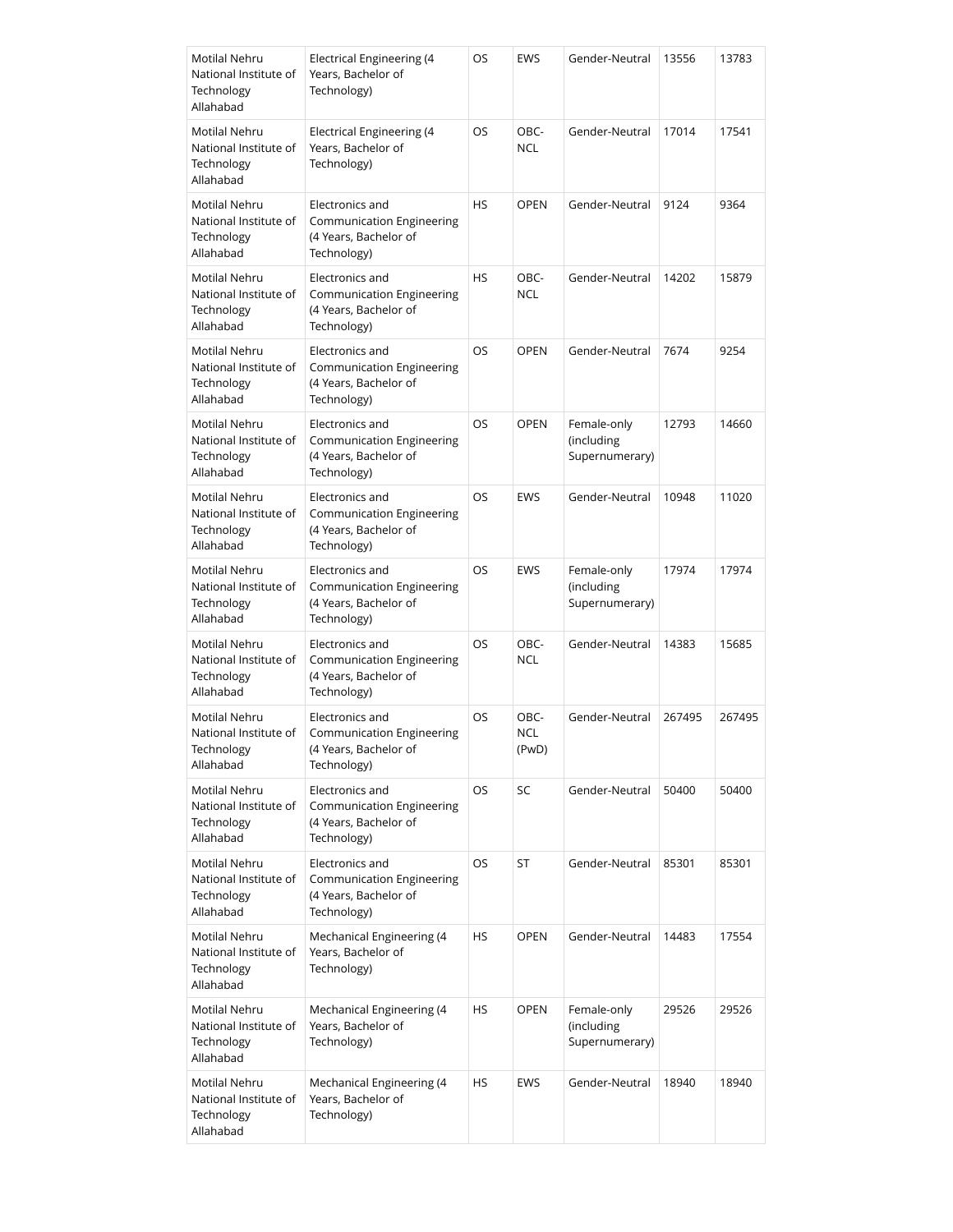| Motilal Nehru<br>National Institute of<br>Technology<br>Allahabad        | Mechanical Engineering (4<br>Years, Bachelor of<br>Technology)                | HS        | OBC-<br><b>NCL</b> | Gender-Neutral                              | 25929  | 25929  |
|--------------------------------------------------------------------------|-------------------------------------------------------------------------------|-----------|--------------------|---------------------------------------------|--------|--------|
| Motilal Nehru<br>National Institute of<br>Technology<br>Allahabad        | Mechanical Engineering (4<br>Years, Bachelor of<br>Technology)                | HS        | OBC-<br><b>NCL</b> | Female-only<br>(including<br>Supernumerary) | 55893  | 55893  |
| Motilal Nehru<br>National Institute of<br>Technology<br>Allahabad        | Mechanical Engineering (4<br>Years, Bachelor of<br>Technology)                | <b>HS</b> | SC                 | Female-only<br>(including<br>Supernumerary) | 131714 | 131714 |
| Motilal Nehru<br>National Institute of<br>Technology<br>Allahabad        | Mechanical Engineering (4<br>Years, Bachelor of<br>Technology)                | HS        | ST                 | Gender-Neutral                              | 231618 | 231618 |
| Motilal Nehru<br>National Institute of<br>Technology<br>Allahabad        | Mechanical Engineering (4<br>Years, Bachelor of<br>Technology)                | <b>OS</b> | <b>OPEN</b>        | Gender-Neutral                              | 17627  | 19040  |
| Motilal Nehru<br>National Institute of<br>Technology<br>Allahabad        | Mechanical Engineering (4<br>Years, Bachelor of<br>Technology)                | <b>OS</b> | <b>OPEN</b>        | Female-only<br>(including<br>Supernumerary) | 35396  | 38036  |
| Motilal Nehru<br>National Institute of<br>Technology<br>Allahabad        | Mechanical Engineering (4<br>Years, Bachelor of<br>Technology)                | OS        | <b>EWS</b>         | Gender-Neutral                              | 20343  | 23163  |
| Motilal Nehru<br>National Institute of<br>Technology<br>Allahabad        | Mechanical Engineering (4<br>Years, Bachelor of<br>Technology)                | OS.       | <b>EWS</b>         | Female-only<br>(including<br>Supernumerary) | 44262  | 44262  |
| Motilal Nehru<br>National Institute of<br>Technology<br>Allahabad        | Mechanical Engineering (4<br>Years, Bachelor of<br>Technology)                | OS        | OBC-<br><b>NCL</b> | Gender-Neutral                              | 25536  | 27141  |
| Motilal Nehru<br>National Institute of<br>Technology<br>Allahabad        | Mechanical Engineering (4<br>Years, Bachelor of<br>Technology)                | OS        | SC                 | Gender-Neutral                              | 96827  | 96827  |
| Motilal Nehru<br>National Institute of<br>Technology<br>Allahabad        | Mechanical Engineering (4<br>Years, Bachelor of<br>Technology)                | OS        | ST                 | Gender-Neutral                              | 165310 | 165310 |
| <b>Motilal Nehru</b><br>National Institute of<br>Technology<br>Allahabad | Production and Industrial<br>Engineering (4 Years,<br>Bachelor of Technology) | HS        | <b>OPEN</b>        | Gender-Neutral                              | 23801  | 23801  |
| Motilal Nehru<br>National Institute of<br>Technology<br>Allahabad        | Production and Industrial<br>Engineering (4 Years,<br>Bachelor of Technology) | <b>HS</b> | OBC-<br><b>NCL</b> | Gender-Neutral                              | 35764  | 35764  |
| Motilal Nehru<br>National Institute of<br>Technology<br>Allahabad        | Production and Industrial<br>Engineering (4 Years,<br>Bachelor of Technology) | HS        | SC                 | Gender-Neutral                              | 127627 | 127627 |
| Motilal Nehru<br>National Institute of<br>Technology<br>Allahabad        | Production and Industrial<br>Engineering (4 Years,<br>Bachelor of Technology) | OS        | <b>OPEN</b>        | Gender-Neutral                              | 16027  | 32132  |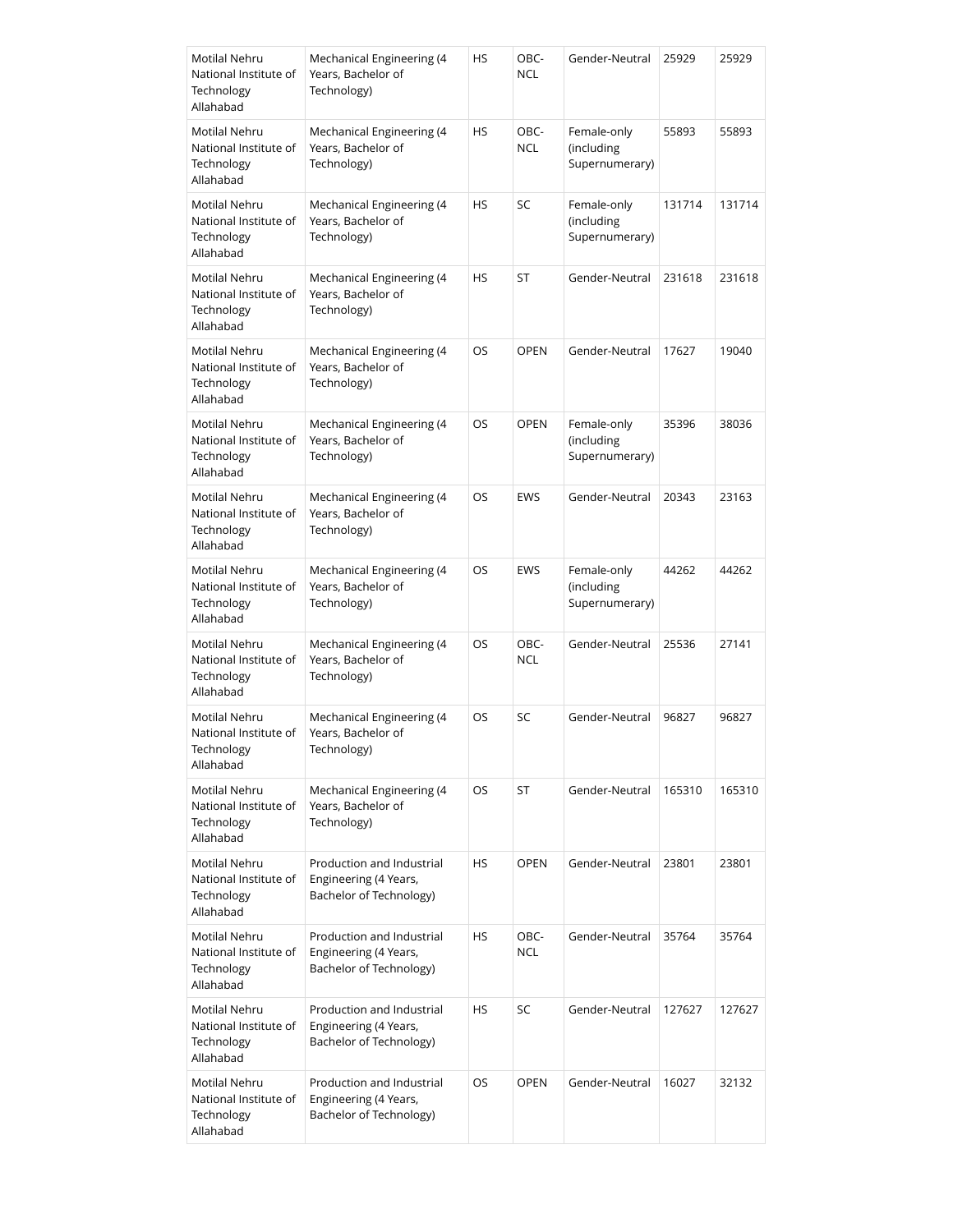| Motilal Nehru<br>National Institute of<br>Technology<br>Allahabad        | Production and Industrial<br>Engineering (4 Years,<br>Bachelor of Technology)               | OS        | <b>OPEN</b><br>(PwD) | Gender-Neutral                              | 590776 | 590776 |
|--------------------------------------------------------------------------|---------------------------------------------------------------------------------------------|-----------|----------------------|---------------------------------------------|--------|--------|
| Motilal Nehru<br>National Institute of<br>Technology<br>Allahabad        | Production and Industrial<br>Engineering (4 Years,<br>Bachelor of Technology)               | OS.       | <b>EWS</b>           | Gender-Neutral                              | 35018  | 35711  |
| Motilal Nehru<br>National Institute of<br>Technology<br>Allahabad        | Production and Industrial<br>Engineering (4 Years,<br>Bachelor of Technology)               | OS        | <b>EWS</b>           | Female-only<br>(including<br>Supernumerary) | 55338  | 55338  |
| Motilal Nehru<br>National Institute of<br>Technology<br>Allahabad        | Production and Industrial<br>Engineering (4 Years,<br>Bachelor of Technology)               | OS.       | OBC-<br><b>NCL</b>   | Gender-Neutral                              | 39366  | 44742  |
| Motilal Nehru<br>National Institute of<br>Technology<br>Allahabad        | Production and Industrial<br>Engineering (4 Years,<br>Bachelor of Technology)               | OS        | SC                   | Gender-Neutral                              | 126013 | 126013 |
| Motilal Nehru<br>National Institute of<br>Technology<br>Allahabad        | Production and Industrial<br>Engineering (4 Years,<br>Bachelor of Technology)               | OS.       | SC                   | Female-only<br>(including<br>Supernumerary) | 178747 | 178747 |
| <b>Motilal Nehru</b><br>National Institute of<br>Technology<br>Allahabad | Production and Industrial<br>Engineering (4 Years,<br>Bachelor of Technology)               | OS.       | ST                   | Female-only<br>(including<br>Supernumerary) | 253045 | 253045 |
| National Institute of<br>Technology Agartala                             | Biotechnology and<br><b>Biochemical Engineering (4</b><br>Years, Bachelor of<br>Technology) | HS        | <b>OPEN</b>          | Gender-Neutral                              | 190514 | 222871 |
| National Institute of<br>Technology Agartala                             | Biotechnology and<br><b>Biochemical Engineering (4</b><br>Years, Bachelor of<br>Technology) | <b>HS</b> | SC                   | Gender-Neutral                              | 383692 | 429578 |
| National Institute of<br>Technology Agartala                             | Biotechnology and<br><b>Biochemical Engineering (4</b><br>Years, Bachelor of<br>Technology) | HS        | ST                   | Gender-Neutral                              | 465381 | 693520 |
| National Institute of<br>Technology Agartala                             | Biotechnology and<br><b>Biochemical Engineering (4</b><br>Years, Bachelor of<br>Technology) | <b>OS</b> | <b>OPEN</b>          | Gender-Neutral                              | 56966  | 76933  |
| National Institute of<br>Technology Agartala                             | Biotechnology and<br><b>Biochemical Engineering (4</b><br>Years, Bachelor of<br>Technology) | OS        | <b>OPEN</b>          | Female-only<br>(including<br>Supernumerary) | 85269  | 88002  |
| National Institute of<br>Technology Agartala                             | Biotechnology and<br><b>Biochemical Engineering (4</b><br>Years, Bachelor of<br>Technology) | OS        | <b>EWS</b>           | Gender-Neutral                              | 81971  | 86316  |
| National Institute of<br>Technology Agartala                             | Biotechnology and<br>Biochemical Engineering (4<br>Years, Bachelor of<br>Technology)        | OS        | OBC-<br><b>NCL</b>   | Gender-Neutral                              | 78747  | 83369  |
| National Institute of<br>Technology Agartala                             | Biotechnology and<br><b>Biochemical Engineering (4</b><br>Years, Bachelor of<br>Technology) | OS        | OBC-<br><b>NCL</b>   | Female-only<br>(including<br>Supernumerary) | 104475 | 105503 |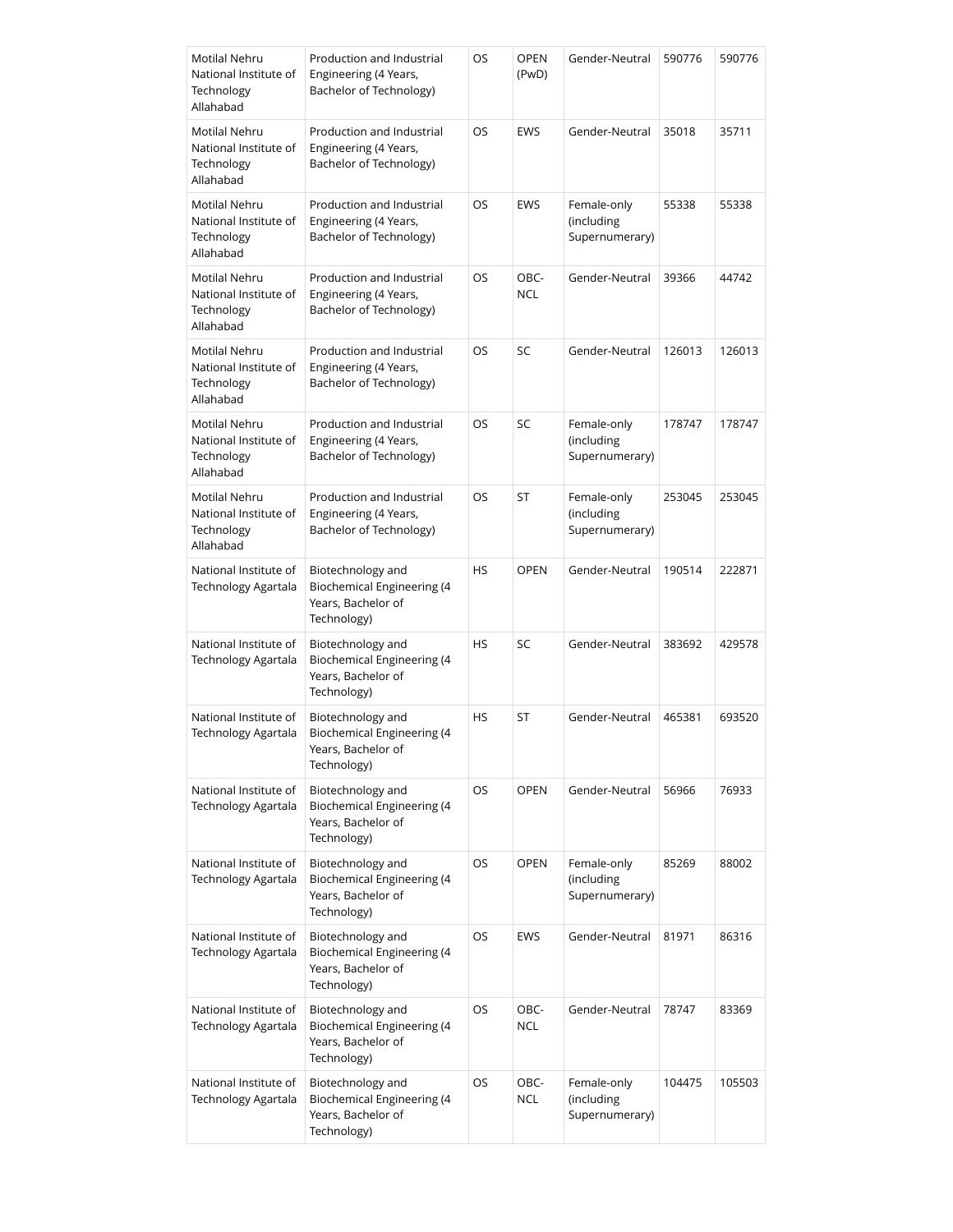| National Institute of<br><b>Technology Agartala</b> | Biotechnology and<br>Biochemical Engineering (4<br>Years, Bachelor of<br>Technology)        | OS        | SC                 | Gender-Neutral                              | 193194 | 196686 |
|-----------------------------------------------------|---------------------------------------------------------------------------------------------|-----------|--------------------|---------------------------------------------|--------|--------|
| National Institute of<br><b>Technology Agartala</b> | Biotechnology and<br>Biochemical Engineering (4<br>Years, Bachelor of<br>Technology)        | OS        | SC                 | Female-only<br>(including<br>Supernumerary) | 193884 | 193884 |
| National Institute of<br>Technology Agartala        | Biotechnology and<br><b>Biochemical Engineering (4</b><br>Years, Bachelor of<br>Technology) | OS        | ST                 | Gender-Neutral                              | 256770 | 257000 |
| National Institute of<br>Technology Agartala        | Chemical Engineering (4<br>Years, Bachelor of<br>Technology)                                | AI        | ST                 | Female-only<br>(including<br>Supernumerary) | 274225 | 282747 |
| National Institute of<br>Technology Agartala        | Chemical Engineering (4<br>Years, Bachelor of<br>Technology)                                | HS        | <b>OPEN</b>        | Gender-Neutral                              | 170558 | 187792 |
| National Institute of<br>Technology Agartala        | Chemical Engineering (4<br>Years, Bachelor of<br>Technology)                                | HS        | <b>OPEN</b>        | Female-only<br>(including<br>Supernumerary) | 145701 | 184319 |
| National Institute of<br>Technology Agartala        | Chemical Engineering (4<br>Years, Bachelor of<br>Technology)                                | HS        | SC                 | Gender-Neutral                              | 317778 | 317778 |
| National Institute of<br>Technology Agartala        | Chemical Engineering (4<br>Years, Bachelor of<br>Technology)                                | <b>HS</b> | ST                 | Gender-Neutral                              | 571383 | 633597 |
| National Institute of<br>Technology Agartala        | Chemical Engineering (4<br>Years, Bachelor of<br>Technology)                                | HS        | ST                 | Female-only<br>(including<br>Supernumerary) | 786165 | 786165 |
| National Institute of<br>Technology Agartala        | Chemical Engineering (4<br>Years, Bachelor of<br>Technology)                                | OS        | <b>OPEN</b>        | Gender-Neutral                              | 43970  | 64397  |
| National Institute of<br>Technology Agartala        | Chemical Engineering (4<br>Years, Bachelor of<br>Technology)                                | OS        | <b>OPEN</b>        | Female-only<br>(including<br>Supernumerary) | 72310  | 77107  |
| National Institute of<br>Technology Agartala        | Chemical Engineering (4<br>Years, Bachelor of<br>Technology)                                | OS        | <b>EWS</b>         | Gender-Neutral                              | 67465  | 67801  |
| National Institute of<br>Technology Agartala        | Chemical Engineering (4<br>Years, Bachelor of<br>Technology)                                | OS        | <b>EWS</b>         | Female-only<br>(including<br>Supernumerary) | 77849  | 77849  |
| National Institute of<br>Technology Agartala        | Chemical Engineering (4<br>Years, Bachelor of<br>Technology)                                | OS        | OBC-<br><b>NCL</b> | Gender-Neutral                              | 64961  | 68222  |
| National Institute of<br>Technology Agartala        | Chemical Engineering (4<br>Years, Bachelor of<br>Technology)                                | OS        | OBC-<br><b>NCL</b> | Female-only<br>(including<br>Supernumerary) | 81557  | 82233  |
| National Institute of<br>Technology Agartala        | Chemical Engineering (4<br>Years, Bachelor of<br>Technology)                                | OS        | SC                 | Gender-Neutral                              | 142162 | 174437 |
| National Institute of<br>Technology Agartala        | Chemical Engineering (4<br>Years, Bachelor of<br>Technology)                                | OS        | SC                 | Female-only<br>(including<br>Supernumerary) | 167918 | 167918 |
| National Institute of<br>Technology Agartala        | Chemical Engineering (4<br>Years, Bachelor of<br>Technology)                                | OS        | ST                 | Gender-Neutral                              | 201687 | 225925 |
| National Institute of<br>Technology Agartala        | Chemical Engineering (4<br>Years, Bachelor of<br>Technology)                                | OS        | ST                 | Female-only<br>(including<br>Supernumerary) | 285008 | 285008 |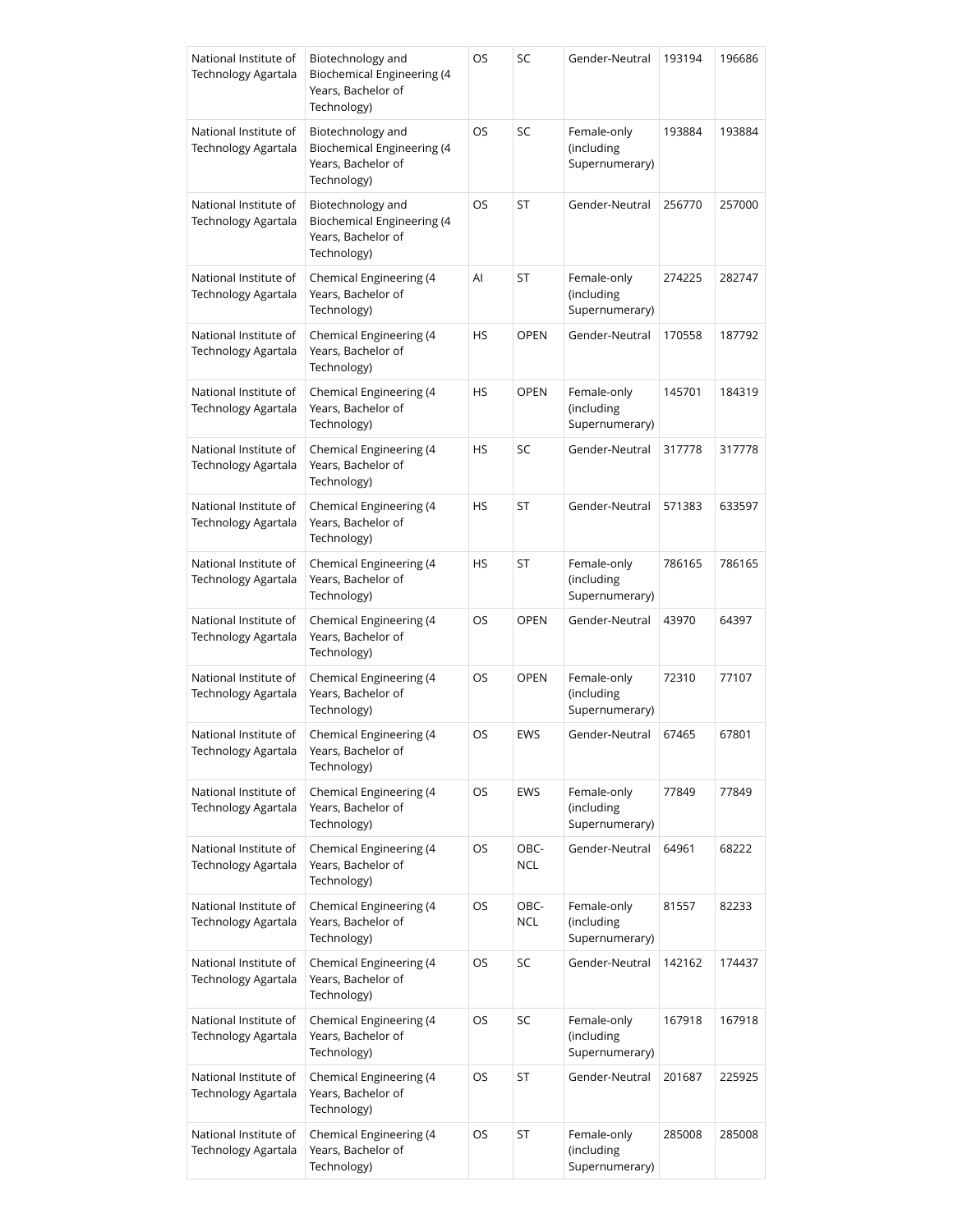| National Institute of<br>Technology Agartala        | Chemistry (5 Years, Bachelor<br>of Science and Master of<br>Science (Dual Degree)) | HS        | <b>OPEN</b> | Gender-Neutral                              | 206976 | 217090 |
|-----------------------------------------------------|------------------------------------------------------------------------------------|-----------|-------------|---------------------------------------------|--------|--------|
| National Institute of<br>Technology Agartala        | Chemistry (5 Years, Bachelor<br>of Science and Master of<br>Science (Dual Degree)) | HS        | SC          | Gender-Neutral                              | 353001 | 353001 |
| National Institute of<br>Technology Agartala        | Chemistry (5 Years, Bachelor<br>of Science and Master of<br>Science (Dual Degree)) | OS        | <b>OPEN</b> | Gender-Neutral                              | 71907  | 87135  |
| National Institute of<br>Technology Agartala        | Chemistry (5 Years, Bachelor<br>of Science and Master of<br>Science (Dual Degree)) | OS        | <b>EWS</b>  | Gender-Neutral                              | 102268 | 104196 |
| National Institute of<br>Technology Agartala        | Chemistry (5 Years, Bachelor<br>of Science and Master of<br>Science (Dual Degree)) | OS        | OBC-<br>NCL | Gender-Neutral                              | 88867  | 94757  |
| National Institute of<br><b>Technology Agartala</b> | Chemistry (5 Years, Bachelor<br>of Science and Master of<br>Science (Dual Degree)) | OS.       | SC          | Gender-Neutral                              | 194698 | 209484 |
| National Institute of<br>Technology Agartala        | Chemistry (5 Years, Bachelor<br>of Science and Master of<br>Science (Dual Degree)) | OS        | ST          | Gender-Neutral                              | 295106 | 295106 |
| National Institute of<br>Technology Agartala        | Civil Engineering (4 Years,<br>Bachelor of Technology)                             | HS        | <b>OPEN</b> | Gender-Neutral                              | 147651 | 182777 |
| National Institute of<br>Technology Agartala        | Civil Engineering (4 Years,<br>Bachelor of Technology)                             | HS        | <b>OPEN</b> | Female-only<br>(including<br>Supernumerary) | 157765 | 157765 |
| National Institute of<br>Technology Agartala        | Civil Engineering (4 Years,<br>Bachelor of Technology)                             | HS        | <b>EWS</b>  | Gender-Neutral                              | 462370 | 462370 |
| National Institute of<br>Technology Agartala        | Civil Engineering (4 Years,<br>Bachelor of Technology)                             | HS        | <b>EWS</b>  | Female-only<br>(including<br>Supernumerary) | 449405 | 449405 |
| National Institute of<br>Technology Agartala        | Civil Engineering (4 Years,<br>Bachelor of Technology)                             | <b>HS</b> | SC          | Gender-Neutral                              | 296461 | 310762 |
| National Institute of<br>Technology Agartala        | Civil Engineering (4 Years,<br>Bachelor of Technology)                             | <b>HS</b> | SC          | Female-only<br>(including<br>Supernumerary) | 268267 | 268267 |
| National Institute of<br>Technology Agartala        | Civil Engineering (4 Years,<br>Bachelor of Technology)                             | НS        | ST          | Gender-Neutral                              | 360398 | 360398 |
| National Institute of<br>Technology Agartala        | Civil Engineering (4 Years,<br>Bachelor of Technology)                             | OS        | OPEN        | Gender-Neutral                              | 53755  | 60217  |
| National Institute of<br>Technology Agartala        | Civil Engineering (4 Years,<br>Bachelor of Technology)                             | OS        | OPEN        | Female-only<br>(including<br>Supernumerary) | 69954  | 82788  |
| National Institute of<br>Technology Agartala        | Civil Engineering (4 Years,<br>Bachelor of Technology)                             | OS        | EWS         | Gender-Neutral                              | 60322  | 63191  |
| National Institute of<br>Technology Agartala        | Civil Engineering (4 Years,<br>Bachelor of Technology)                             | OS        | <b>EWS</b>  | Female-only<br>(including<br>Supernumerary) | 88184  | 88184  |
| National Institute of<br>Technology Agartala        | Civil Engineering (4 Years,<br>Bachelor of Technology)                             | OS        | OBC-<br>NCL | Gender-Neutral                              | 60608  | 66308  |
| National Institute of<br>Technology Agartala        | Civil Engineering (4 Years,<br>Bachelor of Technology)                             | OS        | OBC-<br>NCL | Female-only<br>(including<br>Supernumerary) | 84463  | 90017  |
| National Institute of<br>Technology Agartala        | Civil Engineering (4 Years,<br>Bachelor of Technology)                             | OS        | SC          | Gender-Neutral                              | 154531 | 164478 |
| National Institute of<br>Technology Agartala        | Civil Engineering (4 Years,<br>Bachelor of Technology)                             | OS        | ST          | Gender-Neutral                              | 190065 | 190065 |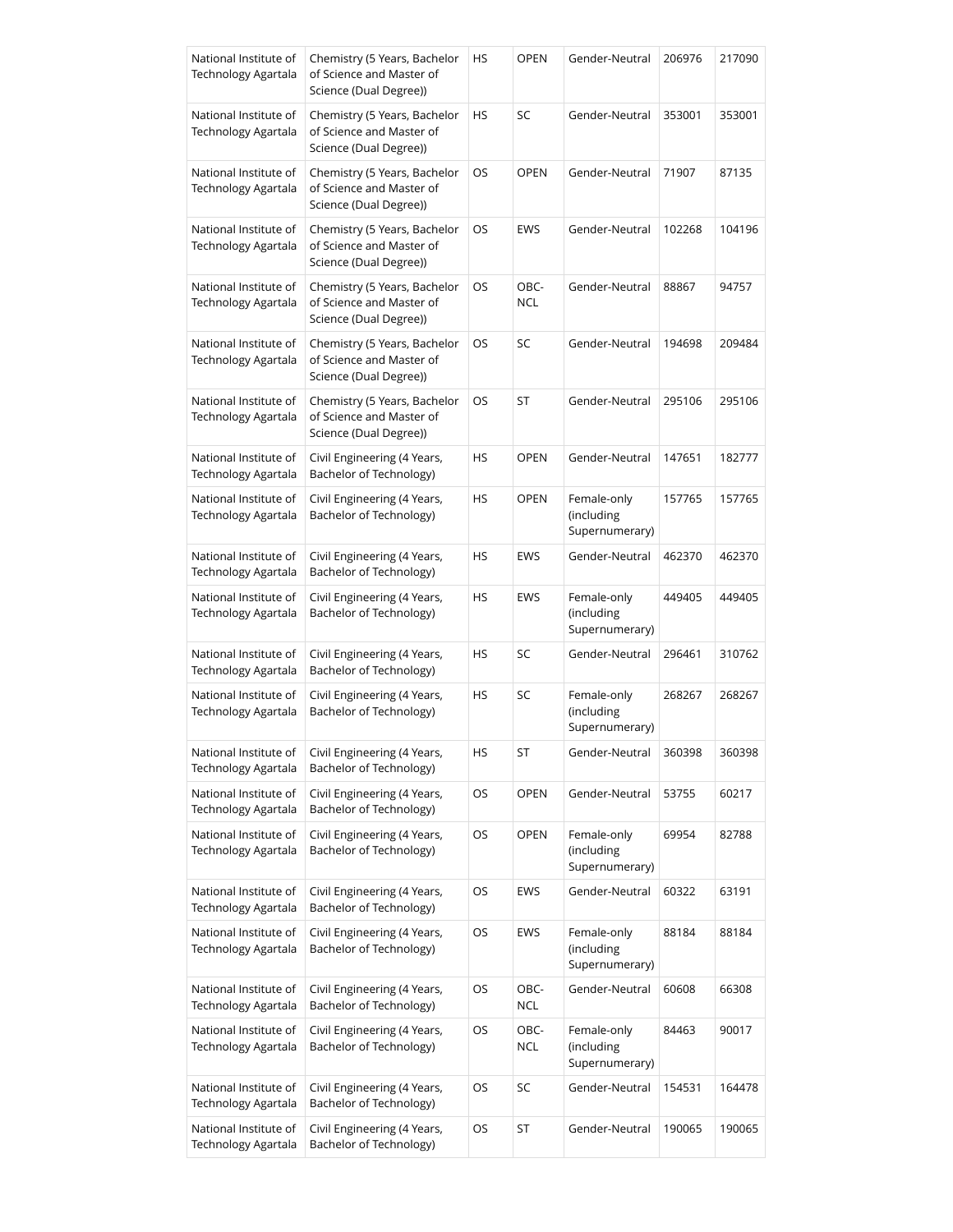| National Institute of<br><b>Technology Agartala</b> | <b>Computational Mathematics</b><br>(5 Years, Bachelor and<br>Master of Technology (Dual<br>Degree)) | Al | ST                 | Gender-Neutral                              | 245941 | 245941 |
|-----------------------------------------------------|------------------------------------------------------------------------------------------------------|----|--------------------|---------------------------------------------|--------|--------|
| National Institute of<br>Technology Agartala        | <b>Computational Mathematics</b><br>(5 Years, Bachelor and<br>Master of Technology (Dual<br>Degree)) | HS | <b>OPEN</b>        | Gender-Neutral                              | 105656 | 105656 |
| National Institute of<br><b>Technology Agartala</b> | <b>Computational Mathematics</b><br>(5 Years, Bachelor and<br>Master of Technology (Dual<br>Degree)) | HS | ST                 | Gender-Neutral                              | 658160 | 658160 |
| National Institute of<br>Technology Agartala        | <b>Computational Mathematics</b><br>(5 Years, Bachelor and<br>Master of Technology (Dual<br>Degree)) | OS | <b>OPEN</b>        | Gender-Neutral                              | 15700  | 49459  |
| National Institute of<br>Technology Agartala        | <b>Computational Mathematics</b><br>(5 Years, Bachelor and<br>Master of Technology (Dual<br>Degree)) | OS | <b>EWS</b>         | Gender-Neutral                              | 53728  | 53728  |
| National Institute of<br><b>Technology Agartala</b> | <b>Computational Mathematics</b><br>(5 Years, Bachelor and<br>Master of Technology (Dual<br>Degree)) | OS | OBC-<br><b>NCL</b> | Gender-Neutral                              | 58813  | 59951  |
| National Institute of<br>Technology Agartala        | <b>Computational Mathematics</b><br>(5 Years, Bachelor and<br>Master of Technology (Dual<br>Degree)) | OS | SC                 | Gender-Neutral                              | 126845 | 126845 |
| National Institute of<br>Technology Agartala        | <b>Computational Mathematics</b><br>(5 Years, Bachelor and<br>Master of Technology (Dual<br>Degree)) | OS | ST                 | Gender-Neutral                              | 251576 | 251576 |
| National Institute of<br>Technology Agartala        | Computer Science and<br>Engineering (4 Years,<br>Bachelor of Technology)                             | HS | <b>OPEN</b>        | Gender-Neutral                              | 55204  | 67548  |
| National Institute of<br>Technology Agartala        | Computer Science and<br>Engineering (4 Years,<br>Bachelor of Technology)                             | HS | <b>EWS</b>         | Gender-Neutral                              | 212873 | 212873 |
| National Institute of<br>Technology Agartala        | Computer Science and<br>Engineering (4 Years,<br>Bachelor of Technology)                             | HS | EWS                | Female-only<br>(including<br>Supernumerary) | 118894 | 118894 |
| National Institute of<br>Technology Agartala        | Computer Science and<br>Engineering (4 Years,<br>Bachelor of Technology)                             | HS | SC                 | Female-only<br>(including<br>Supernumerary) | 164453 | 164453 |
| National Institute of<br>Technology Agartala        | Computer Science and<br>Engineering (4 Years,<br>Bachelor of Technology)                             | HS | ST                 | Gender-Neutral                              | 316600 | 317075 |
| National Institute of<br>Technology Agartala        | Computer Science and<br>Engineering (4 Years,<br>Bachelor of Technology)                             | OS | <b>OPEN</b>        | Gender-Neutral                              | 14155  | 20436  |
| National Institute of<br>Technology Agartala        | Computer Science and<br>Engineering (4 Years,<br>Bachelor of Technology)                             | OS | <b>OPEN</b>        | Female-only<br>(including<br>Supernumerary) | 35055  | 35061  |
| National Institute of<br>Technology Agartala        | Computer Science and<br>Engineering (4 Years,<br>Bachelor of Technology)                             | OS | <b>EWS</b>         | Gender-Neutral                              | 21748  | 22867  |
| National Institute of<br>Technology Agartala        | Computer Science and<br>Engineering (4 Years,<br>Bachelor of Technology)                             | OS | OBC-<br>NCL        | Gender-Neutral                              | 23302  | 24435  |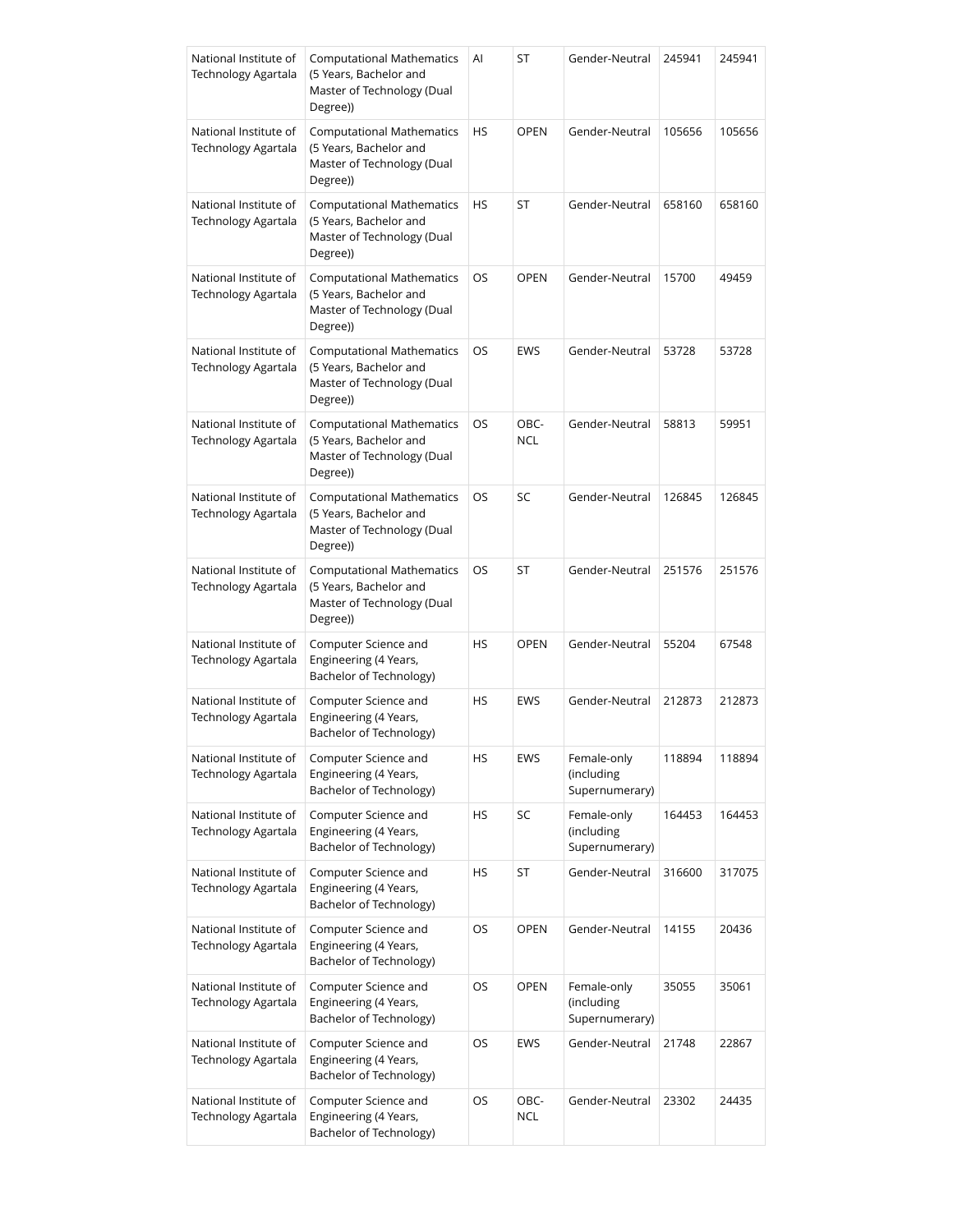| National Institute of<br>Technology Agartala | Computer Science and<br>Engineering (4 Years,<br>Bachelor of Technology)             | OS | OBC-<br><b>NCL</b> | Female-only<br>(including<br>Supernumerary) | 42407  | 42407  |
|----------------------------------------------|--------------------------------------------------------------------------------------|----|--------------------|---------------------------------------------|--------|--------|
| National Institute of<br>Technology Agartala | Computer Science and<br>Engineering (4 Years,<br>Bachelor of Technology)             | OS | SC                 | Gender-Neutral                              | 75129  | 96781  |
| National Institute of<br>Technology Agartala | Computer Science and<br>Engineering (4 Years,<br>Bachelor of Technology)             | OS | SC                 | Female-only<br>(including<br>Supernumerary) | 101268 | 117935 |
| National Institute of<br>Technology Agartala | Electrical Engineering (4<br>Years, Bachelor of<br>Technology)                       | HS | <b>OPEN</b>        | Gender-Neutral                              | 109447 | 115766 |
| National Institute of<br>Technology Agartala | Electrical Engineering (4<br>Years, Bachelor of<br>Technology)                       | HS | <b>OPEN</b>        | Female-only<br>(including<br>Supernumerary) | 97357  | 97357  |
| National Institute of<br>Technology Agartala | <b>Electrical Engineering (4</b><br>Years, Bachelor of<br>Technology)                | HS | <b>EWS</b>         | Gender-Neutral                              | 253568 | 253568 |
| National Institute of<br>Technology Agartala | Electrical Engineering (4<br>Years, Bachelor of<br>Technology)                       | HS | SC                 | Gender-Neutral                              | 273087 | 273087 |
| National Institute of<br>Technology Agartala | Electrical Engineering (4<br>Years, Bachelor of<br>Technology)                       | HS | ST                 | Gender-Neutral                              | 321102 | 477933 |
| National Institute of<br>Technology Agartala | Electrical Engineering (4<br>Years, Bachelor of<br>Technology)                       | HS | ST                 | Female-only<br>(including<br>Supernumerary) | 540120 | 540120 |
| National Institute of<br>Technology Agartala | Electrical Engineering (4<br>Years, Bachelor of<br>Technology)                       | OS | <b>OPEN</b>        | Gender-Neutral                              | 36944  | 40911  |
| National Institute of<br>Technology Agartala | Electrical Engineering (4<br>Years, Bachelor of<br>Technology)                       | OS | <b>OPEN</b>        | Female-only<br>(including<br>Supernumerary) | 51819  | 57537  |
| National Institute of<br>Technology Agartala | Electrical Engineering (4<br>Years, Bachelor of<br>Technology)                       | OS | <b>EWS</b>         | Gender-Neutral                              | 42041  | 44274  |
| National Institute of<br>Technology Agartala | <b>Electrical Engineering (4</b><br>Years, Bachelor of<br>Technology)                | OS | EWS                | Female-only<br>(including<br>Supernumerary) | 64420  | 64420  |
| National Institute of<br>Technology Agartala | Electrical Engineering (4<br>Years, Bachelor of<br>Technology)                       | OS | OBC-<br><b>NCL</b> | Gender-Neutral                              | 44211  | 47609  |
| National Institute of<br>Technology Agartala | <b>Electrical Engineering (4</b><br>Years, Bachelor of<br>Technology)                | OS | SC                 | Gender-Neutral                              | 135003 | 137007 |
| National Institute of<br>Technology Agartala | Electrical Engineering (4<br>Years, Bachelor of<br>Technology)                       | OS | SC                 | Female-only<br>(including<br>Supernumerary) | 152432 | 174140 |
| National Institute of<br>Technology Agartala | Electrical Engineering (4<br>Years, Bachelor of<br>Technology)                       | OS | ST                 | Gender-Neutral                              | 184865 | 189784 |
| National Institute of<br>Technology Agartala | Electronics and<br>Communication Engineering<br>(4 Years, Bachelor of<br>Technology) | HS | <b>OPEN</b>        | Gender-Neutral                              | 88413  | 88770  |
| National Institute of<br>Technology Agartala | Electronics and<br>Communication Engineering<br>(4 Years, Bachelor of<br>Technology) | HS | <b>OPEN</b>        | Female-only<br>(including<br>Supernumerary) | 86933  | 86933  |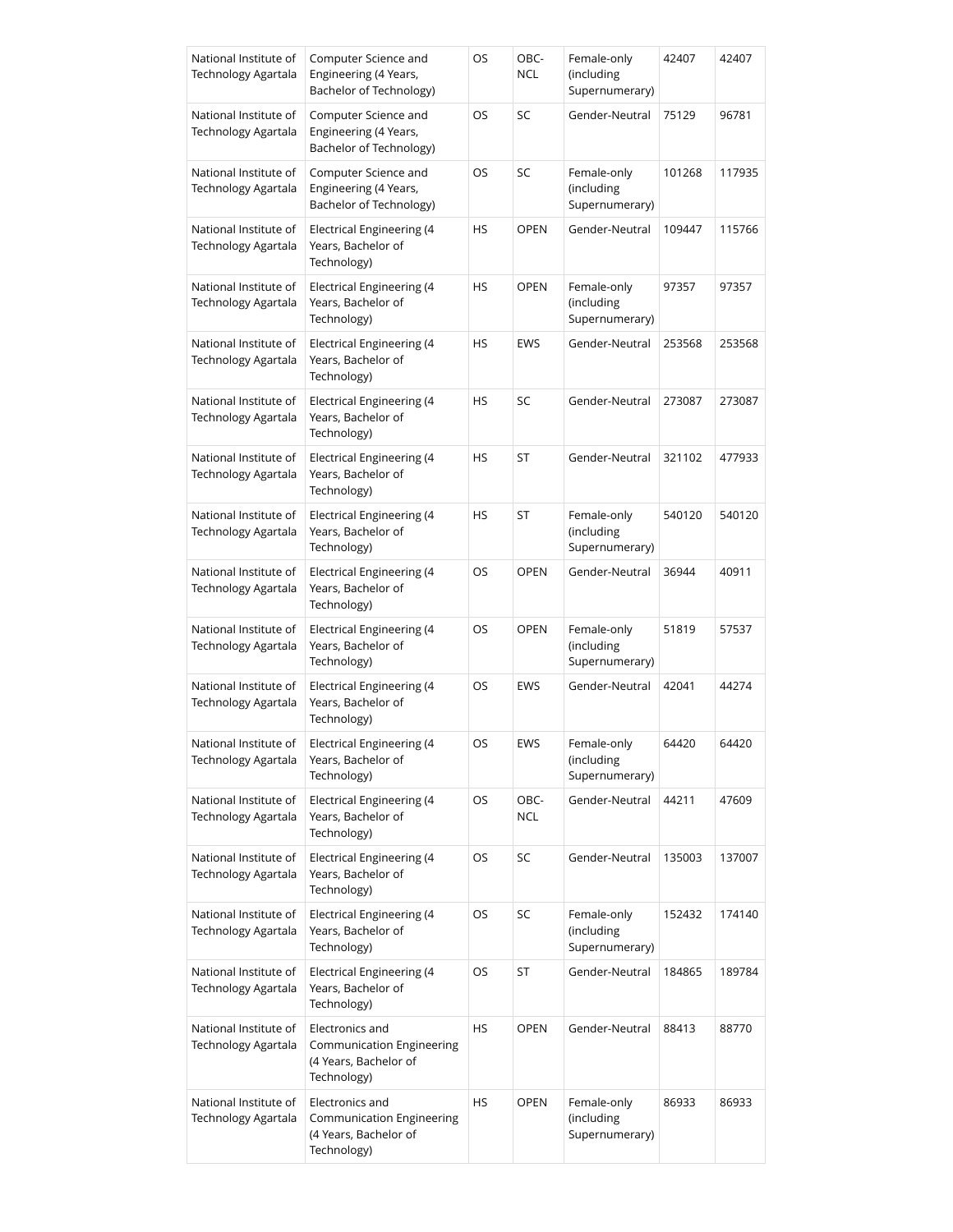| National Institute of<br>Technology Agartala | Electronics and<br><b>Communication Engineering</b><br>(4 Years, Bachelor of<br>Technology) | HS        | SC                 | Female-only<br>(including<br>Supernumerary) | 232936 | 232936 |
|----------------------------------------------|---------------------------------------------------------------------------------------------|-----------|--------------------|---------------------------------------------|--------|--------|
| National Institute of<br>Technology Agartala | Electronics and<br><b>Communication Engineering</b><br>(4 Years, Bachelor of<br>Technology) | HS        | ST                 | Female-only<br>(including<br>Supernumerary) | 402794 | 402794 |
| National Institute of<br>Technology Agartala | Electronics and<br><b>Communication Engineering</b><br>(4 Years, Bachelor of<br>Technology) | OS        | <b>OPEN</b>        | Gender-Neutral                              | 25508  | 30862  |
| National Institute of<br>Technology Agartala | Electronics and<br>Communication Engineering<br>(4 Years, Bachelor of<br>Technology)        | OS        | <b>OPEN</b>        | Female-only<br>(including<br>Supernumerary) | 41726  | 45535  |
| National Institute of<br>Technology Agartala | Electronics and<br>Communication Engineering<br>(4 Years, Bachelor of<br>Technology)        | <b>OS</b> | <b>EWS</b>         | Gender-Neutral                              | 31234  | 33874  |
| National Institute of<br>Technology Agartala | Electronics and<br>Communication Engineering<br>(4 Years, Bachelor of<br>Technology)        | OS        | <b>EWS</b>         | Female-only<br>(including<br>Supernumerary) | 46396  | 46396  |
| National Institute of<br>Technology Agartala | Electronics and<br>Communication Engineering<br>(4 Years, Bachelor of<br>Technology)        | OS        | OBC-<br><b>NCL</b> | Gender-Neutral                              | 36495  | 38163  |
| National Institute of<br>Technology Agartala | Electronics and<br>Communication Engineering<br>(4 Years, Bachelor of<br>Technology)        | OS        | OBC-<br><b>NCL</b> | Female-only<br>(including<br>Supernumerary) | 63608  | 63608  |
| National Institute of<br>Technology Agartala | Electronics and<br><b>Communication Engineering</b><br>(4 Years, Bachelor of<br>Technology) | OS        | SC                 | Gender-Neutral                              | 101848 | 101848 |
| National Institute of<br>Technology Agartala | Electronics and<br>Communication Engineering<br>(4 Years, Bachelor of<br>Technology)        | OS        | SC                 | Female-only<br>(including<br>Supernumerary) | 132558 | 132558 |
| National Institute of<br>Technology Agartala | Electronics and<br><b>Communication Engineering</b><br>(4 Years, Bachelor of<br>Technology) | OS        | ST                 | Gender-Neutral                              | 171720 | 174366 |
| National Institute of<br>Technology Agartala | Electronics and<br><b>Communication Engineering</b><br>(4 Years, Bachelor of<br>Technology) | OS        | ST                 | Female-only<br>(including<br>Supernumerary) | 214445 | 214445 |
| National Institute of<br>Technology Agartala | Electronics and<br>Instrumentation Engineering<br>(4 Years, Bachelor of<br>Technology)      | HS        | <b>OPEN</b>        | Gender-Neutral                              | 97019  | 143402 |
| National Institute of<br>Technology Agartala | Electronics and<br>Instrumentation Engineering<br>(4 Years, Bachelor of<br>Technology)      | HS        | <b>OPEN</b>        | Female-only<br>(including<br>Supernumerary) | 115920 | 117550 |
| National Institute of<br>Technology Agartala | Electronics and<br>Instrumentation Engineering<br>(4 Years, Bachelor of<br>Technology)      | HS        | SC                 | Gender-Neutral                              | 286330 | 313935 |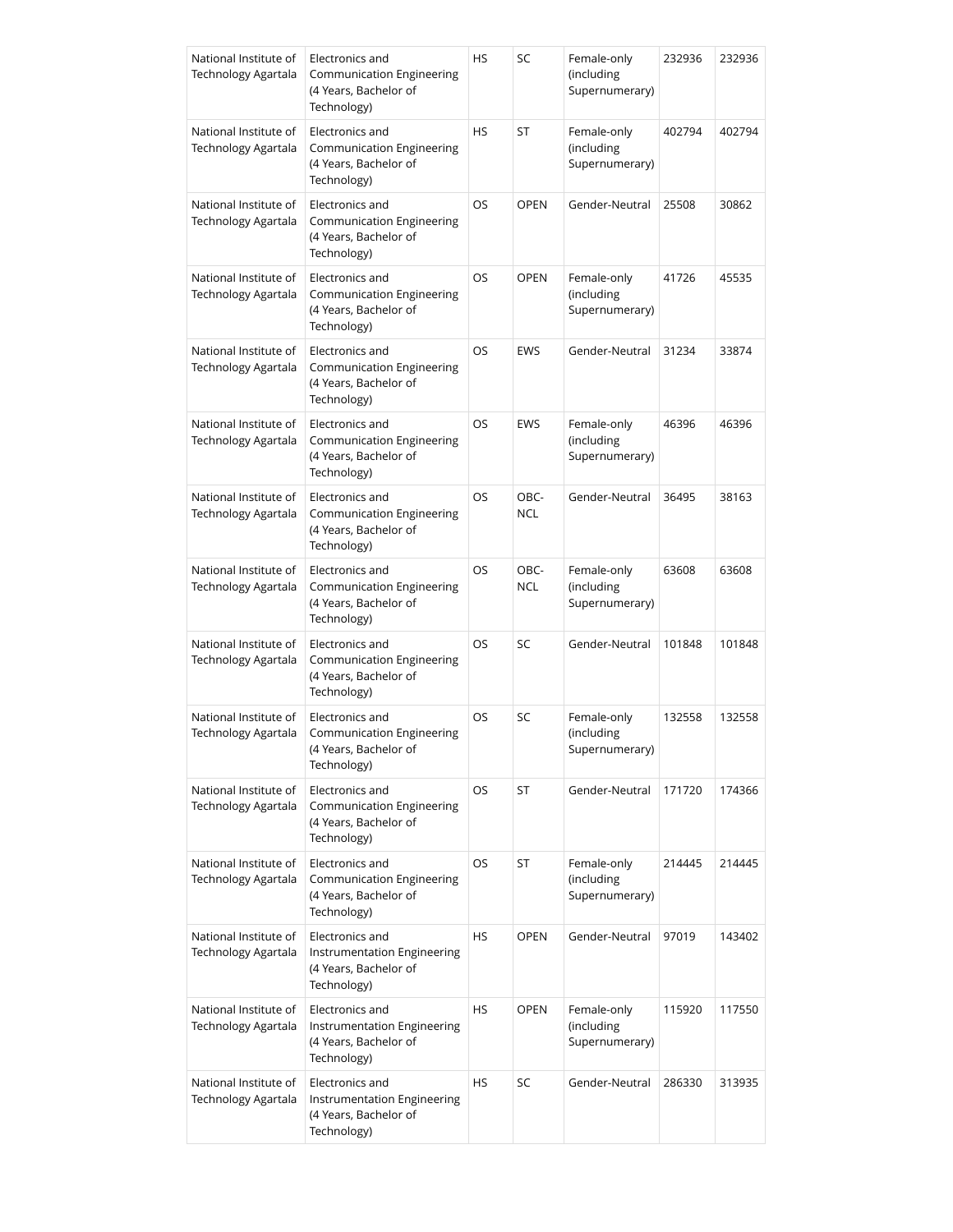| National Institute of<br>Technology Agartala | Electronics and<br><b>Instrumentation Engineering</b><br>(4 Years, Bachelor of<br>Technology) | HS        | ST                 | Female-only<br>(including<br>Supernumerary) | 574264 | 687504 |
|----------------------------------------------|-----------------------------------------------------------------------------------------------|-----------|--------------------|---------------------------------------------|--------|--------|
| National Institute of<br>Technology Agartala | Electronics and<br>Instrumentation Engineering<br>(4 Years, Bachelor of<br>Technology)        | OS        | <b>OPEN</b>        | Gender-Neutral                              | 40725  | 46821  |
| National Institute of<br>Technology Agartala | Electronics and<br>Instrumentation Engineering<br>(4 Years, Bachelor of<br>Technology)        | OS        | <b>OPEN</b>        | Female-only<br>(including<br>Supernumerary) | 45591  | 56444  |
| National Institute of<br>Technology Agartala | Electronics and<br>Instrumentation Engineering<br>(4 Years, Bachelor of<br>Technology)        | OS        | <b>EWS</b>         | Gender-Neutral                              | 47388  | 48521  |
| National Institute of<br>Technology Agartala | Electronics and<br>Instrumentation Engineering<br>(4 Years, Bachelor of<br>Technology)        | OS        | <b>EWS</b>         | Female-only<br>(including<br>Supernumerary) | 85612  | 85612  |
| National Institute of<br>Technology Agartala | Electronics and<br>Instrumentation Engineering<br>(4 Years, Bachelor of<br>Technology)        | <b>OS</b> | OBC-<br><b>NCL</b> | Gender-Neutral                              | 49989  | 52761  |
| National Institute of<br>Technology Agartala | Electronics and<br>Instrumentation Engineering<br>(4 Years, Bachelor of<br>Technology)        | OS        | OBC-<br><b>NCL</b> | Female-only<br>(including<br>Supernumerary) | 68175  | 76381  |
| National Institute of<br>Technology Agartala | Electronics and<br><b>Instrumentation Engineering</b><br>(4 Years, Bachelor of<br>Technology) | OS        | SC                 | Gender-Neutral                              | 134766 | 134766 |
| National Institute of<br>Technology Agartala | Electronics and<br>Instrumentation Engineering<br>(4 Years, Bachelor of<br>Technology)        | OS        | SC                 | Female-only<br>(including<br>Supernumerary) | 192223 | 192223 |
| National Institute of<br>Technology Agartala | Electronics and<br><b>Instrumentation Engineering</b><br>(4 Years, Bachelor of<br>Technology) | OS        | ST                 | Gender-Neutral                              | 211556 | 226056 |
| National Institute of<br>Technology Agartala | Electronics and<br>Instrumentation Engineering<br>(4 Years, Bachelor of<br>Technology)        | OS        | ST                 | Female-only<br>(including<br>Supernumerary) | 311776 | 311776 |
| National Institute of<br>Technology Agartala | Engineering Physics (5 Years,<br>Bachelor and Master of<br>Technology (Dual Degree))          | Al        | ST                 | Gender-Neutral                              | 276824 | 276824 |
| National Institute of<br>Technology Agartala | Engineering Physics (5 Years,<br>Bachelor and Master of<br>Technology (Dual Degree))          | HS        | <b>EWS</b>         | Gender-Neutral                              | 647350 | 647350 |
| National Institute of<br>Technology Agartala | Engineering Physics (5 Years,<br>Bachelor and Master of<br>Technology (Dual Degree))          | HS        | SC                 | Gender-Neutral                              | 321999 | 321999 |
| National Institute of<br>Technology Agartala | Engineering Physics (5 Years,<br>Bachelor and Master of<br>Technology (Dual Degree))          | OS.       | <b>OPEN</b>        | Gender-Neutral                              | 54918  | 57290  |
| National Institute of<br>Technology Agartala | Engineering Physics (5 Years,<br>Bachelor and Master of<br>Technology (Dual Degree))          | OS        | EWS                | Gender-Neutral                              | 63807  | 63807  |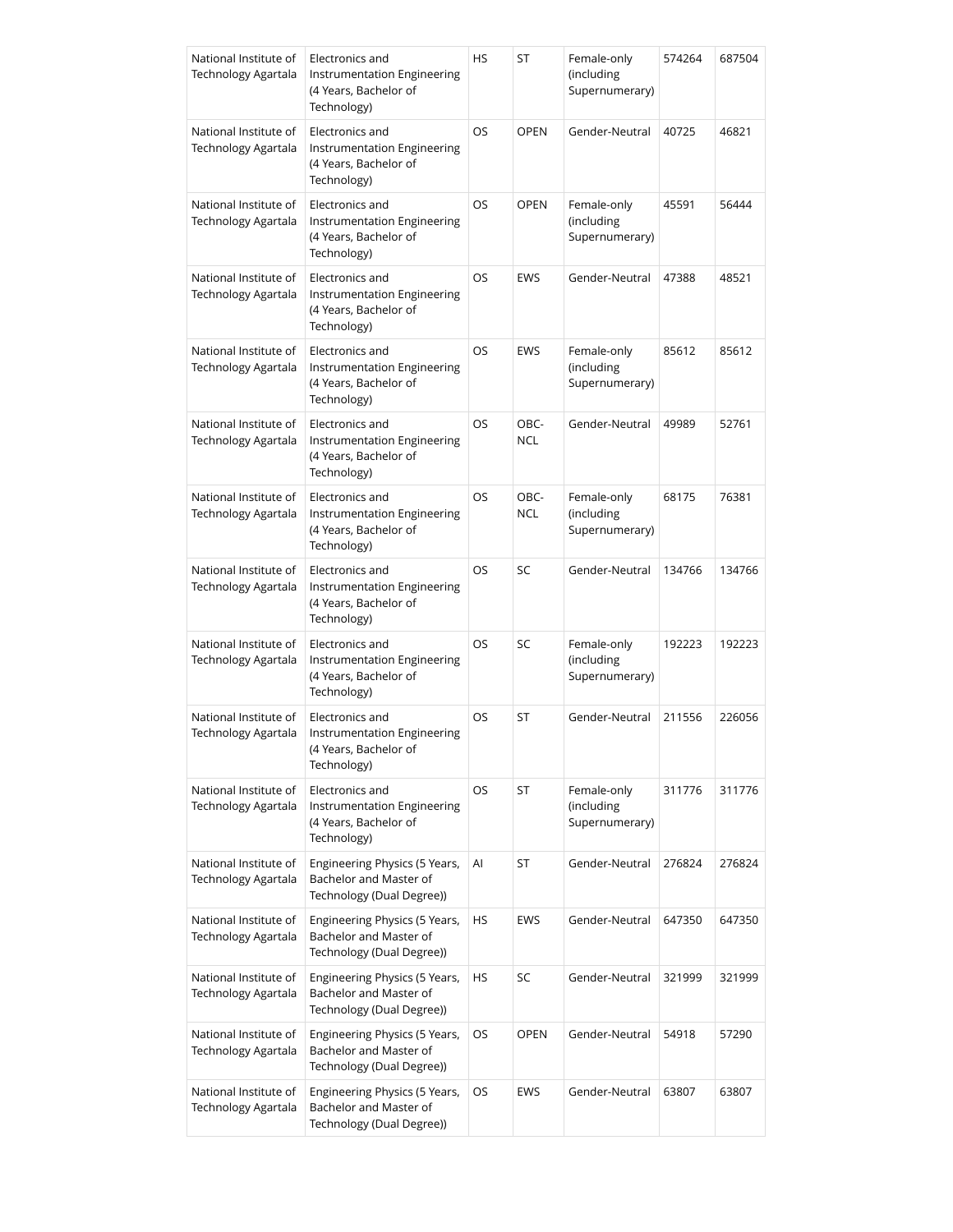| National Institute of<br>Technology Agartala        | Engineering Physics (5 Years,<br>Bachelor and Master of<br>Technology (Dual Degree))                 | OS | OBC-<br><b>NCL</b> | Gender-Neutral                              | 67792  | 72052  |
|-----------------------------------------------------|------------------------------------------------------------------------------------------------------|----|--------------------|---------------------------------------------|--------|--------|
| National Institute of<br><b>Technology Agartala</b> | Engineering Physics (5 Years,<br>Bachelor and Master of<br>Technology (Dual Degree))                 | OS | ST                 | Gender-Neutral                              | 296745 | 296745 |
| National Institute of<br>Technology Agartala        | Mathematics & Computing (5)<br>Years, Bachelor of Science<br>and Master of Science (Dual<br>Degree)) | HS | <b>OPEN</b>        | Gender-Neutral                              | 186051 | 203936 |
| National Institute of<br><b>Technology Agartala</b> | Mathematics & Computing (5)<br>Years, Bachelor of Science<br>and Master of Science (Dual<br>Degree)) | OS | <b>OPEN</b>        | Gender-Neutral                              | 42889  | 46963  |
| National Institute of<br>Technology Agartala        | Mathematics & Computing (5)<br>Years, Bachelor of Science<br>and Master of Science (Dual<br>Degree)) | OS | EWS                | Gender-Neutral                              | 51735  | 51735  |
| National Institute of<br>Technology Agartala        | Mathematics & Computing (5<br>Years, Bachelor of Science<br>and Master of Science (Dual<br>Degree))  | OS | OBC-<br><b>NCL</b> | Gender-Neutral                              | 54989  | 59215  |
| National Institute of<br>Technology Agartala        | Mathematics & Computing (5)<br>Years, Bachelor of Science<br>and Master of Science (Dual<br>Degree)) | OS | SC                 | Gender-Neutral                              | 170277 | 170277 |
| National Institute of<br>Technology Agartala        | Mechanical Engineering (4<br>Years, Bachelor of<br>Technology)                                       | Al | ST                 | Female-only<br>(including<br>Supernumerary) | 282997 | 296137 |
| National Institute of<br>Technology Agartala        | Mechanical Engineering (4<br>Years, Bachelor of<br>Technology)                                       | HS | <b>OPEN</b>        | Gender-Neutral                              | 129985 | 144525 |
| National Institute of<br>Technology Agartala        | Mechanical Engineering (4<br>Years, Bachelor of<br>Technology)                                       | HS | <b>OPEN</b>        | Female-only<br>(including<br>Supernumerary) | 145224 | 145224 |
| National Institute of<br>Technology Agartala        | Mechanical Engineering (4<br>Years, Bachelor of<br>Technology)                                       | HS | ST                 | Gender-Neutral                              | 555549 | 568062 |
| National Institute of<br>Technology Agartala        | Mechanical Engineering (4<br>Years, Bachelor of<br>Technology)                                       | OS | <b>OPEN</b>        | Gender-Neutral                              | 29937  | 49051  |
| National Institute of<br><b>Technology Agartala</b> | Mechanical Engineering (4<br>Years, Bachelor of<br>Technology)                                       | OS | <b>OPEN</b>        | Female-only<br>(including<br>Supernumerary) | 61906  | 76321  |
| National Institute of<br>Technology Agartala        | Mechanical Engineering (4<br>Years, Bachelor of<br>Technology)                                       | OS | <b>EWS</b>         | Gender-Neutral                              | 50523  | 54614  |
| National Institute of<br>Technology Agartala        | Mechanical Engineering (4<br>Years, Bachelor of<br>Technology)                                       | OS | <b>EWS</b>         | Female-only<br>(including<br>Supernumerary) | 80321  | 80321  |
| National Institute of<br>Technology Agartala        | Mechanical Engineering (4<br>Years, Bachelor of<br>Technology)                                       | OS | OBC-<br><b>NCL</b> | Gender-Neutral                              | 49952  | 58765  |
| National Institute of<br>Technology Agartala        | Mechanical Engineering (4<br>Years, Bachelor of<br>Technology)                                       | OS | OBC-<br><b>NCL</b> | Female-only<br>(including<br>Supernumerary) | 87027  | 93097  |
| National Institute of<br>Technology Agartala        | Mechanical Engineering (4<br>Years, Bachelor of<br>Technology)                                       | OS | SC                 | Gender-Neutral                              | 153686 | 156347 |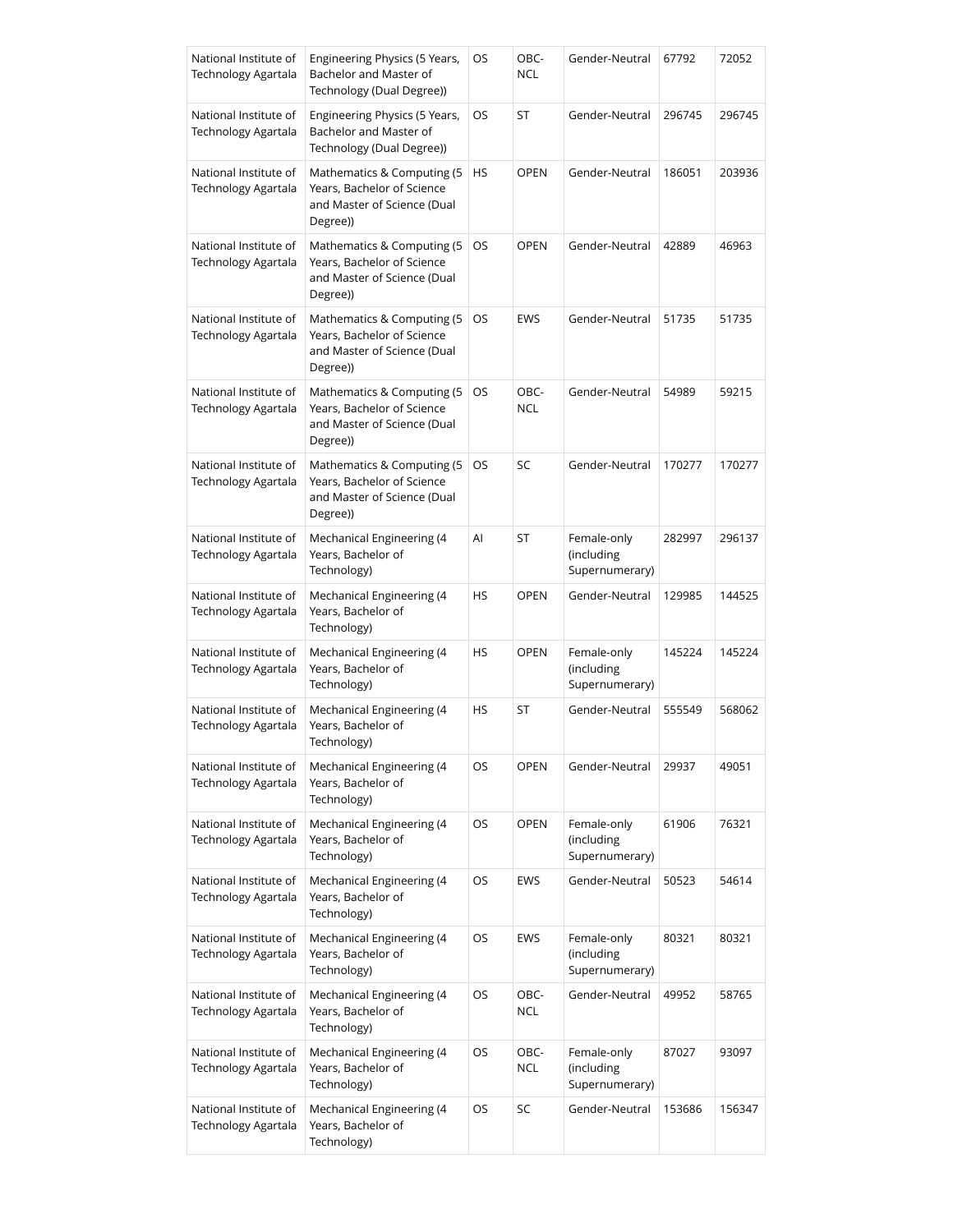| National Institute of<br>Technology Agartala | Mechanical Engineering (4<br>Years, Bachelor of<br>Technology)                   | OS | ST                 | Gender-Neutral                              | 202738 | 204923 |
|----------------------------------------------|----------------------------------------------------------------------------------|----|--------------------|---------------------------------------------|--------|--------|
| National Institute of<br>Technology Agartala | Mechanical Engineering (4<br>Years, Bachelor of<br>Technology)                   | OS | ST                 | Female-only<br>(including<br>Supernumerary) | 301160 | 301160 |
| National Institute of<br>Technology Agartala | Physics (5 Years, Bachelor of<br>Science and Master of<br>Science (Dual Degree)) | HS | <b>OPEN</b>        | Gender-Neutral                              | 194023 | 194023 |
| National Institute of<br>Technology Agartala | Physics (5 Years, Bachelor of<br>Science and Master of<br>Science (Dual Degree)) | HS | ST                 | Gender-Neutral                              | 568212 | 568212 |
| National Institute of<br>Technology Agartala | Physics (5 Years, Bachelor of<br>Science and Master of<br>Science (Dual Degree)) | OS | <b>OPEN</b>        | Gender-Neutral                              | 56104  | 70135  |
| National Institute of<br>Technology Agartala | Physics (5 Years, Bachelor of<br>Science and Master of<br>Science (Dual Degree)) | OS | <b>EWS</b>         | Gender-Neutral                              | 86821  | 86821  |
| National Institute of<br>Technology Agartala | Physics (5 Years, Bachelor of<br>Science and Master of<br>Science (Dual Degree)) | OS | OBC-<br><b>NCL</b> | Gender-Neutral                              | 73725  | 92238  |
| National Institute of<br>Technology Agartala | Physics (5 Years, Bachelor of<br>Science and Master of<br>Science (Dual Degree)) | OS | SC                 | Gender-Neutral                              | 202956 | 204824 |
| National Institute of<br>Technology Agartala | Physics (5 Years, Bachelor of<br>Science and Master of<br>Science (Dual Degree)) | OS | ST                 | Gender-Neutral                              | 286291 | 286291 |
| National Institute of<br>Technology Agartala | Production Engineering (4<br>Years, Bachelor of<br>Technology)                   | Al | ST                 | Gender-Neutral                              | 241223 | 292825 |
| National Institute of<br>Technology Agartala | Production Engineering (4<br>Years, Bachelor of<br>Technology)                   | AI | ST                 | Female-only<br>(including<br>Supernumerary) | 260166 | 339786 |
| National Institute of<br>Technology Agartala | Production Engineering (4<br>Years, Bachelor of<br>Technology)                   | HS | <b>OPEN</b>        | Gender-Neutral                              | 164231 | 250380 |
| National Institute of<br>Technology Agartala | Production Engineering (4<br>Years, Bachelor of<br>Technology)                   | HS | OPEN               | Female-only<br>(including<br>Supernumerary) | 220021 | 230653 |
| National Institute of<br>Technology Agartala | Production Engineering (4<br>Years, Bachelor of<br>Technology)                   | HS | SC                 | Gender-Neutral                              | 352767 | 352767 |
| National Institute of<br>Technology Agartala | Production Engineering (4<br>Years, Bachelor of<br>Technology)                   | OS | <b>OPEN</b>        | Gender-Neutral                              | 57608  | 73241  |
| National Institute of<br>Technology Agartala | Production Engineering (4<br>Years, Bachelor of<br>Technology)                   | OS | <b>OPEN</b>        | Female-only<br>(including<br>Supernumerary) | 95596  | 103678 |
| National Institute of<br>Technology Agartala | Production Engineering (4<br>Years, Bachelor of<br>Technology)                   | OS | <b>EWS</b>         | Gender-Neutral                              | 74216  | 80128  |
| National Institute of<br>Technology Agartala | Production Engineering (4<br>Years, Bachelor of<br>Technology)                   | OS | <b>EWS</b>         | Female-only<br>(including<br>Supernumerary) | 107169 | 107169 |
| National Institute of<br>Technology Agartala | Production Engineering (4<br>Years, Bachelor of<br>Technology)                   | OS | OBC-<br><b>NCL</b> | Gender-Neutral                              | 73759  | 81432  |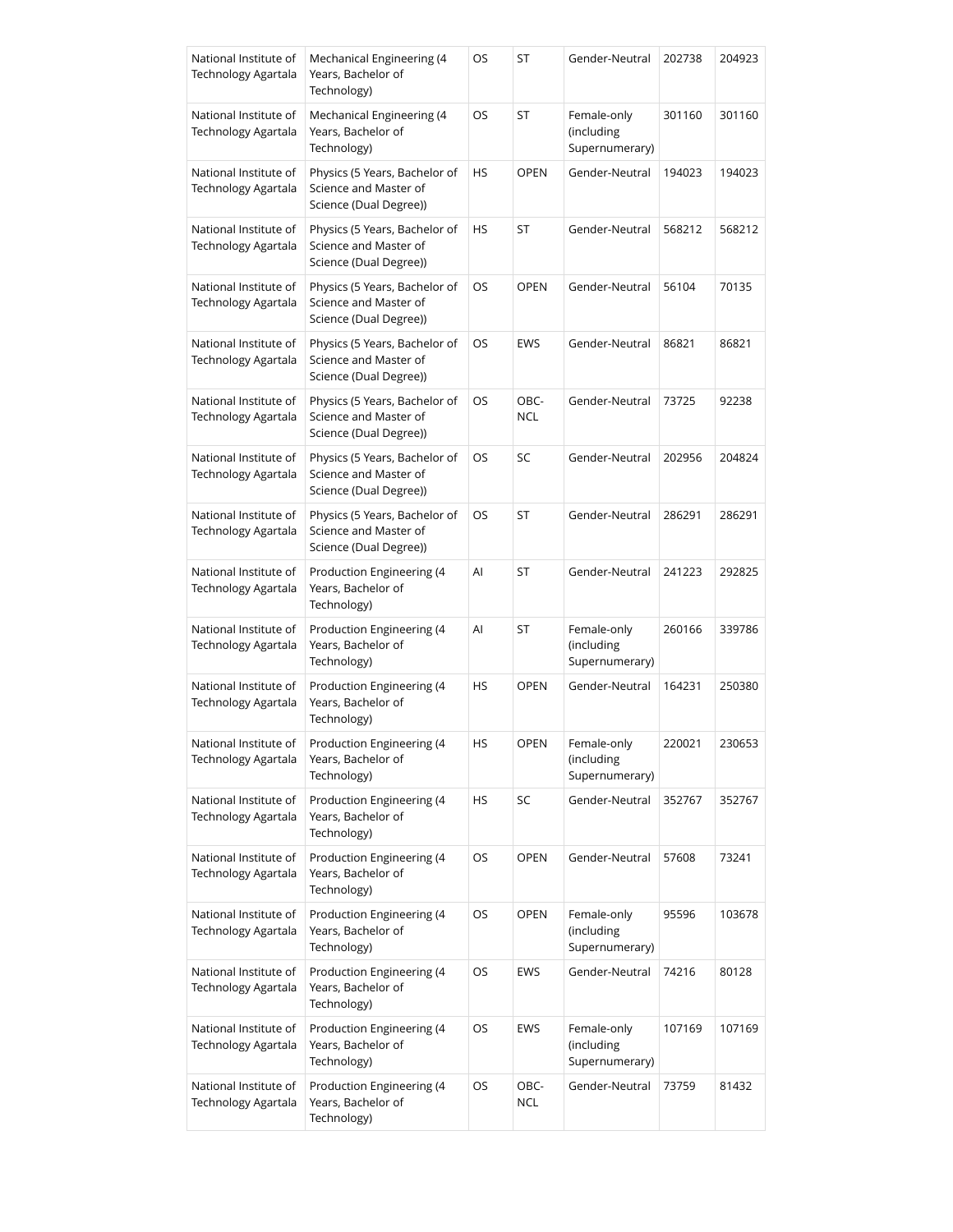| National Institute of<br>Technology Agartala        | Production Engineering (4<br>Years, Bachelor of<br>Technology) | OS | OBC-<br><b>NCL</b> | Female-only<br>(including<br>Supernumerary) | 106647 | 112295 |
|-----------------------------------------------------|----------------------------------------------------------------|----|--------------------|---------------------------------------------|--------|--------|
| National Institute of<br>Technology Agartala        | Production Engineering (4<br>Years, Bachelor of<br>Technology) | OS | SC                 | Gender-Neutral                              | 184035 | 194465 |
| National Institute of<br>Technology Agartala        | Production Engineering (4<br>Years, Bachelor of<br>Technology) | OS | ST                 | Gender-Neutral                              | 295577 | 296839 |
| National Institute of<br><b>Technology Agartala</b> | Production Engineering (4<br>Years, Bachelor of<br>Technology) | OS | ST                 | Female-only<br>(including<br>Supernumerary) | 339967 | 339967 |
| National Institute of<br><b>Technology Calicut</b>  | Architecture (5 Years,<br>Bachelor of Architecture)            | Al | ST                 | Female-only<br>(including<br>Supernumerary) | 2366   | 2366   |
| National Institute of<br><b>Technology Calicut</b>  | Architecture (5 Years,<br>Bachelor of Architecture)            | HS | <b>OPEN</b>        | Gender-Neutral                              | 463    | 463    |
| National Institute of<br><b>Technology Calicut</b>  | Architecture (5 Years,<br>Bachelor of Architecture)            | HS | OBC-<br><b>NCL</b> | Gender-Neutral                              | 583    | 583    |
| National Institute of<br><b>Technology Calicut</b>  | Architecture (5 Years,<br>Bachelor of Architecture)            | HS | OBC-<br><b>NCL</b> | Female-only<br>(including<br>Supernumerary) | 587    | 587    |
| National Institute of<br>Technology Calicut         | Architecture (5 Years,<br>Bachelor of Architecture)            | OS | OBC-<br><b>NCL</b> | Gender-Neutral                              | 1279   | 1279   |
| National Institute of<br><b>Technology Calicut</b>  | Architecture (5 Years,<br>Bachelor of Architecture)            | OS | SC                 | Gender-Neutral                              | 3103   | 3103   |
| National Institute of<br>Technology Calicut         | Architecture (5 Years,<br>Bachelor of Architecture)            | OS | SC                 | Female-only<br>(including<br>Supernumerary) | 1964   | 1964   |
| National Institute of<br><b>Technology Calicut</b>  | Architecture (5 Years,<br>Bachelor of Architecture)            | OS | ST                 | Female-only<br>(including<br>Supernumerary) | 5349   | 5349   |
| National Institute of<br>Technology Calicut         | Bio Technology (4 Years,<br>Bachelor of Technology)            | AI | ST                 | Gender-Neutral                              | 109286 | 109286 |
| National Institute of<br><b>Technology Calicut</b>  | Bio Technology (4 Years,<br>Bachelor of Technology)            | HS | <b>OPEN</b>        | Gender-Neutral                              | 55317  | 75662  |
| National Institute of<br><b>Technology Calicut</b>  | Bio Technology (4 Years,<br>Bachelor of Technology)            | HS | OBC-<br><b>NCL</b> | Gender-Neutral                              | 95117  | 134584 |
| National Institute of<br><b>Technology Calicut</b>  | Bio Technology (4 Years,<br>Bachelor of Technology)            | HS | OBC-<br><b>NCL</b> | Female-only<br>(including<br>Supernumerary) | 128468 | 128468 |
| National Institute of<br><b>Technology Calicut</b>  | Bio Technology (4 Years,<br>Bachelor of Technology)            | HS | SC                 | Female-only<br>(including<br>Supernumerary) | 377760 | 377760 |
| National Institute of<br><b>Technology Calicut</b>  | Bio Technology (4 Years,<br>Bachelor of Technology)            | OS | <b>OPEN</b>        | Gender-Neutral                              | 42742  | 44784  |
| National Institute of<br>Technology Calicut         | Bio Technology (4 Years,<br>Bachelor of Technology)            | OS | OPEN               | Female-only<br>(including<br>Supernumerary) | 51694  | 51694  |
| National Institute of<br><b>Technology Calicut</b>  | Bio Technology (4 Years,<br>Bachelor of Technology)            | OS | EWS                | Gender-Neutral                              | 47932  | 49338  |
| National Institute of<br><b>Technology Calicut</b>  | Bio Technology (4 Years,<br>Bachelor of Technology)            | OS | OBC-<br><b>NCL</b> | Gender-Neutral                              | 47303  | 51632  |
| National Institute of<br><b>Technology Calicut</b>  | Bio Technology (4 Years,<br>Bachelor of Technology)            | OS | SC                 | Female-only<br>(including<br>Supernumerary) | 168750 | 168750 |
| National Institute of<br><b>Technology Calicut</b>  | Bio Technology (4 Years,<br>Bachelor of Technology)            | OS | ST                 | Gender-Neutral                              | 177157 | 177157 |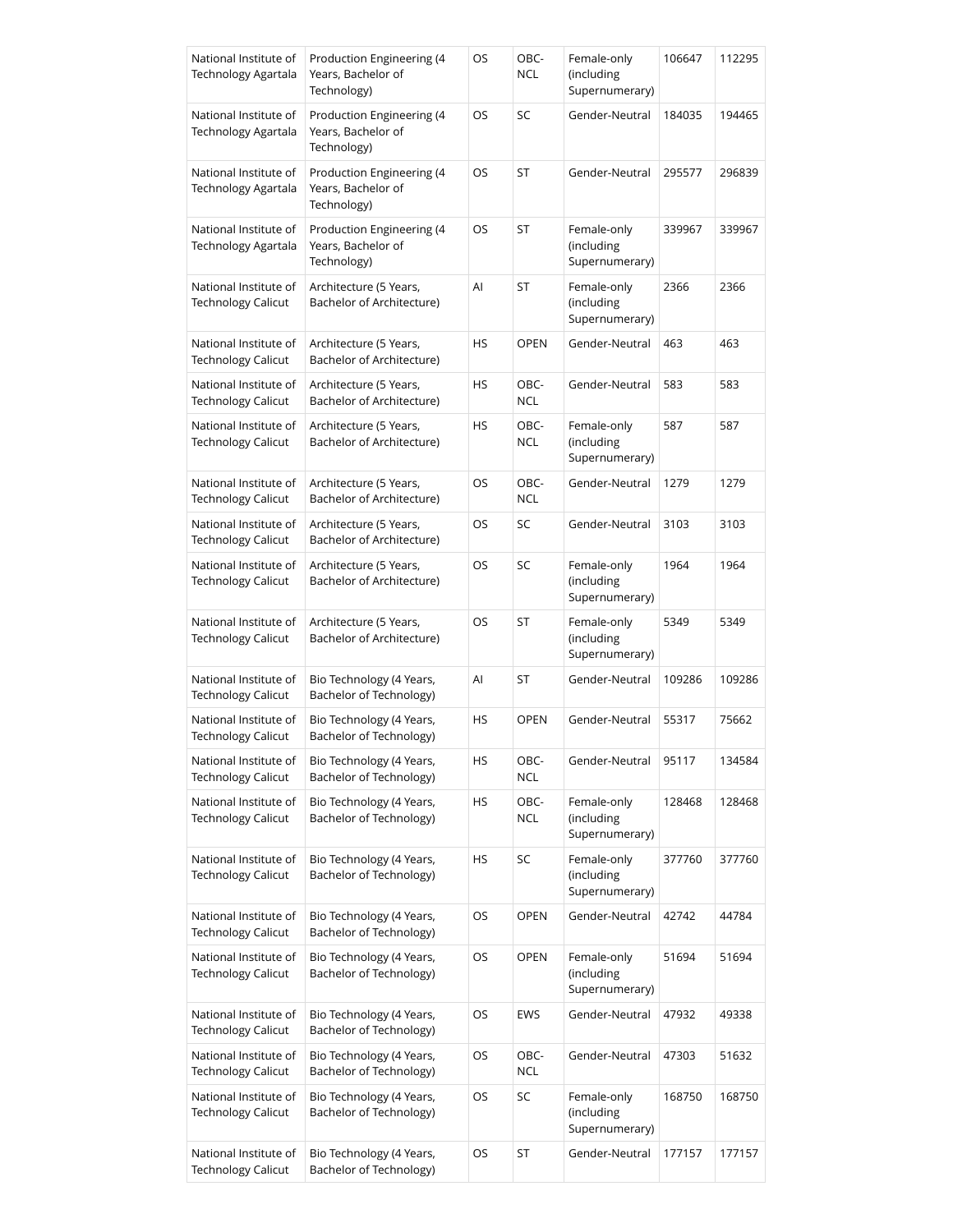| National Institute of<br><b>Technology Calicut</b> | Chemical Engineering (4<br>Years, Bachelor of<br>Technology) | Al | SC                          | Gender-Neutral                              | 106131 | 106131 |
|----------------------------------------------------|--------------------------------------------------------------|----|-----------------------------|---------------------------------------------|--------|--------|
| National Institute of<br><b>Technology Calicut</b> | Chemical Engineering (4<br>Years, Bachelor of<br>Technology) | Al | ST                          | Gender-Neutral                              | 138066 | 156045 |
| National Institute of<br><b>Technology Calicut</b> | Chemical Engineering (4<br>Years, Bachelor of<br>Technology) | HS | <b>OPEN</b>                 | Gender-Neutral                              | 25020  | 47847  |
| National Institute of<br><b>Technology Calicut</b> | Chemical Engineering (4<br>Years, Bachelor of<br>Technology) | HS | <b>OPEN</b>                 | Female-only<br>(including<br>Supernumerary) | 48295  | 48295  |
| National Institute of<br><b>Technology Calicut</b> | Chemical Engineering (4<br>Years, Bachelor of<br>Technology) | HS | OBC-<br><b>NCL</b>          | Gender-Neutral                              | 48058  | 56117  |
| National Institute of<br><b>Technology Calicut</b> | Chemical Engineering (4<br>Years, Bachelor of<br>Technology) | HS | OBC-<br><b>NCL</b>          | Female-only<br>(including<br>Supernumerary) | 54355  | 56005  |
| National Institute of<br>Technology Calicut        | Chemical Engineering (4<br>Years, Bachelor of<br>Technology) | HS | SC                          | Gender-Neutral                              | 413715 | 413715 |
| National Institute of<br><b>Technology Calicut</b> | Chemical Engineering (4<br>Years, Bachelor of<br>Technology) | OS | <b>OPEN</b>                 | Gender-Neutral                              | 22338  | 28916  |
| National Institute of<br><b>Technology Calicut</b> | Chemical Engineering (4<br>Years, Bachelor of<br>Technology) | OS | <b>OPEN</b>                 | Female-only<br>(including<br>Supernumerary) | 34283  | 34924  |
| National Institute of<br><b>Technology Calicut</b> | Chemical Engineering (4<br>Years, Bachelor of<br>Technology) | OS | <b>OPEN</b><br>(PwD)        | Gender-Neutral                              | 454406 | 454406 |
| National Institute of<br>Technology Calicut        | Chemical Engineering (4<br>Years, Bachelor of<br>Technology) | OS | <b>EWS</b>                  | Gender-Neutral                              | 30978  | 32664  |
| National Institute of<br><b>Technology Calicut</b> | Chemical Engineering (4<br>Years, Bachelor of<br>Technology) | OS | <b>EWS</b>                  | Female-only<br>(including<br>Supernumerary) | 43166  | 43166  |
| National Institute of<br><b>Technology Calicut</b> | Chemical Engineering (4<br>Years, Bachelor of<br>Technology) | OS | OBC-<br>NCL                 | Gender-Neutral                              | 35149  | 37397  |
| National Institute of<br><b>Technology Calicut</b> | Chemical Engineering (4<br>Years, Bachelor of<br>Technology) | OS | OBC-<br><b>NCL</b><br>(PwD) | Gender-Neutral                              | 491291 | 491291 |
| National Institute of<br><b>Technology Calicut</b> | Chemical Engineering (4<br>Years, Bachelor of<br>Technology) | OS | SC                          | Gender-Neutral                              | 125189 | 126027 |
| National Institute of<br><b>Technology Calicut</b> | Chemical Engineering (4<br>Years, Bachelor of<br>Technology) | OS | SC                          | Female-only<br>(including<br>Supernumerary) | 158664 | 158664 |
| National Institute of<br><b>Technology Calicut</b> | Chemical Engineering (4<br>Years, Bachelor of<br>Technology) | OS | ST                          | Gender-Neutral                              | 162602 | 171332 |
| National Institute of<br><b>Technology Calicut</b> | Chemical Engineering (4<br>Years, Bachelor of<br>Technology) | OS | ST                          | Female-only<br>(including<br>Supernumerary) | 186544 | 186544 |
| National Institute of<br><b>Technology Calicut</b> | Civil Engineering (4 Years,<br>Bachelor of Technology)       | Al | SC                          | Gender-Neutral                              | 93066  | 93066  |
| National Institute of<br><b>Technology Calicut</b> | Civil Engineering (4 Years,<br>Bachelor of Technology)       | Al | ST                          | Gender-Neutral                              | 121261 | 124073 |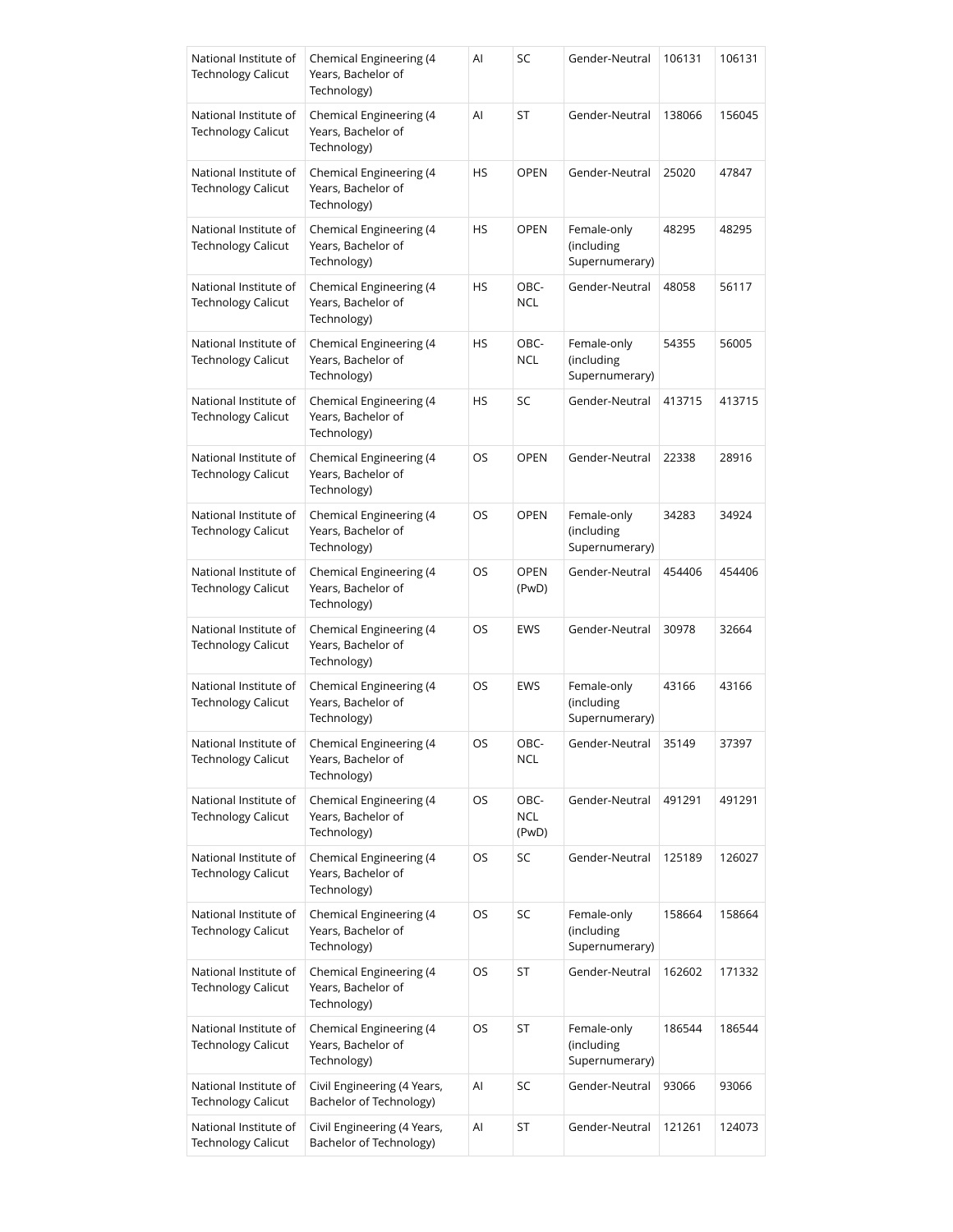| National Institute of<br><b>Technology Calicut</b> | Civil Engineering (4 Years,<br>Bachelor of Technology)                   | HS        | <b>OPEN</b>                 | Gender-Neutral                              | 49130  | 63720  |
|----------------------------------------------------|--------------------------------------------------------------------------|-----------|-----------------------------|---------------------------------------------|--------|--------|
| National Institute of<br><b>Technology Calicut</b> | Civil Engineering (4 Years,<br>Bachelor of Technology)                   | HS        | <b>OPEN</b>                 | Female-only<br>(including<br>Supernumerary) | 56054  | 57901  |
| National Institute of<br><b>Technology Calicut</b> | Civil Engineering (4 Years,<br>Bachelor of Technology)                   | HS        | OBC-<br>NCL                 | Gender-Neutral                              | 73927  | 247298 |
| National Institute of<br><b>Technology Calicut</b> | Civil Engineering (4 Years,<br>Bachelor of Technology)                   | HS        | OBC-<br>NCL                 | Female-only<br>(including<br>Supernumerary) | 66651  | 74462  |
| National Institute of<br><b>Technology Calicut</b> | Civil Engineering (4 Years,<br>Bachelor of Technology)                   | HS        | SC                          | Gender-Neutral                              | 453737 | 453737 |
| National Institute of<br><b>Technology Calicut</b> | Civil Engineering (4 Years,<br>Bachelor of Technology)                   | OS        | <b>OPEN</b>                 | Gender-Neutral                              | 26374  | 32349  |
| National Institute of<br><b>Technology Calicut</b> | Civil Engineering (4 Years,<br>Bachelor of Technology)                   | OS        | <b>OPEN</b>                 | Female-only<br>(including<br>Supernumerary) | 39340  | 43402  |
| National Institute of<br><b>Technology Calicut</b> | Civil Engineering (4 Years,<br>Bachelor of Technology)                   | OS        | EWS                         | Gender-Neutral                              | 34710  | 35598  |
| National Institute of<br><b>Technology Calicut</b> | Civil Engineering (4 Years,<br>Bachelor of Technology)                   | OS        | <b>EWS</b>                  | Female-only<br>(including<br>Supernumerary) | 44270  | 44270  |
| National Institute of<br><b>Technology Calicut</b> | Civil Engineering (4 Years,<br>Bachelor of Technology)                   | OS        | OBC-<br><b>NCL</b>          | Gender-Neutral                              | 34335  | 40277  |
| National Institute of<br><b>Technology Calicut</b> | Civil Engineering (4 Years,<br>Bachelor of Technology)                   | OS        | SC                          | Gender-Neutral                              | 124860 | 128780 |
| National Institute of<br><b>Technology Calicut</b> | Civil Engineering (4 Years,<br>Bachelor of Technology)                   | OS        | SC                          | Female-only<br>(including<br>Supernumerary) | 125897 | 125897 |
| National Institute of<br><b>Technology Calicut</b> | Civil Engineering (4 Years,<br>Bachelor of Technology)                   | OS        | <b>ST</b>                   | Gender-Neutral                              | 127095 | 143865 |
| National Institute of<br><b>Technology Calicut</b> | Computer Science and<br>Engineering (4 Years,<br>Bachelor of Technology) | HS        | <b>OPEN</b><br>(PwD)        | Gender-Neutral                              | 149447 | 149447 |
| National Institute of<br>Technology Calicut        | Computer Science and<br>Engineering (4 Years,<br>Bachelor of Technology) | HS        | EWS                         | Gender-Neutral                              | 37605  | 37605  |
| National Institute of<br><b>Technology Calicut</b> | Computer Science and<br>Engineering (4 Years,<br>Bachelor of Technology) | HS        | OBC-<br><b>NCL</b>          | Gender-Neutral                              | 18617  | 18619  |
| National Institute of<br><b>Technology Calicut</b> | Computer Science and<br>Engineering (4 Years,<br>Bachelor of Technology) | HS        | OBC-<br><b>NCL</b><br>(PwD) | Gender-Neutral                              | 453557 | 453557 |
| National Institute of<br><b>Technology Calicut</b> | Computer Science and<br>Engineering (4 Years,<br>Bachelor of Technology) | <b>HS</b> | SC                          | Gender-Neutral                              | 137623 | 137623 |
| National Institute of<br><b>Technology Calicut</b> | Computer Science and<br>Engineering (4 Years,<br>Bachelor of Technology) | OS        | <b>OPEN</b>                 | Gender-Neutral                              | 2045   | 3559   |
| National Institute of<br><b>Technology Calicut</b> | Computer Science and<br>Engineering (4 Years,<br>Bachelor of Technology) | OS        | <b>OPEN</b>                 | Female-only<br>(including<br>Supernumerary) | 6796   | 7268   |
| National Institute of<br><b>Technology Calicut</b> | Computer Science and<br>Engineering (4 Years,<br>Bachelor of Technology) | OS        | EWS                         | Gender-Neutral                              | 5243   | 5283   |
| National Institute of<br><b>Technology Calicut</b> | Computer Science and<br>Engineering (4 Years,<br>Bachelor of Technology) | OS        | EWS                         | Female-only<br>(including<br>Supernumerary) | 7530   | 9211   |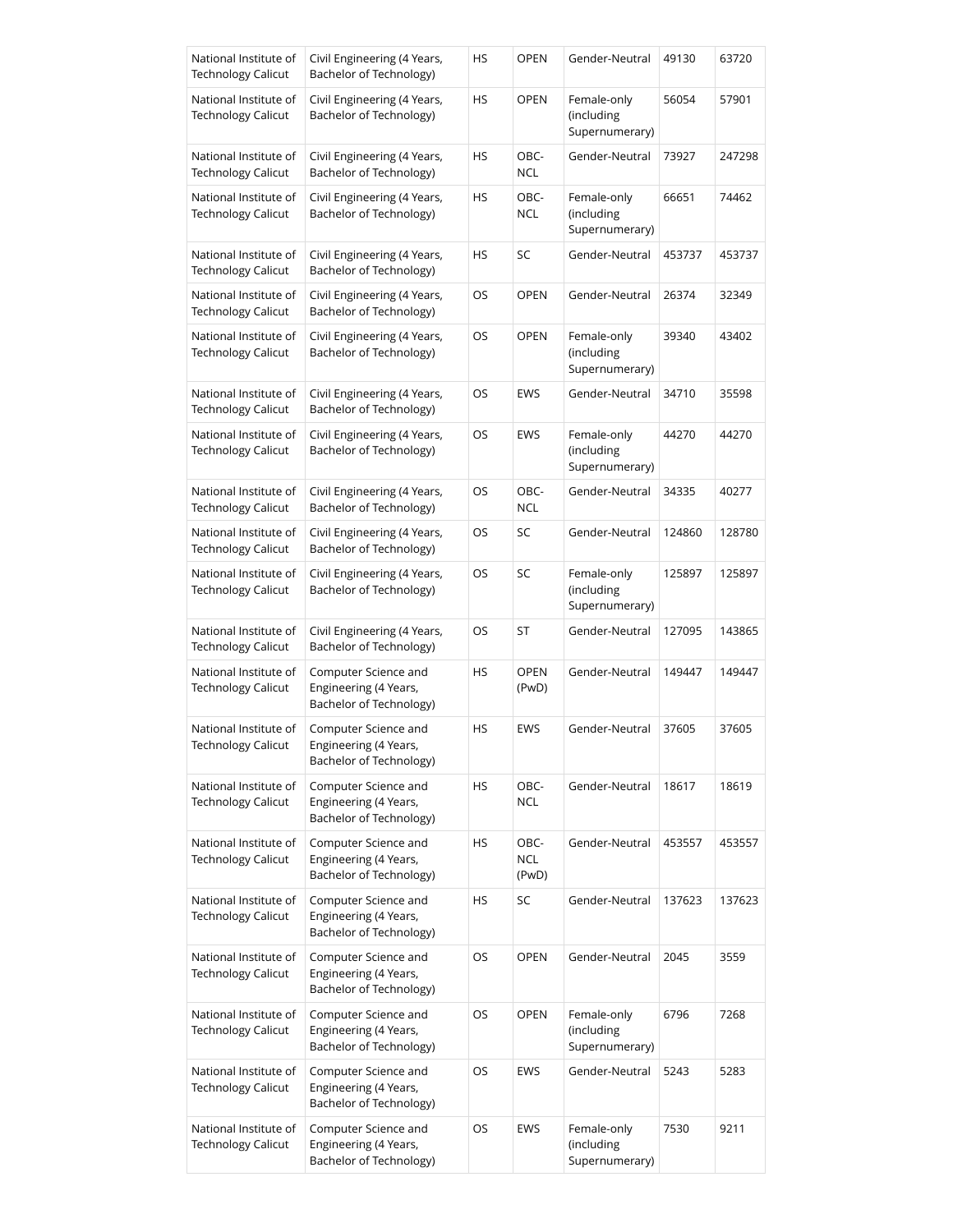| National Institute of<br><b>Technology Calicut</b> | Computer Science and<br>Engineering (4 Years,<br>Bachelor of Technology)              | OS | OBC-<br><b>NCL</b> | Gender-Neutral                              | 7899   | 8462   |
|----------------------------------------------------|---------------------------------------------------------------------------------------|----|--------------------|---------------------------------------------|--------|--------|
| National Institute of<br><b>Technology Calicut</b> | Computer Science and<br>Engineering (4 Years,<br>Bachelor of Technology)              | OS | SC                 | Gender-Neutral                              | 21450  | 21450  |
| National Institute of<br><b>Technology Calicut</b> | <b>Electrical and Electronics</b><br>Engineering (4 Years,<br>Bachelor of Technology) | AI | ST                 | Gender-Neutral                              | 85121  | 99526  |
| National Institute of<br><b>Technology Calicut</b> | <b>Electrical and Electronics</b><br>Engineering (4 Years,<br>Bachelor of Technology) | HS | <b>OPEN</b>        | Gender-Neutral                              | 17748  | 21543  |
| National Institute of<br><b>Technology Calicut</b> | <b>Electrical and Electronics</b><br>Engineering (4 Years,<br>Bachelor of Technology) | HS | <b>OPEN</b>        | Female-only<br>(including<br>Supernumerary) | 29894  | 30443  |
| National Institute of<br><b>Technology Calicut</b> | <b>Electrical and Electronics</b><br>Engineering (4 Years,<br>Bachelor of Technology) | HS | <b>EWS</b>         | Gender-Neutral                              | 369868 | 369868 |
| National Institute of<br><b>Technology Calicut</b> | <b>Electrical and Electronics</b><br>Engineering (4 Years,<br>Bachelor of Technology) | HS | OBC-<br><b>NCL</b> | Gender-Neutral                              | 31280  | 31280  |
| National Institute of<br><b>Technology Calicut</b> | <b>Electrical and Electronics</b><br>Engineering (4 Years,<br>Bachelor of Technology) | HS | OBC-<br><b>NCL</b> | Female-only<br>(including<br>Supernumerary) | 44442  | 44671  |
| National Institute of<br><b>Technology Calicut</b> | <b>Electrical and Electronics</b><br>Engineering (4 Years,<br>Bachelor of Technology) | HS | SC                 | Gender-Neutral                              | 344746 | 354055 |
| National Institute of<br><b>Technology Calicut</b> | <b>Electrical and Electronics</b><br>Engineering (4 Years,<br>Bachelor of Technology) | HS | SC                 | Female-only<br>(including<br>Supernumerary) | 265815 | 265815 |
| National Institute of<br>Technology Calicut        | <b>Electrical and Electronics</b><br>Engineering (4 Years,<br>Bachelor of Technology) | OS | <b>OPEN</b>        | Gender-Neutral                              | 10808  | 14006  |
| National Institute of<br><b>Technology Calicut</b> | <b>Electrical and Electronics</b><br>Engineering (4 Years,<br>Bachelor of Technology) | OS | <b>OPEN</b>        | Female-only<br>(including<br>Supernumerary) | 18924  | 20991  |
| National Institute of<br><b>Technology Calicut</b> | <b>Electrical and Electronics</b><br>Engineering (4 Years,<br>Bachelor of Technology) | OS | EWS                | Gender-Neutral                              | 15123  | 15945  |
| National Institute of<br><b>Technology Calicut</b> | <b>Electrical and Electronics</b><br>Engineering (4 Years,<br>Bachelor of Technology) | OS | OBC-<br><b>NCL</b> | Gender-Neutral                              | 17266  | 21255  |
| National Institute of<br><b>Technology Calicut</b> | <b>Electrical and Electronics</b><br>Engineering (4 Years,<br>Bachelor of Technology) | OS | OBC-<br><b>NCL</b> | Female-only<br>(including<br>Supernumerary) | 32061  | 32061  |
| National Institute of<br><b>Technology Calicut</b> | <b>Electrical and Electronics</b><br>Engineering (4 Years,<br>Bachelor of Technology) | OS | SC                 | Gender-Neutral                              | 66735  | 66735  |
| National Institute of<br><b>Technology Calicut</b> | <b>Electrical and Electronics</b><br>Engineering (4 Years,<br>Bachelor of Technology) | OS | SC                 | Female-only<br>(including<br>Supernumerary) | 97463  | 97463  |
| National Institute of<br><b>Technology Calicut</b> | <b>Electrical and Electronics</b><br>Engineering (4 Years,<br>Bachelor of Technology) | OS | ST                 | Gender-Neutral                              | 118386 | 134549 |
| National Institute of<br><b>Technology Calicut</b> | Electronics and<br>Communication Engineering<br>(4 Years, Bachelor of<br>Technology)  | HS | <b>OPEN</b>        | Gender-Neutral                              | 16150  | 16398  |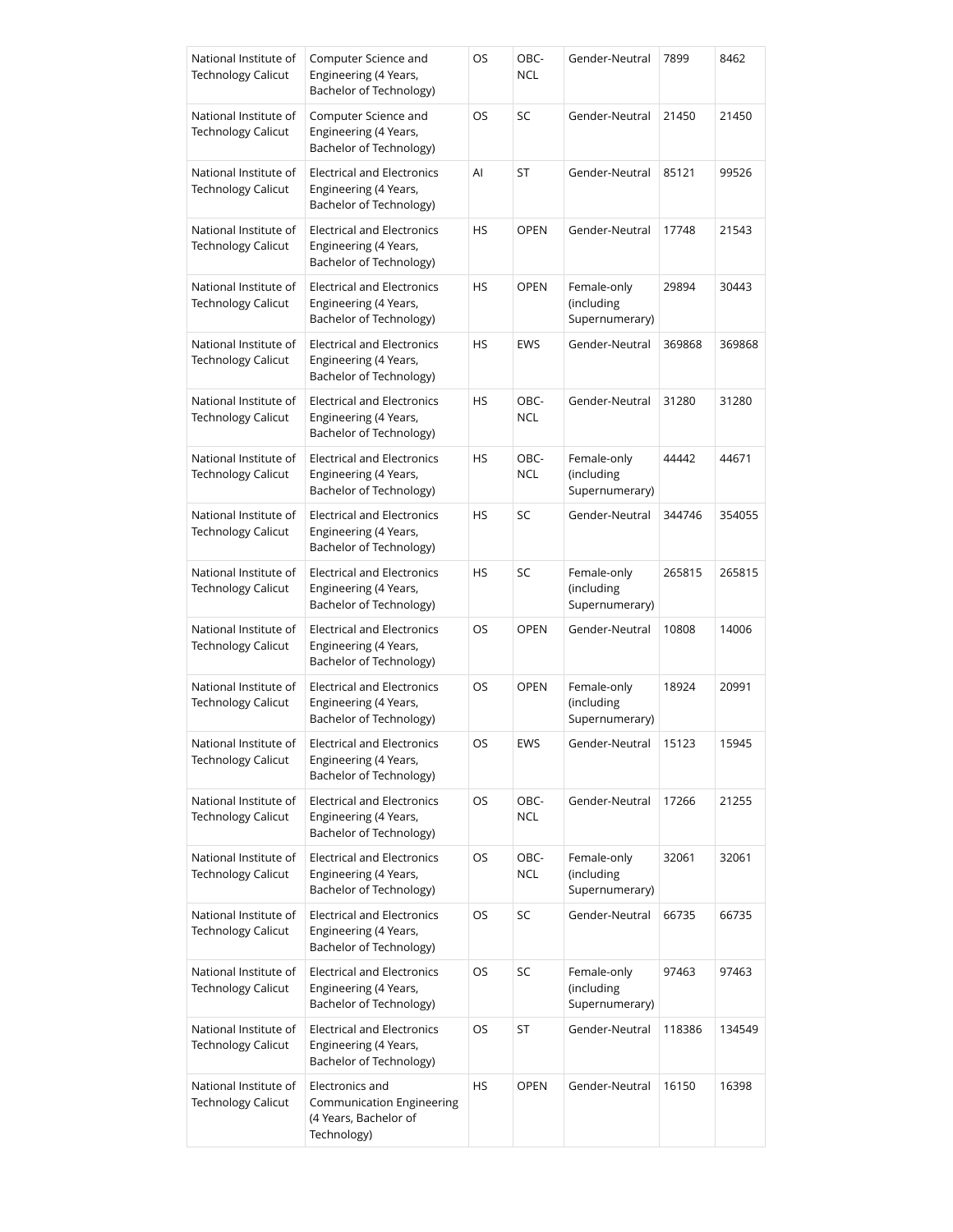| National Institute of<br><b>Technology Calicut</b> | Electronics and<br><b>Communication Engineering</b><br>(4 Years, Bachelor of<br>Technology) | HS        | OBC-<br><b>NCL</b> | Gender-Neutral                              | 24988  | 27106  |
|----------------------------------------------------|---------------------------------------------------------------------------------------------|-----------|--------------------|---------------------------------------------|--------|--------|
| National Institute of<br><b>Technology Calicut</b> | Electronics and<br><b>Communication Engineering</b><br>(4 Years, Bachelor of<br>Technology) | HS        | SC                 | Gender-Neutral                              | 235835 | 235835 |
| National Institute of<br><b>Technology Calicut</b> | Electronics and<br><b>Communication Engineering</b><br>(4 Years, Bachelor of<br>Technology) | OS.       | <b>OPEN</b>        | Gender-Neutral                              | 7426   | 9008   |
| National Institute of<br><b>Technology Calicut</b> | Electronics and<br>Communication Engineering<br>(4 Years, Bachelor of<br>Technology)        | OS        | <b>OPEN</b>        | Female-only<br>(including<br>Supernumerary) | 10905  | 11413  |
| National Institute of<br>Technology Calicut        | Electronics and<br>Communication Engineering<br>(4 Years, Bachelor of<br>Technology)        | OS.       | <b>EWS</b>         | Gender-Neutral                              | 9905   | 10055  |
| National Institute of<br><b>Technology Calicut</b> | Electronics and<br>Communication Engineering<br>(4 Years, Bachelor of<br>Technology)        | OS        | <b>EWS</b>         | Female-only<br>(including<br>Supernumerary) | 16194  | 16194  |
| National Institute of<br><b>Technology Calicut</b> | Electronics and<br>Communication Engineering<br>(4 Years, Bachelor of<br>Technology)        | <b>OS</b> | OBC-<br><b>NCL</b> | Gender-Neutral                              | 13303  | 14127  |
| National Institute of<br><b>Technology Calicut</b> | Engineering Physics (4 Years,<br>Bachelor of Technology)                                    | AI        | ST                 | Gender-Neutral                              | 98695  | 98695  |
| National Institute of<br>Technology Calicut        | Engineering Physics (4 Years,<br>Bachelor of Technology)                                    | HS        | <b>OPEN</b>        | Gender-Neutral                              | 45786  | 53062  |
| National Institute of<br><b>Technology Calicut</b> | Engineering Physics (4 Years,<br>Bachelor of Technology)                                    | HS        | <b>OPEN</b>        | Female-only<br>(including<br>Supernumerary) | 58305  | 58856  |
| National Institute of<br><b>Technology Calicut</b> | Engineering Physics (4 Years,<br>Bachelor of Technology)                                    | HS        | OBC-<br><b>NCL</b> | Gender-Neutral                              | 56451  | 72972  |
| National Institute of<br><b>Technology Calicut</b> | Engineering Physics (4 Years,<br>Bachelor of Technology)                                    | HS        | OBC-<br><b>NCL</b> | Female-only<br>(including<br>Supernumerary) | 116356 | 116356 |
| National Institute of<br><b>Technology Calicut</b> | Engineering Physics (4 Years,<br>Bachelor of Technology)                                    | HS        | SC                 | Female-only<br>(including<br>Supernumerary) | 432611 | 432611 |
| National Institute of<br><b>Technology Calicut</b> | Engineering Physics (4 Years,<br>Bachelor of Technology)                                    | OS        | <b>OPEN</b>        | Gender-Neutral                              | 15129  | 20969  |
| National Institute of<br><b>Technology Calicut</b> | Engineering Physics (4 Years,<br>Bachelor of Technology)                                    | OS        | EWS                | Gender-Neutral                              | 27347  | 27347  |
| National Institute of<br><b>Technology Calicut</b> | Engineering Physics (4 Years,<br>Bachelor of Technology)                                    | OS        | OBC-<br><b>NCL</b> | Gender-Neutral                              | 31097  | 36095  |
| National Institute of<br><b>Technology Calicut</b> | Engineering Physics (4 Years,<br>Bachelor of Technology)                                    | OS        | OBC-<br><b>NCL</b> | Female-only<br>(including<br>Supernumerary) | 55271  | 69369  |
| National Institute of<br><b>Technology Calicut</b> | Engineering Physics (4 Years,<br>Bachelor of Technology)                                    | OS        | SC                 | Gender-Neutral                              | 131447 | 131447 |
| National Institute of<br>Technology Calicut        | Engineering Physics (4 Years,<br>Bachelor of Technology)                                    | OS        | ST                 | Gender-Neutral                              | 174371 | 176401 |
| National Institute of<br><b>Technology Calicut</b> | Materials Science and<br>Engineering (4 Years,<br>Bachelor of Technology)                   | Al        | ST                 | Gender-Neutral                              | 184018 | 184018 |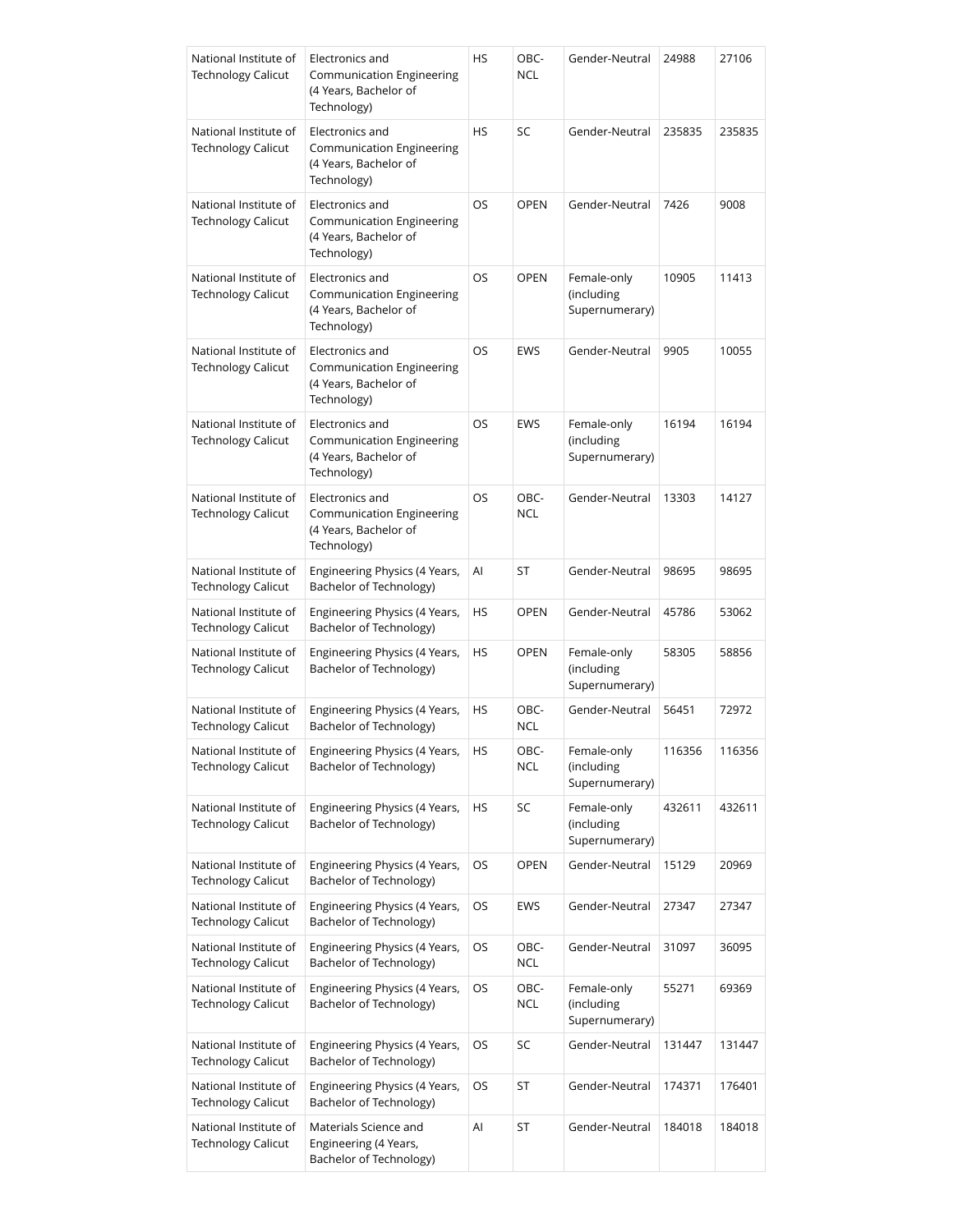| National Institute of<br><b>Technology Calicut</b> | Materials Science and<br>Engineering (4 Years,<br>Bachelor of Technology) | HS  | <b>OPEN</b>          | Gender-Neutral                              | 57973  | 168484 |
|----------------------------------------------------|---------------------------------------------------------------------------|-----|----------------------|---------------------------------------------|--------|--------|
| National Institute of<br><b>Technology Calicut</b> | Materials Science and<br>Engineering (4 Years,<br>Bachelor of Technology) | HS  | OPEN                 | Female-only<br>(including<br>Supernumerary) | 148160 | 148160 |
| National Institute of<br><b>Technology Calicut</b> | Materials Science and<br>Engineering (4 Years,<br>Bachelor of Technology) | HS  | OBC-<br><b>NCL</b>   | Gender-Neutral                              | 207794 | 259114 |
| National Institute of<br><b>Technology Calicut</b> | Materials Science and<br>Engineering (4 Years,<br>Bachelor of Technology) | HS  | OBC-<br><b>NCL</b>   | Female-only<br>(including<br>Supernumerary) | 177997 | 177997 |
| National Institute of<br><b>Technology Calicut</b> | Materials Science and<br>Engineering (4 Years,<br>Bachelor of Technology) | OS. | <b>OPEN</b>          | Gender-Neutral                              | 33007  | 40069  |
| National Institute of<br><b>Technology Calicut</b> | Materials Science and<br>Engineering (4 Years,<br>Bachelor of Technology) | OS  | <b>EWS</b>           | Gender-Neutral                              | 45476  | 46589  |
| National Institute of<br><b>Technology Calicut</b> | Materials Science and<br>Engineering (4 Years,<br>Bachelor of Technology) | OS  | OBC-<br><b>NCL</b>   | Gender-Neutral                              | 47131  | 48352  |
| National Institute of<br><b>Technology Calicut</b> | Materials Science and<br>Engineering (4 Years,<br>Bachelor of Technology) | OS  | OBC-<br><b>NCL</b>   | Female-only<br>(including<br>Supernumerary) | 61358  | 61358  |
| National Institute of<br><b>Technology Calicut</b> | Materials Science and<br>Engineering (4 Years,<br>Bachelor of Technology) | OS  | ST                   | Gender-Neutral                              | 188956 | 188956 |
| National Institute of<br><b>Technology Calicut</b> | Mechanical Engineering (4<br>Years, Bachelor of<br>Technology)            | Al  | SC                   | Gender-Neutral                              | 81935  | 81935  |
| National Institute of<br><b>Technology Calicut</b> | Mechanical Engineering (4<br>Years, Bachelor of<br>Technology)            | Al  | ST                   | Gender-Neutral                              | 105803 | 144718 |
| National Institute of<br><b>Technology Calicut</b> | Mechanical Engineering (4<br>Years, Bachelor of<br>Technology)            | HS  | <b>OPEN</b>          | Gender-Neutral                              | 29183  | 29568  |
| National Institute of<br><b>Technology Calicut</b> | Mechanical Engineering (4<br>Years, Bachelor of<br>Technology)            | ΗS  | OPEN                 | Female-only<br>(including<br>Supernumerary) | 50336  | 51262  |
| National Institute of<br><b>Technology Calicut</b> | Mechanical Engineering (4<br>Years, Bachelor of<br>Technology)            | HS  | OBC-<br><b>NCL</b>   | Gender-Neutral                              | 37258  | 39831  |
| National Institute of<br><b>Technology Calicut</b> | Mechanical Engineering (4<br>Years, Bachelor of<br>Technology)            | HS  | SC                   | Gender-Neutral                              | 236626 | 236626 |
| National Institute of<br><b>Technology Calicut</b> | Mechanical Engineering (4<br>Years, Bachelor of<br>Technology)            | OS  | <b>OPEN</b>          | Gender-Neutral                              | 18202  | 22449  |
| National Institute of<br><b>Technology Calicut</b> | Mechanical Engineering (4<br>Years, Bachelor of<br>Technology)            | OS  | <b>OPEN</b>          | Female-only<br>(including<br>Supernumerary) | 30106  | 32484  |
| National Institute of<br><b>Technology Calicut</b> | Mechanical Engineering (4<br>Years, Bachelor of<br>Technology)            | OS  | <b>OPEN</b><br>(PwD) | Female-only<br>(including<br>Supernumerary) | 412298 | 412298 |
| National Institute of<br><b>Technology Calicut</b> | Mechanical Engineering (4<br>Years, Bachelor of<br>Technology)            | OS  | EWS                  | Gender-Neutral                              | 22939  | 24205  |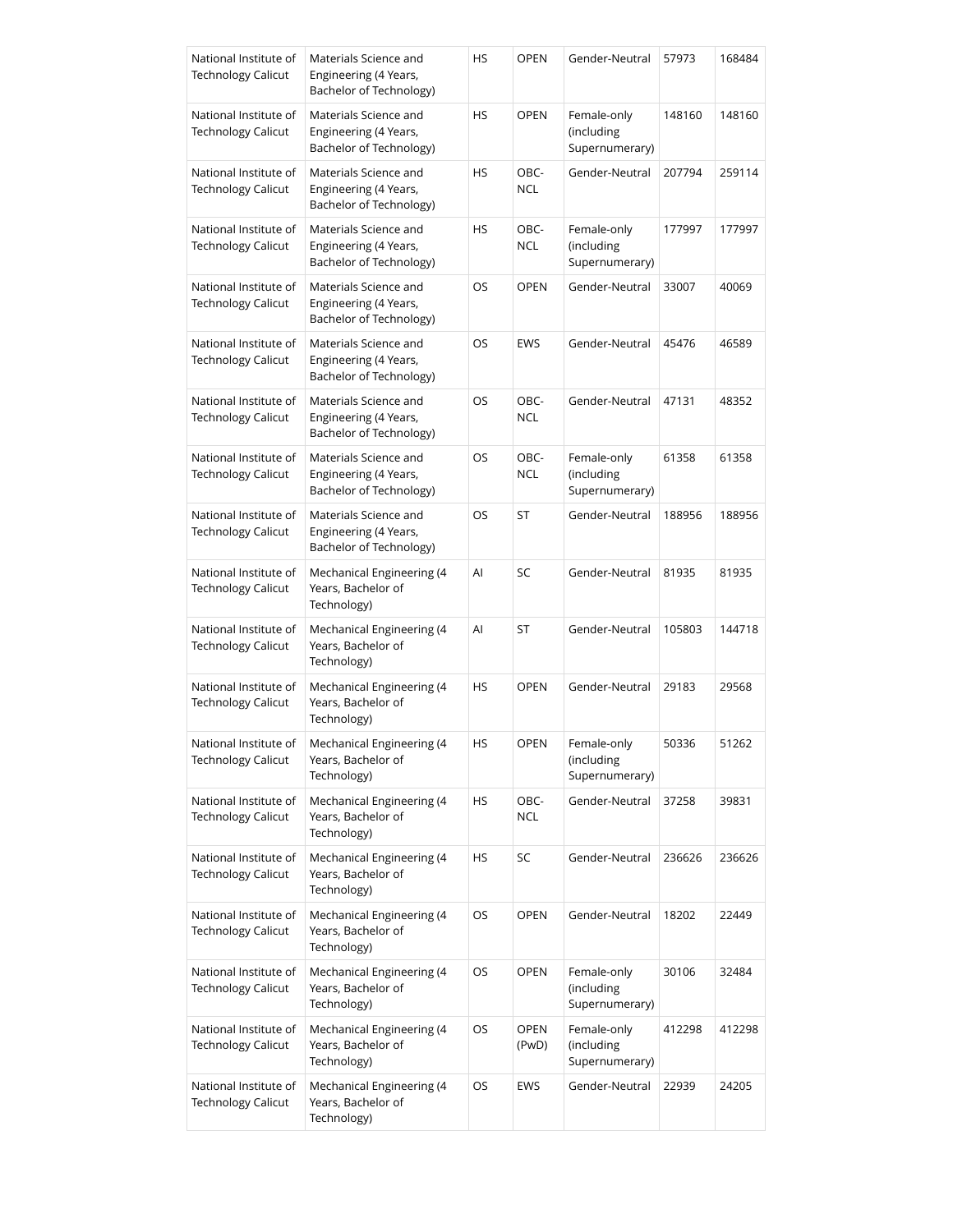| National Institute of<br><b>Technology Calicut</b> | Mechanical Engineering (4<br>Years, Bachelor of<br>Technology) | OS | <b>EWS</b>         | Female-only<br>(including<br>Supernumerary) | 38131  | 38131  |
|----------------------------------------------------|----------------------------------------------------------------|----|--------------------|---------------------------------------------|--------|--------|
| National Institute of<br><b>Technology Calicut</b> | Mechanical Engineering (4<br>Years, Bachelor of<br>Technology) | OS | OBC-<br><b>NCL</b> | Gender-Neutral                              | 25241  | 28182  |
| National Institute of<br><b>Technology Calicut</b> | Mechanical Engineering (4<br>Years, Bachelor of<br>Technology) | OS | OBC-<br><b>NCL</b> | Female-only<br>(including<br>Supernumerary) | 51551  | 51551  |
| National Institute of<br><b>Technology Calicut</b> | Mechanical Engineering (4<br>Years, Bachelor of<br>Technology) | OS | SC                 | Gender-Neutral                              | 107114 | 110988 |
| National Institute of<br><b>Technology Calicut</b> | Mechanical Engineering (4<br>Years, Bachelor of<br>Technology) | OS | SC                 | Female-only<br>(including<br>Supernumerary) | 159086 | 159086 |
| National Institute of<br><b>Technology Calicut</b> | Mechanical Engineering (4<br>Years, Bachelor of<br>Technology) | OS | ST                 | Gender-Neutral                              | 145807 | 159588 |
| National Institute of<br><b>Technology Calicut</b> | Production Engineering (4<br>Years, Bachelor of<br>Technology) | Al | SC                 | Gender-Neutral                              | 139071 | 152479 |
| National Institute of<br><b>Technology Calicut</b> | Production Engineering (4<br>Years, Bachelor of<br>Technology) | Al | SC                 | Female-only<br>(including<br>Supernumerary) | 176327 | 176327 |
| National Institute of<br>Technology Calicut        | Production Engineering (4<br>Years, Bachelor of<br>Technology) | Al | ST                 | Gender-Neutral                              | 175611 | 175611 |
| National Institute of<br><b>Technology Calicut</b> | Production Engineering (4<br>Years, Bachelor of<br>Technology) | Al | ST                 | Female-only<br>(including<br>Supernumerary) | 187672 | 187672 |
| National Institute of<br>Technology Calicut        | Production Engineering (4<br>Years, Bachelor of<br>Technology) | HS | <b>OPEN</b>        | Gender-Neutral                              | 59058  | 486789 |
| National Institute of<br><b>Technology Calicut</b> | Production Engineering (4<br>Years, Bachelor of<br>Technology) | HS | <b>OPEN</b>        | Female-only<br>(including<br>Supernumerary) | 80573  | 275986 |
| National Institute of<br><b>Technology Calicut</b> | Production Engineering (4<br>Years, Bachelor of<br>Technology) | OS | OPEN               | Gender-Neutral                              | 33897  | 38602  |
| National Institute of<br><b>Technology Calicut</b> | Production Engineering (4<br>Years, Bachelor of<br>Technology) | OS | <b>OPEN</b>        | Female-only<br>(including<br>Supernumerary) | 40797  | 40797  |
| National Institute of<br><b>Technology Calicut</b> | Production Engineering (4<br>Years, Bachelor of<br>Technology) | OS | <b>EWS</b>         | Gender-Neutral                              | 42169  | 43693  |
| National Institute of<br><b>Technology Calicut</b> | Production Engineering (4<br>Years, Bachelor of<br>Technology) | OS | <b>EWS</b>         | Female-only<br>(including<br>Supernumerary) | 61071  | 61071  |
| National Institute of<br><b>Technology Calicut</b> | Production Engineering (4<br>Years, Bachelor of<br>Technology) | OS | OBC-<br><b>NCL</b> | Gender-Neutral                              | 44124  | 46320  |
| National Institute of<br><b>Technology Calicut</b> | Production Engineering (4<br>Years, Bachelor of<br>Technology) | OS | OBC-<br><b>NCL</b> | Female-only<br>(including<br>Supernumerary) | 67983  | 67983  |
| National Institute of<br><b>Technology Calicut</b> | Production Engineering (4<br>Years, Bachelor of<br>Technology) | OS | SC                 | Gender-Neutral                              | 154220 | 155342 |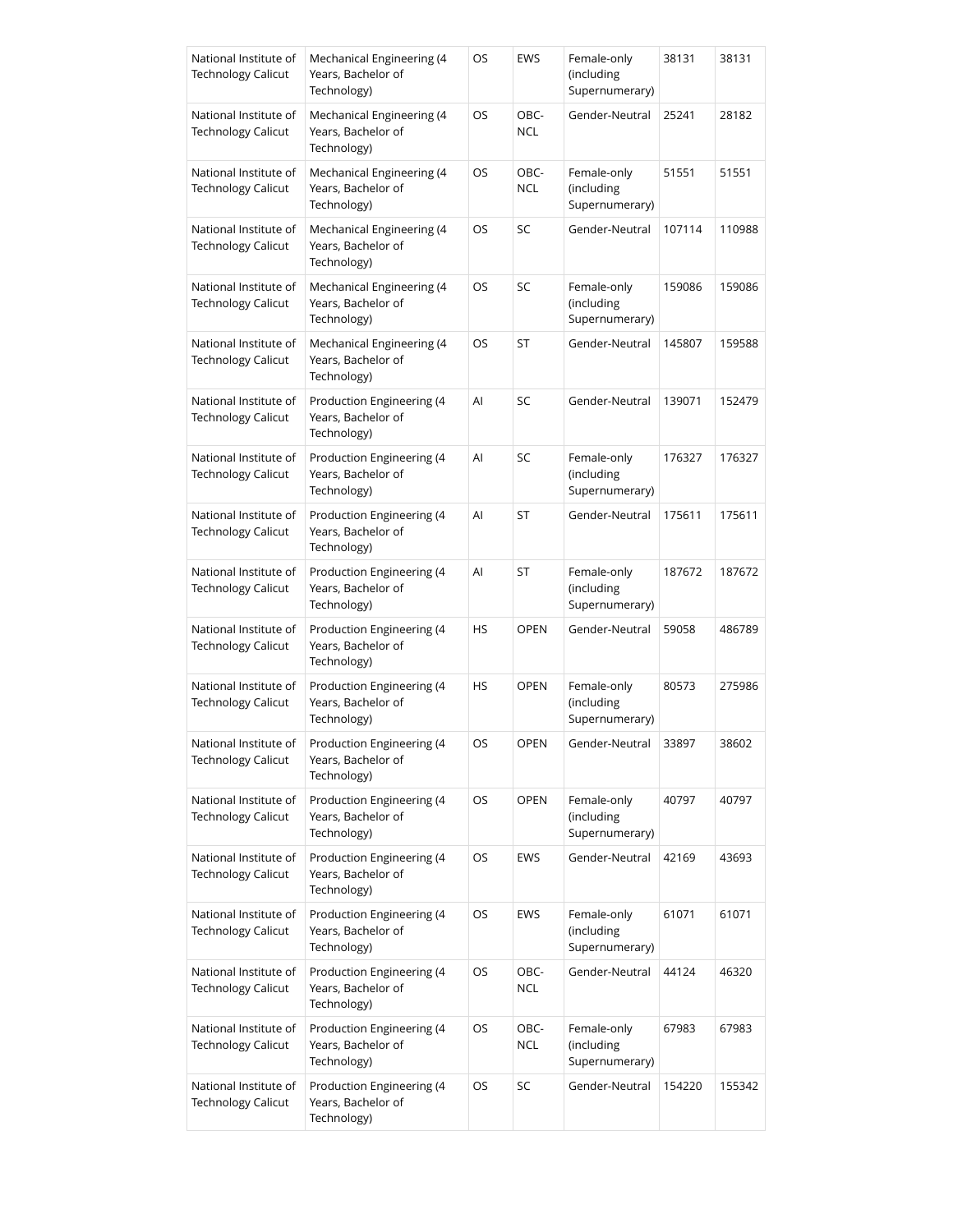| National Institute of<br>Technology Calicut | Production Engineering (4<br>Years, Bachelor of<br>Technology)                        | OS | ST                 | Gender-Neutral                              | 184109 | 184109 |
|---------------------------------------------|---------------------------------------------------------------------------------------|----|--------------------|---------------------------------------------|--------|--------|
| National Institute of<br>Technology Delhi   | Computer Science and<br>Engineering (4 Years,<br>Bachelor of Technology)              | HS | <b>OPEN</b>        | Gender-Neutral                              | 6383   | 12365  |
| National Institute of<br>Technology Delhi   | Computer Science and<br>Engineering (4 Years,<br>Bachelor of Technology)              | HS | OPEN               | Female-only<br>(including<br>Supernumerary) | 19466  | 19466  |
| National Institute of<br>Technology Delhi   | Computer Science and<br>Engineering (4 Years,<br>Bachelor of Technology)              | HS | <b>EWS</b>         | Gender-Neutral                              | 23126  | 23126  |
| National Institute of<br>Technology Delhi   | Computer Science and<br>Engineering (4 Years,<br>Bachelor of Technology)              | HS | OBC-<br><b>NCL</b> | Gender-Neutral                              | 27015  | 28657  |
| National Institute of<br>Technology Delhi   | Computer Science and<br>Engineering (4 Years,<br>Bachelor of Technology)              | HS | SC                 | Gender-Neutral                              | 73717  | 73717  |
| National Institute of<br>Technology Delhi   | Computer Science and<br>Engineering (4 Years,<br>Bachelor of Technology)              | HS | ST                 | Gender-Neutral                              | 197675 | 197675 |
| National Institute of<br>Technology Delhi   | Computer Science and<br>Engineering (4 Years,<br>Bachelor of Technology)              | HS | ST                 | Female-only<br>(including<br>Supernumerary) | 293867 | 293867 |
| National Institute of<br>Technology Delhi   | Computer Science and<br>Engineering (4 Years,<br>Bachelor of Technology)              | OS | <b>OPEN</b>        | Gender-Neutral                              | 3840   | 4840   |
| National Institute of<br>Technology Delhi   | Computer Science and<br>Engineering (4 Years,<br>Bachelor of Technology)              | OS | <b>EWS</b>         | Gender-Neutral                              | 10814  | 10814  |
| National Institute of<br>Technology Delhi   | Computer Science and<br>Engineering (4 Years,<br>Bachelor of Technology)              | OS | OBC-<br><b>NCL</b> | Gender-Neutral                              | 14910  | 14980  |
| National Institute of<br>Technology Delhi   | Computer Science and<br>Engineering (4 Years,<br>Bachelor of Technology)              | OS | OBC-<br><b>NCL</b> | Female-only<br>(including<br>Supernumerary) | 32184  | 32184  |
| National Institute of<br>Technology Delhi   | Computer Science and<br>Engineering (4 Years,<br>Bachelor of Technology)              | OS | SC                 | Gender-Neutral                              | 60095  | 60095  |
| National Institute of<br>Technology Delhi   | Computer Science and<br>Engineering (4 Years,<br>Bachelor of Technology)              | OS | ST                 | Gender-Neutral                              | 97073  | 97073  |
| National Institute of<br>Technology Delhi   | <b>Electrical and Electronics</b><br>Engineering (4 Years,<br>Bachelor of Technology) | Al | ST                 | Female-only<br>(including<br>Supernumerary) | 119340 | 119340 |
| National Institute of<br>Technology Delhi   | <b>Electrical and Electronics</b><br>Engineering (4 Years,<br>Bachelor of Technology) | HS | <b>OPEN</b>        | Gender-Neutral                              | 24460  | 33577  |
| National Institute of<br>Technology Delhi   | <b>Electrical and Electronics</b><br>Engineering (4 Years,<br>Bachelor of Technology) | HS | OPEN               | Female-only<br>(including<br>Supernumerary) | 33323  | 35512  |
| National Institute of<br>Technology Delhi   | <b>Electrical and Electronics</b><br>Engineering (4 Years,<br>Bachelor of Technology) | HS | <b>EWS</b>         | Gender-Neutral                              | 55129  | 81148  |
| National Institute of<br>Technology Delhi   | <b>Electrical and Electronics</b><br>Engineering (4 Years,<br>Bachelor of Technology) | HS | OBC-<br><b>NCL</b> | Gender-Neutral                              | 48078  | 67676  |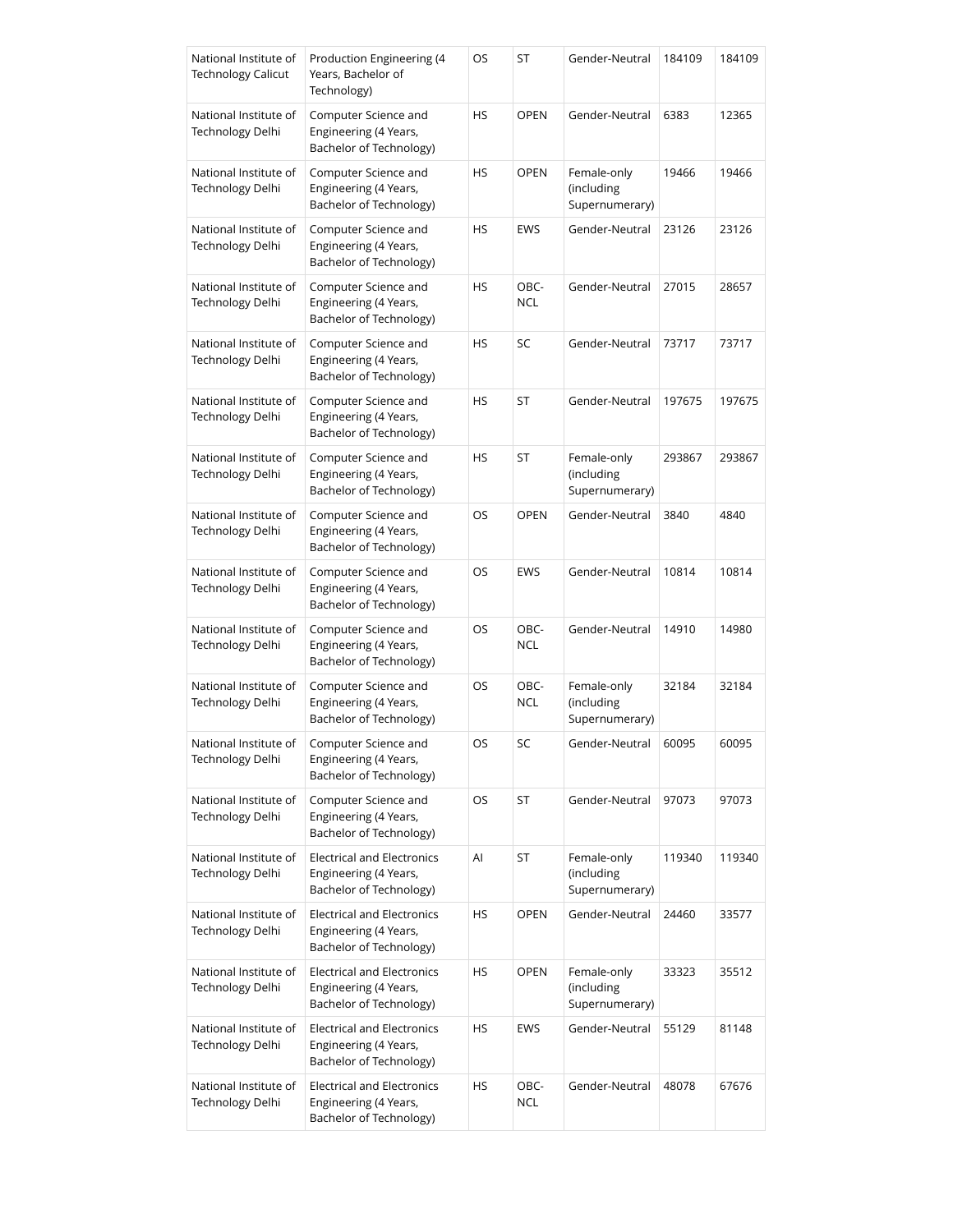| National Institute of<br>Technology Delhi | <b>Electrical and Electronics</b><br>Engineering (4 Years,<br>Bachelor of Technology) | HS        | OBC-<br><b>NCL</b> | Female-only<br>(including<br>Supernumerary) | 78194  | 78194  |
|-------------------------------------------|---------------------------------------------------------------------------------------|-----------|--------------------|---------------------------------------------|--------|--------|
| National Institute of<br>Technology Delhi | <b>Electrical and Electronics</b><br>Engineering (4 Years,<br>Bachelor of Technology) | HS        | SC                 | Gender-Neutral                              | 109876 | 109876 |
| National Institute of<br>Technology Delhi | <b>Electrical and Electronics</b><br>Engineering (4 Years,<br>Bachelor of Technology) | HS        | ST                 | Gender-Neutral                              | 282839 | 282839 |
| National Institute of<br>Technology Delhi | <b>Electrical and Electronics</b><br>Engineering (4 Years,<br>Bachelor of Technology) | OS.       | <b>OPEN</b>        | Gender-Neutral                              | 17967  | 21755  |
| National Institute of<br>Technology Delhi | <b>Electrical and Electronics</b><br>Engineering (4 Years,<br>Bachelor of Technology) | OS        | <b>EWS</b>         | Gender-Neutral                              | 22118  | 22466  |
| National Institute of<br>Technology Delhi | <b>Electrical and Electronics</b><br>Engineering (4 Years,<br>Bachelor of Technology) | OS.       | OBC-<br><b>NCL</b> | Gender-Neutral                              | 24532  | 25178  |
| National Institute of<br>Technology Delhi | <b>Electrical and Electronics</b><br>Engineering (4 Years,<br>Bachelor of Technology) | OS        | SC                 | Gender-Neutral                              | 79070  | 79070  |
| National Institute of<br>Technology Delhi | <b>Electrical and Electronics</b><br>Engineering (4 Years,<br>Bachelor of Technology) | OS.       | ST                 | Female-only<br>(including<br>Supernumerary) | 167867 | 167867 |
| National Institute of<br>Technology Delhi | Electronics and<br>Communication Engineering<br>(4 Years, Bachelor of<br>Technology)  | HS        | <b>OPEN</b>        | Gender-Neutral                              | 19895  | 22979  |
| National Institute of<br>Technology Delhi | Electronics and<br>Communication Engineering<br>(4 Years, Bachelor of<br>Technology)  | HS        | <b>OPEN</b>        | Female-only<br>(including<br>Supernumerary) | 23191  | 28700  |
| National Institute of<br>Technology Delhi | Electronics and<br>Communication Engineering<br>(4 Years, Bachelor of<br>Technology)  | <b>HS</b> | <b>EWS</b>         | Gender-Neutral                              | 39993  | 52351  |
| National Institute of<br>Technology Delhi | Electronics and<br>Communication Engineering<br>(4 Years, Bachelor of<br>Technology)  | HS        | OBC-<br>NCL        | Gender-Neutral                              | 29129  | 37757  |
| National Institute of<br>Technology Delhi | Electronics and<br>Communication Engineering<br>(4 Years, Bachelor of<br>Technology)  | HS        | OBC-<br><b>NCL</b> | Female-only<br>(including<br>Supernumerary) | 59938  | 59938  |
| National Institute of<br>Technology Delhi | Electronics and<br>Communication Engineering<br>(4 Years, Bachelor of<br>Technology)  | HS        | ST                 | Gender-Neutral                              | 276848 | 310226 |
| National Institute of<br>Technology Delhi | Electronics and<br>Communication Engineering<br>(4 Years, Bachelor of<br>Technology)  | HS        | ST                 | Female-only<br>(including<br>Supernumerary) | 463357 | 463357 |
| National Institute of<br>Technology Delhi | Electronics and<br>Communication Engineering<br>(4 Years, Bachelor of<br>Technology)  | OS        | <b>OPEN</b>        | Gender-Neutral                              | 14915  | 15748  |
| National Institute of<br>Technology Delhi | Electronics and<br>Communication Engineering<br>(4 Years, Bachelor of<br>Technology)  | OS        | <b>OPEN</b>        | Female-only<br>(including<br>Supernumerary) | 20727  | 21898  |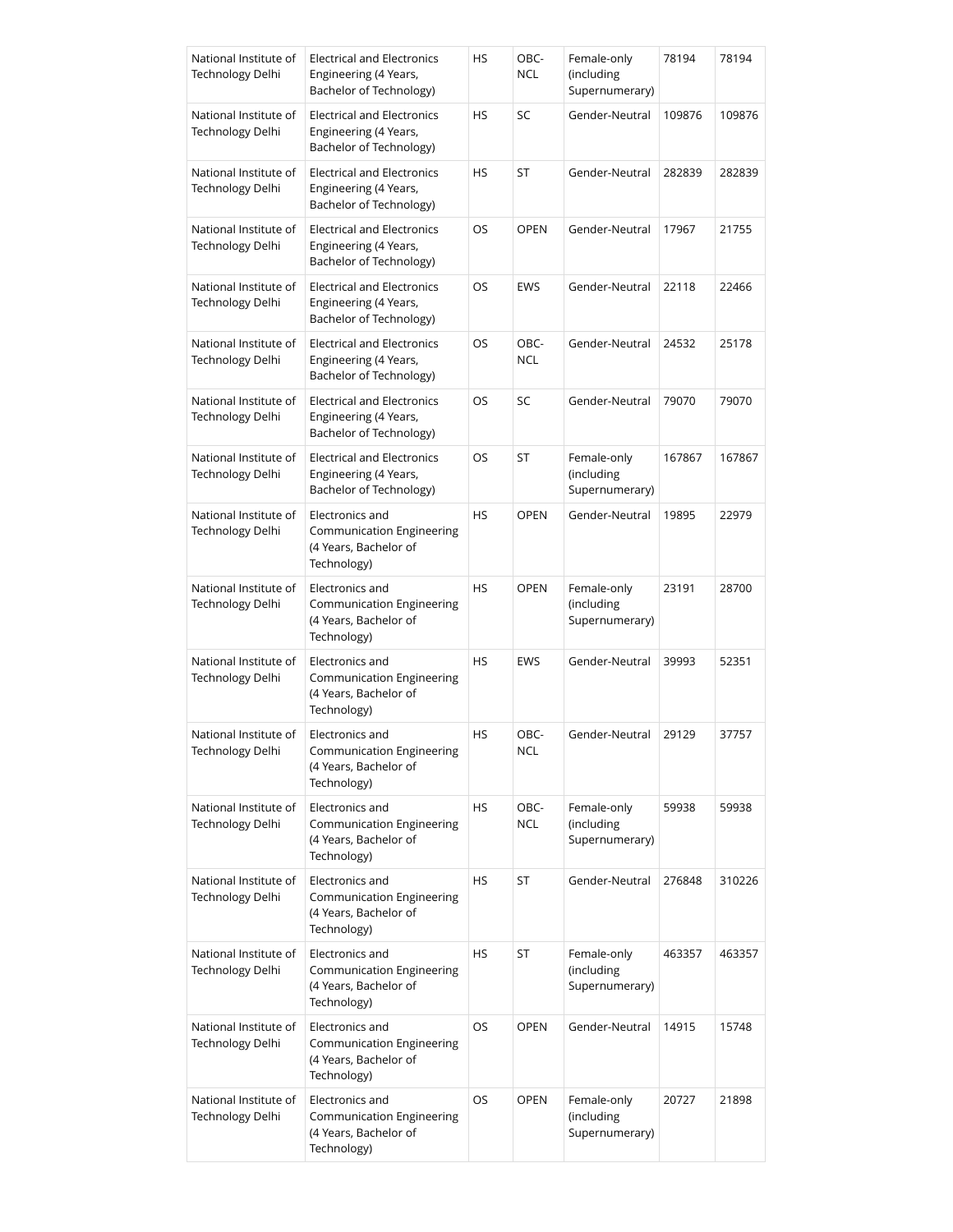| National Institute of<br>Technology Delhi       | Electronics and<br><b>Communication Engineering</b><br>(4 Years, Bachelor of<br>Technology) | OS        | <b>EWS</b>         | Gender-Neutral                              | 16047  | 17007  |
|-------------------------------------------------|---------------------------------------------------------------------------------------------|-----------|--------------------|---------------------------------------------|--------|--------|
| National Institute of<br>Technology Delhi       | Electronics and<br>Communication Engineering<br>(4 Years, Bachelor of<br>Technology)        | OS        | OBC-<br><b>NCL</b> | Gender-Neutral                              | 23358  | 23569  |
| National Institute of<br>Technology Delhi       | Electronics and<br>Communication Engineering<br>(4 Years, Bachelor of<br>Technology)        | OS        | <b>SC</b><br>(PwD) | Gender-Neutral                              | 472496 | 472496 |
| National Institute of<br>Technology Delhi       | Electronics and<br>Communication Engineering<br>(4 Years, Bachelor of<br>Technology)        | OS        | ST                 | Gender-Neutral                              | 107624 | 107624 |
| National Institute of<br>Technology<br>Durgapur | Bio Technology (4 Years,<br>Bachelor of Technology)                                         | <b>HS</b> | <b>OPEN</b>        | Gender-Neutral                              | 49983  | 65523  |
| National Institute of<br>Technology<br>Durgapur | Bio Technology (4 Years,<br>Bachelor of Technology)                                         | <b>HS</b> | <b>OPEN</b>        | Female-only<br>(including<br>Supernumerary) | 51816  | 51816  |
| National Institute of<br>Technology<br>Durgapur | Bio Technology (4 Years,<br>Bachelor of Technology)                                         | <b>HS</b> | <b>EWS</b>         | Gender-Neutral                              | 85953  | 87473  |
| National Institute of<br>Technology<br>Durgapur | Bio Technology (4 Years,<br>Bachelor of Technology)                                         | HS        | OBC-<br><b>NCL</b> | Gender-Neutral                              | 129225 | 137753 |
| National Institute of<br>Technology<br>Durgapur | Bio Technology (4 Years,<br>Bachelor of Technology)                                         | <b>HS</b> | OBC-<br><b>NCL</b> | Female-only<br>(including<br>Supernumerary) | 147383 | 147383 |
| National Institute of<br>Technology<br>Durgapur | Bio Technology (4 Years,<br>Bachelor of Technology)                                         | HS        | SC                 | Gender-Neutral                              | 98790  | 98790  |
| National Institute of<br>Technology<br>Durgapur | Bio Technology (4 Years,<br>Bachelor of Technology)                                         | OS        | <b>OPEN</b>        | Gender-Neutral                              | 45946  | 51680  |
| National Institute of<br>Technology<br>Durgapur | Bio Technology (4 Years,<br>Bachelor of Technology)                                         | OS        | <b>OPEN</b>        | Female-only<br>(including<br>Supernumerary) | 53738  | 56413  |
| National Institute of<br>Technology<br>Durgapur | Bio Technology (4 Years,<br>Bachelor of Technology)                                         | OS        | <b>EWS</b>         | Gender-Neutral                              | 52178  | 54431  |
| National Institute of<br>Technology<br>Durgapur | Bio Technology (4 Years,<br>Bachelor of Technology)                                         | OS        | <b>EWS</b>         | Female-only<br>(including<br>Supernumerary) | 64467  | 64467  |
| National Institute of<br>Technology<br>Durgapur | Bio Technology (4 Years,<br>Bachelor of Technology)                                         | OS        | OBC-<br><b>NCL</b> | Gender-Neutral                              | 57050  | 62199  |
| National Institute of<br>Technology<br>Durgapur | Bio Technology (4 Years,<br>Bachelor of Technology)                                         | OS        | OBC-<br><b>NCL</b> | Female-only<br>(including<br>Supernumerary) | 85434  | 85434  |
| National Institute of<br>Technology<br>Durgapur | Bio Technology (4 Years,<br>Bachelor of Technology)                                         | OS        | SC                 | Gender-Neutral                              | 128099 | 128099 |
| National Institute of<br>Technology<br>Durgapur | Bio Technology (4 Years,<br>Bachelor of Technology)                                         | OS        | ST                 | Gender-Neutral                              | 202531 | 217801 |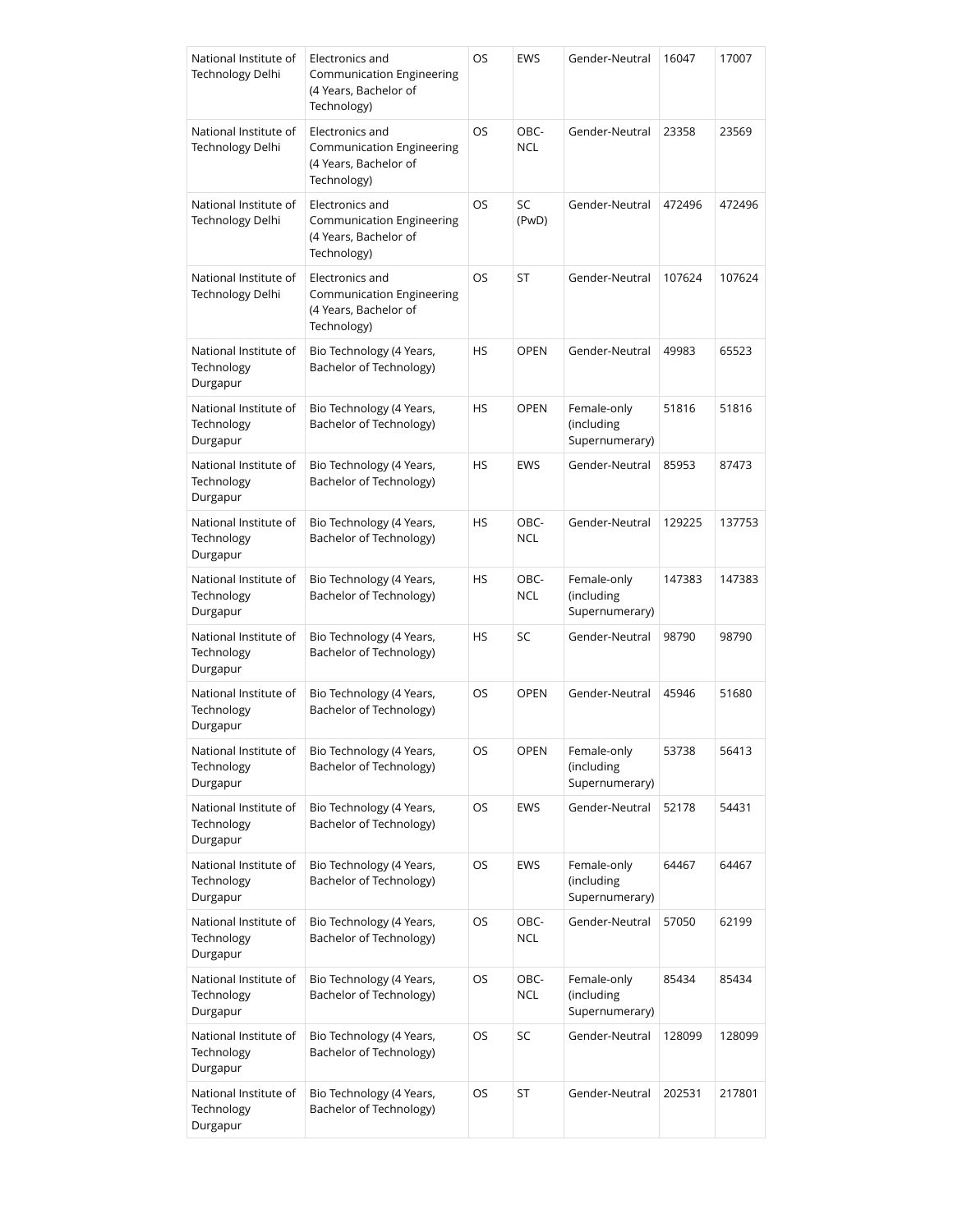| National Institute of<br>Technology<br>Durgapur | Biotechnology (5 Years,<br>Bachelor and Master of<br>Technology (Dual Degree))        | HS  | <b>OPEN</b>        | Gender-Neutral                              | 68523  | 68523  |
|-------------------------------------------------|---------------------------------------------------------------------------------------|-----|--------------------|---------------------------------------------|--------|--------|
| National Institute of<br>Technology<br>Durgapur | Biotechnology (5 Years,<br>Bachelor and Master of<br>Technology (Dual Degree))        | HS  | OBC-<br><b>NCL</b> | Gender-Neutral                              | 152170 | 152170 |
| National Institute of<br>Technology<br>Durgapur | Biotechnology (5 Years,<br>Bachelor and Master of<br>Technology (Dual Degree))        | HS  | SC                 | Gender-Neutral                              | 168242 | 168242 |
| National Institute of<br>Technology<br>Durgapur | Biotechnology (5 Years,<br>Bachelor and Master of<br>Technology (Dual Degree))        | OS  | <b>OPEN</b>        | Gender-Neutral                              | 51766  | 51766  |
| National Institute of<br>Technology<br>Durgapur | Chemical Engineering (4<br>Years, Bachelor of<br>Technology)                          | HS  | <b>OPEN</b>        | Gender-Neutral                              | 31418  | 37944  |
| National Institute of<br>Technology<br>Durgapur | Chemical Engineering (4<br>Years, Bachelor of<br>Technology)                          | HS  | <b>OPEN</b>        | Female-only<br>(including<br>Supernumerary) | 36928  | 41406  |
| National Institute of<br>Technology<br>Durgapur | Chemical Engineering (4<br>Years, Bachelor of<br>Technology)                          | OS  | <b>OPEN</b>        | Gender-Neutral                              | 33574  | 38228  |
| National Institute of<br>Technology<br>Durgapur | Chemical Engineering (4<br>Years, Bachelor of<br>Technology)                          | OS. | <b>OPEN</b>        | Female-only<br>(including<br>Supernumerary) | 42967  | 52221  |
| National Institute of<br>Technology<br>Durgapur | Chemical Engineering (4<br>Years, Bachelor of<br>Technology)                          | OS  | <b>EWS</b>         | Gender-Neutral                              | 38616  | 40217  |
| National Institute of<br>Technology<br>Durgapur | Chemical Engineering (4<br>Years, Bachelor of<br>Technology)                          | OS  | <b>EWS</b>         | Female-only<br>(including<br>Supernumerary) | 64627  | 64627  |
| National Institute of<br>Technology<br>Durgapur | Chemical Engineering (4<br>Years, Bachelor of<br>Technology)                          | OS  | OBC-<br><b>NCL</b> | Gender-Neutral                              | 42722  | 45881  |
| National Institute of<br>Technology<br>Durgapur | Chemical Engineering (4<br>Years, Bachelor of<br>Technology)                          | OS  | SC                 | Gender-Neutral                              | 130439 | 140148 |
| National Institute of<br>Technology<br>Durgapur | Chemical Engineering (4<br>Years, Bachelor of<br>Technology)                          | OS  | ST                 | Gender-Neutral                              | 186259 | 186259 |
| National Institute of<br>Technology<br>Durgapur | Chemical Engineering (5<br>Years, Bachelor and Master<br>of Technology (Dual Degree)) | HS  | SC                 | Gender-Neutral                              | 157959 | 157959 |
| National Institute of<br>Technology<br>Durgapur | Chemical Engineering (5<br>Years, Bachelor and Master<br>of Technology (Dual Degree)) | OS  | <b>OPEN</b>        | Gender-Neutral                              | 40099  | 40099  |
| National Institute of<br>Technology<br>Durgapur | Chemical Engineering (5<br>Years, Bachelor and Master<br>of Technology (Dual Degree)) | OS  | EWS                | Female-only<br>(including<br>Supernumerary) | 78744  | 78744  |
| National Institute of<br>Technology<br>Durgapur | Chemical Engineering (5<br>Years, Bachelor and Master<br>of Technology (Dual Degree)) | OS  | OBC-<br><b>NCL</b> | Gender-Neutral                              | 41981  | 41981  |
| National Institute of<br>Technology<br>Durgapur | Chemistry (5 Years,<br>Integrated Master of Science)                                  | HS  | <b>OPEN</b>        | Gender-Neutral                              | 49987  | 68593  |
| National Institute of<br>Technology<br>Durgapur | Chemistry (5 Years,<br>Integrated Master of Science)                                  | HS  | <b>OPEN</b>        | Female-only<br>(including<br>Supernumerary) | 106440 | 106440 |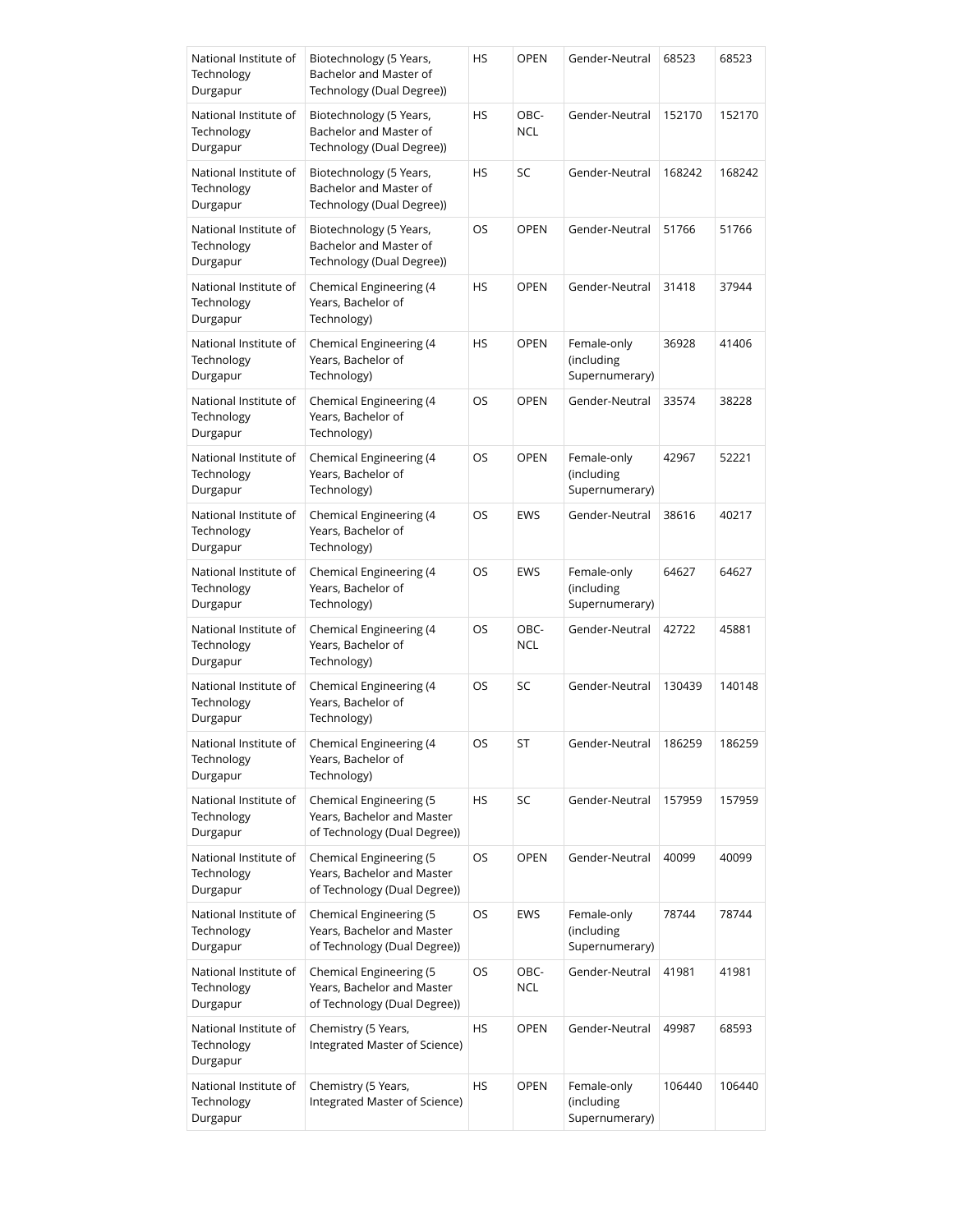| National Institute of<br>Technology<br>Durgapur | Chemistry (5 Years,<br>Integrated Master of Science)   | HS | OBC-<br><b>NCL</b> | Gender-Neutral                              | 147151 | 160464 |
|-------------------------------------------------|--------------------------------------------------------|----|--------------------|---------------------------------------------|--------|--------|
| National Institute of<br>Technology<br>Durgapur | Chemistry (5 Years,<br>Integrated Master of Science)   | HS | SC                 | Female-only<br>(including<br>Supernumerary) | 451557 | 451557 |
| National Institute of<br>Technology<br>Durgapur | Chemistry (5 Years,<br>Integrated Master of Science)   | OS | <b>OPEN</b>        | Gender-Neutral                              | 55062  | 61585  |
| National Institute of<br>Technology<br>Durgapur | Chemistry (5 Years,<br>Integrated Master of Science)   | OS | <b>OPEN</b>        | Female-only<br>(including<br>Supernumerary) | 71377  | 71377  |
| National Institute of<br>Technology<br>Durgapur | Chemistry (5 Years,<br>Integrated Master of Science)   | OS | <b>EWS</b>         | Gender-Neutral                              | 71962  | 71962  |
| National Institute of<br>Technology<br>Durgapur | Chemistry (5 Years,<br>Integrated Master of Science)   | OS | OBC-<br><b>NCL</b> | Gender-Neutral                              | 75373  | 80734  |
| National Institute of<br>Technology<br>Durgapur | Chemistry (5 Years,<br>Integrated Master of Science)   | OS | OBC-<br><b>NCL</b> | Female-only<br>(including<br>Supernumerary) | 87243  | 87243  |
| National Institute of<br>Technology<br>Durgapur | Chemistry (5 Years,<br>Integrated Master of Science)   | OS | ST                 | Gender-Neutral                              | 241566 | 241566 |
| National Institute of<br>Technology<br>Durgapur | Civil Engineering (4 Years,<br>Bachelor of Technology) | HS | <b>OPEN</b>        | Gender-Neutral                              | 34433  | 46796  |
| National Institute of<br>Technology<br>Durgapur | Civil Engineering (4 Years,<br>Bachelor of Technology) | HS | <b>OPEN</b>        | Female-only<br>(including<br>Supernumerary) | 56972  | 61763  |
| National Institute of<br>Technology<br>Durgapur | Civil Engineering (4 Years,<br>Bachelor of Technology) | HS | OBC-<br><b>NCL</b> | Gender-Neutral                              | 51877  | 108685 |
| National Institute of<br>Technology<br>Durgapur | Civil Engineering (4 Years,<br>Bachelor of Technology) | HS | OBC-<br><b>NCL</b> | Female-only<br>(including<br>Supernumerary) | 145363 | 145363 |
| National Institute of<br>Technology<br>Durgapur | Civil Engineering (4 Years,<br>Bachelor of Technology) | HS | SC                 | Gender-Neutral                              | 152711 | 152711 |
| National Institute of<br>Technology<br>Durgapur | Civil Engineering (4 Years,<br>Bachelor of Technology) | OS | <b>OPEN</b>        | Gender-Neutral                              | 34680  | 40835  |
| National Institute of<br>Technology<br>Durgapur | Civil Engineering (4 Years,<br>Bachelor of Technology) | OS | <b>OPEN</b>        | Female-only<br>(including<br>Supernumerary) | 46637  | 46637  |
| National Institute of<br>Technology<br>Durgapur | Civil Engineering (4 Years,<br>Bachelor of Technology) | OS | <b>EWS</b>         | Gender-Neutral                              | 41332  | 42014  |
| National Institute of<br>Technology<br>Durgapur | Civil Engineering (4 Years,<br>Bachelor of Technology) | OS | <b>EWS</b>         | Female-only<br>(including<br>Supernumerary) | 67459  | 67459  |
| National Institute of<br>Technology<br>Durgapur | Civil Engineering (4 Years,<br>Bachelor of Technology) | OS | OBC-<br><b>NCL</b> | Gender-Neutral                              | 40937  | 42792  |
| National Institute of<br>Technology<br>Durgapur | Civil Engineering (4 Years,<br>Bachelor of Technology) | OS | OBC-<br><b>NCL</b> | Female-only<br>(including<br>Supernumerary) | 66042  | 66042  |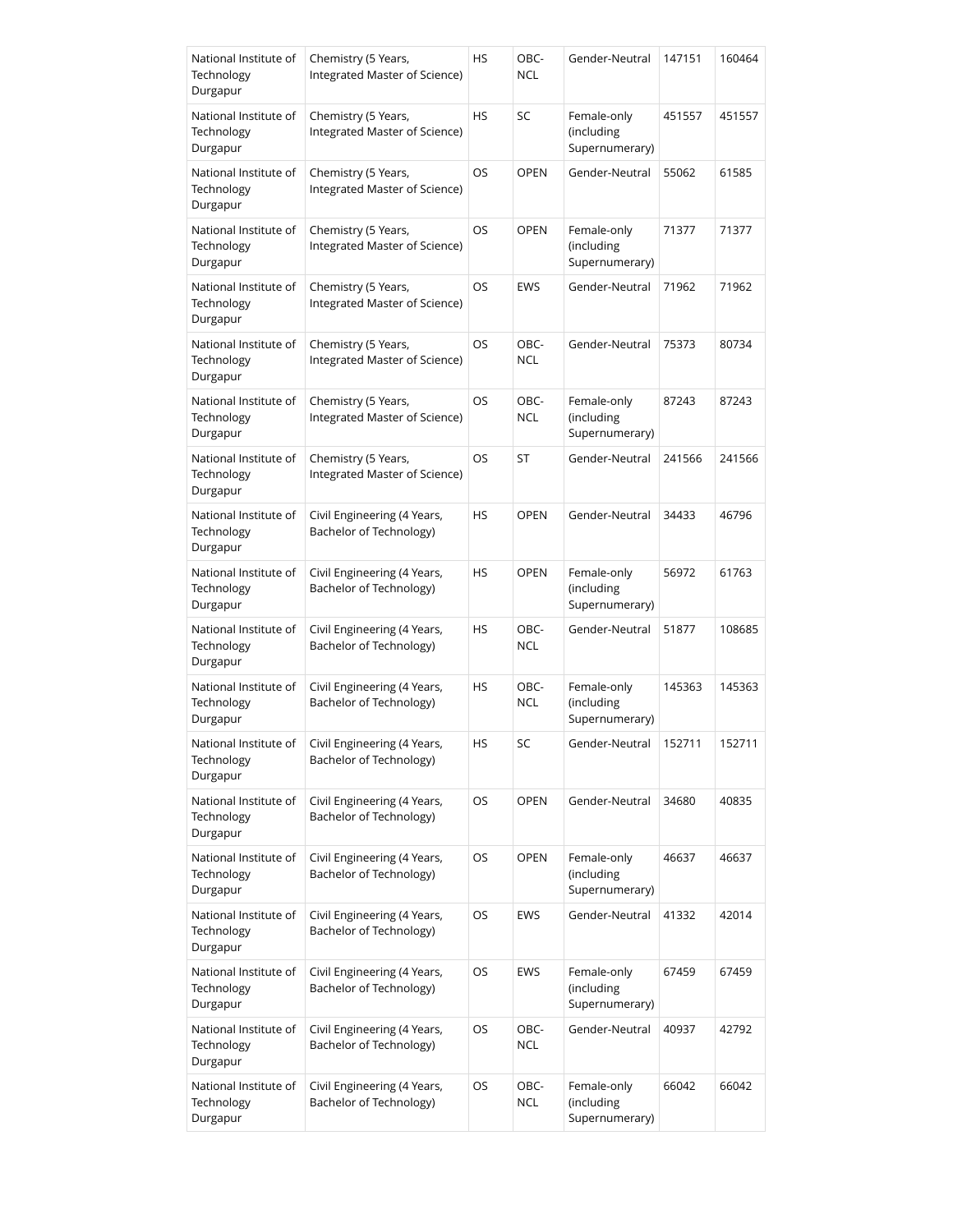| National Institute of<br>Technology<br>Durgapur | Civil Engineering (4 Years,<br>Bachelor of Technology)                   | OS | ST                 | Gender-Neutral                              | 150974 | 150974 |
|-------------------------------------------------|--------------------------------------------------------------------------|----|--------------------|---------------------------------------------|--------|--------|
| National Institute of<br>Technology<br>Durgapur | Computer Science and<br>Engineering (4 Years,<br>Bachelor of Technology) | HS | <b>OPEN</b>        | Gender-Neutral                              | 5908   | 11971  |
| National Institute of<br>Technology<br>Durgapur | Computer Science and<br>Engineering (4 Years,<br>Bachelor of Technology) | HS | ST                 | Gender-Neutral                              | 106444 | 106444 |
| National Institute of<br>Technology<br>Durgapur | Computer Science and<br>Engineering (4 Years,<br>Bachelor of Technology) | HS | ST                 | Female-only<br>(including<br>Supernumerary) | 248739 | 248739 |
| National Institute of<br>Technology<br>Durgapur | Computer Science and<br>Engineering (4 Years,<br>Bachelor of Technology) | OS | <b>OPEN</b>        | Gender-Neutral                              | 7456   | 8858   |
| National Institute of<br>Technology<br>Durgapur | Computer Science and<br>Engineering (4 Years,<br>Bachelor of Technology) | OS | <b>OPEN</b>        | Female-only<br>(including<br>Supernumerary) | 4869   | 4869   |
| National Institute of<br>Technology<br>Durgapur | Computer Science and<br>Engineering (4 Years,<br>Bachelor of Technology) | OS | <b>EWS</b>         | Gender-Neutral                              | 9179   | 9654   |
| National Institute of<br>Technology<br>Durgapur | Computer Science and<br>Engineering (4 Years,<br>Bachelor of Technology) | OS | OBC-<br><b>NCL</b> | Gender-Neutral                              | 9903   | 12471  |
| National Institute of<br>Technology<br>Durgapur | Computer Science and<br>Engineering (4 Years,<br>Bachelor of Technology) | OS | OBC-<br><b>NCL</b> | Female-only<br>(including<br>Supernumerary) | 19188  | 19188  |
| National Institute of<br>Technology<br>Durgapur | Computer Science and<br>Engineering (4 Years,<br>Bachelor of Technology) | OS | SC                 | Gender-Neutral                              | 44347  | 44347  |
| National Institute of<br>Technology<br>Durgapur | Electrical Engineering (4<br>Years, Bachelor of<br>Technology)           | HS | <b>OPEN</b>        | Gender-Neutral                              | 17817  | 21393  |
| National Institute of<br>Technology<br>Durgapur | <b>Electrical Engineering (4</b><br>Years, Bachelor of<br>Technology)    | HS | SC                 | Gender-Neutral                              | 110112 | 110112 |
| National Institute of<br>Technology<br>Durgapur | <b>Electrical Engineering (4</b><br>Years, Bachelor of<br>Technology)    | HS | SC                 | Female-only<br>(including<br>Supernumerary) | 159974 | 159974 |
| National Institute of<br>Technology<br>Durgapur | <b>Electrical Engineering (4</b><br>Years, Bachelor of<br>Technology)    | OS | <b>OPEN</b>        | Gender-Neutral                              | 18561  | 21018  |
| National Institute of<br>Technology<br>Durgapur | Electrical Engineering (4<br>Years, Bachelor of<br>Technology)           | OS | <b>EWS</b>         | Gender-Neutral                              | 21864  | 23039  |
| National Institute of<br>Technology<br>Durgapur | Electrical Engineering (4<br>Years, Bachelor of<br>Technology)           | OS | OBC-<br>NCL        | Gender-Neutral                              | 28164  | 28422  |
| National Institute of<br>Technology<br>Durgapur | Electrical Engineering (4<br>Years, Bachelor of<br>Technology)           | OS | SC                 | Gender-Neutral                              | 97762  | 99627  |
| National Institute of<br>Technology<br>Durgapur | Electrical Engineering (4<br>Years, Bachelor of<br>Technology)           | OS | ST                 | Gender-Neutral                              | 141935 | 151860 |
| National Institute of<br>Technology<br>Durgapur | Electrical Engineering (4<br>Years, Bachelor of<br>Technology)           | OS | ST                 | Female-only<br>(including<br>Supernumerary) | 155915 | 155915 |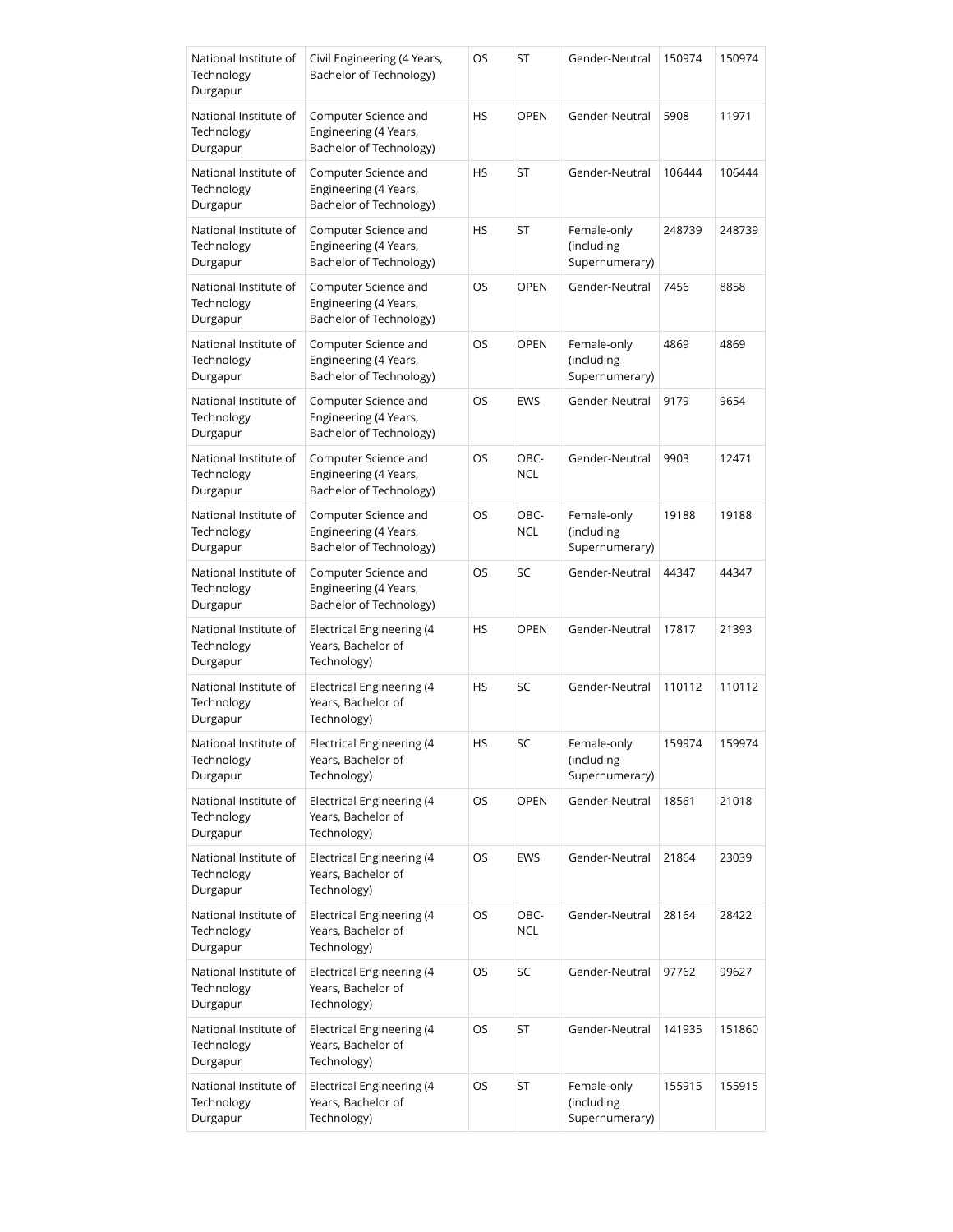| National Institute of<br>Technology<br>Durgapur | Electronics and<br>Communication Engineering<br>(4 Years, Bachelor of<br>Technology)        | HS        | OPEN               | Gender-Neutral                              | 13519  | 16355  |
|-------------------------------------------------|---------------------------------------------------------------------------------------------|-----------|--------------------|---------------------------------------------|--------|--------|
| National Institute of<br>Technology<br>Durgapur | Electronics and<br>Communication Engineering<br>(4 Years, Bachelor of<br>Technology)        | <b>HS</b> | SC                 | Gender-Neutral                              | 82214  | 82214  |
| National Institute of<br>Technology<br>Durgapur | Electronics and<br>Communication Engineering<br>(4 Years, Bachelor of<br>Technology)        | <b>HS</b> | ST                 | Gender-Neutral                              | 172720 | 172720 |
| National Institute of<br>Technology<br>Durgapur | Electronics and<br>Communication Engineering<br>(4 Years, Bachelor of<br>Technology)        | <b>OS</b> | <b>OPEN</b>        | Gender-Neutral                              | 13315  | 14363  |
| National Institute of<br>Technology<br>Durgapur | Electronics and<br><b>Communication Engineering</b><br>(4 Years, Bachelor of<br>Technology) | OS        | <b>OPEN</b>        | Female-only<br>(including<br>Supernumerary) | 18981  | 18981  |
| National Institute of<br>Technology<br>Durgapur | Electronics and<br><b>Communication Engineering</b><br>(4 Years, Bachelor of<br>Technology) | OS        | OBC-<br><b>NCL</b> | Gender-Neutral                              | 18625  | 19956  |
| National Institute of<br>Technology<br>Durgapur | Electronics and<br>Communication Engineering<br>(4 Years, Bachelor of<br>Technology)        | OS        | SC                 | Gender-Neutral                              | 70217  | 70217  |
| National Institute of<br>Technology<br>Durgapur | Electronics and<br>Communication Engineering<br>(4 Years, Bachelor of<br>Technology)        | OS        | ST                 | Female-only<br>(including<br>Supernumerary) | 144096 | 144096 |
| National Institute of<br>Technology<br>Durgapur | Mechanical Engineering (4<br>Years, Bachelor of<br>Technology)                              | HS        | <b>OPEN</b>        | Gender-Neutral                              | 22651  | 31245  |
| National Institute of<br>Technology<br>Durgapur | Mechanical Engineering (4<br>Years, Bachelor of<br>Technology)                              | HS        | SC                 | Gender-Neutral                              | 120961 | 120961 |
| National Institute of<br>Technology<br>Durgapur | Mechanical Engineering (4<br>Years, Bachelor of<br>Technology)                              | HS        | SC                 | Female-only<br>(including<br>Supernumerary) | 174365 | 174365 |
| National Institute of<br>Technology<br>Durgapur | Mechanical Engineering (4<br>Years, Bachelor of<br>Technology)                              | OS        | <b>OPEN</b>        | Gender-Neutral                              | 25223  | 29192  |
| National Institute of<br>Technology<br>Durgapur | Mechanical Engineering (4<br>Years, Bachelor of<br>Technology)                              | OS        | OPEN               | Female-only<br>(including<br>Supernumerary) | 35179  | 43544  |
| National Institute of<br>Technology<br>Durgapur | Mechanical Engineering (4<br>Years, Bachelor of<br>Technology)                              | OS        | <b>EWS</b>         | Gender-Neutral                              | 29311  | 32347  |
| National Institute of<br>Technology<br>Durgapur | Mechanical Engineering (4<br>Years, Bachelor of<br>Technology)                              | OS        | EWS                | Female-only<br>(including<br>Supernumerary) | 47156  | 59597  |
| National Institute of<br>Technology<br>Durgapur | Mechanical Engineering (4<br>Years, Bachelor of<br>Technology)                              | OS        | OBC-<br>NCL        | Gender-Neutral                              | 35909  | 36932  |
| National Institute of<br>Technology<br>Durgapur | Mechanical Engineering (4<br>Years, Bachelor of<br>Technology)                              | OS        | OBC-<br>NCL        | Female-only<br>(including<br>Supernumerary) | 54567  | 60273  |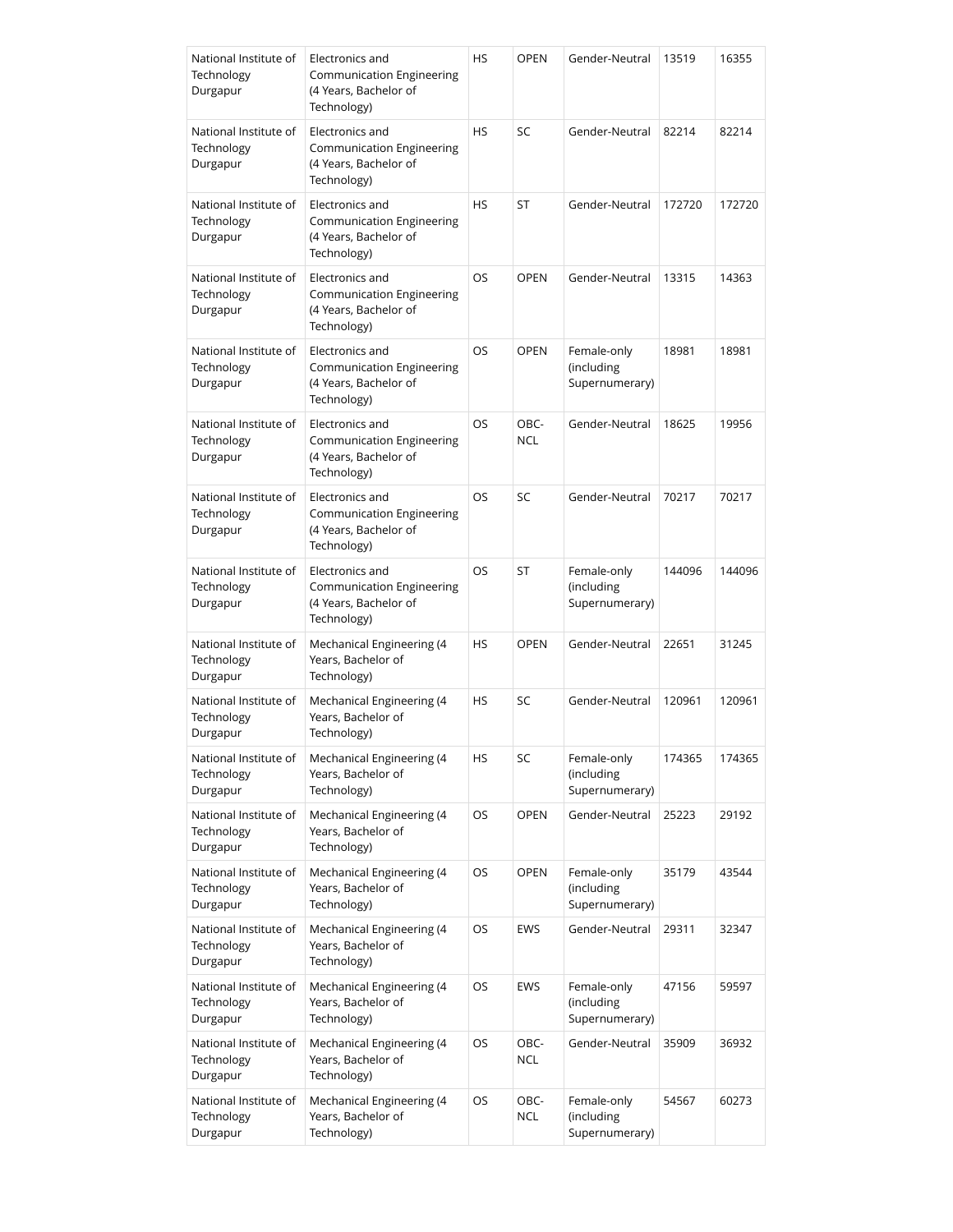| National Institute of<br>Technology<br>Durgapur | Mechanical Engineering (4<br>Years, Bachelor of<br>Technology)                  | OS        | SC                 | Gender-Neutral                              | 116462 | 116462 |
|-------------------------------------------------|---------------------------------------------------------------------------------|-----------|--------------------|---------------------------------------------|--------|--------|
| National Institute of<br>Technology<br>Durgapur | Mechanical Engineering (4<br>Years, Bachelor of<br>Technology)                  | OS        | SC                 | Female-only<br>(including<br>Supernumerary) | 173572 | 173572 |
| National Institute of<br>Technology<br>Durgapur | Mechanical Engineering (4<br>Years, Bachelor of<br>Technology)                  | OS        | ST                 | Gender-Neutral                              | 161643 | 161643 |
| National Institute of<br>Technology<br>Durgapur | Mechanical Engineering (4<br>Years, Bachelor of<br>Technology)                  | OS        | ST                 | Female-only<br>(including<br>Supernumerary) | 209481 | 209481 |
| National Institute of<br>Technology<br>Durgapur | Metallurgical and Materials<br>Engineering (4 Years,<br>Bachelor of Technology) | HS        | <b>OPEN</b>        | Gender-Neutral                              | 42555  | 47586  |
| National Institute of<br>Technology<br>Durgapur | Metallurgical and Materials<br>Engineering (4 Years,<br>Bachelor of Technology) | <b>HS</b> | <b>OPEN</b>        | Female-only<br>(including<br>Supernumerary) | 59717  | 60681  |
| National Institute of<br>Technology<br>Durgapur | Metallurgical and Materials<br>Engineering (4 Years,<br>Bachelor of Technology) | HS        | <b>EWS</b>         | Gender-Neutral                              | 70424  | 70424  |
| National Institute of<br>Technology<br>Durgapur | Metallurgical and Materials<br>Engineering (4 Years,<br>Bachelor of Technology) | HS        | ST                 | Female-only<br>(including<br>Supernumerary) | 428600 | 428600 |
| National Institute of<br>Technology<br>Durgapur | Metallurgical and Materials<br>Engineering (4 Years,<br>Bachelor of Technology) | OS        | <b>OPEN</b>        | Gender-Neutral                              | 44301  | 49519  |
| National Institute of<br>Technology<br>Durgapur | Metallurgical and Materials<br>Engineering (4 Years,<br>Bachelor of Technology) | OS        | <b>OPEN</b>        | Female-only<br>(including<br>Supernumerary) | 54128  | 54128  |
| National Institute of<br>Technology<br>Durgapur | Metallurgical and Materials<br>Engineering (4 Years,<br>Bachelor of Technology) | OS        | EWS                | Gender-Neutral                              | 50698  | 51475  |
| National Institute of<br>Technology<br>Durgapur | Metallurgical and Materials<br>Engineering (4 Years,<br>Bachelor of Technology) | OS        | OBC-<br><b>NCL</b> | Gender-Neutral                              | 51947  | 55064  |
| National Institute of<br>Technology<br>Durgapur | Metallurgical and Materials<br>Engineering (4 Years,<br>Bachelor of Technology) | OS        | OBC-<br>NCL        | Female-only<br>(including<br>Supernumerary) | 80045  | 80045  |
| National Institute of<br>Technology<br>Durgapur | Metallurgical and Materials<br>Engineering (4 Years,<br>Bachelor of Technology) | OS        | ST                 | Gender-Neutral                              | 192782 | 192782 |
| National Institute of<br>Technology Goa         | Civil Engineering (4 Years,<br>Bachelor of Technology)                          | Al        | <b>OPEN</b>        | Female-only<br>(including<br>Supernumerary) | 46753  | 46753  |
| National Institute of<br><b>Technology Goa</b>  | Civil Engineering (4 Years,<br>Bachelor of Technology)                          | Al        | SC                 | Gender-Neutral                              | 123440 | 126203 |
| National Institute of<br><b>Technology Goa</b>  | Civil Engineering (4 Years,<br>Bachelor of Technology)                          | Al        | ST                 | Gender-Neutral                              | 150123 | 150123 |
| National Institute of<br>Technology Goa         | Civil Engineering (4 Years,<br>Bachelor of Technology)                          | GO        | <b>OPEN</b>        | Gender-Neutral                              | 137793 | 712833 |
| National Institute of<br>Technology Goa         | Civil Engineering (4 Years,<br>Bachelor of Technology)                          | GO        | <b>OPEN</b>        | Female-only<br>(including<br>Supernumerary) | 234425 | 234425 |
| National Institute of<br><b>Technology Goa</b>  | Civil Engineering (4 Years,<br>Bachelor of Technology)                          | OS        | OPEN               | Gender-Neutral                              | 38867  | 44783  |
| National Institute of<br><b>Technology Goa</b>  | Civil Engineering (4 Years,<br>Bachelor of Technology)                          | OS        | <b>OPEN</b>        | Female-only<br>(including<br>Supernumerary) | 57187  | 57273  |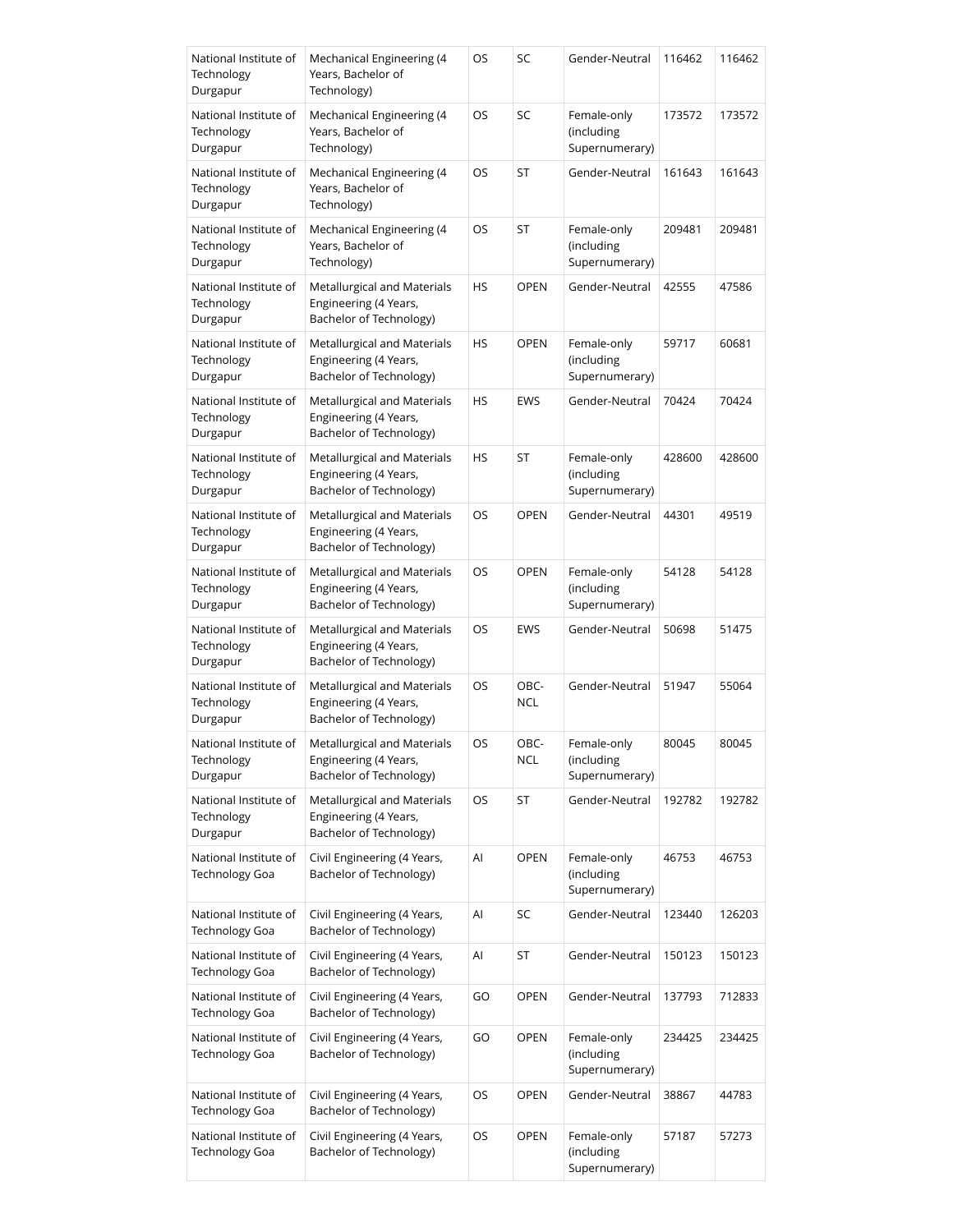| National Institute of                          | Civil Engineering (4 Years,                                                           | OS | <b>EWS</b>           | Gender-Neutral                              | 50168  | 50168  |
|------------------------------------------------|---------------------------------------------------------------------------------------|----|----------------------|---------------------------------------------|--------|--------|
| <b>Technology Goa</b>                          | Bachelor of Technology)                                                               |    |                      |                                             |        |        |
| National Institute of<br><b>Technology Goa</b> | Civil Engineering (4 Years,<br>Bachelor of Technology)                                | OS | OBC-<br><b>NCL</b>   | Gender-Neutral                              | 50197  | 52627  |
| National Institute of<br>Technology Goa        | Civil Engineering (4 Years,<br>Bachelor of Technology)                                | OS | OBC-<br><b>NCL</b>   | Female-only<br>(including<br>Supernumerary) | 74118  | 74118  |
| National Institute of<br>Technology Goa        | Civil Engineering (4 Years,<br>Bachelor of Technology)                                | OS | SC                   | Gender-Neutral                              | 140866 | 145881 |
| National Institute of<br>Technology Goa        | Civil Engineering (4 Years,<br>Bachelor of Technology)                                | OS | ST                   | Gender-Neutral                              | 177662 | 177662 |
| National Institute of<br><b>Technology Goa</b> | Computer Science and<br>Engineering (4 Years,<br>Bachelor of Technology)              | GO | <b>OPEN</b>          | Gender-Neutral                              | 26821  | 26821  |
| National Institute of<br><b>Technology Goa</b> | Computer Science and<br>Engineering (4 Years,<br>Bachelor of Technology)              | GO | OBC-<br><b>NCL</b>   | Gender-Neutral                              | 192543 | 192543 |
| National Institute of<br><b>Technology Goa</b> | Computer Science and<br>Engineering (4 Years,<br>Bachelor of Technology)              | OS | <b>OPEN</b>          | Gender-Neutral                              | 11859  | 12494  |
| National Institute of<br>Technology Goa        | Computer Science and<br>Engineering (4 Years,<br>Bachelor of Technology)              | OS | <b>OPEN</b>          | Female-only<br>(including<br>Supernumerary) | 16313  | 16313  |
| National Institute of<br>Technology Goa        | Computer Science and<br>Engineering (4 Years,<br>Bachelor of Technology)              | OS | OBC-<br><b>NCL</b>   | Gender-Neutral                              | 20692  | 20692  |
| National Institute of<br>Technology Goa        | Computer Science and<br>Engineering (4 Years,<br>Bachelor of Technology)              | OS | SC                   | Gender-Neutral                              | 72295  | 72295  |
| National Institute of<br>Technology Goa        | Computer Science and<br>Engineering (4 Years,<br>Bachelor of Technology)              | OS | ST                   | Gender-Neutral                              | 97340  | 97340  |
| National Institute of<br>Technology Goa        | <b>Electrical and Electronics</b><br>Engineering (4 Years,<br>Bachelor of Technology) | Al | SC                   | Gender-Neutral                              | 108006 | 108006 |
| National Institute of<br><b>Technology Goa</b> | Electrical and Electronics<br>Engineering (4 Years,<br>Bachelor of Technology)        | Al | ST                   | Female-only<br>(including<br>Supernumerary) | 201310 | 201310 |
| National Institute of<br><b>Technology Goa</b> | <b>Electrical and Electronics</b><br>Engineering (4 Years,<br>Bachelor of Technology) | GO | <b>OPEN</b>          | Gender-Neutral                              | 50220  | 50220  |
| National Institute of<br><b>Technology Goa</b> | <b>Electrical and Electronics</b><br>Engineering (4 Years,<br>Bachelor of Technology) | GO | <b>OPEN</b>          | Female-only<br>(including<br>Supernumerary) | 54658  | 54658  |
| National Institute of<br><b>Technology Goa</b> | <b>Electrical and Electronics</b><br>Engineering (4 Years,<br>Bachelor of Technology) | GO | OBC-<br><b>NCL</b>   | Gender-Neutral                              | 253706 | 253706 |
| National Institute of<br>Technology Goa        | <b>Electrical and Electronics</b><br>Engineering (4 Years,<br>Bachelor of Technology) | OS | <b>OPEN</b>          | Gender-Neutral                              | 23875  | 25280  |
| National Institute of<br><b>Technology Goa</b> | <b>Electrical and Electronics</b><br>Engineering (4 Years,<br>Bachelor of Technology) | OS | <b>OPEN</b>          | Female-only<br>(including<br>Supernumerary) | 38983  | 38983  |
| National Institute of<br>Technology Goa        | <b>Electrical and Electronics</b><br>Engineering (4 Years,<br>Bachelor of Technology) | OS | <b>OPEN</b><br>(PwD) | Gender-Neutral                              | 387408 | 387408 |
| National Institute of<br>Technology Goa        | <b>Electrical and Electronics</b><br>Engineering (4 Years,<br>Bachelor of Technology) | OS | <b>EWS</b>           | Gender-Neutral                              | 29176  | 29176  |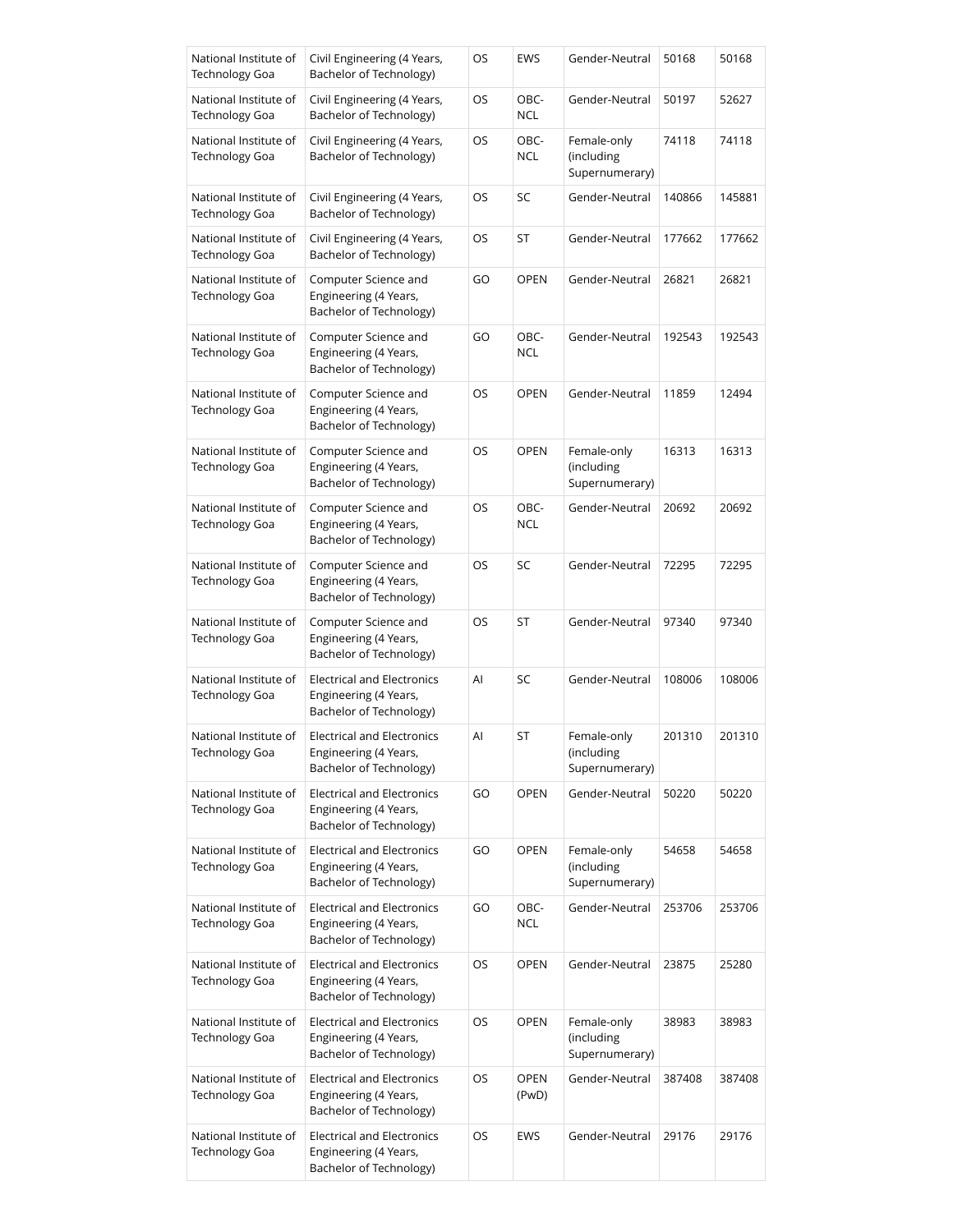| National Institute of<br><b>Technology Goa</b> | <b>Electrical and Electronics</b><br>Engineering (4 Years,<br>Bachelor of Technology)       | OS | <b>EWS</b>         | Female-only<br>(including<br>Supernumerary) | 44712  | 44712  |
|------------------------------------------------|---------------------------------------------------------------------------------------------|----|--------------------|---------------------------------------------|--------|--------|
| National Institute of<br><b>Technology Goa</b> | <b>Electrical and Electronics</b><br>Engineering (4 Years,<br>Bachelor of Technology)       | OS | OBC-<br><b>NCL</b> | Gender-Neutral                              | 37071  | 37274  |
| National Institute of<br><b>Technology Goa</b> | <b>Electrical and Electronics</b><br>Engineering (4 Years,<br>Bachelor of Technology)       | OS | OBC-<br><b>NCL</b> | Female-only<br>(including<br>Supernumerary) | 53231  | 53231  |
| National Institute of<br><b>Technology Goa</b> | <b>Electrical and Electronics</b><br>Engineering (4 Years,<br>Bachelor of Technology)       | OS | SC                 | Female-only<br>(including<br>Supernumerary) | 136705 | 136705 |
| National Institute of<br><b>Technology Goa</b> | Electronics and<br>Communication Engineering<br>(4 Years, Bachelor of<br>Technology)        | GO | <b>OPEN</b>        | Gender-Neutral                              | 43382  | 43382  |
| National Institute of<br><b>Technology Goa</b> | Electronics and<br>Communication Engineering<br>(4 Years, Bachelor of<br>Technology)        | GO | <b>OPEN</b>        | Female-only<br>(including<br>Supernumerary) | 31703  | 31703  |
| National Institute of<br><b>Technology Goa</b> | Electronics and<br>Communication Engineering<br>(4 Years, Bachelor of<br>Technology)        | GO | SC                 | Gender-Neutral                              | 309714 | 309714 |
| National Institute of<br><b>Technology Goa</b> | Electronics and<br>Communication Engineering<br>(4 Years, Bachelor of<br>Technology)        | OS | <b>OPEN</b>        | Gender-Neutral                              | 19923  | 20701  |
| National Institute of<br><b>Technology Goa</b> | Electronics and<br>Communication Engineering<br>(4 Years, Bachelor of<br>Technology)        | OS | <b>OPEN</b>        | Female-only<br>(including<br>Supernumerary) | 27159  | 27159  |
| National Institute of<br>Technology Goa        | Electronics and<br><b>Communication Engineering</b><br>(4 Years, Bachelor of<br>Technology) | OS | <b>EWS</b>         | Gender-Neutral                              | 23031  | 23905  |
| National Institute of<br>Technology Goa        | Electronics and<br>Communication Engineering<br>(4 Years, Bachelor of<br>Technology)        | OS | OBC-<br><b>NCL</b> | Gender-Neutral                              | 26729  | 29527  |
| National Institute of<br><b>Technology Goa</b> | Electronics and<br>Communication Engineering<br>(4 Years, Bachelor of<br>Technology)        | OS | OBC-<br><b>NCL</b> | Female-only<br>(including<br>Supernumerary) | 43942  | 43942  |
| National Institute of<br><b>Technology Goa</b> | Electronics and<br><b>Communication Engineering</b><br>(4 Years, Bachelor of<br>Technology) | OS | SC                 | Gender-Neutral                              | 106851 | 106851 |
| National Institute of<br><b>Technology Goa</b> | Electronics and<br>Communication Engineering<br>(4 Years, Bachelor of<br>Technology)        | OS | ST                 | Gender-Neutral                              | 144947 | 144947 |
| National Institute of<br><b>Technology Goa</b> | Electronics and<br>Communication Engineering<br>(4 Years, Bachelor of<br>Technology)        | OS | ST                 | Female-only<br>(including<br>Supernumerary) | 206929 | 206929 |
| National Institute of<br><b>Technology Goa</b> | Mechanical Engineering (4<br>Years, Bachelor of<br>Technology)                              | Al | SC                 | Gender-Neutral                              | 134089 | 137444 |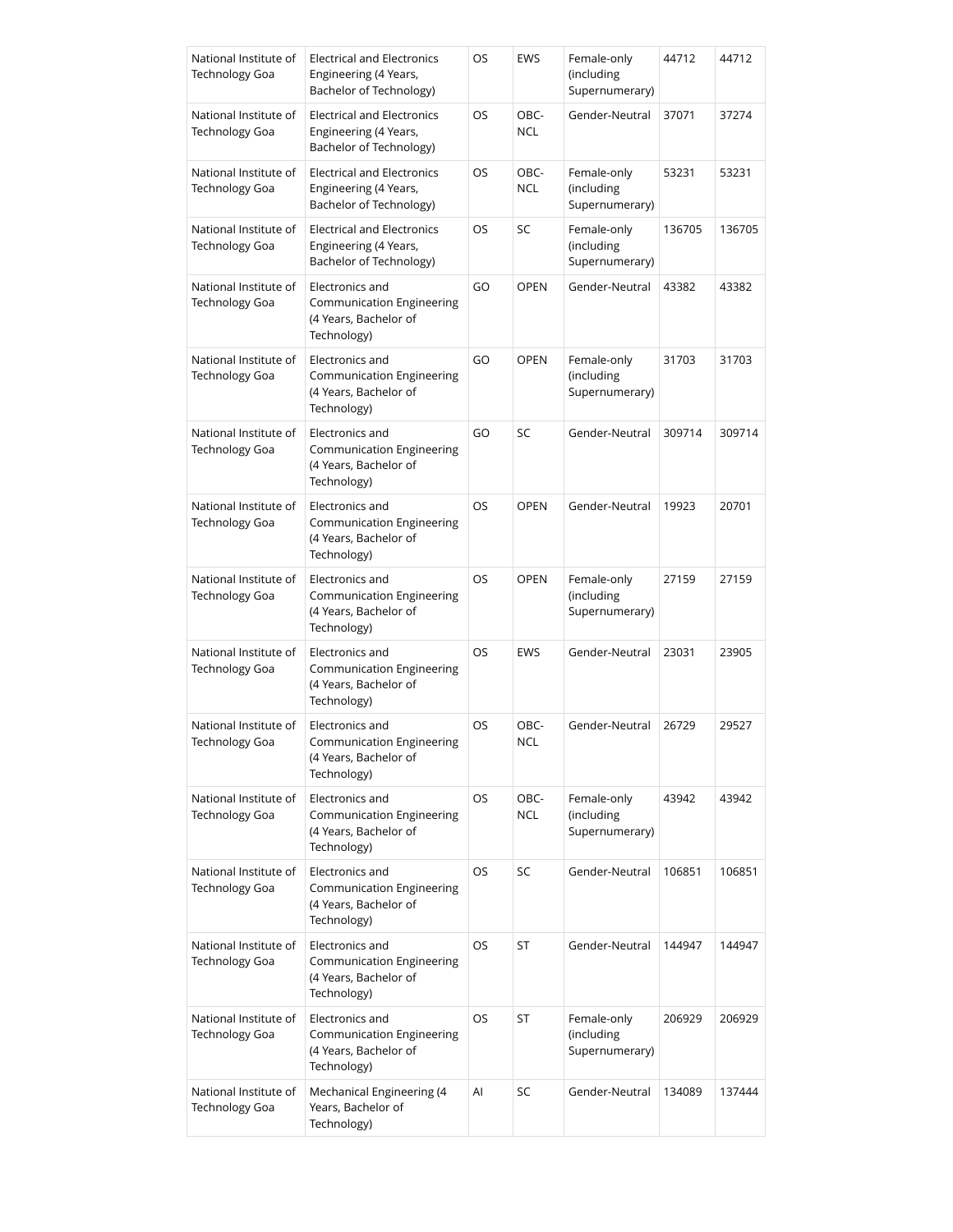| National Institute of<br><b>Technology Goa</b>  | Mechanical Engineering (4<br>Years, Bachelor of<br>Technology) | GO | <b>OPEN</b>        | Gender-Neutral                              | 75632  | 87766  |
|-------------------------------------------------|----------------------------------------------------------------|----|--------------------|---------------------------------------------|--------|--------|
| National Institute of<br><b>Technology Goa</b>  | Mechanical Engineering (4<br>Years, Bachelor of<br>Technology) | GO | <b>OPEN</b>        | Female-only<br>(including<br>Supernumerary) | 145271 | 145271 |
| National Institute of<br><b>Technology Goa</b>  | Mechanical Engineering (4<br>Years, Bachelor of<br>Technology) | OS | <b>OPEN</b>        | Gender-Neutral                              | 34823  | 37143  |
| National Institute of<br><b>Technology Goa</b>  | Mechanical Engineering (4<br>Years, Bachelor of<br>Technology) | OS | <b>OPEN</b>        | Female-only<br>(including<br>Supernumerary) | 52981  | 52981  |
| National Institute of<br><b>Technology Goa</b>  | Mechanical Engineering (4<br>Years, Bachelor of<br>Technology) | OS | <b>EWS</b>         | Gender-Neutral                              | 37418  | 37418  |
| National Institute of<br><b>Technology Goa</b>  | Mechanical Engineering (4<br>Years, Bachelor of<br>Technology) | OS | OBC-<br><b>NCL</b> | Gender-Neutral                              | 45629  | 46522  |
| National Institute of<br><b>Technology Goa</b>  | Mechanical Engineering (4<br>Years, Bachelor of<br>Technology) | OS | OBC-<br><b>NCL</b> | Female-only<br>(including<br>Supernumerary) | 72758  | 72758  |
| National Institute of<br>Technology Goa         | Mechanical Engineering (4<br>Years, Bachelor of<br>Technology) | OS | SC                 | Gender-Neutral                              | 141691 | 144646 |
| National Institute of<br>Technology<br>Hamirpur | Architecture (5 Years,<br>Bachelor of Architecture)            | HS | <b>OPEN</b>        | Gender-Neutral                              | 5800   | 10418  |
| National Institute of<br>Technology<br>Hamirpur | Architecture (5 Years,<br>Bachelor of Architecture)            | OS | <b>OPEN</b>        | Gender-Neutral                              | 1237   | 1389   |
| National Institute of<br>Technology<br>Hamirpur | Architecture (5 Years,<br>Bachelor of Architecture)            | OS | <b>OPEN</b>        | Female-only<br>(including<br>Supernumerary) | 998    | 1172   |
| National Institute of<br>Technology<br>Hamirpur | Architecture (5 Years,<br>Bachelor of Architecture)            | OS | <b>EWS</b>         | Gender-Neutral                              | 3788   | 3788   |
| National Institute of<br>Technology<br>Hamirpur | Architecture (5 Years,<br>Bachelor of Architecture)            | OS | OBC-<br>NCL        | Gender-Neutral                              | 1746   | 2498   |
| National Institute of<br>Technology<br>Hamirpur | Architecture (5 Years,<br>Bachelor of Architecture)            | OS | SC                 | Gender-Neutral                              | 5455   | 5703   |
| National Institute of<br>Technology<br>Hamirpur | Architecture (5 Years,<br>Bachelor of Architecture)            | OS | SC                 | Female-only<br>(including<br>Supernumerary) | 5193   | 5193   |
| National Institute of<br>Technology<br>Hamirpur | Chemical Engineering (4<br>Years, Bachelor of<br>Technology)   | HS | <b>OPEN</b>        | Gender-Neutral                              | 47437  | 96634  |
| National Institute of<br>Technology<br>Hamirpur | Chemical Engineering (4<br>Years, Bachelor of<br>Technology)   | HS | <b>OPEN</b>        | Female-only<br>(including<br>Supernumerary) | 116030 | 116030 |
| National Institute of<br>Technology<br>Hamirpur | Chemical Engineering (4<br>Years, Bachelor of<br>Technology)   | HS | OBC-<br><b>NCL</b> | Female-only<br>(including<br>Supernumerary) | 212745 | 212745 |
| National Institute of<br>Technology<br>Hamirpur | Chemical Engineering (4<br>Years, Bachelor of<br>Technology)   | HS | SC                 | Gender-Neutral                              | 201879 | 201879 |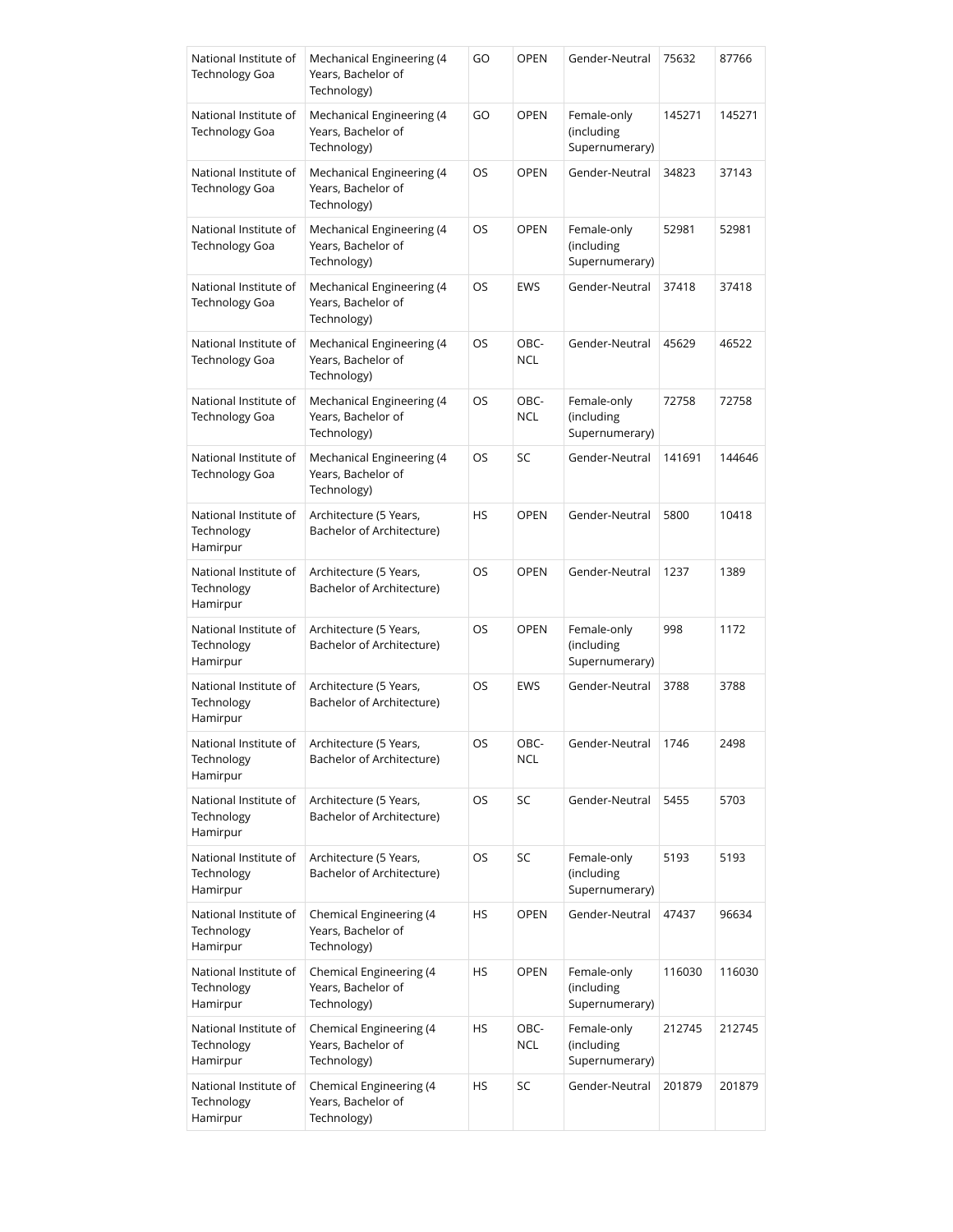| National Institute of<br>Technology<br>Hamirpur | Chemical Engineering (4<br>Years, Bachelor of<br>Technology) | OS | <b>OPEN</b>          | Gender-Neutral                              | 32585  | 42308  |
|-------------------------------------------------|--------------------------------------------------------------|----|----------------------|---------------------------------------------|--------|--------|
| National Institute of<br>Technology<br>Hamirpur | Chemical Engineering (4<br>Years, Bachelor of<br>Technology) | OS | <b>OPEN</b>          | Female-only<br>(including<br>Supernumerary) | 47780  | 58167  |
| National Institute of<br>Technology<br>Hamirpur | Chemical Engineering (4<br>Years, Bachelor of<br>Technology) | OS | <b>EWS</b>           | Gender-Neutral                              | 43412  | 44640  |
| National Institute of<br>Technology<br>Hamirpur | Chemical Engineering (4<br>Years, Bachelor of<br>Technology) | OS | <b>EWS</b>           | Female-only<br>(including<br>Supernumerary) | 73407  | 73407  |
| National Institute of<br>Technology<br>Hamirpur | Chemical Engineering (4<br>Years, Bachelor of<br>Technology) | OS | OBC-<br><b>NCL</b>   | Gender-Neutral                              | 45023  | 47749  |
| National Institute of<br>Technology<br>Hamirpur | Chemical Engineering (4<br>Years, Bachelor of<br>Technology) | OS | OBC-<br><b>NCL</b>   | Female-only<br>(including<br>Supernumerary) | 72618  | 72618  |
| National Institute of<br>Technology<br>Hamirpur | Chemical Engineering (4<br>Years, Bachelor of<br>Technology) | OS | SC                   | Female-only<br>(including<br>Supernumerary) | 140463 | 140463 |
| National Institute of<br>Technology<br>Hamirpur | Chemical Engineering (4<br>Years, Bachelor of<br>Technology) | OS | ST                   | Gender-Neutral                              | 229461 | 229461 |
| National Institute of<br>Technology<br>Hamirpur | Civil Engineering (4 Years,<br>Bachelor of Technology)       | HS | <b>OPEN</b>          | Gender-Neutral                              | 81437  | 87932  |
| National Institute of<br>Technology<br>Hamirpur | Civil Engineering (4 Years,<br>Bachelor of Technology)       | HS | <b>OPEN</b>          | Female-only<br>(including<br>Supernumerary) | 108055 | 108055 |
| National Institute of<br>Technology<br>Hamirpur | Civil Engineering (4 Years,<br>Bachelor of Technology)       | HS | <b>EWS</b>           | Gender-Neutral                              | 88975  | 101986 |
| National Institute of<br>Technology<br>Hamirpur | Civil Engineering (4 Years,<br>Bachelor of Technology)       | OS | <b>OPEN</b>          | Gender-Neutral                              | 38279  | 44214  |
| National Institute of<br>Technology<br>Hamirpur | Civil Engineering (4 Years,<br>Bachelor of Technology)       | OS | OPEN                 | Female-only<br>(including<br>Supernumerary) | 55943  | 60090  |
| National Institute of<br>Technology<br>Hamirpur | Civil Engineering (4 Years,<br>Bachelor of Technology)       | OS | <b>OPEN</b><br>(PwD) | Gender-Neutral                              | 776928 | 776928 |
| National Institute of<br>Technology<br>Hamirpur | Civil Engineering (4 Years,<br>Bachelor of Technology)       | OS | EWS                  | Gender-Neutral                              | 44473  | 47900  |
| National Institute of<br>Technology<br>Hamirpur | Civil Engineering (4 Years,<br>Bachelor of Technology)       | OS | EWS                  | Female-only<br>(including<br>Supernumerary) | 69079  | 69079  |
| National Institute of<br>Technology<br>Hamirpur | Civil Engineering (4 Years,<br>Bachelor of Technology)       | OS | OBC-<br><b>NCL</b>   | Gender-Neutral                              | 46136  | 49985  |
| National Institute of<br>Technology<br>Hamirpur | Civil Engineering (4 Years,<br>Bachelor of Technology)       | OS | OBC-<br><b>NCL</b>   | Female-only<br>(including<br>Supernumerary) | 75029  | 80656  |
| National Institute of<br>Technology<br>Hamirpur | Civil Engineering (4 Years,<br>Bachelor of Technology)       | OS | SC                   | Female-only<br>(including<br>Supernumerary) | 150798 | 150798 |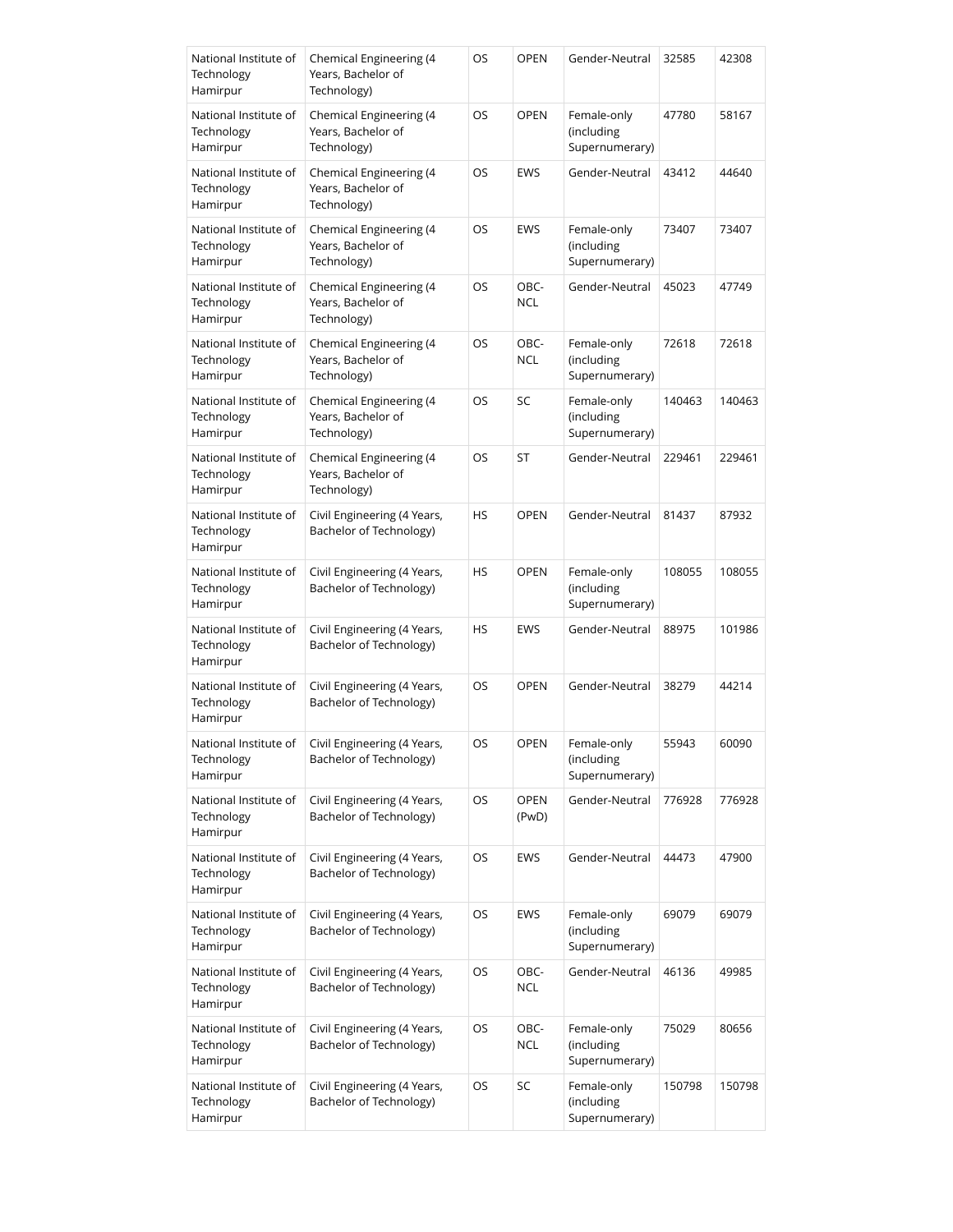| National Institute of<br>Technology<br>Hamirpur | Civil Engineering (4 Years,<br>Bachelor of Technology)                                               | OS        | ST                   | Gender-Neutral                              | 168587 | 168587 |
|-------------------------------------------------|------------------------------------------------------------------------------------------------------|-----------|----------------------|---------------------------------------------|--------|--------|
| National Institute of<br>Technology<br>Hamirpur | Civil Engineering (4 Years,<br>Bachelor of Technology)                                               | OS        | ST                   | Female-only<br>(including<br>Supernumerary) | 202539 | 202539 |
| National Institute of<br>Technology<br>Hamirpur | Computer Science and<br>Engineering (4 Years,<br>Bachelor of Technology)                             | OS        | <b>OPEN</b>          | Gender-Neutral                              | 2046   | 10698  |
| National Institute of<br>Technology<br>Hamirpur | Computer Science and<br>Engineering (4 Years,<br>Bachelor of Technology)                             | OS.       | <b>OPEN</b>          | Female-only<br>(including<br>Supernumerary) | 15670  | 17062  |
| National Institute of<br>Technology<br>Hamirpur | Computer Science and<br>Engineering (4 Years,<br>Bachelor of Technology)                             | OS        | EWS                  | Gender-Neutral                              | 12089  | 12538  |
| National Institute of<br>Technology<br>Hamirpur | Computer Science and<br>Engineering (4 Years,<br>Bachelor of Technology)                             | OS        | OBC-<br>NCL          | Female-only<br>(including<br>Supernumerary) | 32551  | 36240  |
| National Institute of<br>Technology<br>Hamirpur | Computer Science and<br>Engineering (5 Years,<br>Bachelor and Master of<br>Technology (Dual Degree)) | OS        | <b>OPEN</b>          | Gender-Neutral                              | 12661  | 12672  |
| National Institute of<br>Technology<br>Hamirpur | Computer Science and<br>Engineering (5 Years,<br>Bachelor and Master of<br>Technology (Dual Degree)) | OS        | <b>EWS</b>           | Gender-Neutral                              | 14974  | 14974  |
| National Institute of<br>Technology<br>Hamirpur | Electrical Engineering (4<br>Years, Bachelor of<br>Technology)                                       | <b>HS</b> | <b>OPEN</b>          | Gender-Neutral                              | 47725  | 52804  |
| National Institute of<br>Technology<br>Hamirpur | Electrical Engineering (4<br>Years, Bachelor of<br>Technology)                                       | HS        | <b>OPEN</b>          | Female-only<br>(including<br>Supernumerary) | 79916  | 79916  |
| National Institute of<br>Technology<br>Hamirpur | Electrical Engineering (4<br>Years, Bachelor of<br>Technology)                                       | OS        | <b>OPEN</b>          | Gender-Neutral                              | 21495  | 25037  |
| National Institute of<br>Technology<br>Hamirpur | Electrical Engineering (4<br>Years, Bachelor of<br>Technology)                                       | OS        | <b>OPEN</b>          | Female-only<br>(including<br>Supernumerary) | 28464  | 33792  |
| National Institute of<br>Technology<br>Hamirpur | <b>Electrical Engineering (4</b><br>Years, Bachelor of<br>Technology)                                | OS        | <b>EWS</b>           | Gender-Neutral                              | 26123  | 26779  |
| National Institute of<br>Technology<br>Hamirpur | <b>Electrical Engineering (4</b><br>Years, Bachelor of<br>Technology)                                | OS        | OBC-<br><b>NCL</b>   | Gender-Neutral                              | 29387  | 32950  |
| National Institute of<br>Technology<br>Hamirpur | Electrical Engineering (4<br>Years, Bachelor of<br>Technology)                                       | OS        | OBC-<br>NCL          | Female-only<br>(including<br>Supernumerary) | 54690  | 54690  |
| National Institute of<br>Technology<br>Hamirpur | Electrical Engineering (4<br>Years, Bachelor of<br>Technology)                                       | OS        | OBC-<br>NCL<br>(PwD) | Gender-Neutral                              | 635269 | 635269 |
| National Institute of<br>Technology<br>Hamirpur | Electrical Engineering (4<br>Years, Bachelor of<br>Technology)                                       | OS        | SC                   | Gender-Neutral                              | 112219 | 122827 |
| National Institute of<br>Technology<br>Hamirpur | Electrical Engineering (4<br>Years, Bachelor of<br>Technology)                                       | OS        | ST                   | Gender-Neutral                              | 173134 | 183442 |
| National Institute of<br>Technology<br>Hamirpur | Electrical Engineering (4<br>Years, Bachelor of<br>Technology)                                       | OS        | ST                   | Female-only<br>(including<br>Supernumerary) | 219922 | 219922 |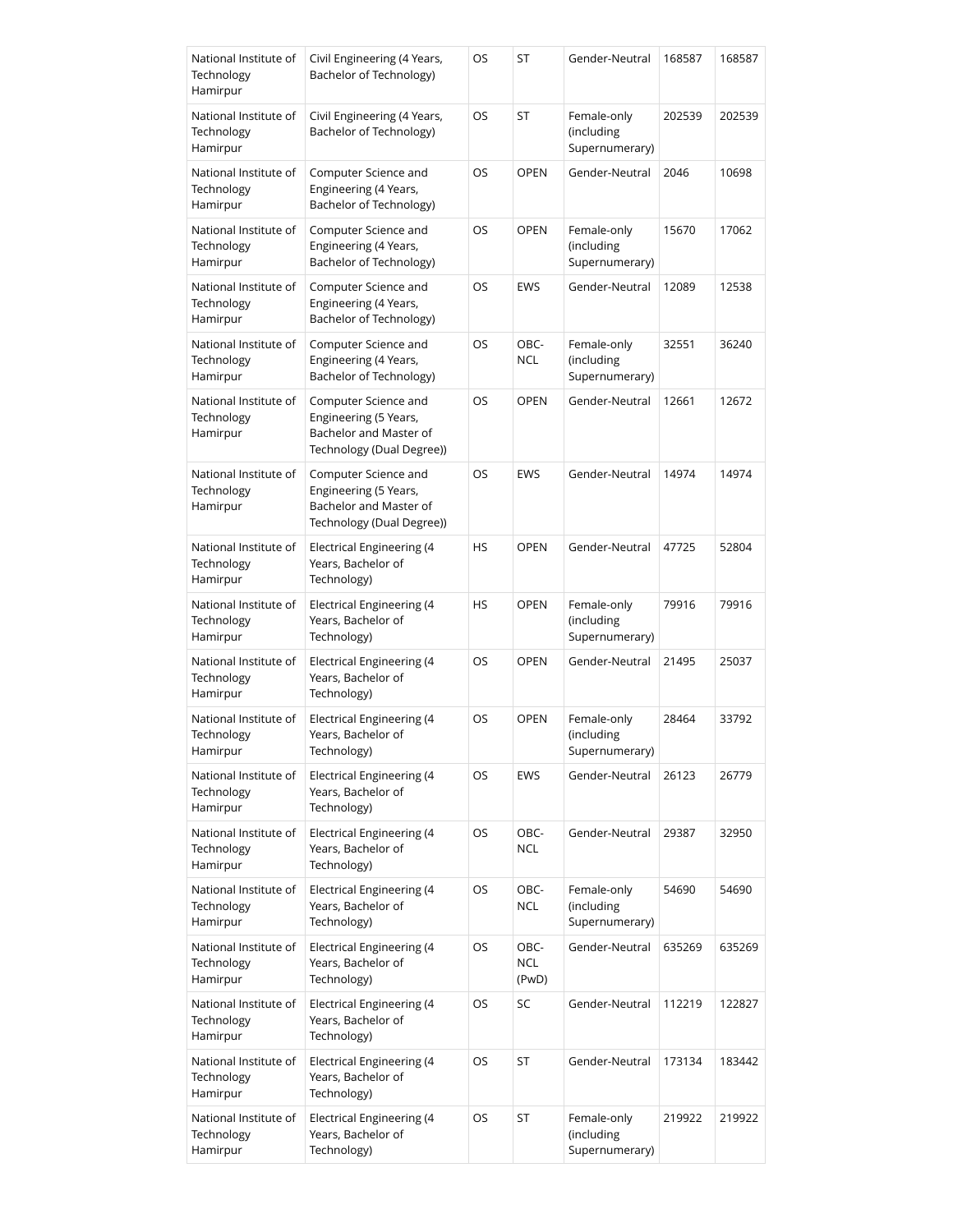| National Institute of<br>Technology<br>Hamirpur | Electronics and<br><b>Communication Engineering</b><br>(4 Years, Bachelor of<br>Technology)                             | HS        | <b>OPEN</b>        | Gender-Neutral                              | 26865  | 26865  |
|-------------------------------------------------|-------------------------------------------------------------------------------------------------------------------------|-----------|--------------------|---------------------------------------------|--------|--------|
| National Institute of<br>Technology<br>Hamirpur | Electronics and<br>Communication Engineering<br>(4 Years, Bachelor of<br>Technology)                                    | OS        | <b>OPEN</b>        | Gender-Neutral                              | 15722  | 18027  |
| National Institute of<br>Technology<br>Hamirpur | Electronics and<br>Communication Engineering<br>(4 Years, Bachelor of<br>Technology)                                    | OS        | <b>OPEN</b>        | Female-only<br>(including<br>Supernumerary) | 24839  | 25100  |
| National Institute of<br>Technology<br>Hamirpur | Electronics and<br>Communication Engineering<br>(4 Years, Bachelor of<br>Technology)                                    | OS        | <b>EWS</b>         | Gender-Neutral                              | 18991  | 18991  |
| National Institute of<br>Technology<br>Hamirpur | Electronics and<br>Communication Engineering<br>(4 Years, Bachelor of<br>Technology)                                    | <b>OS</b> | <b>EWS</b>         | Female-only<br>(including<br>Supernumerary) | 25567  | 25567  |
| National Institute of<br>Technology<br>Hamirpur | Electronics and<br>Communication Engineering<br>(4 Years, Bachelor of<br>Technology)                                    | OS        | OBC-<br><b>NCL</b> | Gender-Neutral                              | 23328  | 24845  |
| National Institute of<br>Technology<br>Hamirpur | Electronics and<br>Communication Engineering<br>(4 Years, Bachelor of<br>Technology)                                    | <b>OS</b> | OBC-<br><b>NCL</b> | Female-only<br>(including<br>Supernumerary) | 38908  | 49462  |
| National Institute of<br>Technology<br>Hamirpur | Electronics and<br>Communication Engineering<br>(4 Years, Bachelor of<br>Technology)                                    | OS        | ST                 | Gender-Neutral                              | 147462 | 156893 |
| National Institute of<br>Technology<br>Hamirpur | Electronics and<br><b>Communication Engineering</b><br>(5 Years, Bachelor and<br>Master of Technology (Dual<br>Degree)) | OS        | <b>OPEN</b>        | Gender-Neutral                              | 21345  | 22643  |
| National Institute of<br>Technology<br>Hamirpur | Electronics and<br>Communication Engineering<br>(5 Years, Bachelor and<br>Master of Technology (Dual<br>Degree))        | OS        | <b>OPEN</b>        | Female-only<br>(including<br>Supernumerary) | 30535  | 30535  |
| National Institute of<br>Technology<br>Hamirpur | Electronics and<br>Communication Engineering<br>(5 Years, Bachelor and<br>Master of Technology (Dual<br>Degree))        | OS        | OBC-<br><b>NCL</b> | Gender-Neutral                              | 28656  | 28656  |
| National Institute of<br>Technology<br>Hamirpur | Engineering Physics (4 Years,<br>Bachelor of Technology)                                                                | HS        | <b>OPEN</b>        | Gender-Neutral                              | 98486  | 100942 |
| National Institute of<br>Technology<br>Hamirpur | Engineering Physics (4 Years,<br>Bachelor of Technology)                                                                | HS        | <b>OPEN</b>        | Female-only<br>(including<br>Supernumerary) | 111569 | 111569 |
| National Institute of<br>Technology<br>Hamirpur | Engineering Physics (4 Years,<br>Bachelor of Technology)                                                                | HS        | EWS                | Gender-Neutral                              | 115398 | 115398 |
| National Institute of<br>Technology<br>Hamirpur | Engineering Physics (4 Years,<br>Bachelor of Technology)                                                                | HS        | OBC-<br><b>NCL</b> | Gender-Neutral                              | 426319 | 426319 |
| National Institute of<br>Technology<br>Hamirpur | Engineering Physics (4 Years,<br>Bachelor of Technology)                                                                | HS        | OBC-<br><b>NCL</b> | Female-only<br>(including<br>Supernumerary) | 377689 | 377689 |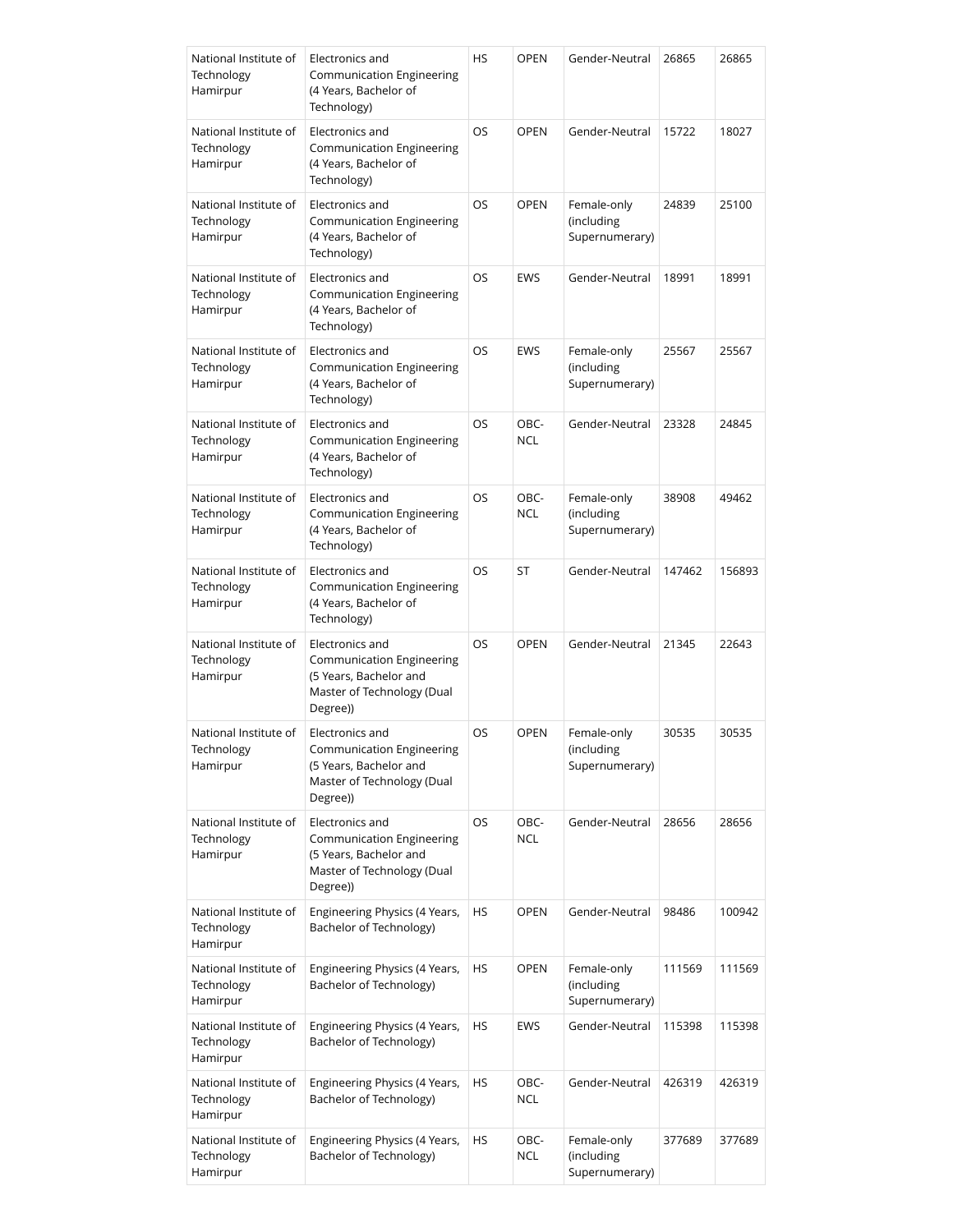| National Institute of<br>Technology<br>Hamirpur | Engineering Physics (4 Years,<br>Bachelor of Technology)                  | OS        | <b>OPEN</b>        | Gender-Neutral                              | 28892  | 34373  |
|-------------------------------------------------|---------------------------------------------------------------------------|-----------|--------------------|---------------------------------------------|--------|--------|
| National Institute of<br>Technology<br>Hamirpur | Engineering Physics (4 Years,<br>Bachelor of Technology)                  | OS        | <b>EWS</b>         | Gender-Neutral                              | 35185  | 40957  |
| National Institute of<br>Technology<br>Hamirpur | Engineering Physics (4 Years,<br>Bachelor of Technology)                  | OS        | OBC-<br><b>NCL</b> | Gender-Neutral                              | 45745  | 48182  |
| National Institute of<br>Technology<br>Hamirpur | Engineering Physics (4 Years,<br>Bachelor of Technology)                  | OS        | OBC-<br><b>NCL</b> | Female-only<br>(including<br>Supernumerary) | 78487  | 78487  |
| National Institute of<br>Technology<br>Hamirpur | Engineering Physics (4 Years,<br>Bachelor of Technology)                  | OS        | SC                 | Gender-Neutral                              | 164707 | 164707 |
| National Institute of<br>Technology<br>Hamirpur | Engineering Physics (4 Years,<br>Bachelor of Technology)                  | OS.       | <b>ST</b>          | Gender-Neutral                              | 234179 | 234179 |
| National Institute of<br>Technology<br>Hamirpur | Materials Science and<br>Engineering (4 Years,<br>Bachelor of Technology) | Al        | ST                 | Female-only<br>(including<br>Supernumerary) | 293953 | 293953 |
| National Institute of<br>Technology<br>Hamirpur | Materials Science and<br>Engineering (4 Years,<br>Bachelor of Technology) | <b>HS</b> | <b>OPEN</b>        | Gender-Neutral                              | 100182 | 107711 |
| National Institute of<br>Technology<br>Hamirpur | Materials Science and<br>Engineering (4 Years,<br>Bachelor of Technology) | HS        | <b>EWS</b>         | Gender-Neutral                              | 121709 | 121709 |
| National Institute of<br>Technology<br>Hamirpur | Materials Science and<br>Engineering (4 Years,<br>Bachelor of Technology) | HS        | OBC-<br><b>NCL</b> | Gender-Neutral                              | 298664 | 372466 |
| National Institute of<br>Technology<br>Hamirpur | Materials Science and<br>Engineering (4 Years,<br>Bachelor of Technology) | HS        | SC                 | Gender-Neutral                              | 217753 | 217753 |
| National Institute of<br>Technology<br>Hamirpur | Materials Science and<br>Engineering (4 Years,<br>Bachelor of Technology) | OS        | <b>OPEN</b>        | Gender-Neutral                              | 45671  | 48298  |
| National Institute of<br>Technology<br>Hamirpur | Materials Science and<br>Engineering (4 Years,<br>Bachelor of Technology) | OS        | OPEN               | Female-only<br>(including<br>Supernumerary) | 61038  | 65313  |
| National Institute of<br>Technology<br>Hamirpur | Materials Science and<br>Engineering (4 Years,<br>Bachelor of Technology) | OS        | <b>EWS</b>         | Gender-Neutral                              | 52041  | 52493  |
| National Institute of<br>Technology<br>Hamirpur | Materials Science and<br>Engineering (4 Years,<br>Bachelor of Technology) | OS        | OBC-<br><b>NCL</b> | Gender-Neutral                              | 56613  | 58464  |
| National Institute of<br>Technology<br>Hamirpur | Materials Science and<br>Engineering (4 Years,<br>Bachelor of Technology) | OS        | OBC-<br><b>NCL</b> | Female-only<br>(including<br>Supernumerary) | 82888  | 82888  |
| National Institute of<br>Technology<br>Hamirpur | Materials Science and<br>Engineering (4 Years,<br>Bachelor of Technology) | OS        | SC                 | Gender-Neutral                              | 143921 | 143921 |
| National Institute of<br>Technology<br>Hamirpur | Materials Science and<br>Engineering (4 Years,<br>Bachelor of Technology) | OS        | ST                 | Gender-Neutral                              | 246864 | 246864 |
| National Institute of<br>Technology<br>Hamirpur | Mathematics and Computing<br>(4 Years, Bachelor of<br>Technology)         | Al        | ST                 | Female-only<br>(including<br>Supernumerary) | 180857 | 180857 |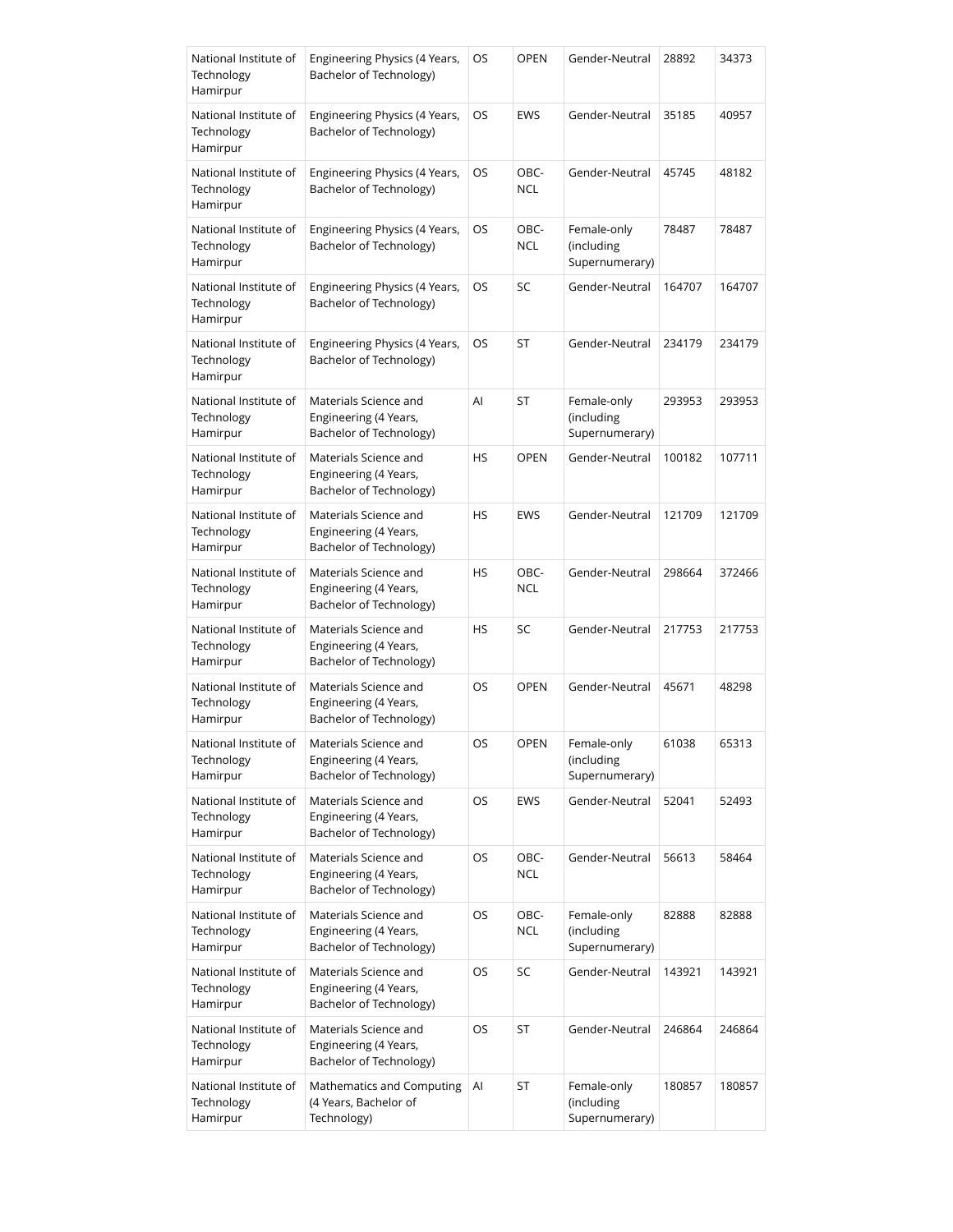| National Institute of<br>Technology<br>Hamirpur             | Mathematics and Computing<br>(4 Years, Bachelor of<br>Technology)     | OS        | <b>OPEN</b>        | Gender-Neutral                              | 13248  | 14880  |
|-------------------------------------------------------------|-----------------------------------------------------------------------|-----------|--------------------|---------------------------------------------|--------|--------|
| National Institute of<br>Technology<br>Hamirpur             | Mathematics and Computing<br>(4 Years, Bachelor of<br>Technology)     | OS        | <b>EWS</b>         | Gender-Neutral                              | 17371  | 18241  |
| National Institute of<br>Technology<br>Hamirpur             | Mathematics and Computing<br>(4 Years, Bachelor of<br>Technology)     | OS        | OBC-<br><b>NCL</b> | Gender-Neutral                              | 18323  | 21091  |
| National Institute of<br>Technology<br>Hamirpur             | Mathematics and Computing<br>(4 Years, Bachelor of<br>Technology)     | OS        | OBC-<br><b>NCL</b> | Female-only<br>(including<br>Supernumerary) | 43863  | 43863  |
| National Institute of<br>Technology<br>Hamirpur             | Mathematics and Computing<br>(4 Years, Bachelor of<br>Technology)     | OS.       | SC                 | Gender-Neutral                              | 65435  | 65435  |
| National Institute of<br>Technology<br>Hamirpur             | Mathematics and Computing<br>(4 Years, Bachelor of<br>Technology)     | OS        | ST                 | Gender-Neutral                              | 175074 | 175074 |
| National Institute of<br>Technology<br>Hamirpur             | Mechanical Engineering (4<br>Years, Bachelor of<br>Technology)        | <b>HS</b> | <b>OPEN</b>        | Gender-Neutral                              | 64917  | 67812  |
| National Institute of<br>Technology<br>Hamirpur             | Mechanical Engineering (4<br>Years, Bachelor of<br>Technology)        | HS        | OBC-<br><b>NCL</b> | Gender-Neutral                              | 214044 | 214044 |
| National Institute of<br>Technology<br>Hamirpur             | Mechanical Engineering (4<br>Years, Bachelor of<br>Technology)        | HS        | OBC-<br><b>NCL</b> | Female-only<br>(including<br>Supernumerary) | 285302 | 359630 |
| National Institute of<br>Technology<br>Hamirpur             | Mechanical Engineering (4<br>Years, Bachelor of<br>Technology)        | OS        | <b>OPEN</b>        | Gender-Neutral                              | 26244  | 32076  |
| National Institute of<br>Technology<br>Hamirpur             | Mechanical Engineering (4<br>Years, Bachelor of<br>Technology)        | OS        | <b>OPEN</b>        | Female-only<br>(including<br>Supernumerary) | 49010  | 52592  |
| National Institute of<br>Technology<br>Hamirpur             | <b>Mechanical Engineering (4</b><br>Years, Bachelor of<br>Technology) | OS        | <b>EWS</b>         | Gender-Neutral                              | 34034  | 35292  |
| National Institute of<br>Technology<br>Hamirpur             | Mechanical Engineering (4<br>Years, Bachelor of<br>Technology)        | OS        | EWS                | Female-only<br>(including<br>Supernumerary) | 59332  | 59332  |
| National Institute of<br>Technology<br>Hamirpur             | Mechanical Engineering (4<br>Years, Bachelor of<br>Technology)        | OS        | OBC-<br><b>NCL</b> | Gender-Neutral                              | 34916  | 40361  |
| National Institute of<br>Technology<br>Hamirpur             | Mechanical Engineering (4<br>Years, Bachelor of<br>Technology)        | OS        | OBC-<br><b>NCL</b> | Female-only<br>(including<br>Supernumerary) | 72704  | 74097  |
| National Institute of<br>Technology<br>Hamirpur             | Mechanical Engineering (4<br>Years, Bachelor of<br>Technology)        | OS        | ST                 | Gender-Neutral                              | 197427 | 197427 |
| National Institute of<br>Technology<br>Hamirpur             | Mechanical Engineering (4<br>Years, Bachelor of<br>Technology)        | OS        | ST                 | Female-only<br>(including<br>Supernumerary) | 229087 | 229087 |
| National Institute of<br>Technology<br>Karnataka, Surathkal | Artificial Intelligence (4 Years,<br>Bachelor of Technology)          | HS        | <b>OPEN</b>        | Gender-Neutral                              | 4209   | 4297   |
| National Institute of<br>Technology<br>Karnataka, Surathkal | Artificial Intelligence (4 Years,<br>Bachelor of Technology)          | OS        | <b>OPEN</b>        | Gender-Neutral                              | 1591   | 1591   |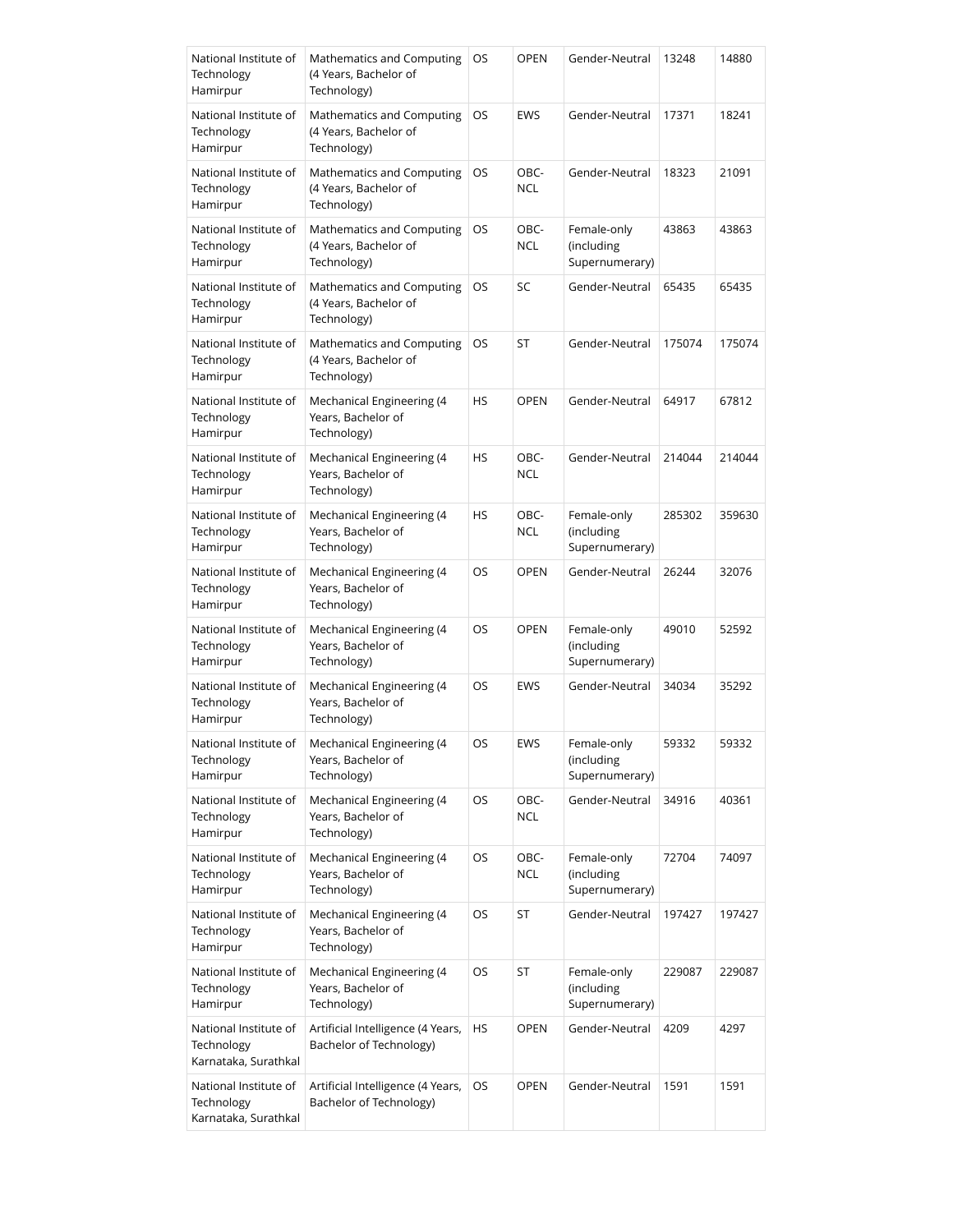| National Institute of<br>Technology<br>Karnataka, Surathkal | Chemical Engineering (4<br>Years, Bachelor of<br>Technology) | HS | <b>OPEN</b>        | Gender-Neutral                              | 25261  | 26351  |
|-------------------------------------------------------------|--------------------------------------------------------------|----|--------------------|---------------------------------------------|--------|--------|
| National Institute of<br>Technology<br>Karnataka, Surathkal | Chemical Engineering (4<br>Years, Bachelor of<br>Technology) | HS | EWS                | Gender-Neutral                              | 34434  | 34434  |
| National Institute of<br>Technology<br>Karnataka, Surathkal | Chemical Engineering (4<br>Years, Bachelor of<br>Technology) | HS | OBC-<br>NCL        | Gender-Neutral                              | 34379  | 34379  |
| National Institute of<br>Technology<br>Karnataka, Surathkal | Chemical Engineering (4<br>Years, Bachelor of<br>Technology) | HS | OBC-<br>NCL        | Female-only<br>(including<br>Supernumerary) | 64253  | 64253  |
| National Institute of<br>Technology<br>Karnataka, Surathkal | Chemical Engineering (4<br>Years, Bachelor of<br>Technology) | OS | <b>OPEN</b>        | Gender-Neutral                              | 14929  | 14955  |
| National Institute of<br>Technology<br>Karnataka, Surathkal | Chemical Engineering (4<br>Years, Bachelor of<br>Technology) | OS | <b>EWS</b>         | Gender-Neutral                              | 17532  | 17532  |
| National Institute of<br>Technology<br>Karnataka, Surathkal | Chemical Engineering (4<br>Years, Bachelor of<br>Technology) | OS | SC                 | Gender-Neutral                              | 81885  | 81885  |
| National Institute of<br>Technology<br>Karnataka, Surathkal | Chemical Engineering (4<br>Years, Bachelor of<br>Technology) | OS | SC                 | Female-only<br>(including<br>Supernumerary) | 118238 | 118238 |
| National Institute of<br>Technology<br>Karnataka, Surathkal | Civil Engineering (4 Years,<br>Bachelor of Technology)       | HS | <b>OPEN</b>        | Gender-Neutral                              | 28577  | 35693  |
| National Institute of<br>Technology<br>Karnataka, Surathkal | Civil Engineering (4 Years,<br>Bachelor of Technology)       | HS | <b>OPEN</b>        | Female-only<br>(including<br>Supernumerary) | 28292  | 36321  |
| National Institute of<br>Technology<br>Karnataka, Surathkal | Civil Engineering (4 Years,<br>Bachelor of Technology)       | HS | OBC-<br><b>NCL</b> | Gender-Neutral                              | 36983  | 63313  |
| National Institute of<br>Technology<br>Karnataka, Surathkal | Civil Engineering (4 Years,<br>Bachelor of Technology)       | HS | OBC-<br>NCL        | Female-only<br>(including<br>Supernumerary) | 75104  | 75104  |
| National Institute of<br>Technology<br>Karnataka, Surathkal | Civil Engineering (4 Years,<br>Bachelor of Technology)       | HS | SC                 | Gender-Neutral                              | 165908 | 165908 |
| National Institute of<br>Technology<br>Karnataka, Surathkal | Civil Engineering (4 Years,<br>Bachelor of Technology)       | HS | SC                 | Female-only<br>(including<br>Supernumerary) | 120727 | 120727 |
| National Institute of<br>Technology<br>Karnataka, Surathkal | Civil Engineering (4 Years,<br>Bachelor of Technology)       | HS | ST                 | Gender-Neutral                              | 158980 | 163849 |
| National Institute of<br>Technology<br>Karnataka, Surathkal | Civil Engineering (4 Years,<br>Bachelor of Technology)       | OS | <b>OPEN</b>        | Gender-Neutral                              | 16920  | 20323  |
| National Institute of<br>Technology<br>Karnataka, Surathkal | Civil Engineering (4 Years,<br>Bachelor of Technology)       | OS | <b>OPEN</b>        | Female-only<br>(including<br>Supernumerary) | 33675  | 33675  |
| National Institute of<br>Technology<br>Karnataka, Surathkal | Civil Engineering (4 Years,<br>Bachelor of Technology)       | OS | EWS                | Gender-Neutral                              | 20334  | 21573  |
| National Institute of<br>Technology<br>Karnataka, Surathkal | Civil Engineering (4 Years,<br>Bachelor of Technology)       | OS | OBC-<br><b>NCL</b> | Gender-Neutral                              | 26581  | 28655  |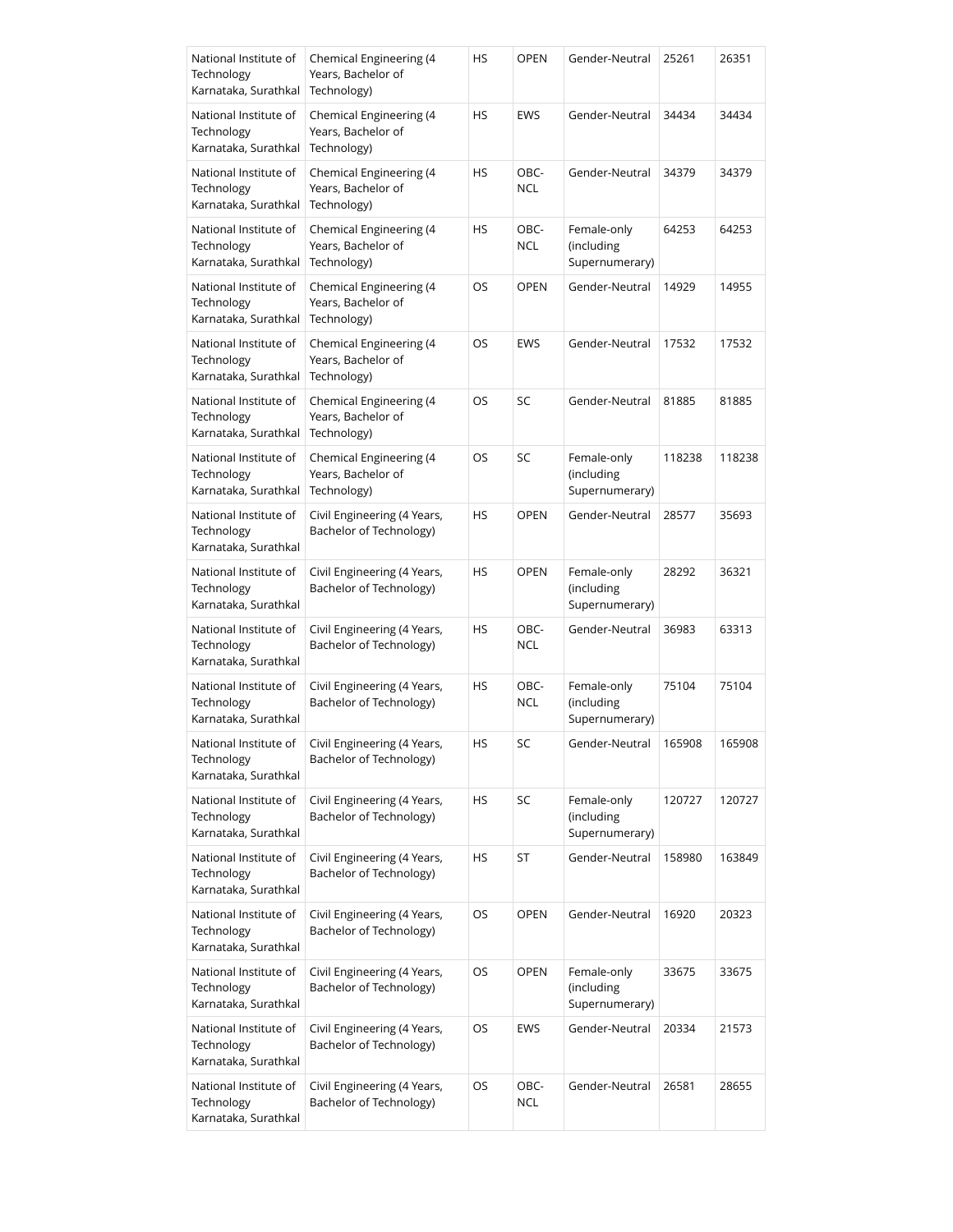| National Institute of<br>Technology<br>Karnataka, Surathkal | Civil Engineering (4 Years,<br>Bachelor of Technology)                                      | OS | OBC-<br><b>NCL</b> | Female-only<br>(including<br>Supernumerary) | 49226  | 49226  |
|-------------------------------------------------------------|---------------------------------------------------------------------------------------------|----|--------------------|---------------------------------------------|--------|--------|
| National Institute of<br>Technology<br>Karnataka, Surathkal | Civil Engineering (4 Years,<br>Bachelor of Technology)                                      | OS | SC                 | Gender-Neutral                              | 82594  | 82594  |
| National Institute of<br>Technology<br>Karnataka, Surathkal | Computer Science and<br>Engineering (4 Years,<br>Bachelor of Technology)                    | HS | <b>OPEN</b>        | Gender-Neutral                              | 2908   | 2908   |
| National Institute of<br>Technology<br>Karnataka, Surathkal | Computer Science and<br>Engineering (4 Years,<br>Bachelor of Technology)                    | HS | OBC-<br><b>NCL</b> | Gender-Neutral                              | 5018   | 6008   |
| National Institute of<br>Technology<br>Karnataka, Surathkal | Computer Science and<br>Engineering (4 Years,<br>Bachelor of Technology)                    | OS | <b>OPEN</b>        | Gender-Neutral                              | 1117   | 1117   |
| National Institute of<br>Technology<br>Karnataka, Surathkal | Computer Science and<br>Engineering (4 Years,<br>Bachelor of Technology)                    | OS | <b>OPEN</b>        | Female-only<br>(including<br>Supernumerary) | 2365   | 2365   |
| National Institute of<br>Technology<br>Karnataka, Surathkal | Computer Science and<br>Engineering (4 Years,<br>Bachelor of Technology)                    | OS | ST                 | Gender-Neutral                              | 23428  | 23428  |
| National Institute of<br>Technology<br>Karnataka, Surathkal | <b>Electrical and Electronics</b><br>Engineering (4 Years,<br>Bachelor of Technology)       | HS | <b>OPEN</b>        | Gender-Neutral                              | 8356   | 9075   |
| National Institute of<br>Technology<br>Karnataka, Surathkal | <b>Electrical and Electronics</b><br>Engineering (4 Years,<br>Bachelor of Technology)       | HS | <b>OPEN</b>        | Female-only<br>(including<br>Supernumerary) | 13393  | 13393  |
| National Institute of<br>Technology<br>Karnataka, Surathkal | <b>Electrical and Electronics</b><br>Engineering (4 Years,<br>Bachelor of Technology)       | HS | OBC-<br><b>NCL</b> | Gender-Neutral                              | 20863  | 20863  |
| National Institute of<br>Technology<br>Karnataka, Surathkal | <b>Electrical and Electronics</b><br>Engineering (4 Years,<br>Bachelor of Technology)       | OS | <b>OPEN</b>        | Gender-Neutral                              | 3662   | 7554   |
| National Institute of<br>Technology<br>Karnataka, Surathkal | <b>Electrical and Electronics</b><br>Engineering (4 Years,<br>Bachelor of Technology)       | OS | <b>OPEN</b>        | Female-only<br>(including<br>Supernumerary) | 9207   | 9207   |
| National Institute of<br>Technology<br>Karnataka, Surathkal | <b>Electrical and Electronics</b><br>Engineering (4 Years,<br>Bachelor of Technology)       | OS | OBC-<br>NCL        | Gender-Neutral                              | 11907  | 11907  |
| National Institute of<br>Technology<br>Karnataka, Surathkal | Electronics and<br>Communication Engineering<br>(4 Years, Bachelor of<br>Technology)        | HS | <b>OPEN</b>        | Gender-Neutral                              | 5487   | 6359   |
| National Institute of<br>Technology<br>Karnataka, Surathkal | Electronics and<br>Communication Engineering<br>(4 Years, Bachelor of<br>Technology)        | HS | <b>OPEN</b>        | Female-only<br>(including<br>Supernumerary) | 10143  | 10143  |
| National Institute of<br>Technology<br>Karnataka, Surathkal | Electronics and<br>Communication Engineering<br>(4 Years, Bachelor of<br>Technology)        | HS | ST                 | Gender-Neutral                              | 102618 | 105456 |
| National Institute of<br>Technology<br>Karnataka, Surathkal | Electronics and<br><b>Communication Engineering</b><br>(4 Years, Bachelor of<br>Technology) | OS | <b>OPEN</b>        | Gender-Neutral                              | 2546   | 4314   |
| National Institute of<br>Technology<br>Karnataka, Surathkal | Electronics and<br>Communication Engineering<br>(4 Years, Bachelor of<br>Technology)        | OS | <b>OPEN</b>        | Female-only<br>(including<br>Supernumerary) | 8733   | 9023   |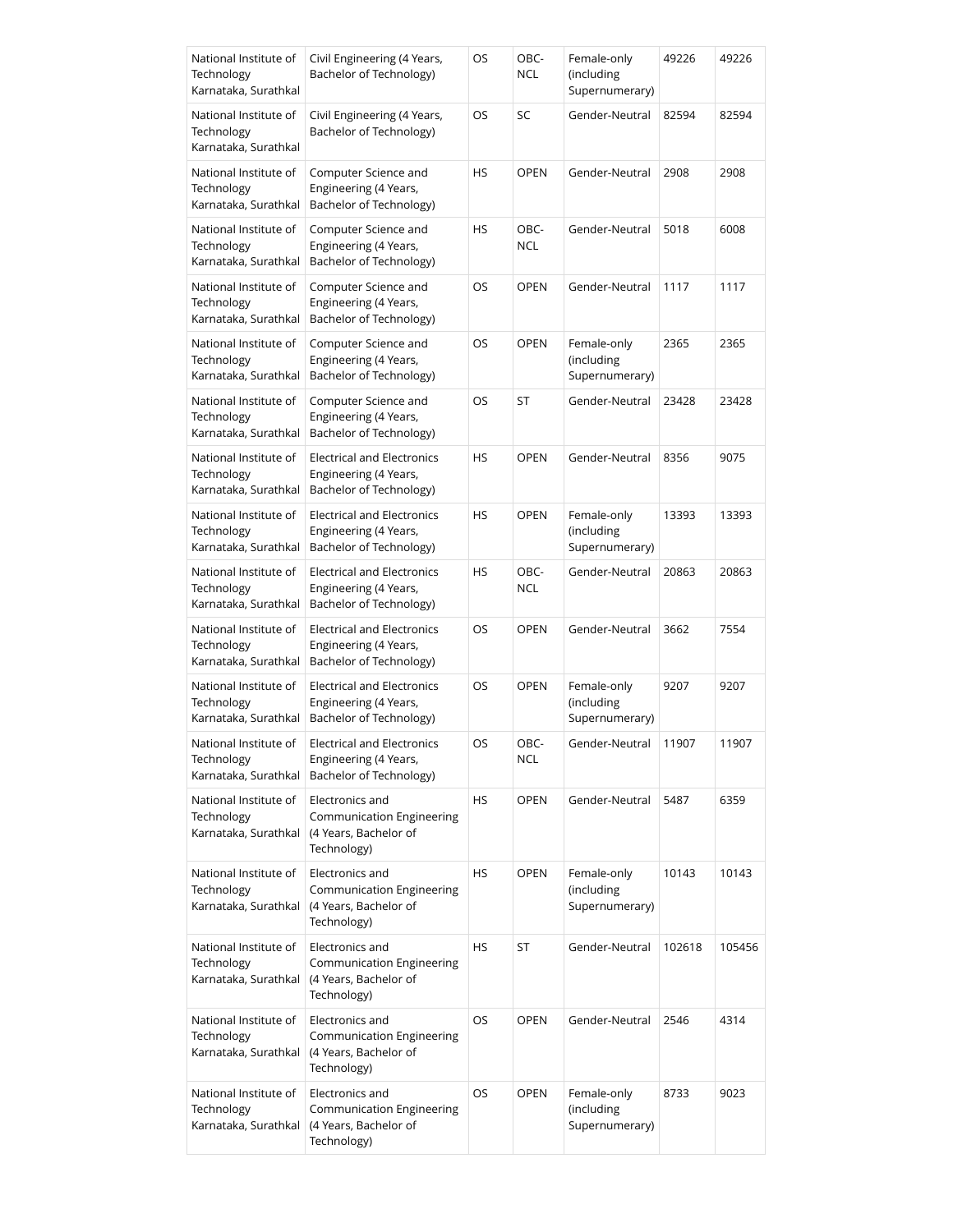| National Institute of<br>Technology<br>Karnataka, Surathkal | Electronics and<br>Communication Engineering<br>(4 Years, Bachelor of<br>Technology)        | OS        | <b>EWS</b>         | Gender-Neutral                              | 5545   | 5586   |
|-------------------------------------------------------------|---------------------------------------------------------------------------------------------|-----------|--------------------|---------------------------------------------|--------|--------|
| National Institute of<br>Technology<br>Karnataka, Surathkal | Electronics and<br>Communication Engineering<br>(4 Years, Bachelor of<br>Technology)        | OS        | <b>EWS</b>         | Female-only<br>(including<br>Supernumerary) | 9441   | 9441   |
| National Institute of<br>Technology<br>Karnataka, Surathkal | Electronics and<br><b>Communication Engineering</b><br>(4 Years, Bachelor of<br>Technology) | <b>OS</b> | OBC-<br><b>NCL</b> | Gender-Neutral                              | 7448   | 8096   |
| National Institute of<br>Technology<br>Karnataka, Surathkal | Electronics and<br>Communication Engineering<br>(4 Years, Bachelor of<br>Technology)        | OS        | <b>SC</b>          | Gender-Neutral                              | 40890  | 40890  |
| National Institute of<br>Technology<br>Karnataka, Surathkal | Information Technology (4<br>Years, Bachelor of<br>Technology)                              | HS        | <b>OPEN</b>        | Gender-Neutral                              | 4095   | 4095   |
| National Institute of<br>Technology<br>Karnataka, Surathkal | Information Technology (4<br>Years, Bachelor of<br>Technology)                              | <b>HS</b> | <b>OPEN</b>        | Female-only<br>(including<br>Supernumerary) | 9174   | 9174   |
| National Institute of<br>Technology<br>Karnataka, Surathkal | Information Technology (4<br>Years, Bachelor of<br>Technology)                              | HS        | ST                 | Gender-Neutral                              | 62901  | 62901  |
| National Institute of<br>Technology<br>Karnataka, Surathkal | Information Technology (4<br>Years, Bachelor of<br>Technology)                              | OS        | <b>OPEN</b>        | Gender-Neutral                              | 1358   | 1713   |
| National Institute of<br>Technology<br>Karnataka, Surathkal | Information Technology (4<br>Years, Bachelor of<br>Technology)                              | OS        | <b>EWS</b>         | Female-only<br>(including<br>Supernumerary) | 6515   | 6515   |
| National Institute of<br>Technology<br>Karnataka, Surathkal | Mechanical Engineering (4<br>Years, Bachelor of<br>Technology)                              | <b>HS</b> | <b>OPEN</b>        | Gender-Neutral                              | 7533   | 22006  |
| National Institute of<br>Technology<br>Karnataka, Surathkal | Mechanical Engineering (4<br>Years, Bachelor of<br>Technology)                              | HS        | <b>OPEN</b>        | Female-only<br>(including<br>Supernumerary) | 22035  | 25292  |
| National Institute of<br>Technology<br>Karnataka, Surathkal | Mechanical Engineering (4<br>Years, Bachelor of<br>Technology)                              | НS        | OBC-<br><b>NCL</b> | Gender-Neutral                              | 24529  | 24529  |
| National Institute of<br>Technology<br>Karnataka, Surathkal | Mechanical Engineering (4<br>Years, Bachelor of<br>Technology)                              | HS        | OBC-<br><b>NCL</b> | Female-only<br>(including<br>Supernumerary) | 43080  | 43080  |
| National Institute of<br>Technology<br>Karnataka, Surathkal | Mechanical Engineering (4<br>Years, Bachelor of<br>Technology)                              | HS        | SC                 | Female-only<br>(including<br>Supernumerary) | 213470 | 213470 |
| National Institute of<br>Technology<br>Karnataka, Surathkal | Mechanical Engineering (4<br>Years, Bachelor of<br>Technology)                              | OS        | <b>OPEN</b>        | Gender-Neutral                              | 10310  | 12744  |
| National Institute of<br>Technology<br>Karnataka, Surathkal | Mechanical Engineering (4<br>Years, Bachelor of<br>Technology)                              | OS        | <b>OPEN</b>        | Female-only<br>(including<br>Supernumerary) | 19409  | 19409  |
| National Institute of<br>Technology<br>Karnataka, Surathkal | Mechanical Engineering (4<br>Years, Bachelor of<br>Technology)                              | OS        | EWS                | Gender-Neutral                              | 14799  | 16075  |
| National Institute of<br>Technology<br>Karnataka, Surathkal | Mechanical Engineering (4<br>Years, Bachelor of<br>Technology)                              | OS        | OBC-<br><b>NCL</b> | Gender-Neutral                              | 17018  | 21558  |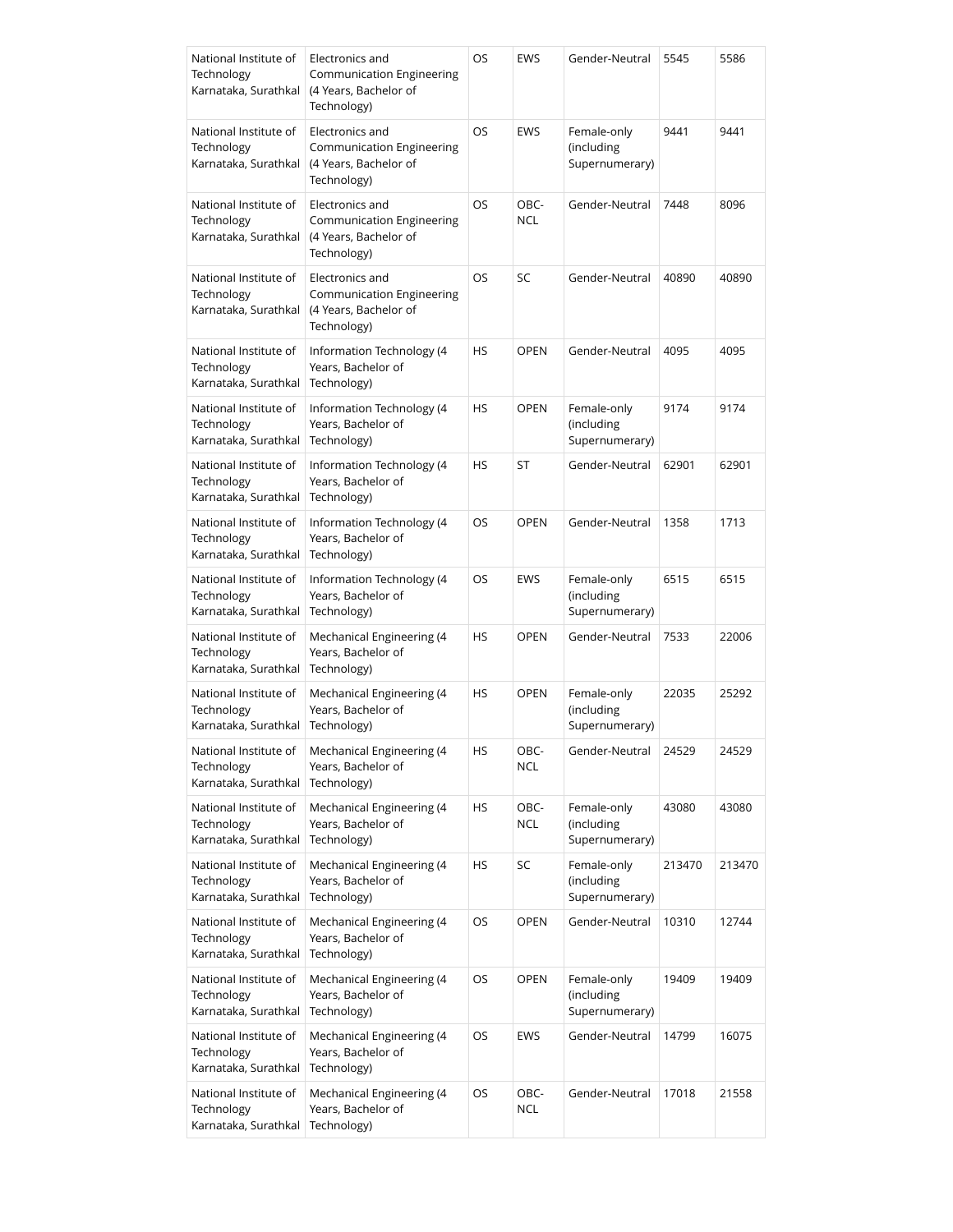| National Institute of<br>Technology<br>Karnataka, Surathkal | Mechanical Engineering (4<br>Years, Bachelor of<br>Technology)                  | OS | OBC-<br><b>NCL</b><br>(PwD) | Gender-Neutral                              | 406871 | 406871 |
|-------------------------------------------------------------|---------------------------------------------------------------------------------|----|-----------------------------|---------------------------------------------|--------|--------|
| National Institute of<br>Technology<br>Karnataka, Surathkal | Mechanical Engineering (4<br>Years, Bachelor of<br>Technology)                  | OS | ST                          | Gender-Neutral                              | 79634  | 79634  |
| National Institute of<br>Technology<br>Karnataka, Surathkal | Mechanical Engineering (4<br>Years, Bachelor of<br>Technology)                  | OS | ST                          | Female-only<br>(including<br>Supernumerary) | 142567 | 142567 |
| National Institute of<br>Technology<br>Karnataka, Surathkal | Metallurgical and Materials<br>Engineering (4 Years,<br>Bachelor of Technology) | HS | <b>OPEN</b>                 | Gender-Neutral                              | 35032  | 36372  |
| National Institute of<br>Technology<br>Karnataka, Surathkal | Metallurgical and Materials<br>Engineering (4 Years,<br>Bachelor of Technology) | HS | <b>OPEN</b>                 | Female-only<br>(including<br>Supernumerary) | 38237  | 38237  |
| National Institute of<br>Technology<br>Karnataka, Surathkal | Metallurgical and Materials<br>Engineering (4 Years,<br>Bachelor of Technology) | HS | <b>EWS</b>                  | Gender-Neutral                              | 46076  | 46076  |
| National Institute of<br>Technology<br>Karnataka, Surathkal | Metallurgical and Materials<br>Engineering (4 Years,<br>Bachelor of Technology) | HS | <b>EWS</b>                  | Female-only<br>(including<br>Supernumerary) | 139245 | 139245 |
| National Institute of<br>Technology<br>Karnataka, Surathkal | Metallurgical and Materials<br>Engineering (4 Years,<br>Bachelor of Technology) | HS | OBC-<br><b>NCL</b>          | Gender-Neutral                              | 67584  | 68813  |
| National Institute of<br>Technology<br>Karnataka, Surathkal | Metallurgical and Materials<br>Engineering (4 Years,<br>Bachelor of Technology) | HS | OBC-<br><b>NCL</b>          | Female-only<br>(including<br>Supernumerary) | 82914  | 82914  |
| National Institute of<br>Technology<br>Karnataka, Surathkal | Metallurgical and Materials<br>Engineering (4 Years,<br>Bachelor of Technology) | HS | SC                          | Gender-Neutral                              | 163336 | 163336 |
| National Institute of<br>Technology<br>Karnataka, Surathkal | Metallurgical and Materials<br>Engineering (4 Years,<br>Bachelor of Technology) | HS | SC                          | Female-only<br>(including<br>Supernumerary) | 227637 | 227637 |
| National Institute of<br>Technology<br>Karnataka, Surathkal | Metallurgical and Materials<br>Engineering (4 Years,<br>Bachelor of Technology) | OS | <b>OPEN</b>                 | Gender-Neutral                              | 17838  | 19240  |
| National Institute of<br>Technology<br>Karnataka, Surathkal | Metallurgical and Materials<br>Engineering (4 Years,<br>Bachelor of Technology) | OS | OBC-<br>NCL                 | Gender-Neutral                              | 29259  | 29259  |
| National Institute of<br>Technology<br>Karnataka, Surathkal | Mining Engineering (4 Years,<br>Bachelor of Technology)                         | HS | <b>OPEN</b>                 | Gender-Neutral                              | 39875  | 51873  |
| National Institute of<br>Technology<br>Karnataka, Surathkal | Mining Engineering (4 Years,<br>Bachelor of Technology)                         | HS | <b>OPEN</b>                 | Female-only<br>(including<br>Supernumerary) | 44731  | 44731  |
| National Institute of<br>Technology<br>Karnataka, Surathkal | Mining Engineering (4 Years,<br>Bachelor of Technology)                         | HS | EWS                         | Female-only<br>(including<br>Supernumerary) | 152676 | 152676 |
| National Institute of<br>Technology<br>Karnataka, Surathkal | Mining Engineering (4 Years,<br>Bachelor of Technology)                         | HS | OBC-<br><b>NCL</b>          | Gender-Neutral                              | 72593  | 75072  |
| National Institute of<br>Technology<br>Karnataka, Surathkal | Mining Engineering (4 Years,<br>Bachelor of Technology)                         | HS | OBC-<br><b>NCL</b>          | Female-only<br>(including<br>Supernumerary) | 112061 | 112061 |
| National Institute of<br>Technology<br>Karnataka, Surathkal | Mining Engineering (4 Years,<br>Bachelor of Technology)                         | HS | SC                          | Gender-Neutral                              | 182147 | 199023 |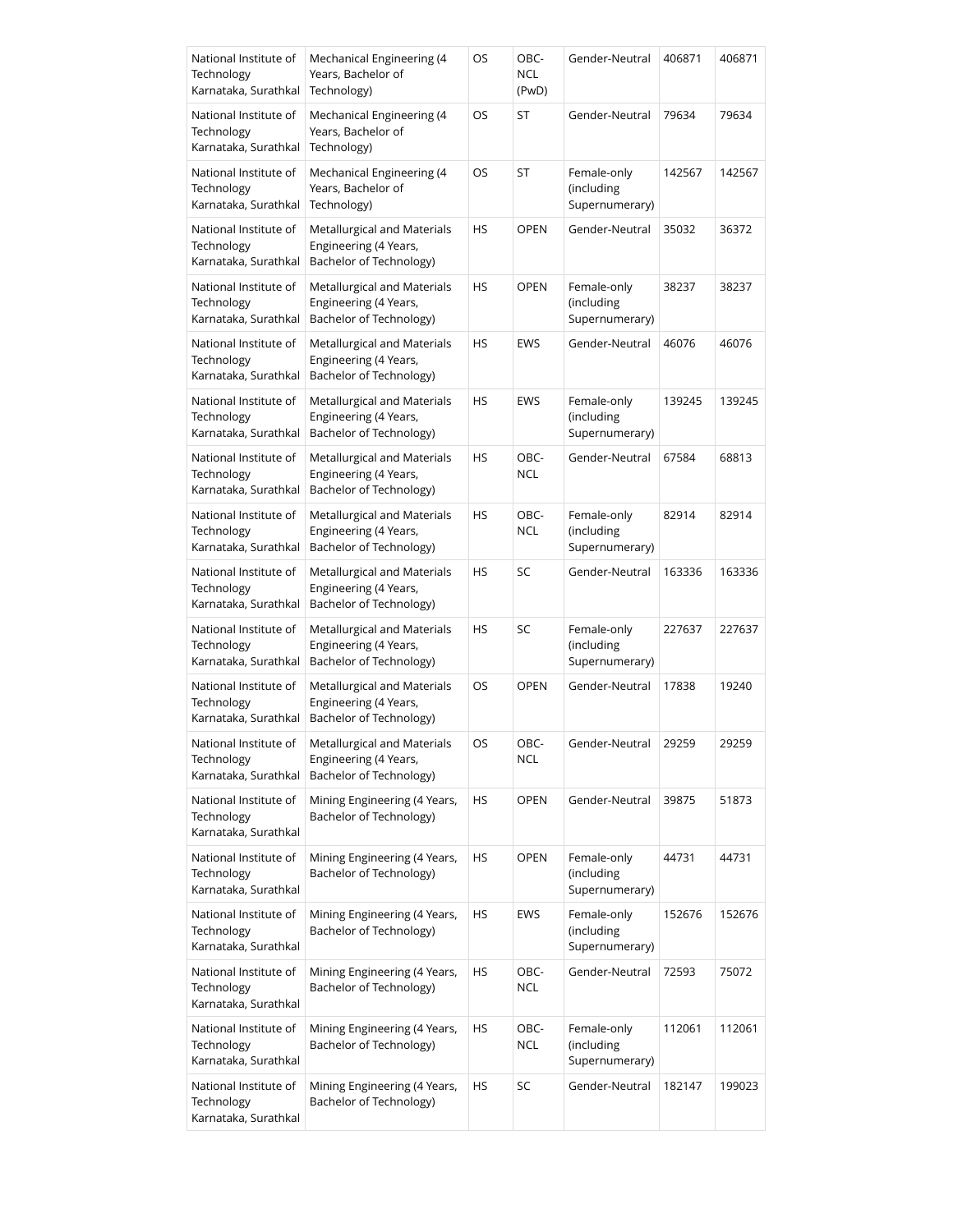| National Institute of<br>Technology<br>Karnataka, Surathkal | Mining Engineering (4 Years,<br>Bachelor of Technology)                  | HS | SC                 | Female-only<br>(including<br>Supernumerary) | 228579 | 228579 |
|-------------------------------------------------------------|--------------------------------------------------------------------------|----|--------------------|---------------------------------------------|--------|--------|
| National Institute of<br>Technology<br>Karnataka, Surathkal | Mining Engineering (4 Years,<br>Bachelor of Technology)                  | OS | <b>OPEN</b>        | Gender-Neutral                              | 22764  | 22764  |
| National Institute of<br>Technology<br>Karnataka, Surathkal | Mining Engineering (4 Years,<br>Bachelor of Technology)                  | OS | <b>OPEN</b>        | Female-only<br>(including<br>Supernumerary) | 39147  | 39147  |
| National Institute of<br>Technology<br>Karnataka, Surathkal | Mining Engineering (4 Years,<br>Bachelor of Technology)                  | OS | OBC-<br><b>NCL</b> | Gender-Neutral                              | 32457  | 35279  |
| National Institute of<br>Technology<br>Karnataka, Surathkal | Mining Engineering (4 Years,<br>Bachelor of Technology)                  | OS | OBC-<br><b>NCL</b> | Female-only<br>(including<br>Supernumerary) | 61273  | 61273  |
| National Institute of<br>Technology<br>Karnataka, Surathkal | Mining Engineering (4 Years,<br>Bachelor of Technology)                  | OS | SC                 | Gender-Neutral                              | 116694 | 116694 |
| National Institute of<br>Technology<br>Karnataka, Surathkal | Mining Engineering (4 Years,<br>Bachelor of Technology)                  | OS | SC                 | Female-only<br>(including<br>Supernumerary) | 136136 | 136136 |
| National Institute of<br>Technology<br>Meghalaya            | Civil Engineering (4 Years,<br>Bachelor of Technology)                   | HS | ST                 | Gender-Neutral                              | 319661 | 413211 |
| National Institute of<br>Technology<br>Meghalaya            | Civil Engineering (4 Years,<br>Bachelor of Technology)                   | OS | <b>OPEN</b>        | Gender-Neutral                              | 50521  | 61983  |
| National Institute of<br>Technology<br>Meghalaya            | Civil Engineering (4 Years,<br>Bachelor of Technology)                   | OS | <b>OPEN</b>        | Female-only<br>(including<br>Supernumerary) | 82324  | 85883  |
| National Institute of<br>Technology<br>Meghalaya            | Civil Engineering (4 Years,<br>Bachelor of Technology)                   | OS | <b>EWS</b>         | Gender-Neutral                              | 63111  | 63111  |
| National Institute of<br>Technology<br>Meghalaya            | Civil Engineering (4 Years,<br>Bachelor of Technology)                   | OS | OBC-<br><b>NCL</b> | Gender-Neutral                              | 62010  | 63742  |
| National Institute of<br>Technology<br>Meghalaya            | Civil Engineering (4 Years,<br>Bachelor of Technology)                   | OS | OBC-<br><b>NCL</b> | Female-only<br>(including<br>Supernumerary) | 99524  | 99524  |
| National Institute of<br>Technology<br>Meghalaya            | Civil Engineering (4 Years,<br>Bachelor of Technology)                   | OS | SC                 | Gender-Neutral                              | 162930 | 162930 |
| National Institute of<br>Technology<br>Meghalaya            | Computer Science and<br>Engineering (4 Years,<br>Bachelor of Technology) | HS | ST                 | Gender-Neutral                              | 388432 | 388432 |
| National Institute of<br>Technology<br>Meghalaya            | Computer Science and<br>Engineering (4 Years,<br>Bachelor of Technology) | OS | <b>OPEN</b>        | Gender-Neutral                              | 22157  | 23657  |
| National Institute of<br>Technology<br>Meghalaya            | Computer Science and<br>Engineering (4 Years,<br>Bachelor of Technology) | OS | <b>EWS</b>         | Gender-Neutral                              | 26579  | 26579  |
| National Institute of<br>Technology<br>Meghalaya            | Computer Science and<br>Engineering (4 Years,<br>Bachelor of Technology) | OS | OBC-<br><b>NCL</b> | Gender-Neutral                              | 24041  | 26198  |
| National Institute of<br>Technology<br>Meghalaya            | Computer Science and<br>Engineering (4 Years,<br>Bachelor of Technology) | OS | SC                 | Female-only<br>(including<br>Supernumerary) | 123273 | 123273 |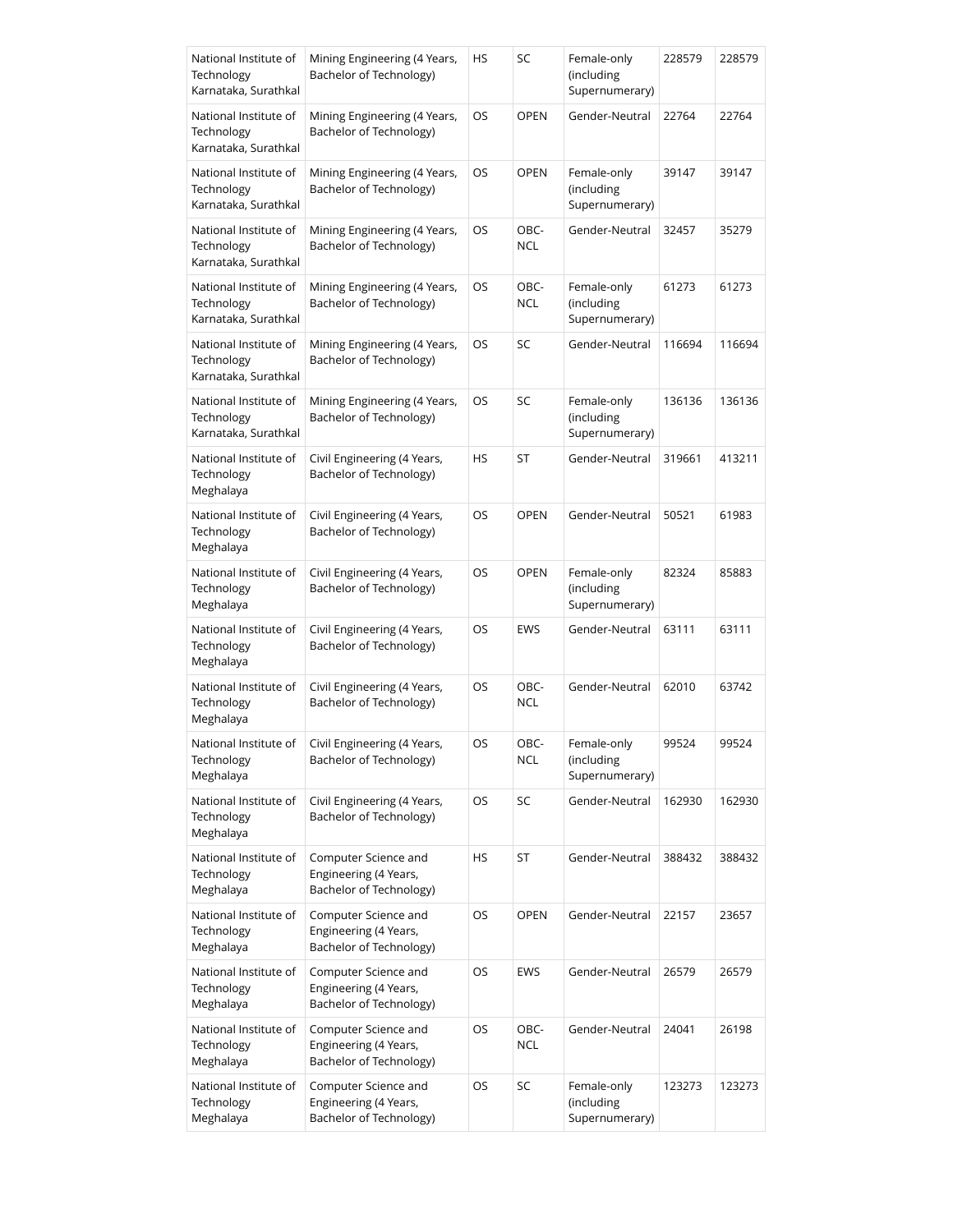| National Institute of<br>Technology<br>Meghalaya | <b>Electrical and Electronics</b><br>Engineering (4 Years,<br>Bachelor of Technology)       | HS        | ST                 | Gender-Neutral                              | 530569 | 530569 |
|--------------------------------------------------|---------------------------------------------------------------------------------------------|-----------|--------------------|---------------------------------------------|--------|--------|
| National Institute of<br>Technology<br>Meghalaya | Electrical and Electronics<br>Engineering (4 Years,<br>Bachelor of Technology)              | OS        | <b>OPEN</b>        | Gender-Neutral                              | 38871  | 43385  |
| National Institute of<br>Technology<br>Meghalaya | <b>Electrical and Electronics</b><br>Engineering (4 Years,<br>Bachelor of Technology)       | OS        | <b>OPEN</b>        | Female-only<br>(including<br>Supernumerary) | 53534  | 53534  |
| National Institute of<br>Technology<br>Meghalaya | <b>Electrical and Electronics</b><br>Engineering (4 Years,<br>Bachelor of Technology)       | OS        | EWS                | Gender-Neutral                              | 44458  | 45718  |
| National Institute of<br>Technology<br>Meghalaya | <b>Electrical and Electronics</b><br>Engineering (4 Years,<br>Bachelor of Technology)       | OS        | OBC-<br><b>NCL</b> | Gender-Neutral                              | 43872  | 49938  |
| National Institute of<br>Technology<br>Meghalaya | <b>Electrical and Electronics</b><br>Engineering (4 Years,<br>Bachelor of Technology)       | OS        | OBC-<br>NCL        | Female-only<br>(including<br>Supernumerary) | 81581  | 81581  |
| National Institute of<br>Technology<br>Meghalaya | <b>Electrical and Electronics</b><br>Engineering (4 Years,<br>Bachelor of Technology)       | OS        | ST                 | Gender-Neutral                              | 220555 | 220555 |
| National Institute of<br>Technology<br>Meghalaya | <b>Electrical and Electronics</b><br>Engineering (4 Years,<br>Bachelor of Technology)       | OS        | ST                 | Female-only<br>(including<br>Supernumerary) | 279069 | 279069 |
| National Institute of<br>Technology<br>Meghalaya | Electronics and<br><b>Communication Engineering</b><br>(4 Years, Bachelor of<br>Technology) | <b>HS</b> | ST                 | Gender-Neutral                              | 475391 | 660885 |
| National Institute of<br>Technology<br>Meghalaya | Electronics and<br><b>Communication Engineering</b><br>(4 Years, Bachelor of<br>Technology) | HS        | ST                 | Female-only<br>(including<br>Supernumerary) | 550267 | 550267 |
| National Institute of<br>Technology<br>Meghalaya | Electronics and<br>Communication Engineering<br>(4 Years, Bachelor of<br>Technology)        | OS        | <b>OPEN</b>        | Gender-Neutral                              | 31309  | 31690  |
| National Institute of<br>Technology<br>Meghalaya | Electronics and<br>Communication Engineering<br>(4 Years, Bachelor of<br>Technology)        | OS        | OPEN               | Female-only<br>(including<br>Supernumerary) | 42362  | 42362  |
| National Institute of<br>Technology<br>Meghalaya | Electronics and<br><b>Communication Engineering</b><br>(4 Years, Bachelor of<br>Technology) | OS        | EWS                | Gender-Neutral                              | 34183  | 34183  |
| National Institute of<br>Technology<br>Meghalaya | Electronics and<br><b>Communication Engineering</b><br>(4 Years, Bachelor of<br>Technology) | OS        | EWS                | Female-only<br>(including<br>Supernumerary) | 57690  | 57690  |
| National Institute of<br>Technology<br>Meghalaya | Electronics and<br><b>Communication Engineering</b><br>(4 Years, Bachelor of<br>Technology) | OS        | OBC-<br>NCL        | Gender-Neutral                              | 34570  | 43263  |
| National Institute of<br>Technology<br>Meghalaya | Electronics and<br><b>Communication Engineering</b><br>(4 Years, Bachelor of<br>Technology) | OS        | OBC-<br>NCL        | Female-only<br>(including<br>Supernumerary) | 80039  | 80039  |
| National Institute of<br>Technology<br>Meghalaya | Electronics and<br><b>Communication Engineering</b><br>(4 Years, Bachelor of<br>Technology) | OS        | SC                 | Gender-Neutral                              | 122209 | 122209 |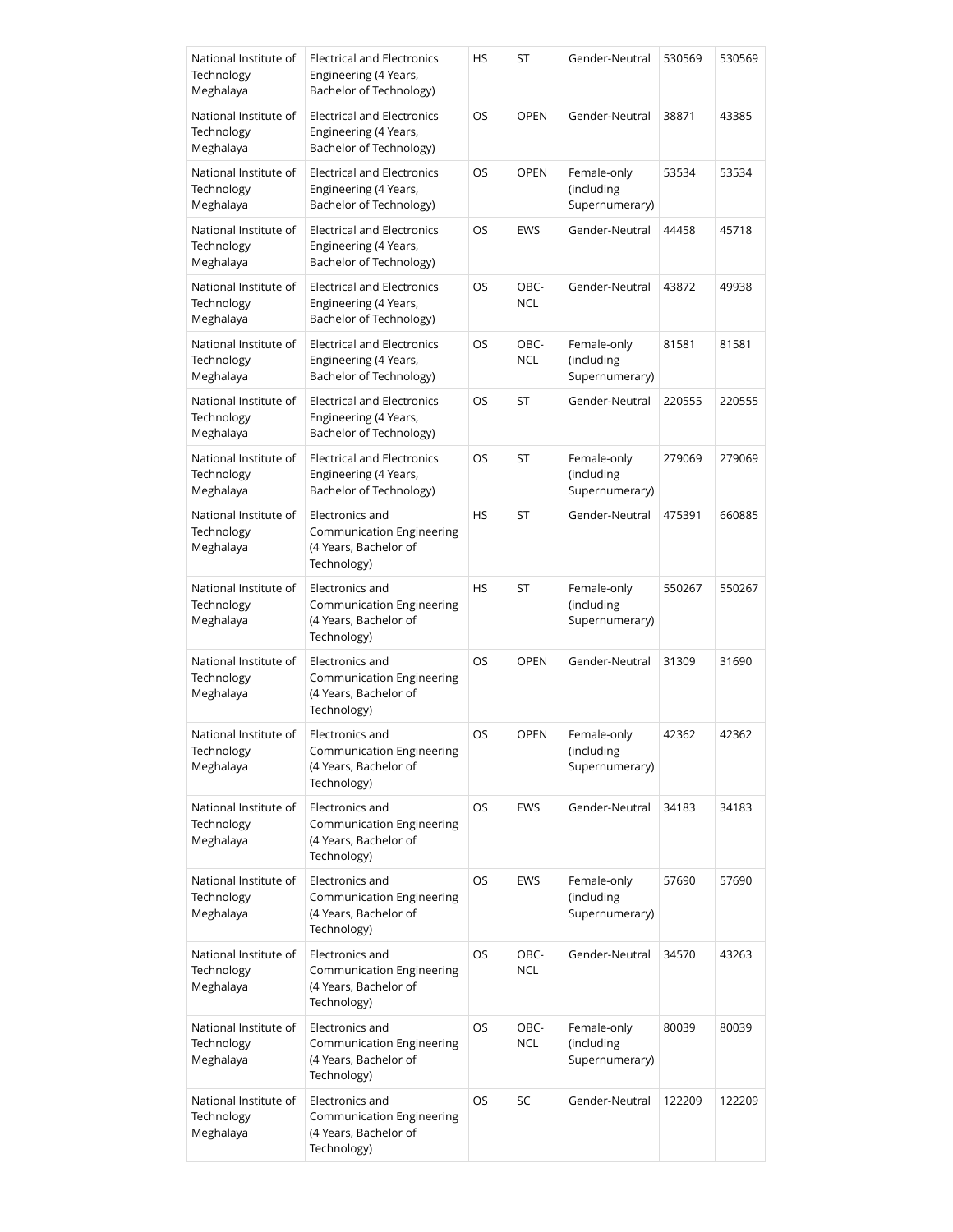| National Institute of<br>Technology<br>Meghalaya | Electronics and<br><b>Communication Engineering</b><br>(4 Years, Bachelor of<br>Technology) | OS  | SC                   | Female-only<br>(including<br>Supernumerary) | 180738 | 180738 |
|--------------------------------------------------|---------------------------------------------------------------------------------------------|-----|----------------------|---------------------------------------------|--------|--------|
| National Institute of<br>Technology<br>Meghalaya | Mechanical Engineering (4<br>Years, Bachelor of<br>Technology)                              | HS  | ST                   | Gender-Neutral                              | 567769 | 658939 |
| National Institute of<br>Technology<br>Meghalaya | Mechanical Engineering (4<br>Years, Bachelor of<br>Technology)                              | OS  | <b>OPEN</b>          | Gender-Neutral                              | 44868  | 57338  |
| National Institute of<br>Technology<br>Meghalaya | Mechanical Engineering (4<br>Years, Bachelor of<br>Technology)                              | OS  | <b>OPEN</b>          | Female-only<br>(including<br>Supernumerary) | 64573  | 64573  |
| National Institute of<br>Technology<br>Meghalaya | Mechanical Engineering (4<br>Years, Bachelor of<br>Technology)                              | OS  | <b>EWS</b>           | Gender-Neutral                              | 62248  | 62248  |
| National Institute of<br>Technology<br>Meghalaya | Mechanical Engineering (4<br>Years, Bachelor of<br>Technology)                              | OS  | OBC-<br><b>NCL</b>   | Gender-Neutral                              | 60521  | 60521  |
| National Institute of<br>Technology<br>Meghalaya | Mechanical Engineering (4<br>Years, Bachelor of<br>Technology)                              | OS  | OBC-<br><b>NCL</b>   | Female-only<br>(including<br>Supernumerary) | 84240  | 84240  |
| National Institute of<br>Technology<br>Meghalaya | Mechanical Engineering (4<br>Years, Bachelor of<br>Technology)                              | OS. | ST                   | Gender-Neutral                              | 220573 | 220573 |
| National Institute of<br>Technology<br>Nagaland  | Civil Engineering (4 Years,<br>Bachelor of Technology)                                      | OS. | <b>OPEN</b>          | Gender-Neutral                              | 64471  | 79421  |
| National Institute of<br>Technology<br>Nagaland  | Civil Engineering (4 Years,<br>Bachelor of Technology)                                      | OS  | <b>OPEN</b>          | Female-only<br>(including<br>Supernumerary) | 112455 | 117126 |
| National Institute of<br>Technology<br>Nagaland  | Civil Engineering (4 Years,<br>Bachelor of Technology)                                      | OS. | <b>EWS</b>           | Gender-Neutral                              | 82581  | 99681  |
| National Institute of<br>Technology<br>Nagaland  | Civil Engineering (4 Years,<br>Bachelor of Technology)                                      | OS  | OBC-<br><b>NCL</b>   | Gender-Neutral                              | 81081  | 81928  |
| National Institute of<br>Technology<br>Nagaland  | Civil Engineering (4 Years,<br>Bachelor of Technology)                                      | OS  | OBC-<br>NCL          | Female-only<br>(including<br>Supernumerary) | 124981 | 124981 |
| National Institute of<br>Technology<br>Nagaland  | Civil Engineering (4 Years,<br>Bachelor of Technology)                                      | OS  | SC                   | Female-only<br>(including<br>Supernumerary) | 240265 | 240265 |
| National Institute of<br>Technology<br>Nagaland  | Computer Science and<br>Engineering (4 Years,<br>Bachelor of Technology)                    | HS  | ST                   | Female-only<br>(including<br>Supernumerary) | 244865 | 244865 |
| National Institute of<br>Technology<br>Nagaland  | Computer Science and<br>Engineering (4 Years,<br>Bachelor of Technology)                    | OS  | <b>OPEN</b>          | Gender-Neutral                              | 33558  | 37395  |
| National Institute of<br>Technology<br>Nagaland  | Computer Science and<br>Engineering (4 Years,<br>Bachelor of Technology)                    | OS  | <b>OPEN</b>          | Female-only<br>(including<br>Supernumerary) | 51369  | 51369  |
| National Institute of<br>Technology<br>Nagaland  | Computer Science and<br>Engineering (4 Years,<br>Bachelor of Technology)                    | OS  | <b>OPEN</b><br>(PwD) | Gender-Neutral                              | 492432 | 492432 |
| National Institute of<br>Technology<br>Nagaland  | Computer Science and<br>Engineering (4 Years,<br>Bachelor of Technology)                    | OS  | <b>EWS</b>           | Gender-Neutral                              | 37903  | 38381  |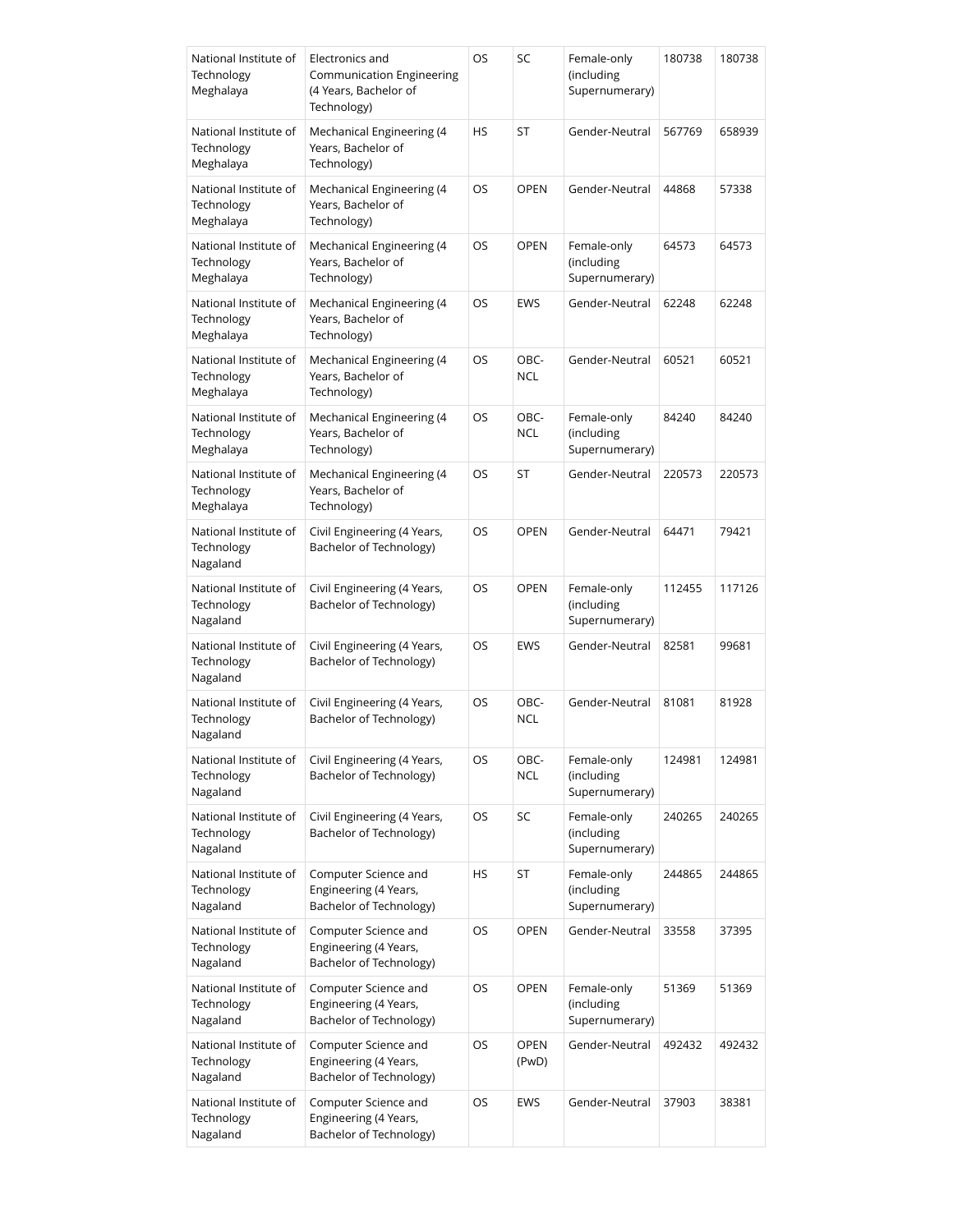| National Institute of<br>Technology<br>Nagaland | Computer Science and<br>Engineering (4 Years,<br>Bachelor of Technology)                    | OS        | OBC-<br><b>NCL</b> | Gender-Neutral                              | 39845  | 44440  |
|-------------------------------------------------|---------------------------------------------------------------------------------------------|-----------|--------------------|---------------------------------------------|--------|--------|
| National Institute of<br>Technology<br>Nagaland | Computer Science and<br>Engineering (4 Years,<br>Bachelor of Technology)                    | OS        | OBC-<br><b>NCL</b> | Female-only<br>(including<br>Supernumerary) | 72743  | 72743  |
| National Institute of<br>Technology<br>Nagaland | Computer Science and<br>Engineering (4 Years,<br>Bachelor of Technology)                    | OS        | SC                 | Gender-Neutral                              | 125520 | 134253 |
| National Institute of<br>Technology<br>Nagaland | <b>Electrical and Electronics</b><br>Engineering (4 Years,<br>Bachelor of Technology)       | OS        | <b>OPEN</b>        | Gender-Neutral                              | 51866  | 68984  |
| National Institute of<br>Technology<br>Nagaland | <b>Electrical and Electronics</b><br>Engineering (4 Years,<br>Bachelor of Technology)       | OS.       | <b>OPEN</b>        | Female-only<br>(including<br>Supernumerary) | 93708  | 93708  |
| National Institute of<br>Technology<br>Nagaland | <b>Electrical and Electronics</b><br>Engineering (4 Years,<br>Bachelor of Technology)       | OS        | <b>EWS</b>         | Gender-Neutral                              | 69628  | 71833  |
| National Institute of<br>Technology<br>Nagaland | <b>Electrical and Electronics</b><br>Engineering (4 Years,<br>Bachelor of Technology)       | <b>OS</b> | <b>EWS</b>         | Female-only<br>(including<br>Supernumerary) | 99389  | 99389  |
| National Institute of<br>Technology<br>Nagaland | <b>Electrical and Electronics</b><br>Engineering (4 Years,<br>Bachelor of Technology)       | OS        | OBC-<br><b>NCL</b> | Gender-Neutral                              | 70676  | 72850  |
| National Institute of<br>Technology<br>Nagaland | <b>Electrical and Electronics</b><br>Engineering (4 Years,<br>Bachelor of Technology)       | <b>OS</b> | OBC-<br><b>NCL</b> | Female-only<br>(including<br>Supernumerary) | 95509  | 95509  |
| National Institute of<br>Technology<br>Nagaland | <b>Electrical and Electronics</b><br>Engineering (4 Years,<br>Bachelor of Technology)       | OS        | SC                 | Gender-Neutral                              | 184157 | 190046 |
| National Institute of<br>Technology<br>Nagaland | Electronics and<br>Communication Engineering<br>(4 Years, Bachelor of<br>Technology)        | <b>HS</b> | <b>ST</b>          | Gender-Neutral                              | 449810 | 591106 |
| National Institute of<br>Technology<br>Nagaland | Electronics and<br><b>Communication Engineering</b><br>(4 Years, Bachelor of<br>Technology) | OS        | <b>OPEN</b>        | Gender-Neutral                              | 38887  | 45281  |
| National Institute of<br>Technology<br>Nagaland | Electronics and<br><b>Communication Engineering</b><br>(4 Years, Bachelor of<br>Technology) | OS        | <b>OPEN</b>        | Female-only<br>(including<br>Supernumerary) | 77011  | 79463  |
| National Institute of<br>Technology<br>Nagaland | Electronics and<br><b>Communication Engineering</b><br>(4 Years, Bachelor of<br>Technology) | OS        | <b>EWS</b>         | Gender-Neutral                              | 52600  | 55328  |
| National Institute of<br>Technology<br>Nagaland | Electronics and<br><b>Communication Engineering</b><br>(4 Years, Bachelor of<br>Technology) | OS        | OBC-<br><b>NCL</b> | Gender-Neutral                              | 56040  | 56549  |
| National Institute of<br>Technology<br>Nagaland | Electronics and<br><b>Communication Engineering</b><br>(4 Years, Bachelor of<br>Technology) | <b>OS</b> | OBC-<br><b>NCL</b> | Female-only<br>(including<br>Supernumerary) | 85397  | 85397  |
| National Institute of<br>Technology<br>Nagaland | Electronics and<br><b>Communication Engineering</b><br>(4 Years, Bachelor of<br>Technology) | OS        | SC                 | Gender-Neutral                              | 137115 | 148850 |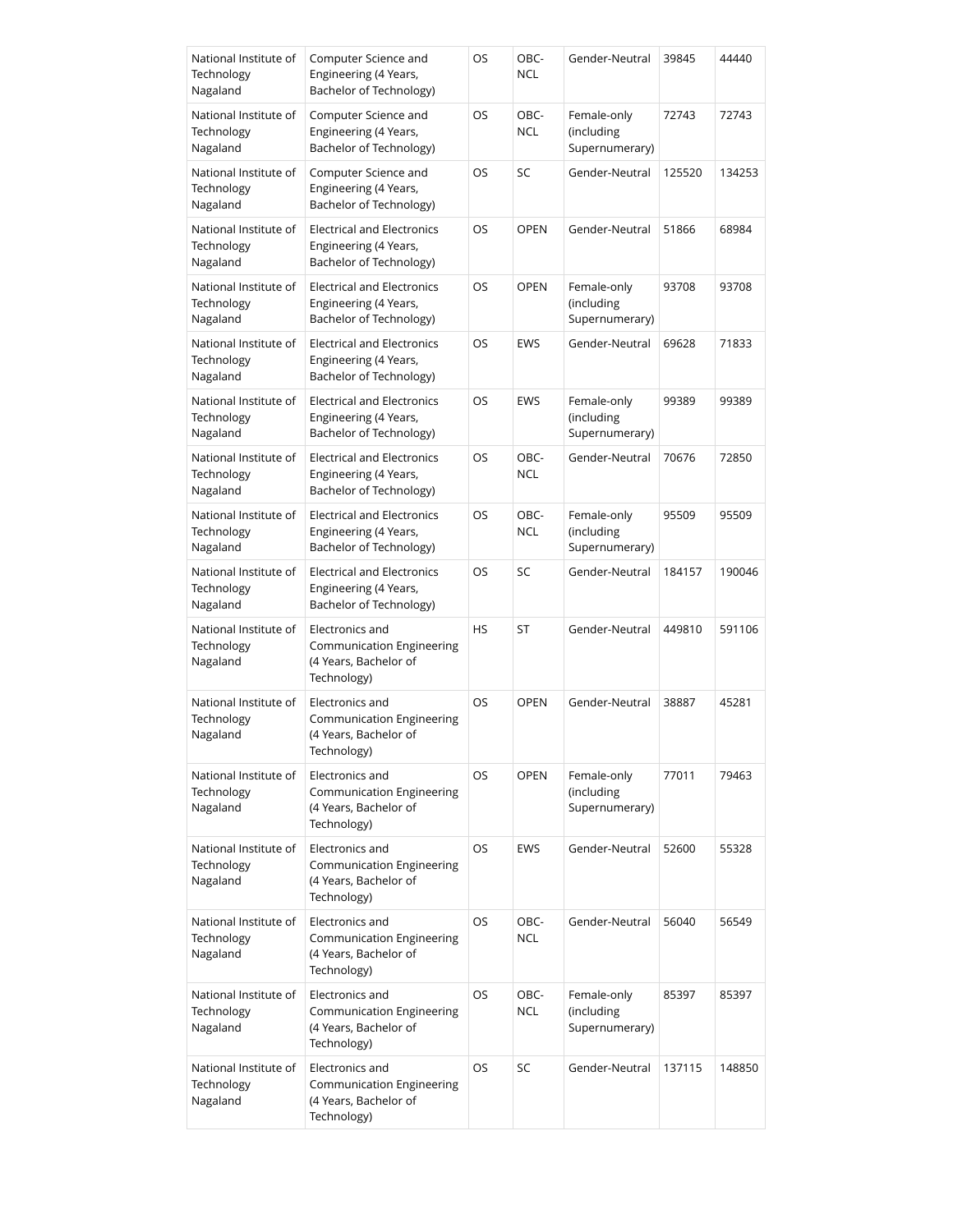| National Institute of<br>Technology<br>Nagaland | Electronics and<br>Instrumentation Engineering<br>(4 Years, Bachelor of<br>Technology) | Al        | ST                 | Gender-Neutral                              | 243388 | 285023 |
|-------------------------------------------------|----------------------------------------------------------------------------------------|-----------|--------------------|---------------------------------------------|--------|--------|
| National Institute of<br>Technology<br>Nagaland | Electronics and<br>Instrumentation Engineering<br>(4 Years, Bachelor of<br>Technology) | Al        | ST                 | Female-only<br>(including<br>Supernumerary) | 335158 | 376729 |
| National Institute of<br>Technology<br>Nagaland | Electronics and<br>Instrumentation Engineering<br>(4 Years, Bachelor of<br>Technology) | OS        | <b>OPEN</b>        | Gender-Neutral                              | 42042  | 66408  |
| National Institute of<br>Technology<br>Nagaland | Electronics and<br>Instrumentation Engineering<br>(4 Years, Bachelor of<br>Technology) | OS        | <b>OPEN</b>        | Female-only<br>(including<br>Supernumerary) | 87828  | 104682 |
| National Institute of<br>Technology<br>Nagaland | Electronics and<br>Instrumentation Engineering<br>(4 Years, Bachelor of<br>Technology) | OS        | <b>EWS</b>         | Gender-Neutral                              | 66875  | 73691  |
| National Institute of<br>Technology<br>Nagaland | Electronics and<br>Instrumentation Engineering<br>(4 Years, Bachelor of<br>Technology) | <b>OS</b> | OBC-<br><b>NCL</b> | Gender-Neutral                              | 73796  | 74315  |
| National Institute of<br>Technology<br>Nagaland | Electronics and<br>Instrumentation Engineering<br>(4 Years, Bachelor of<br>Technology) | OS        | OBC-<br><b>NCL</b> | Female-only<br>(including<br>Supernumerary) | 109082 | 109082 |
| National Institute of<br>Technology<br>Nagaland | Electronics and<br>Instrumentation Engineering<br>(4 Years, Bachelor of<br>Technology) | OS        | SC                 | Gender-Neutral                              | 189992 | 195777 |
| National Institute of<br>Technology<br>Nagaland | Mechanical Engineering (4<br>Years, Bachelor of<br>Technology)                         | AI        | ST                 | Female-only<br>(including<br>Supernumerary) | 354258 | 354258 |
| National Institute of<br>Technology<br>Nagaland | Mechanical Engineering (4<br>Years, Bachelor of<br>Technology)                         | HS        | ST                 | Gender-Neutral                              | 393594 | 521732 |
| National Institute of<br>Technology<br>Nagaland | Mechanical Engineering (4<br>Years, Bachelor of<br>Technology)                         | HS        | ST                 | Female-only<br>(including<br>Supernumerary) | 356239 | 356239 |
| National Institute of<br>Technology<br>Nagaland | Mechanical Engineering (4<br>Years, Bachelor of<br>Technology)                         | OS        | <b>OPEN</b>        | Gender-Neutral                              | 56556  | 74184  |
| National Institute of<br>Technology<br>Nagaland | Mechanical Engineering (4<br>Years, Bachelor of<br>Technology)                         | OS        | <b>OPEN</b>        | Female-only<br>(including<br>Supernumerary) | 105665 | 114416 |
| National Institute of<br>Technology<br>Nagaland | Mechanical Engineering (4<br>Years, Bachelor of<br>Technology)                         | OS        | <b>EWS</b>         | Gender-Neutral                              | 84004  | 90224  |
| National Institute of<br>Technology<br>Nagaland | Mechanical Engineering (4<br>Years, Bachelor of<br>Technology)                         | OS        | OBC-<br><b>NCL</b> | Gender-Neutral                              | 75388  | 77495  |
| National Institute of<br>Technology<br>Nagaland | Mechanical Engineering (4<br>Years, Bachelor of<br>Technology)                         | OS        | OBC-<br><b>NCL</b> | Female-only<br>(including<br>Supernumerary) | 120360 | 120360 |
| National Institute of<br>Technology<br>Nagaland | Mechanical Engineering (4<br>Years, Bachelor of<br>Technology)                         | OS        | SC                 | Gender-Neutral                              | 183663 | 190132 |
| National Institute of<br>Technology Patna       | Architecture (5 Years,<br>Bachelor of Architecture)                                    | HS        | <b>OPEN</b>        | Gender-Neutral                              | 1812   | 1812   |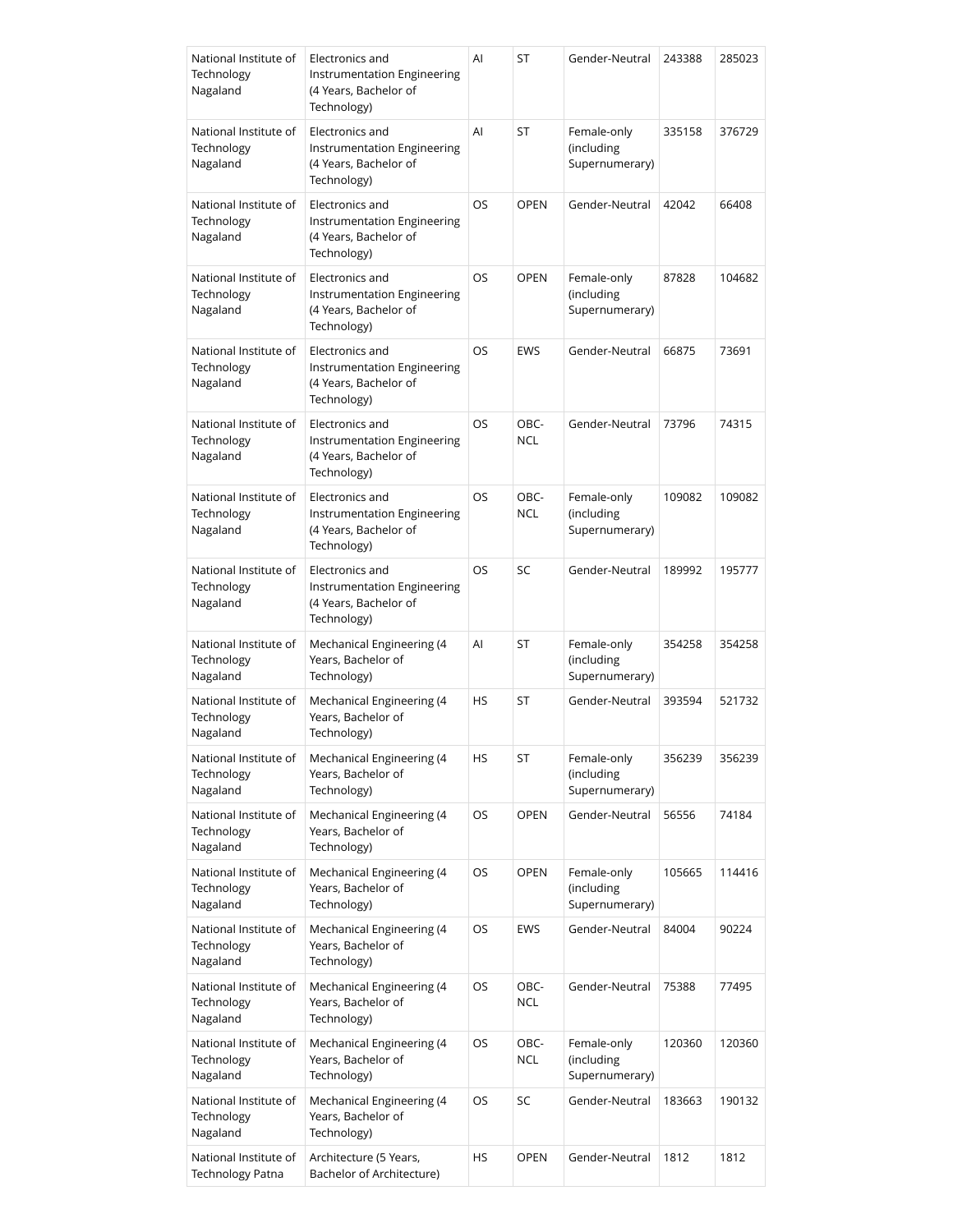| National Institute of<br>Technology Patna        | Architecture (5 Years,<br>Bachelor of Architecture)    | HS | <b>EWS</b>           | Gender-Neutral                              | 5925   | 5925   |
|--------------------------------------------------|--------------------------------------------------------|----|----------------------|---------------------------------------------|--------|--------|
| National Institute of<br>Technology Patna        | Architecture (5 Years,<br>Bachelor of Architecture)    | OS | <b>OPEN</b>          | Gender-Neutral                              | 1451   | 1647   |
| National Institute of<br>Technology Patna        | Architecture (5 Years,<br>Bachelor of Architecture)    | OS | OPEN                 | Female-only<br>(including<br>Supernumerary) | 1421   | 1421   |
| National Institute of<br><b>Technology Patna</b> | Architecture (5 Years,<br>Bachelor of Architecture)    | OS | <b>EWS</b>           | Gender-Neutral                              | 5183   | 5183   |
| National Institute of<br>Technology Patna        | Architecture (5 Years,<br>Bachelor of Architecture)    | OS | <b>EWS</b>           | Female-only<br>(including<br>Supernumerary) | 5957   | 5957   |
| National Institute of<br>Technology Patna        | Architecture (5 Years,<br>Bachelor of Architecture)    | OS | OBC-<br><b>NCL</b>   | Gender-Neutral                              | 1837   | 2694   |
| National Institute of<br>Technology Patna        | Architecture (5 Years,<br>Bachelor of Architecture)    | OS | OBC-<br><b>NCL</b>   | Female-only<br>(including<br>Supernumerary) | 2602   | 2602   |
| National Institute of<br>Technology Patna        | Architecture (5 Years,<br>Bachelor of Architecture)    | OS | SC                   | Gender-Neutral                              | 5813   | 5835   |
| National Institute of<br>Technology Patna        | Architecture (5 Years,<br>Bachelor of Architecture)    | OS | SC                   | Female-only<br>(including<br>Supernumerary) | 5795   | 5795   |
| National Institute of<br><b>Technology Patna</b> | Architecture (5 Years,<br>Bachelor of Architecture)    | OS | ST                   | Gender-Neutral                              | 7311   | 7311   |
| National Institute of<br>Technology Patna        | Civil Engineering (4 Years,<br>Bachelor of Technology) | HS | <b>EWS</b>           | Gender-Neutral                              | 47089  | 49831  |
| National Institute of<br>Technology Patna        | Civil Engineering (4 Years,<br>Bachelor of Technology) | HS | OBC-<br><b>NCL</b>   | Gender-Neutral                              | 40089  | 42955  |
| National Institute of<br>Technology Patna        | Civil Engineering (4 Years,<br>Bachelor of Technology) | HS | OBC-<br><b>NCL</b>   | Female-only<br>(including<br>Supernumerary) | 62449  | 62449  |
| National Institute of<br>Technology Patna        | Civil Engineering (4 Years,<br>Bachelor of Technology) | OS | <b>OPEN</b>          | Gender-Neutral                              | 38181  | 49496  |
| National Institute of<br>Technology Patna        | Civil Engineering (4 Years,<br>Bachelor of Technology) | OS | <b>OPEN</b>          | Female-only<br>(including<br>Supernumerary) | 60486  | 66779  |
| National Institute of<br><b>Technology Patna</b> | Civil Engineering (4 Years,<br>Bachelor of Technology) | OS | <b>OPEN</b><br>(PwD) | Gender-Neutral                              | 401434 | 401434 |
| National Institute of<br>Technology Patna        | Civil Engineering (4 Years,<br>Bachelor of Technology) | OS | EWS                  | Gender-Neutral                              | 50260  | 53445  |
| National Institute of<br>Technology Patna        | Civil Engineering (4 Years,<br>Bachelor of Technology) | OS | EWS                  | Female-only<br>(including<br>Supernumerary) | 81867  | 81867  |
| National Institute of<br>Technology Patna        | Civil Engineering (4 Years,<br>Bachelor of Technology) | OS | OBC-<br><b>NCL</b>   | Gender-Neutral                              | 50062  | 54738  |
| National Institute of<br>Technology Patna        | Civil Engineering (4 Years,<br>Bachelor of Technology) | OS | OBC-<br><b>NCL</b>   | Female-only<br>(including<br>Supernumerary) | 79882  | 83306  |
| National Institute of<br>Technology Patna        | Civil Engineering (4 Years,<br>Bachelor of Technology) | OS | SC                   | Gender-Neutral                              | 128134 | 128134 |
| National Institute of<br>Technology Patna        | Civil Engineering (4 Years,<br>Bachelor of Technology) | OS | SC                   | Female-only<br>(including<br>Supernumerary) | 149437 | 149437 |
| National Institute of<br>Technology Patna        | Civil Engineering (4 Years,<br>Bachelor of Technology) | OS | ST                   | Gender-Neutral                              | 175098 | 175098 |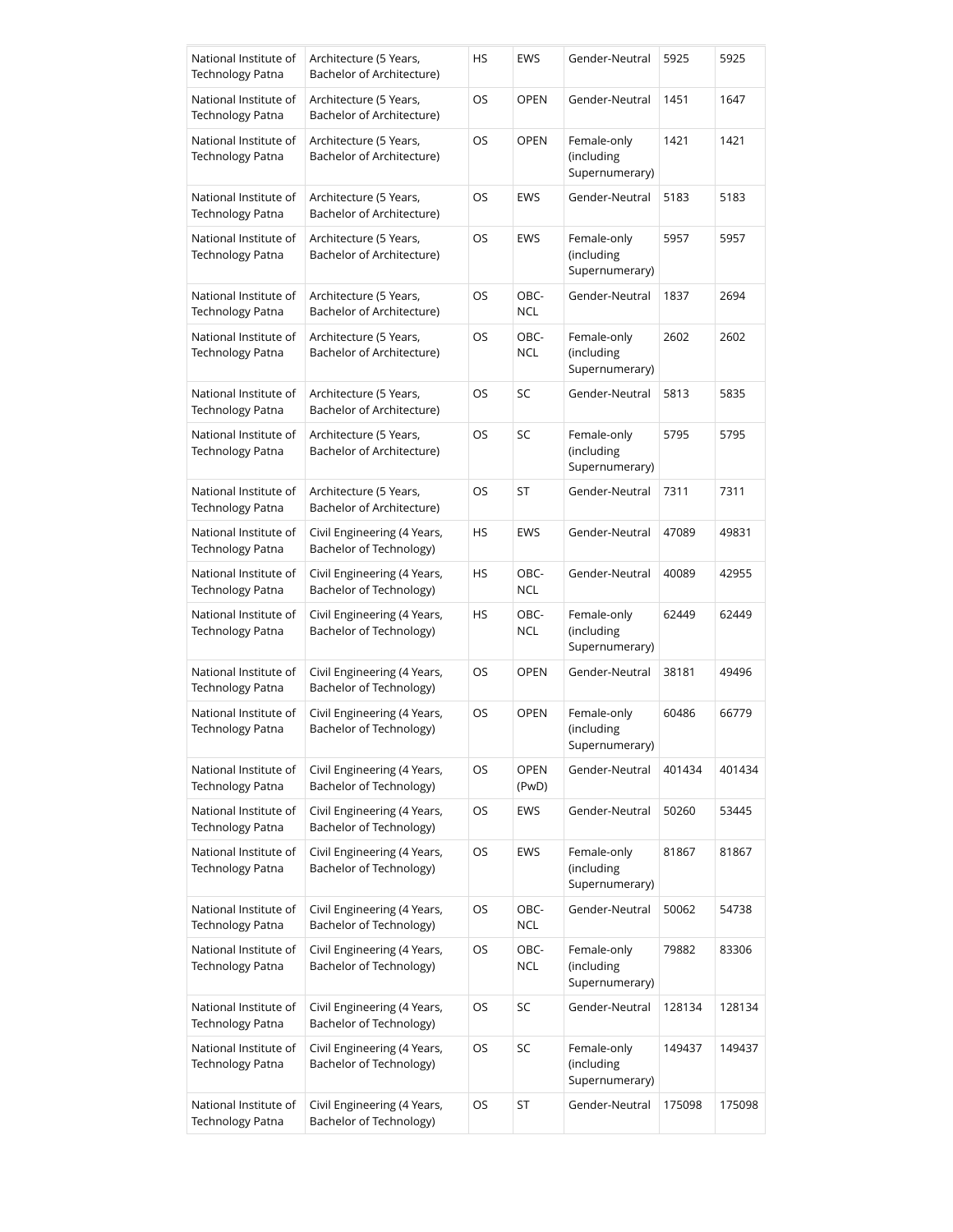| National Institute of<br>Technology Patna        | Computer Science and<br>Engineering (4 Years,<br>Bachelor of Technology) | HS | <b>OPEN</b>        | Gender-Neutral                              | 3766   | 16662  |
|--------------------------------------------------|--------------------------------------------------------------------------|----|--------------------|---------------------------------------------|--------|--------|
| National Institute of<br><b>Technology Patna</b> | Computer Science and<br>Engineering (4 Years,<br>Bachelor of Technology) | HS | <b>OPEN</b>        | Female-only<br>(including<br>Supernumerary) | 18278  | 18278  |
| National Institute of<br><b>Technology Patna</b> | Computer Science and<br>Engineering (4 Years,<br>Bachelor of Technology) | HS | <b>EWS</b>         | Gender-Neutral                              | 17507  | 18421  |
| National Institute of<br><b>Technology Patna</b> | Computer Science and<br>Engineering (4 Years,<br>Bachelor of Technology) | HS | SC                 | Gender-Neutral                              | 86776  | 86776  |
| National Institute of<br><b>Technology Patna</b> | Computer Science and<br>Engineering (4 Years,<br>Bachelor of Technology) | OS | <b>OPEN</b>        | Gender-Neutral                              | 6789   | 14940  |
| National Institute of<br><b>Technology Patna</b> | Computer Science and<br>Engineering (4 Years,<br>Bachelor of Technology) | OS | <b>OPEN</b>        | Female-only<br>(including<br>Supernumerary) | 20721  | 20721  |
| National Institute of<br>Technology Patna        | Computer Science and<br>Engineering (4 Years,<br>Bachelor of Technology) | OS | <b>EWS</b>         | Gender-Neutral                              | 15541  | 16771  |
| National Institute of<br><b>Technology Patna</b> | Computer Science and<br>Engineering (4 Years,<br>Bachelor of Technology) | OS | OBC-<br><b>NCL</b> | Gender-Neutral                              | 19213  | 21899  |
| National Institute of<br>Technology Patna        | Computer Science and<br>Engineering (4 Years,<br>Bachelor of Technology) | OS | OBC-<br><b>NCL</b> | Female-only<br>(including<br>Supernumerary) | 32197  | 32197  |
| National Institute of<br>Technology Patna        | Computer Science and<br>Engineering (4 Years,<br>Bachelor of Technology) | OS | SC                 | Gender-Neutral                              | 73868  | 79063  |
| National Institute of<br><b>Technology Patna</b> | Computer Science and<br>Engineering (4 Years,<br>Bachelor of Technology) | OS | ST                 | Female-only<br>(including<br>Supernumerary) | 131587 | 131587 |
| National Institute of<br>Technology Patna        | Electrical Engineering (4<br>Years, Bachelor of<br>Technology)           | HS | <b>OPEN</b>        | Gender-Neutral                              | 25297  | 27072  |
| National Institute of<br>Technology Patna        | Electrical Engineering (4<br>Years, Bachelor of<br>Technology)           | HS | OPEN               | Female-only<br>(including<br>Supernumerary) | 32403  | 32403  |
| National Institute of<br><b>Technology Patna</b> | Electrical Engineering (4<br>Years, Bachelor of<br>Technology)           | HS | OBC-<br><b>NCL</b> | Gender-Neutral                              | 31243  | 32483  |
| National Institute of<br>Technology Patna        | Electrical Engineering (4<br>Years, Bachelor of<br>Technology)           | HS | OBC-<br><b>NCL</b> | Female-only<br>(including<br>Supernumerary) | 49041  | 49041  |
| National Institute of<br>Technology Patna        | Electrical Engineering (4<br>Years, Bachelor of<br>Technology)           | HS | SC                 | Female-only<br>(including<br>Supernumerary) | 156913 | 156913 |
| National Institute of<br>Technology Patna        | Electrical Engineering (4<br>Years, Bachelor of<br>Technology)           | OS | <b>OPEN</b>        | Gender-Neutral                              | 25634  | 31153  |
| National Institute of<br>Technology Patna        | Electrical Engineering (4<br>Years, Bachelor of<br>Technology)           | OS | <b>OPEN</b>        | Female-only<br>(including<br>Supernumerary) | 43022  | 43609  |
| National Institute of<br>Technology Patna        | Electrical Engineering (4<br>Years, Bachelor of<br>Technology)           | OS | <b>EWS</b>         | Gender-Neutral                              | 31737  | 34073  |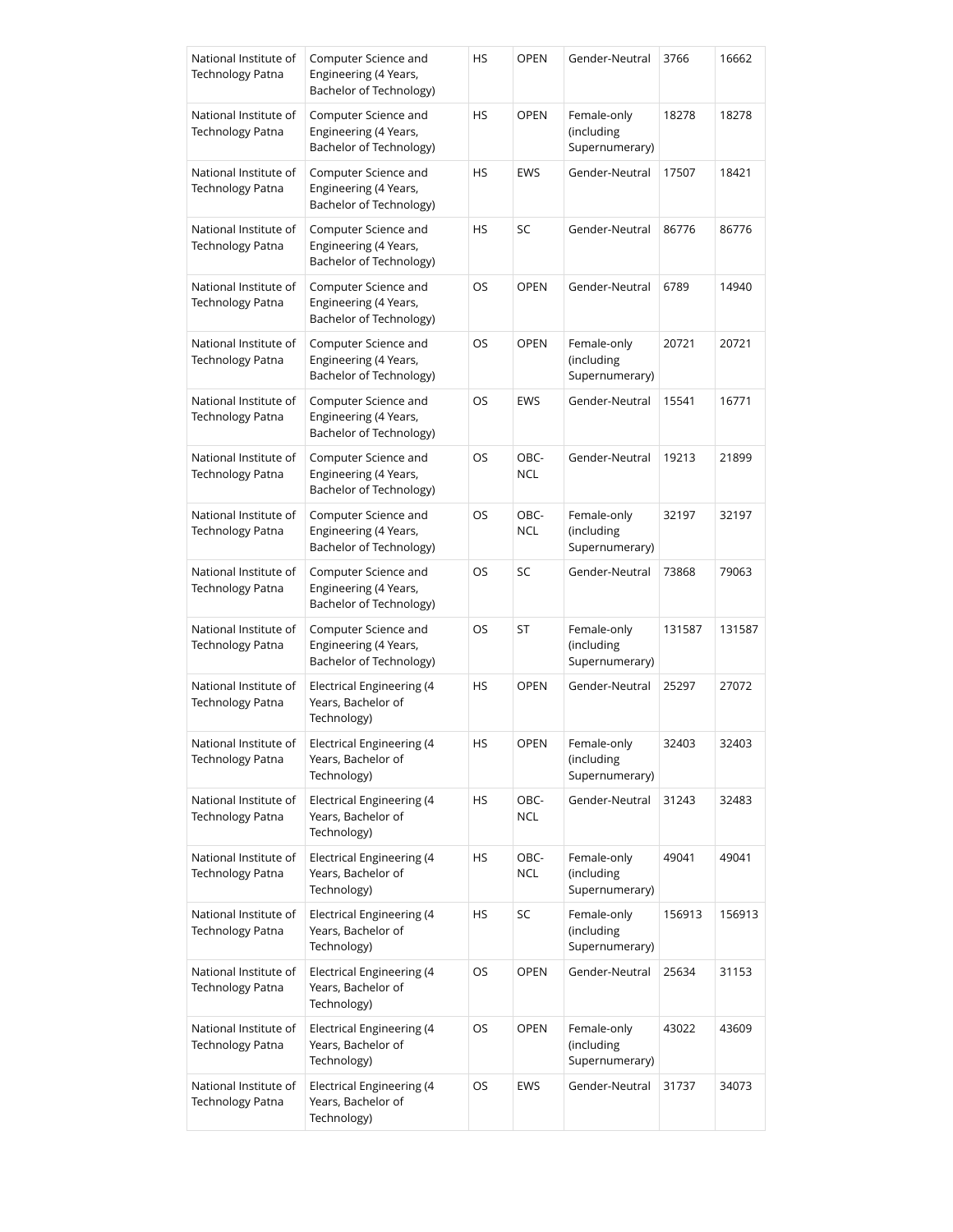| National Institute of<br><b>Technology Patna</b> | Electrical Engineering (4<br>Years, Bachelor of<br>Technology)                              | OS        | <b>EWS</b>         | Female-only<br>(including<br>Supernumerary) | 47645  | 47645  |
|--------------------------------------------------|---------------------------------------------------------------------------------------------|-----------|--------------------|---------------------------------------------|--------|--------|
| National Institute of<br><b>Technology Patna</b> | Electrical Engineering (4<br>Years, Bachelor of<br>Technology)                              | OS        | OBC-<br><b>NCL</b> | Gender-Neutral                              | 31354  | 36689  |
| National Institute of<br><b>Technology Patna</b> | Electrical Engineering (4<br>Years, Bachelor of<br>Technology)                              | OS        | OBC-<br><b>NCL</b> | Female-only<br>(including<br>Supernumerary) | 55131  | 58917  |
| National Institute of<br><b>Technology Patna</b> | Electrical Engineering (4<br>Years, Bachelor of<br>Technology)                              | OS        | SC                 | Gender-Neutral                              | 115229 | 118008 |
| National Institute of<br><b>Technology Patna</b> | Electrical Engineering (4<br>Years, Bachelor of<br>Technology)                              | OS.       | ST                 | Gender-Neutral                              | 158822 | 179744 |
| National Institute of<br><b>Technology Patna</b> | Electrical Engineering (4<br>Years, Bachelor of<br>Technology)                              | OS        | ST                 | Female-only<br>(including<br>Supernumerary) | 231192 | 231192 |
| National Institute of<br><b>Technology Patna</b> | Electronics and<br>Communication Engineering<br>(4 Years, Bachelor of<br>Technology)        | <b>HS</b> | <b>OPEN</b>        | Gender-Neutral                              | 22630  | 23606  |
| National Institute of<br>Technology Patna        | Electronics and<br>Communication Engineering<br>(4 Years, Bachelor of<br>Technology)        | <b>HS</b> | <b>EWS</b>         | Gender-Neutral                              | 25121  | 25193  |
| National Institute of<br>Technology Patna        | Electronics and<br>Communication Engineering<br>(4 Years, Bachelor of<br>Technology)        | <b>HS</b> | OBC-<br><b>NCL</b> | Gender-Neutral                              | 25910  | 30296  |
| National Institute of<br><b>Technology Patna</b> | Electronics and<br>Communication Engineering<br>(4 Years, Bachelor of<br>Technology)        | <b>HS</b> | OBC-<br><b>NCL</b> | Female-only<br>(including<br>Supernumerary) | 36686  | 36686  |
| National Institute of<br><b>Technology Patna</b> | Electronics and<br>Communication Engineering<br>(4 Years, Bachelor of<br>Technology)        | <b>HS</b> | SC                 | Gender-Neutral                              | 99080  | 99080  |
| National Institute of<br>Technology Patna        | Electronics and<br>Communication Engineering<br>(4 Years, Bachelor of<br>Technology)        | OS        | <b>OPEN</b>        | Gender-Neutral                              | 21703  | 23595  |
| National Institute of<br>Technology Patna        | Electronics and<br><b>Communication Engineering</b><br>(4 Years, Bachelor of<br>Technology) | OS        | <b>OPEN</b>        | Female-only<br>(including<br>Supernumerary) | 26906  | 26906  |
| National Institute of<br>Technology Patna        | Electronics and<br>Communication Engineering<br>(4 Years, Bachelor of<br>Technology)        | OS        | EWS                | Gender-Neutral                              | 24173  | 25956  |
| National Institute of<br>Technology Patna        | Electronics and<br>Communication Engineering<br>(4 Years, Bachelor of<br>Technology)        | OS.       | <b>EWS</b>         | Female-only<br>(including<br>Supernumerary) | 33868  | 33868  |
| National Institute of<br>Technology Patna        | Electronics and<br><b>Communication Engineering</b><br>(4 Years, Bachelor of<br>Technology) | OS        | OBC-<br>NCL        | Gender-Neutral                              | 28166  | 30409  |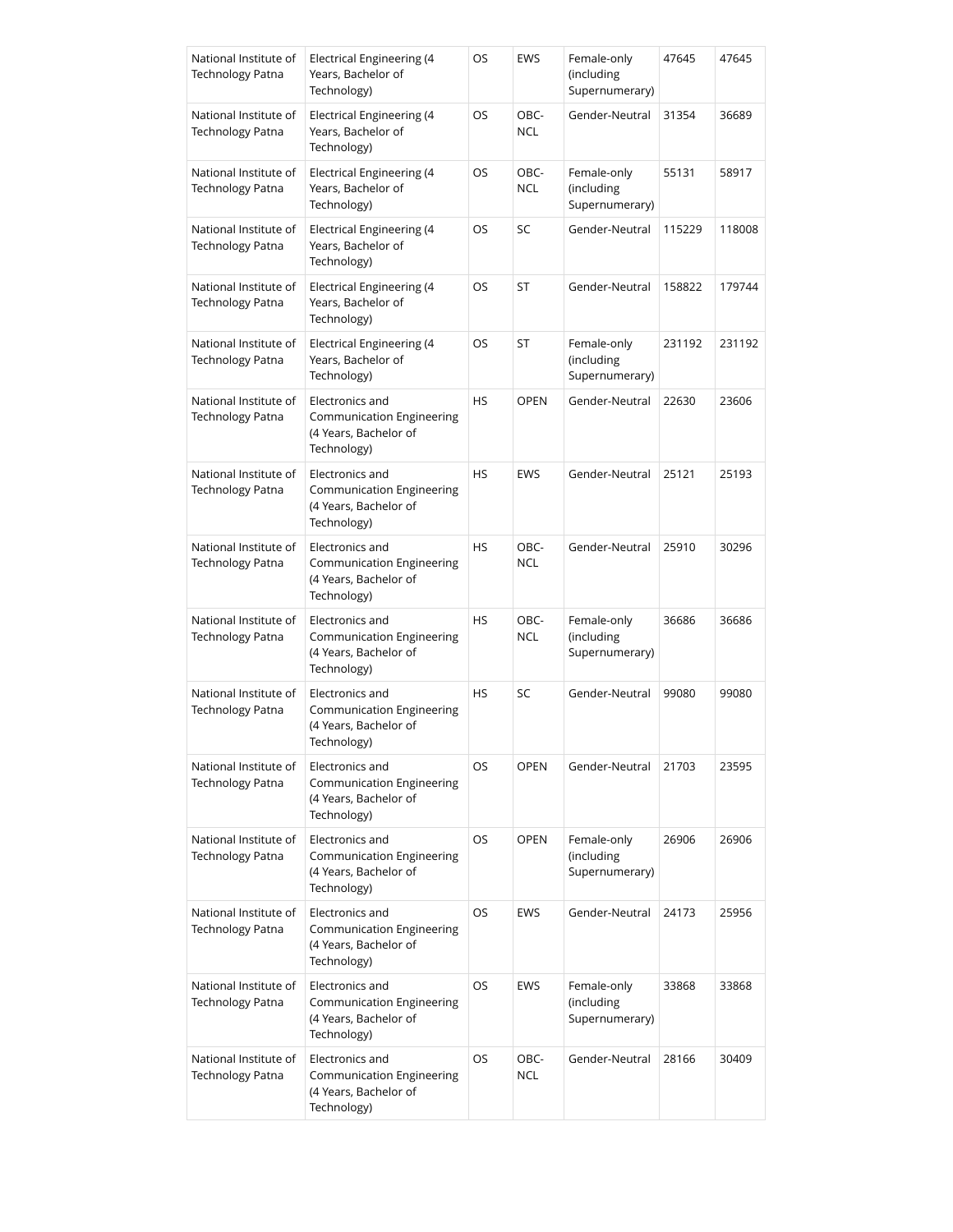| National Institute of<br><b>Technology Patna</b> | Electronics and<br>Communication Engineering<br>(4 Years, Bachelor of<br>Technology) | OS        | OBC-<br><b>NCL</b>   | Female-only<br>(including<br>Supernumerary) | 36238  | 36238  |
|--------------------------------------------------|--------------------------------------------------------------------------------------|-----------|----------------------|---------------------------------------------|--------|--------|
| National Institute of<br><b>Technology Patna</b> | Electronics and<br>Communication Engineering<br>(4 Years, Bachelor of<br>Technology) | OS.       | SC                   | Gender-Neutral                              | 100485 | 100485 |
| National Institute of<br><b>Technology Patna</b> | Electronics and<br>Communication Engineering<br>(4 Years, Bachelor of<br>Technology) | OS        | ST                   | Gender-Neutral                              | 144961 | 157522 |
| National Institute of<br>Technology Patna        | Mechanical Engineering (4<br>Years, Bachelor of<br>Technology)                       | HS        | <b>OPEN</b>          | Gender-Neutral                              | 28431  | 36827  |
| National Institute of<br>Technology Patna        | Mechanical Engineering (4<br>Years, Bachelor of<br>Technology)                       | HS        | <b>OPEN</b><br>(PwD) | Gender-Neutral                              | 586175 | 586175 |
| National Institute of<br>Technology Patna        | Mechanical Engineering (4<br>Years, Bachelor of<br>Technology)                       | HS        | EWS                  | Gender-Neutral                              | 40019  | 41120  |
| National Institute of<br><b>Technology Patna</b> | Mechanical Engineering (4<br>Years, Bachelor of<br>Technology)                       | HS        | OBC-<br><b>NCL</b>   | Gender-Neutral                              | 42144  | 43379  |
| National Institute of<br><b>Technology Patna</b> | Mechanical Engineering (4<br>Years, Bachelor of<br>Technology)                       | HS        | SC                   | Gender-Neutral                              | 142384 | 142384 |
| National Institute of<br><b>Technology Patna</b> | Mechanical Engineering (4<br>Years, Bachelor of<br>Technology)                       | <b>HS</b> | ST                   | Gender-Neutral                              | 152144 | 152144 |
| National Institute of<br><b>Technology Patna</b> | Mechanical Engineering (4<br>Years, Bachelor of<br>Technology)                       | HS        | ST                   | Female-only<br>(including<br>Supernumerary) | 285346 | 285346 |
| National Institute of<br>Technology Patna        | Mechanical Engineering (4<br>Years, Bachelor of<br>Technology)                       | OS        | <b>OPEN</b>          | Gender-Neutral                              | 33880  | 40265  |
| National Institute of<br>Technology Patna        | Mechanical Engineering (4<br>Years, Bachelor of<br>Technology)                       | OS        | <b>OPEN</b>          | Female-only<br>(including<br>Supernumerary) | 59838  | 60391  |
| National Institute of<br>Technology Patna        | Mechanical Engineering (4<br>Years, Bachelor of<br>Technology)                       | OS        | <b>EWS</b>           | Gender-Neutral                              | 41569  | 43568  |
| National Institute of<br>Technology Patna        | Mechanical Engineering (4<br>Years, Bachelor of<br>Technology)                       | OS        | <b>EWS</b>           | Female-only<br>(including<br>Supernumerary) | 71008  | 71008  |
| National Institute of<br>Technology Patna        | Mechanical Engineering (4<br>Years, Bachelor of<br>Technology)                       | OS        | OBC-<br><b>NCL</b>   | Gender-Neutral                              | 45623  | 49629  |
| National Institute of<br>Technology Patna        | Mechanical Engineering (4<br>Years, Bachelor of<br>Technology)                       | OS        | OBC-<br><b>NCL</b>   | Female-only<br>(including<br>Supernumerary) | 71295  | 77147  |
| National Institute of<br>Technology Patna        | Mechanical Engineering (4<br>Years, Bachelor of<br>Technology)                       | OS        | SC                   | Gender-Neutral                              | 124633 | 133842 |
| National Institute of<br>Technology Patna        | Mechanical Engineering (4<br>Years, Bachelor of<br>Technology)                       | OS        | SC                   | Female-only<br>(including<br>Supernumerary) | 174202 | 174202 |
| National Institute of<br>Technology Patna        | Mechanical Engineering (4<br>Years, Bachelor of<br>Technology)                       | OS        | ST                   | Gender-Neutral                              | 187382 | 187382 |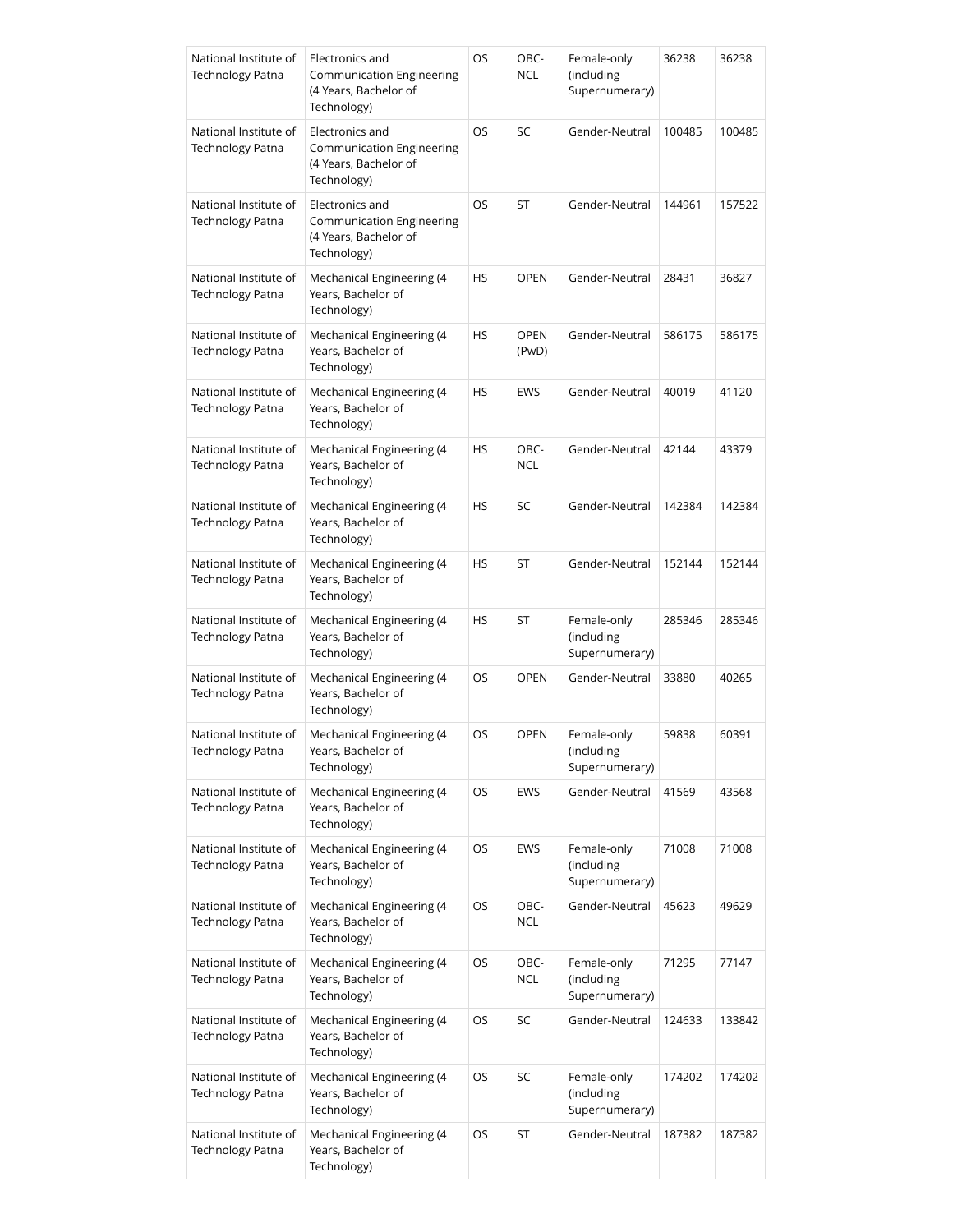| National Institute of<br><b>Technology Patna</b>  | Mechanical Engineering (4<br>Years, Bachelor of<br>Technology)           | OS | ST                 | Female-only<br>(including<br>Supernumerary) | 225887 | 225887 |
|---------------------------------------------------|--------------------------------------------------------------------------|----|--------------------|---------------------------------------------|--------|--------|
| National Institute of<br>Technology<br>Puducherry | Civil Engineering (4 Years,<br>Bachelor of Technology)                   | Al | ST                 | Gender-Neutral                              | 180012 | 180012 |
| National Institute of<br>Technology<br>Puducherry | Civil Engineering (4 Years,<br>Bachelor of Technology)                   | HS | <b>OPEN</b>        | Gender-Neutral                              | 230643 | 243527 |
| National Institute of<br>Technology<br>Puducherry | Civil Engineering (4 Years,<br>Bachelor of Technology)                   | HS | OBC-<br><b>NCL</b> | Gender-Neutral                              | 262997 | 401202 |
| National Institute of<br>Technology<br>Puducherry | Civil Engineering (4 Years,<br>Bachelor of Technology)                   | HS | OBC-<br><b>NCL</b> | Female-only<br>(including<br>Supernumerary) | 260536 | 260536 |
| National Institute of<br>Technology<br>Puducherry | Civil Engineering (4 Years,<br>Bachelor of Technology)                   | OS | <b>OPEN</b>        | Gender-Neutral                              | 52890  | 58122  |
| National Institute of<br>Technology<br>Puducherry | Civil Engineering (4 Years,<br>Bachelor of Technology)                   | OS | <b>OPEN</b>        | Female-only<br>(including<br>Supernumerary) | 69394  | 69394  |
| National Institute of<br>Technology<br>Puducherry | Civil Engineering (4 Years,<br>Bachelor of Technology)                   | OS | <b>EWS</b>         | Gender-Neutral                              | 58136  | 58136  |
| National Institute of<br>Technology<br>Puducherry | Civil Engineering (4 Years,<br>Bachelor of Technology)                   | OS | OBC-<br><b>NCL</b> | Gender-Neutral                              | 59696  | 61097  |
| National Institute of<br>Technology<br>Puducherry | Civil Engineering (4 Years,<br>Bachelor of Technology)                   | OS | OBC-<br><b>NCL</b> | Female-only<br>(including<br>Supernumerary) | 71010  | 71010  |
| National Institute of<br>Technology<br>Puducherry | Civil Engineering (4 Years,<br>Bachelor of Technology)                   | OS | SC                 | Gender-Neutral                              | 147623 | 149393 |
| National Institute of<br>Technology<br>Puducherry | Civil Engineering (4 Years,<br>Bachelor of Technology)                   | OS | ST                 | Female-only<br>(including<br>Supernumerary) | 226220 | 226220 |
| National Institute of<br>Technology<br>Puducherry | Computer Science and<br>Engineering (4 Years,<br>Bachelor of Technology) | HS | SC                 | Gender-Neutral                              | 219666 | 219666 |
| National Institute of<br>Technology<br>Puducherry | Computer Science and<br>Engineering (4 Years,<br>Bachelor of Technology) | OS | <b>OPEN</b>        | Gender-Neutral                              | 4817   | 15886  |
| National Institute of<br>Technology<br>Puducherry | Computer Science and<br>Engineering (4 Years,<br>Bachelor of Technology) | OS | <b>OPEN</b>        | Female-only<br>(including<br>Supernumerary) | 23708  | 23708  |
| National Institute of<br>Technology<br>Puducherry | Computer Science and<br>Engineering (4 Years,<br>Bachelor of Technology) | OS | OBC-<br><b>NCL</b> | Gender-Neutral                              | 25364  | 27250  |
| National Institute of<br>Technology<br>Puducherry | Computer Science and<br>Engineering (4 Years,<br>Bachelor of Technology) | OS | OBC-<br><b>NCL</b> | Female-only<br>(including<br>Supernumerary) | 37204  | 37204  |
| National Institute of<br>Technology<br>Puducherry | Computer Science and<br>Engineering (4 Years,<br>Bachelor of Technology) | OS | SC                 | Gender-Neutral                              | 55462  | 55462  |
| National Institute of<br>Technology<br>Puducherry | Computer Science and<br>Engineering (4 Years,<br>Bachelor of Technology) | OS | ST                 | Gender-Neutral                              | 127466 | 141907 |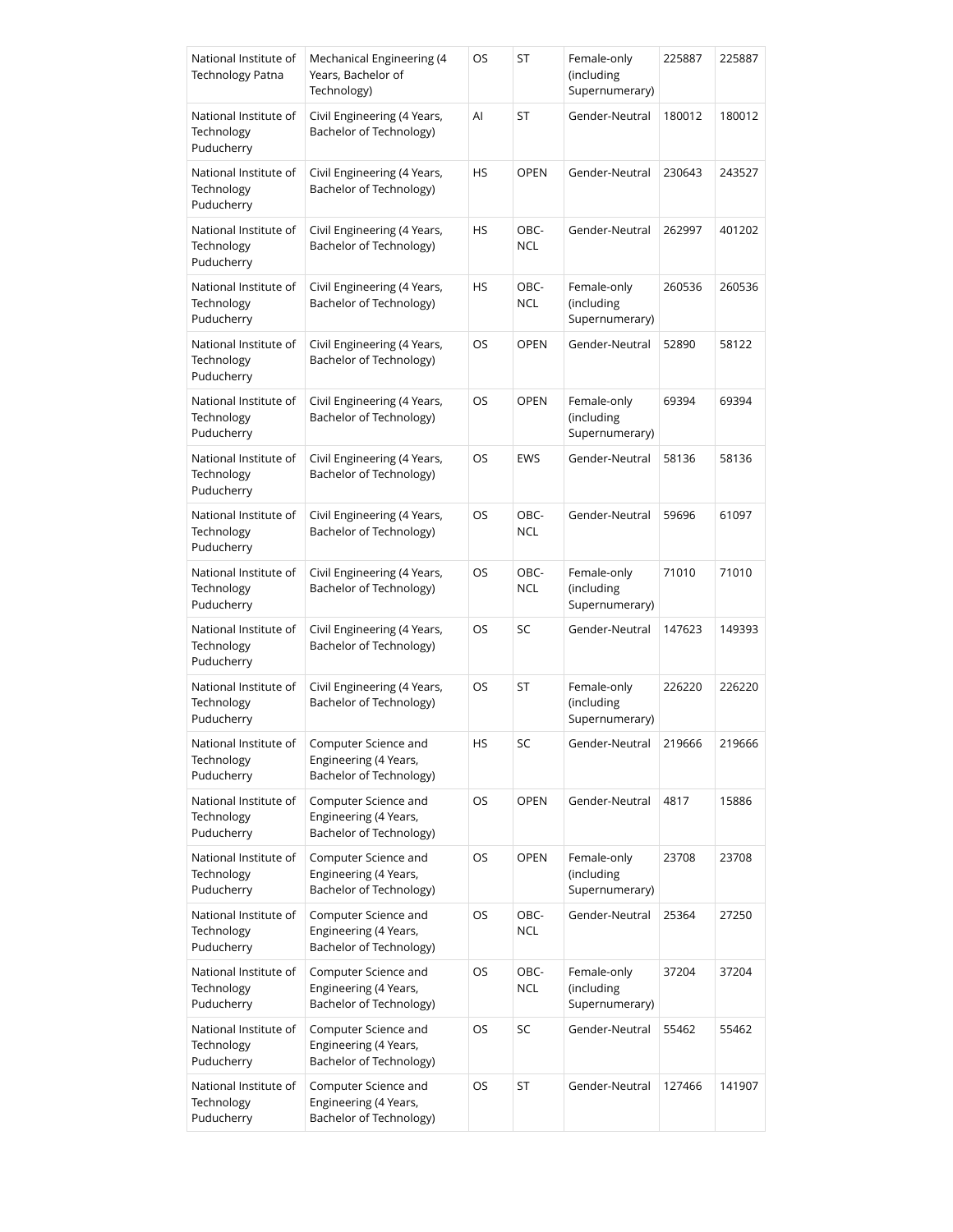| National Institute of<br>Technology<br>Puducherry | <b>Electrical and Electronics</b><br>Engineering (4 Years,<br>Bachelor of Technology) | Al        | ST                 | Gender-Neutral                              | 160102 | 160102 |
|---------------------------------------------------|---------------------------------------------------------------------------------------|-----------|--------------------|---------------------------------------------|--------|--------|
| National Institute of<br>Technology<br>Puducherry | <b>Electrical and Electronics</b><br>Engineering (4 Years,<br>Bachelor of Technology) | HS        | <b>OPEN</b>        | Gender-Neutral                              | 146373 | 146373 |
| National Institute of<br>Technology<br>Puducherry | <b>Electrical and Electronics</b><br>Engineering (4 Years,<br>Bachelor of Technology) | HS        | OBC-<br><b>NCL</b> | Gender-Neutral                              | 149203 | 149203 |
| National Institute of<br>Technology<br>Puducherry | <b>Electrical and Electronics</b><br>Engineering (4 Years,<br>Bachelor of Technology) | HS        | OBC-<br>NCL        | Female-only<br>(including<br>Supernumerary) | 197012 | 197012 |
| National Institute of<br>Technology<br>Puducherry | <b>Electrical and Electronics</b><br>Engineering (4 Years,<br>Bachelor of Technology) | OS        | <b>OPEN</b>        | Gender-Neutral                              | 33444  | 36657  |
| National Institute of<br>Technology<br>Puducherry | <b>Electrical and Electronics</b><br>Engineering (4 Years,<br>Bachelor of Technology) | OS        | <b>OPEN</b>        | Female-only<br>(including<br>Supernumerary) | 34274  | 34274  |
| National Institute of<br>Technology<br>Puducherry | <b>Electrical and Electronics</b><br>Engineering (4 Years,<br>Bachelor of Technology) | OS        | <b>EWS</b>         | Gender-Neutral                              | 38957  | 39079  |
| National Institute of<br>Technology<br>Puducherry | <b>Electrical and Electronics</b><br>Engineering (4 Years,<br>Bachelor of Technology) | OS        | <b>EWS</b>         | Female-only<br>(including<br>Supernumerary) | 41457  | 41457  |
| National Institute of<br>Technology<br>Puducherry | <b>Electrical and Electronics</b><br>Engineering (4 Years,<br>Bachelor of Technology) | OS        | OBC-<br><b>NCL</b> | Gender-Neutral                              | 43094  | 46402  |
| National Institute of<br>Technology<br>Puducherry | <b>Electrical and Electronics</b><br>Engineering (4 Years,<br>Bachelor of Technology) | OS        | SC                 | Female-only<br>(including<br>Supernumerary) | 129005 | 129005 |
| National Institute of<br>Technology<br>Puducherry | <b>Electrical and Electronics</b><br>Engineering (4 Years,<br>Bachelor of Technology) | OS        | <b>ST</b>          | Gender-Neutral                              | 176154 | 178970 |
| National Institute of<br>Technology<br>Puducherry | <b>Electrical and Electronics</b><br>Engineering (4 Years,<br>Bachelor of Technology) | OS        | ST                 | Female-only<br>(including<br>Supernumerary) | 209584 | 209584 |
| National Institute of<br>Technology<br>Puducherry | Electronics and<br>Communication Engineering<br>(4 Years, Bachelor of<br>Technology)  | <b>HS</b> | OBC-<br>NCL        | Female-only<br>(including<br>Supernumerary) | 154299 | 154299 |
| National Institute of<br>Technology<br>Puducherry | Electronics and<br>Communication Engineering<br>(4 Years, Bachelor of<br>Technology)  | HS        | SC                 | Gender-Neutral                              | 133548 | 133548 |
| National Institute of<br>Technology<br>Puducherry | Electronics and<br>Communication Engineering<br>(4 Years, Bachelor of<br>Technology)  | OS        | <b>OPEN</b>        | Gender-Neutral                              | 23216  | 24318  |
| National Institute of<br>Technology<br>Puducherry | Electronics and<br>Communication Engineering<br>(4 Years, Bachelor of<br>Technology)  | OS        | <b>OPEN</b>        | Female-only<br>(including<br>Supernumerary) | 30170  | 30170  |
| National Institute of<br>Technology<br>Puducherry | Electronics and<br>Communication Engineering<br>(4 Years, Bachelor of<br>Technology)  | OS        | EWS                | Gender-Neutral                              | 24864  | 24864  |
| National Institute of<br>Technology<br>Puducherry | Electronics and<br>Communication Engineering<br>(4 Years, Bachelor of<br>Technology)  | OS        | OBC-<br><b>NCL</b> | Gender-Neutral                              | 33156  | 33315  |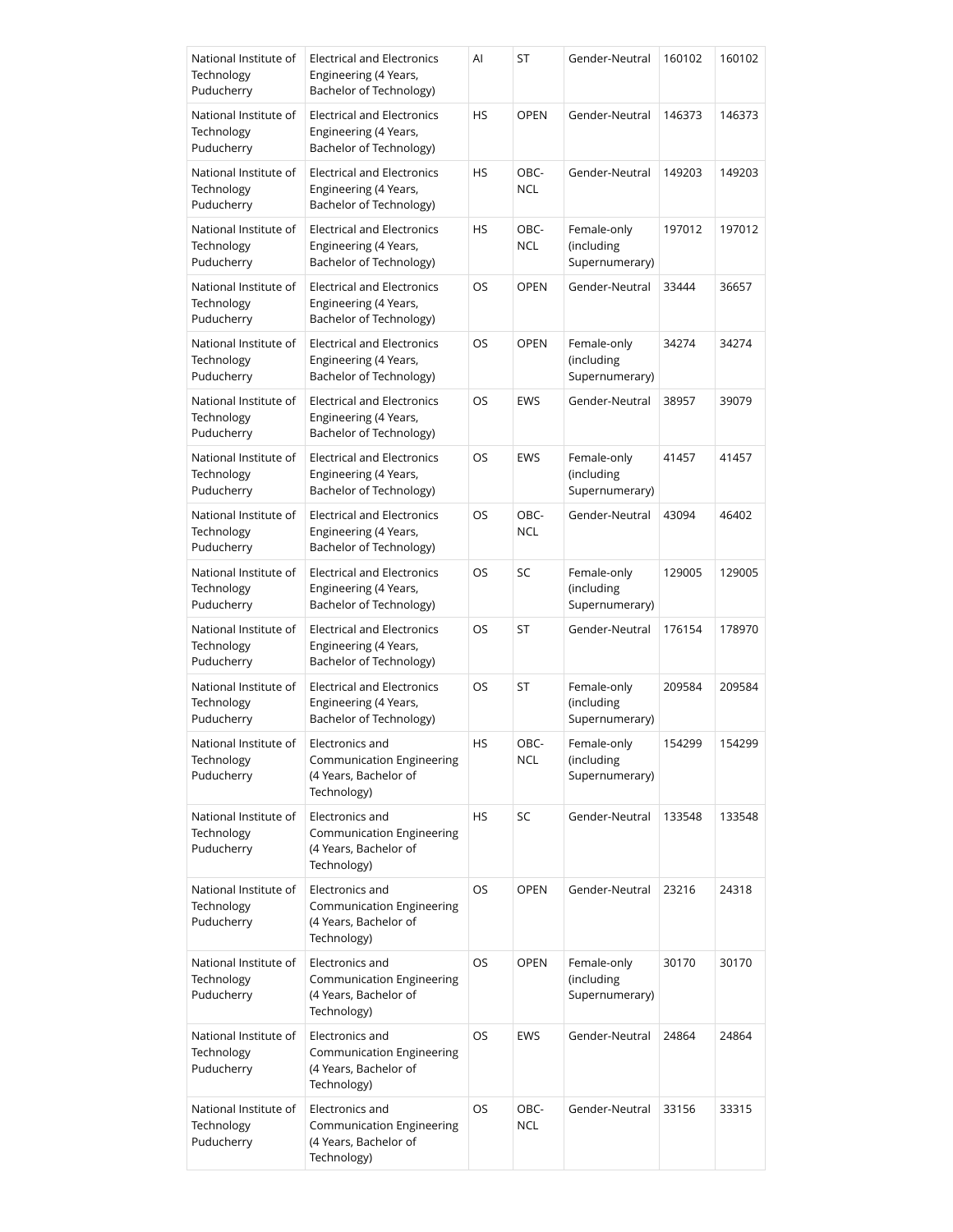| National Institute of<br>Technology<br>Puducherry | Electronics and<br>Communication Engineering<br>(4 Years, Bachelor of<br>Technology)        | OS        | OBC-<br><b>NCL</b> | Female-only<br>(including<br>Supernumerary) | 46513  | 46513  |
|---------------------------------------------------|---------------------------------------------------------------------------------------------|-----------|--------------------|---------------------------------------------|--------|--------|
| National Institute of<br>Technology<br>Puducherry | Electronics and<br><b>Communication Engineering</b><br>(4 Years, Bachelor of<br>Technology) | OS.       | ST                 | Gender-Neutral                              | 164837 | 164837 |
| National Institute of<br>Technology<br>Puducherry | Mechanical Engineering (4<br>Years, Bachelor of<br>Technology)                              | Al        | ST                 | Gender-Neutral                              | 181525 | 181525 |
| National Institute of<br>Technology<br>Puducherry | Mechanical Engineering (4<br>Years, Bachelor of<br>Technology)                              | HS        | OBC-<br><b>NCL</b> | Gender-Neutral                              | 210221 | 210221 |
| National Institute of<br>Technology<br>Puducherry | Mechanical Engineering (4<br>Years, Bachelor of<br>Technology)                              | OS        | <b>OPEN</b>        | Gender-Neutral                              | 41323  | 41948  |
| National Institute of<br>Technology<br>Puducherry | Mechanical Engineering (4<br>Years, Bachelor of<br>Technology)                              | OS.       | <b>OPEN</b>        | Female-only<br>(including<br>Supernumerary) | 54211  | 54211  |
| National Institute of<br>Technology<br>Puducherry | Mechanical Engineering (4<br>Years, Bachelor of<br>Technology)                              | OS        | <b>EWS</b>         | Gender-Neutral                              | 45639  | 45639  |
| National Institute of<br>Technology<br>Puducherry | Mechanical Engineering (4<br>Years, Bachelor of<br>Technology)                              | OS        | OBC-<br><b>NCL</b> | Gender-Neutral                              | 46680  | 53859  |
| National Institute of<br>Technology<br>Puducherry | Mechanical Engineering (4<br>Years, Bachelor of<br>Technology)                              | OS        | OBC-<br><b>NCL</b> | Female-only<br>(including<br>Supernumerary) | 65878  | 65878  |
| National Institute of<br><b>Technology Raipur</b> | Architecture (5 Years,<br>Bachelor of Architecture)                                         | <b>HS</b> | <b>OPEN</b>        | Gender-Neutral                              | 3014   | 3014   |
| National Institute of<br><b>Technology Raipur</b> | Architecture (5 Years,<br>Bachelor of Architecture)                                         | OS        | <b>OPEN</b>        | Gender-Neutral                              | 1321   | 1412   |
| National Institute of<br><b>Technology Raipur</b> | Architecture (5 Years,<br>Bachelor of Architecture)                                         | OS        | OBC-<br><b>NCL</b> | Gender-Neutral                              | 2420   | 2567   |
| National Institute of<br>Technology Raipur        | Architecture (5 Years,<br>Bachelor of Architecture)                                         | OS        | SC                 | Female-only<br>(including<br>Supernumerary) | 4849   | 4849   |
| National Institute of<br>Technology Raipur        | Architecture (5 Years,<br>Bachelor of Architecture)                                         | OS        | ST                 | Gender-Neutral                              | 6973   | 6973   |
| National Institute of<br>Technology Raipur        | Bio Medical Engineering (4<br>Years, Bachelor of<br>Technology)                             | HS        | <b>OPEN</b>        | Gender-Neutral                              | 103053 | 108165 |
| National Institute of<br>Technology Raipur        | Bio Medical Engineering (4<br>Years, Bachelor of<br>Technology)                             | HS        | OPEN               | Female-only<br>(including<br>Supernumerary) | 118459 | 130960 |
| National Institute of<br>Technology Raipur        | Bio Medical Engineering (4<br>Years, Bachelor of<br>Technology)                             | HS        | <b>EWS</b>         | Gender-Neutral                              | 128610 | 140116 |
| National Institute of<br>Technology Raipur        | Bio Medical Engineering (4<br>Years, Bachelor of<br>Technology)                             | HS        | OBC-<br><b>NCL</b> | Gender-Neutral                              | 109746 | 117086 |
| National Institute of<br>Technology Raipur        | Bio Medical Engineering (4<br>Years, Bachelor of<br>Technology)                             | HS        | SC                 | Gender-Neutral                              | 265054 | 265054 |
| National Institute of<br>Technology Raipur        | Bio Medical Engineering (4<br>Years, Bachelor of<br>Technology)                             | HS        | ST                 | Gender-Neutral                              | 250900 | 272617 |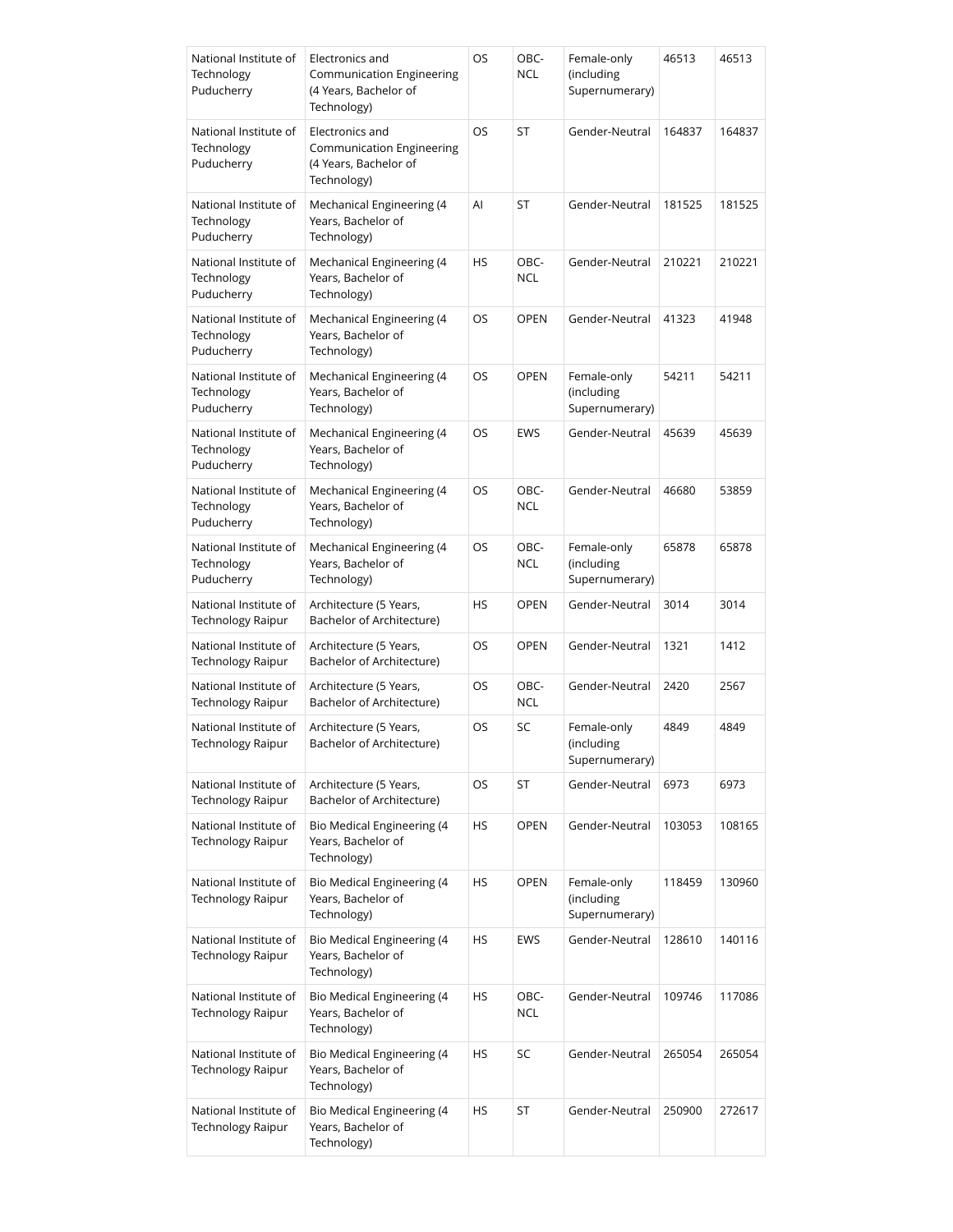| National Institute of<br>Technology Raipur        | Bio Medical Engineering (4<br>Years, Bachelor of<br>Technology)        | OS | <b>OPEN</b>        | Gender-Neutral                              | 48522  | 67215  |
|---------------------------------------------------|------------------------------------------------------------------------|----|--------------------|---------------------------------------------|--------|--------|
| National Institute of<br><b>Technology Raipur</b> | Bio Medical Engineering (4<br>Years, Bachelor of<br>Technology)        | OS | <b>OPEN</b>        | Female-only<br>(including<br>Supernumerary) | 63461  | 77668  |
| National Institute of<br><b>Technology Raipur</b> | Bio Medical Engineering (4<br>Years, Bachelor of<br>Technology)        | OS | <b>EWS</b>         | Gender-Neutral                              | 67833  | 70931  |
| National Institute of<br>Technology Raipur        | <b>Bio Medical Engineering (4</b><br>Years, Bachelor of<br>Technology) | OS | <b>EWS</b>         | Female-only<br>(including<br>Supernumerary) | 91960  | 91960  |
| National Institute of<br>Technology Raipur        | Bio Medical Engineering (4<br>Years, Bachelor of<br>Technology)        | OS | OBC-<br><b>NCL</b> | Gender-Neutral                              | 68288  | 71474  |
| National Institute of<br>Technology Raipur        | Bio Medical Engineering (4<br>Years, Bachelor of<br>Technology)        | OS | OBC-<br><b>NCL</b> | Female-only<br>(including<br>Supernumerary) | 89993  | 90622  |
| National Institute of<br>Technology Raipur        | Bio Medical Engineering (4<br>Years, Bachelor of<br>Technology)        | OS | SC                 | Gender-Neutral                              | 179537 | 179537 |
| National Institute of<br><b>Technology Raipur</b> | Bio Medical Engineering (4<br>Years, Bachelor of<br>Technology)        | OS | SC                 | Female-only<br>(including<br>Supernumerary) | 177204 | 177204 |
| National Institute of<br><b>Technology Raipur</b> | Bio Medical Engineering (4<br>Years, Bachelor of<br>Technology)        | OS | ST                 | Gender-Neutral                              | 235327 | 241223 |
| National Institute of<br>Technology Raipur        | Bio Technology (4 Years,<br>Bachelor of Technology)                    | HS | <b>OPEN</b>        | Gender-Neutral                              | 100001 | 101154 |
| National Institute of<br>Technology Raipur        | Bio Technology (4 Years,<br>Bachelor of Technology)                    | HS | <b>OPEN</b>        | Female-only<br>(including<br>Supernumerary) | 105681 | 121365 |
| National Institute of<br>Technology Raipur        | Bio Technology (4 Years,<br>Bachelor of Technology)                    | HS | <b>EWS</b>         | Gender-Neutral                              | 120094 | 120094 |
| National Institute of<br>Technology Raipur        | Bio Technology (4 Years,<br>Bachelor of Technology)                    | HS | <b>EWS</b>         | Female-only<br>(including<br>Supernumerary) | 132771 | 132771 |
| National Institute of<br><b>Technology Raipur</b> | Bio Technology (4 Years,<br>Bachelor of Technology)                    | HS | OBC-<br><b>NCL</b> | Gender-Neutral                              | 103979 | 106056 |
| National Institute of<br>Technology Raipur        | Bio Technology (4 Years,<br>Bachelor of Technology)                    | HS | OBC-<br><b>NCL</b> | Female-only<br>(including<br>Supernumerary) | 136628 | 136628 |
| National Institute of<br>Technology Raipur        | Bio Technology (4 Years,<br>Bachelor of Technology)                    | HS | SC                 | Gender-Neutral                              | 208823 | 215526 |
| National Institute of<br><b>Technology Raipur</b> | Bio Technology (4 Years,<br>Bachelor of Technology)                    | HS | ST                 | Gender-Neutral                              | 216207 | 245326 |
| National Institute of<br><b>Technology Raipur</b> | Bio Technology (4 Years,<br>Bachelor of Technology)                    | OS | <b>OPEN</b>        | Gender-Neutral                              | 53773  | 61265  |
| National Institute of<br>Technology Raipur        | Bio Technology (4 Years,<br>Bachelor of Technology)                    | OS | <b>OPEN</b>        | Female-only<br>(including<br>Supernumerary) | 63666  | 65147  |
| National Institute of<br><b>Technology Raipur</b> | Bio Technology (4 Years,<br>Bachelor of Technology)                    | OS | <b>EWS</b>         | Gender-Neutral                              | 63701  | 65561  |
| National Institute of<br>Technology Raipur        | Bio Technology (4 Years,<br>Bachelor of Technology)                    | OS | OBC-<br><b>NCL</b> | Gender-Neutral                              | 63088  | 67863  |
| National Institute of<br>Technology Raipur        | Bio Technology (4 Years,<br>Bachelor of Technology)                    | OS | OBC-<br><b>NCL</b> | Female-only<br>(including<br>Supernumerary) | 88233  | 89045  |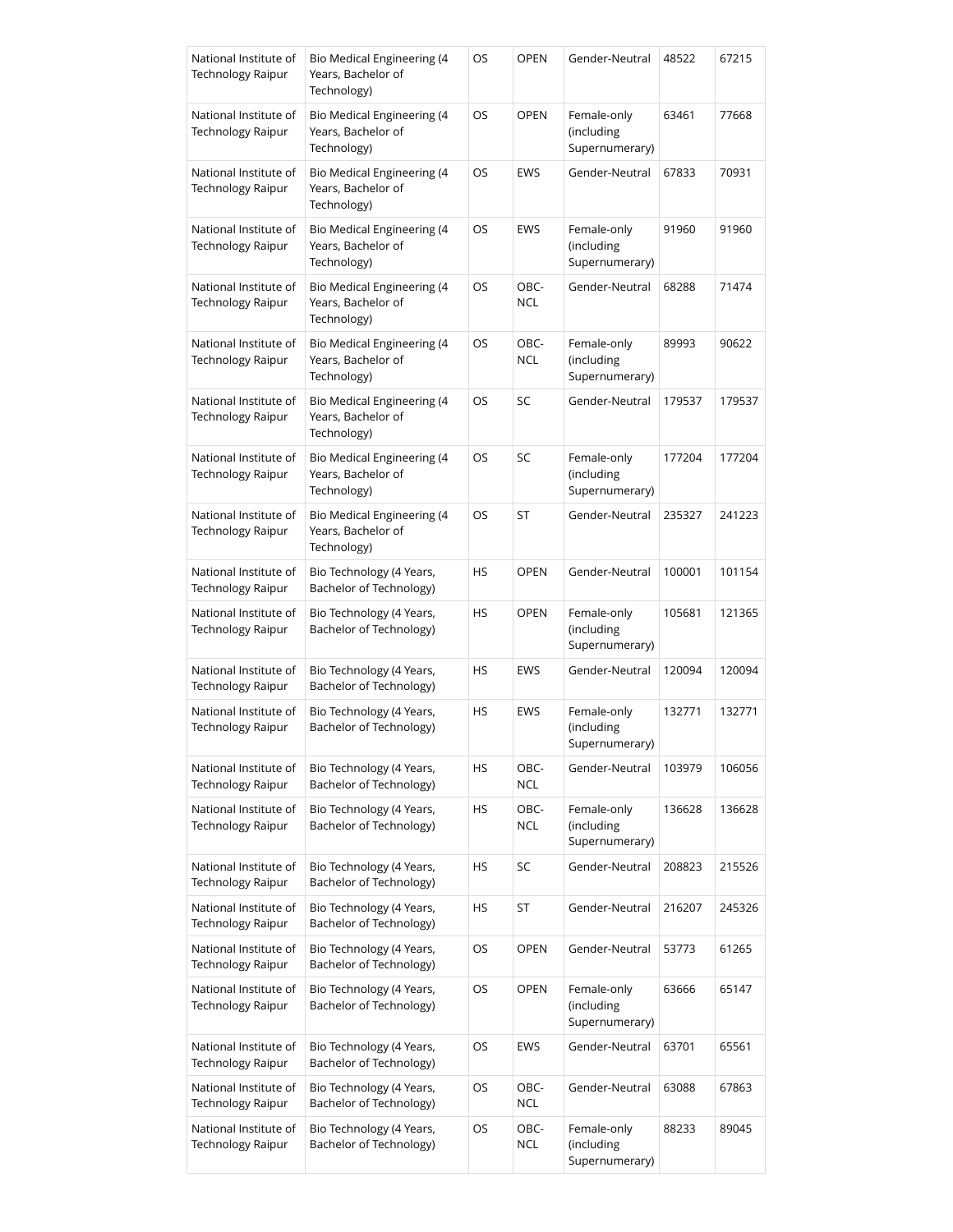| National Institute of<br><b>Technology Raipur</b> | Bio Technology (4 Years,<br>Bachelor of Technology)          | OS | SC                 | Gender-Neutral                              | 156663 | 174400 |
|---------------------------------------------------|--------------------------------------------------------------|----|--------------------|---------------------------------------------|--------|--------|
| National Institute of<br>Technology Raipur        | Bio Technology (4 Years,<br>Bachelor of Technology)          | OS | SC                 | Female-only<br>(including<br>Supernumerary) | 175794 | 175794 |
| National Institute of<br><b>Technology Raipur</b> | Bio Technology (4 Years,<br>Bachelor of Technology)          | OS | ST                 | Gender-Neutral                              | 234724 | 234724 |
| National Institute of<br><b>Technology Raipur</b> | Chemical Engineering (4<br>Years, Bachelor of<br>Technology) | HS | <b>OPEN</b>        | Gender-Neutral                              | 55447  | 55447  |
| National Institute of<br><b>Technology Raipur</b> | Chemical Engineering (4<br>Years, Bachelor of<br>Technology) | HS | <b>OPEN</b>        | Female-only<br>(including<br>Supernumerary) | 68531  | 74546  |
| National Institute of<br><b>Technology Raipur</b> | Chemical Engineering (4<br>Years, Bachelor of<br>Technology) | HS | <b>EWS</b>         | Gender-Neutral                              | 97634  | 97634  |
| National Institute of<br>Technology Raipur        | Chemical Engineering (4<br>Years, Bachelor of<br>Technology) | HS | <b>EWS</b>         | Female-only<br>(including<br>Supernumerary) | 104168 | 104168 |
| National Institute of<br><b>Technology Raipur</b> | Chemical Engineering (4<br>Years, Bachelor of<br>Technology) | HS | OBC-<br><b>NCL</b> | Gender-Neutral                              | 73025  | 73025  |
| National Institute of<br>Technology Raipur        | Chemical Engineering (4<br>Years, Bachelor of<br>Technology) | HS | OBC-<br><b>NCL</b> | Female-only<br>(including<br>Supernumerary) | 132753 | 132753 |
| National Institute of<br>Technology Raipur        | Chemical Engineering (4<br>Years, Bachelor of<br>Technology) | HS | SC                 | Gender-Neutral                              | 200489 | 200489 |
| National Institute of<br>Technology Raipur        | Chemical Engineering (4<br>Years, Bachelor of<br>Technology) | HS | ST                 | Gender-Neutral                              | 229092 | 229092 |
| National Institute of<br>Technology Raipur        | Chemical Engineering (4<br>Years, Bachelor of<br>Technology) | OS | <b>OPEN</b>        | Gender-Neutral                              | 40079  | 45003  |
| National Institute of<br><b>Technology Raipur</b> | Chemical Engineering (4<br>Years, Bachelor of<br>Technology) | OS | <b>OPEN</b>        | Female-only<br>(including<br>Supernumerary) | 50412  | 53628  |
| National Institute of<br><b>Technology Raipur</b> | Chemical Engineering (4<br>Years, Bachelor of<br>Technology) | OS | <b>EWS</b>         | Gender-Neutral                              | 46743  | 49622  |
| National Institute of<br>Technology Raipur        | Chemical Engineering (4<br>Years, Bachelor of<br>Technology) | OS | <b>EWS</b>         | Female-only<br>(including<br>Supernumerary) | 65257  | 65257  |
| National Institute of<br><b>Technology Raipur</b> | Chemical Engineering (4<br>Years, Bachelor of<br>Technology) | OS | OBC-<br><b>NCL</b> | Gender-Neutral                              | 46856  | 53426  |
| National Institute of<br>Technology Raipur        | Chemical Engineering (4<br>Years, Bachelor of<br>Technology) | OS | OBC-<br><b>NCL</b> | Female-only<br>(including<br>Supernumerary) | 54008  | 54008  |
| National Institute of<br>Technology Raipur        | Chemical Engineering (4<br>Years, Bachelor of<br>Technology) | OS | SC                 | Gender-Neutral                              | 148595 | 157178 |
| National Institute of<br><b>Technology Raipur</b> | Chemical Engineering (4<br>Years, Bachelor of<br>Technology) | OS | ST                 | Gender-Neutral                              | 163558 | 198982 |
| National Institute of<br><b>Technology Raipur</b> | Chemical Engineering (4<br>Years, Bachelor of<br>Technology) | OS | ST                 | Female-only<br>(including<br>Supernumerary) | 245344 | 245344 |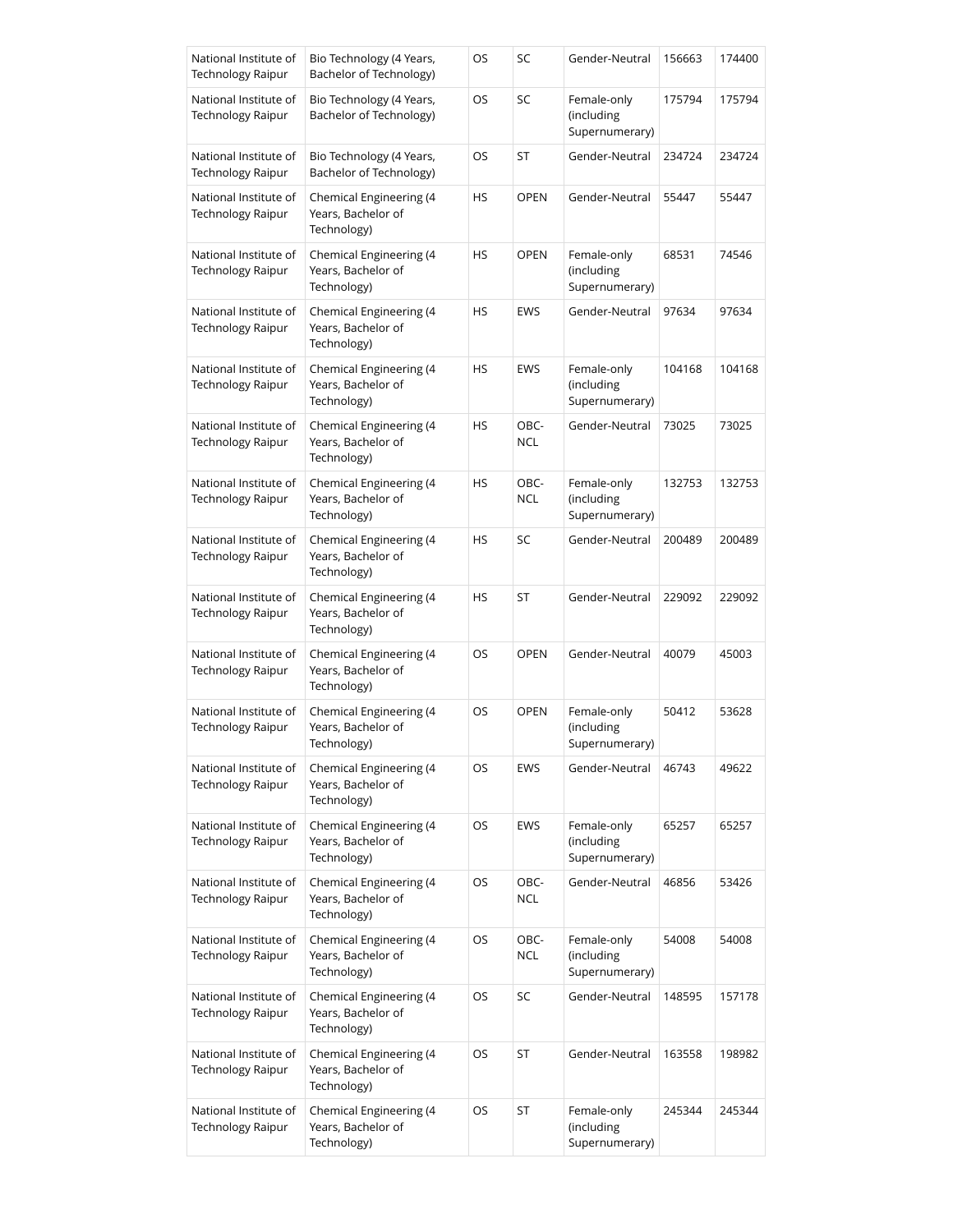| National Institute of<br><b>Technology Raipur</b> | Civil Engineering (4 Years,<br>Bachelor of Technology)                   | ΗS | <b>OPEN</b>        | Gender-Neutral                              | 47885  | 62880  |
|---------------------------------------------------|--------------------------------------------------------------------------|----|--------------------|---------------------------------------------|--------|--------|
| National Institute of<br>Technology Raipur        | Civil Engineering (4 Years,<br>Bachelor of Technology)                   | ΗS | <b>EWS</b>         | Gender-Neutral                              | 80653  | 80653  |
| National Institute of<br><b>Technology Raipur</b> | Civil Engineering (4 Years,<br>Bachelor of Technology)                   | ΗS | OBC-<br><b>NCL</b> | Gender-Neutral                              | 65317  | 65317  |
| National Institute of<br>Technology Raipur        | Civil Engineering (4 Years,<br>Bachelor of Technology)                   | OS | <b>OPEN</b>        | Gender-Neutral                              | 42017  | 46279  |
| National Institute of<br>Technology Raipur        | Civil Engineering (4 Years,<br>Bachelor of Technology)                   | OS | <b>OPEN</b>        | Female-only<br>(including<br>Supernumerary) | 60004  | 62340  |
| National Institute of<br>Technology Raipur        | Civil Engineering (4 Years,<br>Bachelor of Technology)                   | OS | <b>EWS</b>         | Gender-Neutral                              | 46765  | 49976  |
| National Institute of<br>Technology Raipur        | Civil Engineering (4 Years,<br>Bachelor of Technology)                   | OS | <b>EWS</b>         | Female-only<br>(including<br>Supernumerary) | 71212  | 71212  |
| National Institute of<br>Technology Raipur        | Civil Engineering (4 Years,<br>Bachelor of Technology)                   | OS | OBC-<br><b>NCL</b> | Gender-Neutral                              | 47328  | 50067  |
| National Institute of<br><b>Technology Raipur</b> | Civil Engineering (4 Years,<br>Bachelor of Technology)                   | OS | OBC-<br><b>NCL</b> | Female-only<br>(including<br>Supernumerary) | 73168  | 73168  |
| National Institute of<br>Technology Raipur        | Civil Engineering (4 Years,<br>Bachelor of Technology)                   | OS | SC                 | Gender-Neutral                              | 134117 | 134117 |
| National Institute of<br>Technology Raipur        | Civil Engineering (4 Years,<br>Bachelor of Technology)                   | OS | ST                 | Female-only<br>(including<br>Supernumerary) | 181118 | 181118 |
| National Institute of<br>Technology Raipur        | Computer Science and<br>Engineering (4 Years,<br>Bachelor of Technology) | OS | <b>OPEN</b>        | Gender-Neutral                              | 10225  | 11760  |
| National Institute of<br>Technology Raipur        | Computer Science and<br>Engineering (4 Years,<br>Bachelor of Technology) | OS | <b>OPEN</b>        | Female-only<br>(including<br>Supernumerary) | 16299  | 16299  |
| National Institute of<br><b>Technology Raipur</b> | Computer Science and<br>Engineering (4 Years,<br>Bachelor of Technology) | OS | <b>EWS</b>         | Gender-Neutral                              | 12267  | 12316  |
| National Institute of<br>Technology Raipur        | <b>Electrical Engineering (4</b><br>Years, Bachelor of<br>Technology)    | HS | OPEN               | Gender-Neutral                              | 32079  | 45088  |
| National Institute of<br>Technology Raipur        | Electrical Engineering (4<br>Years, Bachelor of<br>Technology)           | HS | <b>OPEN</b>        | Female-only<br>(including<br>Supernumerary) | 49968  | 50731  |
| National Institute of<br>Technology Raipur        | Electrical Engineering (4<br>Years, Bachelor of<br>Technology)           | НS | <b>EWS</b>         | Gender-Neutral                              | 74055  | 74055  |
| National Institute of<br>Technology Raipur        | <b>Electrical Engineering (4</b><br>Years, Bachelor of<br>Technology)    | HS | OBC-<br><b>NCL</b> | Gender-Neutral                              | 54108  | 54108  |
| National Institute of<br>Technology Raipur        | Electrical Engineering (4<br>Years, Bachelor of<br>Technology)           | НS | OBC-<br><b>NCL</b> | Female-only<br>(including<br>Supernumerary) | 124383 | 124383 |
| National Institute of<br>Technology Raipur        | Electrical Engineering (4<br>Years, Bachelor of<br>Technology)           | НS | SC                 | Gender-Neutral                              | 152459 | 157894 |
| National Institute of<br>Technology Raipur        | Electrical Engineering (4<br>Years, Bachelor of<br>Technology)           | ΗS | ST                 | Gender-Neutral                              | 199221 | 199221 |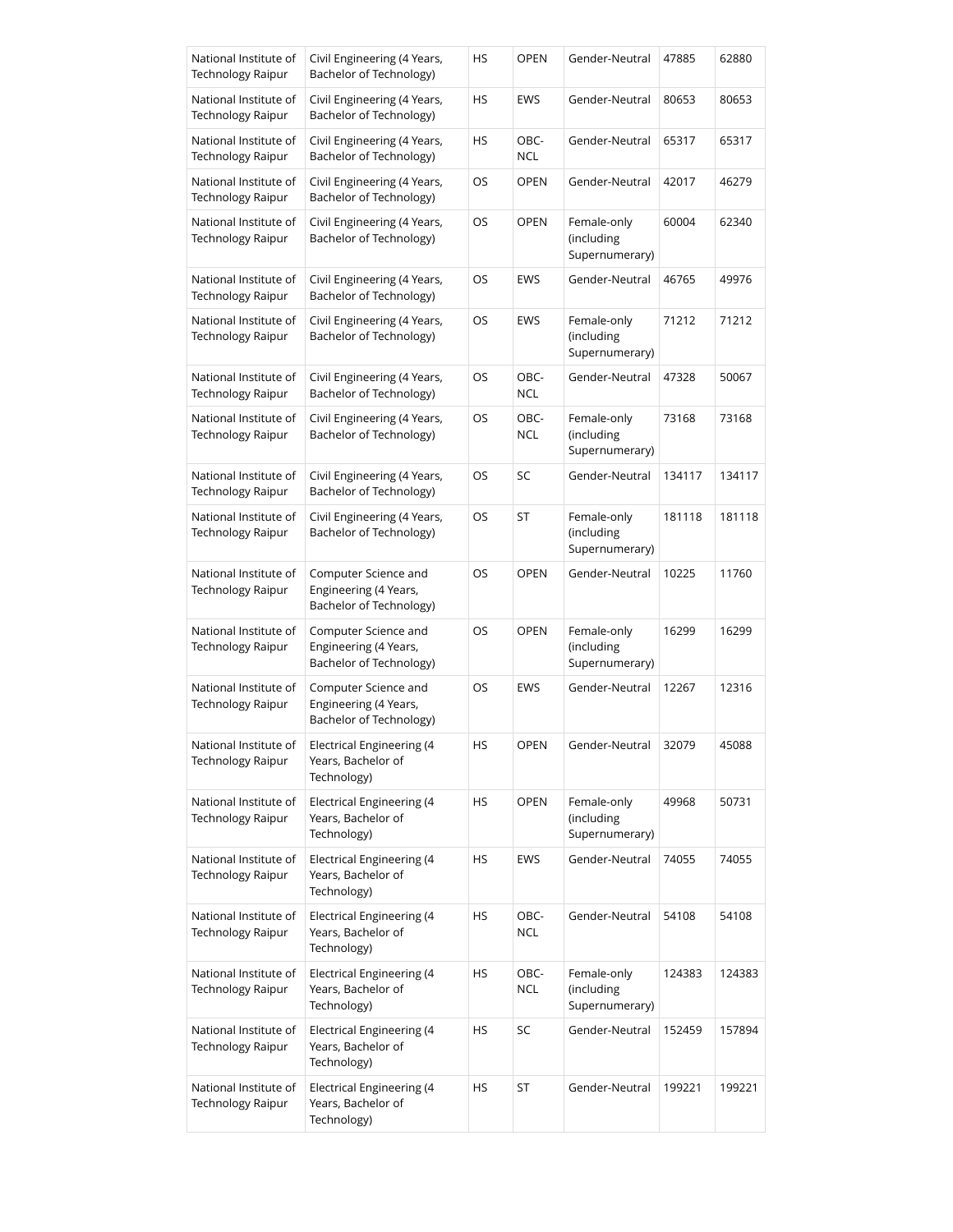| National Institute of<br><b>Technology Raipur</b> | Electrical Engineering (4<br>Years, Bachelor of<br>Technology)                              | OS  | <b>OPEN</b>        | Gender-Neutral                              | 22356  | 27531  |
|---------------------------------------------------|---------------------------------------------------------------------------------------------|-----|--------------------|---------------------------------------------|--------|--------|
| National Institute of<br><b>Technology Raipur</b> | <b>Electrical Engineering (4</b><br>Years, Bachelor of<br>Technology)                       | OS  | <b>OPEN</b>        | Female-only<br>(including<br>Supernumerary) | 33741  | 39371  |
| National Institute of<br><b>Technology Raipur</b> | Electrical Engineering (4<br>Years, Bachelor of<br>Technology)                              | OS  | <b>EWS</b>         | Gender-Neutral                              | 27618  | 28535  |
| National Institute of<br>Technology Raipur        | Electrical Engineering (4<br>Years, Bachelor of<br>Technology)                              | OS. | <b>EWS</b>         | Female-only<br>(including<br>Supernumerary) | 39808  | 39808  |
| National Institute of<br><b>Technology Raipur</b> | Electrical Engineering (4<br>Years, Bachelor of<br>Technology)                              | OS  | OBC-<br><b>NCL</b> | Gender-Neutral                              | 31441  | 33260  |
| National Institute of<br><b>Technology Raipur</b> | Electrical Engineering (4<br>Years, Bachelor of<br>Technology)                              | OS. | OBC-<br><b>NCL</b> | Female-only<br>(including<br>Supernumerary) | 49492  | 49492  |
| National Institute of<br>Technology Raipur        | Electrical Engineering (4<br>Years, Bachelor of<br>Technology)                              | OS  | SC                 | Gender-Neutral                              | 101578 | 101578 |
| National Institute of<br><b>Technology Raipur</b> | <b>Electrical Engineering (4</b><br>Years, Bachelor of<br>Technology)                       | OS. | ST                 | Female-only<br>(including<br>Supernumerary) | 171799 | 171799 |
| National Institute of<br>Technology Raipur        | Electronics and<br>Communication Engineering<br>(4 Years, Bachelor of<br>Technology)        | HS  | <b>OPEN</b>        | Gender-Neutral                              | 29207  | 29207  |
| National Institute of<br>Technology Raipur        | Electronics and<br>Communication Engineering<br>(4 Years, Bachelor of<br>Technology)        | HS  | <b>OPEN</b>        | Female-only<br>(including<br>Supernumerary) | 38555  | 42196  |
| National Institute of<br>Technology Raipur        | Electronics and<br>Communication Engineering<br>(4 Years, Bachelor of<br>Technology)        | HS  | OBC-<br><b>NCL</b> | Gender-Neutral                              | 47994  | 47994  |
| National Institute of<br><b>Technology Raipur</b> | Electronics and<br><b>Communication Engineering</b><br>(4 Years, Bachelor of<br>Technology) | HS  | OBC-<br><b>NCL</b> | Female-only<br>(including<br>Supernumerary) | 111306 | 111306 |
| National Institute of<br>Technology Raipur        | Electronics and<br>Communication Engineering<br>(4 Years, Bachelor of<br>Technology)        | HS  | SC                 | Gender-Neutral                              | 134502 | 134502 |
| National Institute of<br>Technology Raipur        | Electronics and<br><b>Communication Engineering</b><br>(4 Years, Bachelor of<br>Technology) | OS  | <b>OPEN</b>        | Gender-Neutral                              | 16377  | 18574  |
| National Institute of<br>Technology Raipur        | Electronics and<br>Communication Engineering<br>(4 Years, Bachelor of<br>Technology)        | OS  | <b>OPEN</b>        | Female-only<br>(including<br>Supernumerary) | 26126  | 26195  |
| National Institute of<br><b>Technology Raipur</b> | Electronics and<br>Communication Engineering<br>(4 Years, Bachelor of<br>Technology)        | OS  | <b>EWS</b>         | Gender-Neutral                              | 18859  | 19633  |
| National Institute of<br>Technology Raipur        | Electronics and<br>Communication Engineering<br>(4 Years, Bachelor of<br>Technology)        | OS  | <b>EWS</b>         | Female-only<br>(including<br>Supernumerary) | 26210  | 26210  |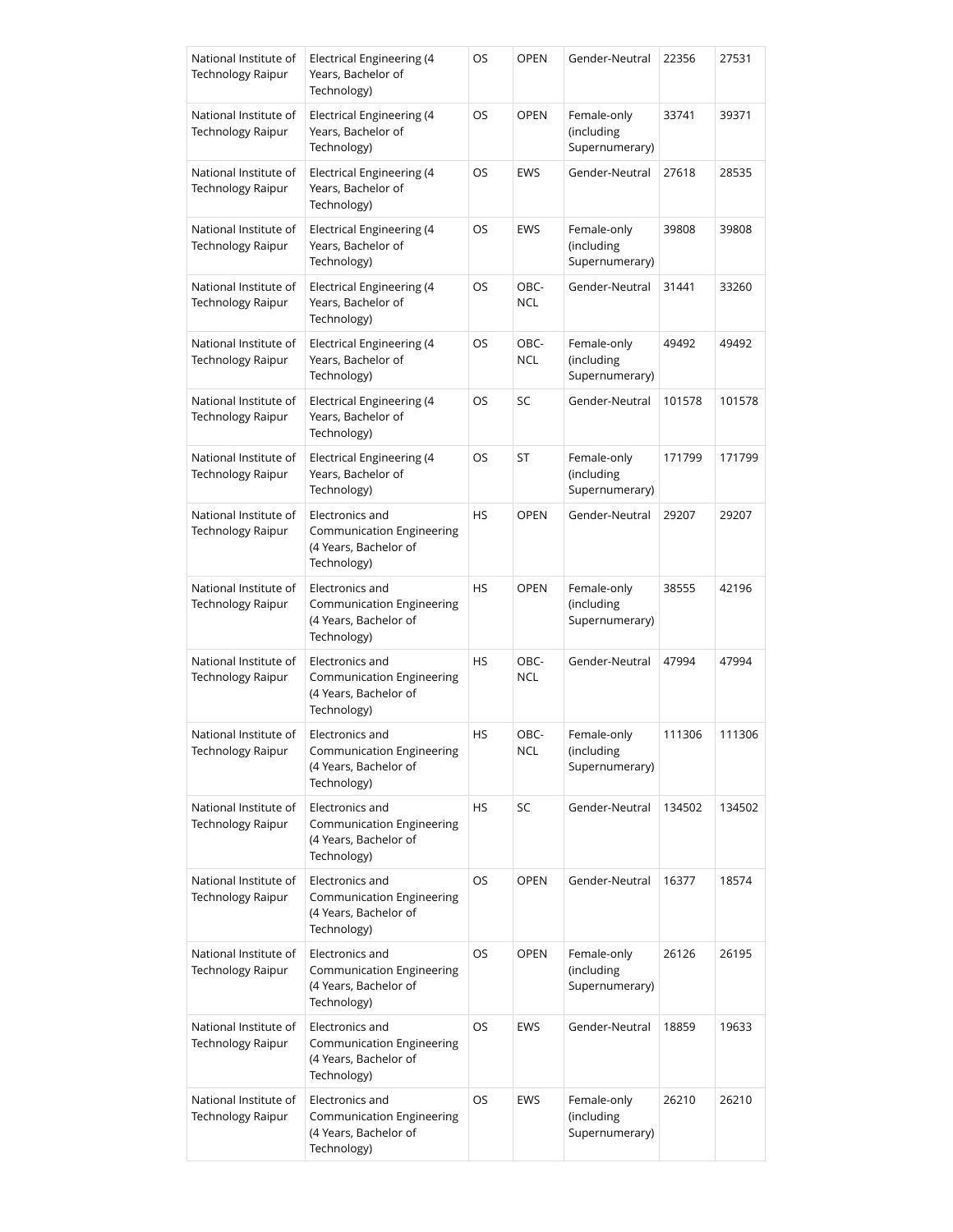| National Institute of<br><b>Technology Raipur</b> | Electronics and<br><b>Communication Engineering</b><br>(4 Years, Bachelor of<br>Technology) | OS | OBC-<br><b>NCL</b> | Gender-Neutral                              | 21411  | 25724  |
|---------------------------------------------------|---------------------------------------------------------------------------------------------|----|--------------------|---------------------------------------------|--------|--------|
| National Institute of<br><b>Technology Raipur</b> | Electronics and<br><b>Communication Engineering</b><br>(4 Years, Bachelor of<br>Technology) | OS | SC                 | Gender-Neutral                              | 96305  | 99324  |
| National Institute of<br><b>Technology Raipur</b> | Information Technology (4<br>Years, Bachelor of<br>Technology)                              | HS | <b>OPEN</b>        | Gender-Neutral                              | 11752  | 11752  |
| National Institute of<br><b>Technology Raipur</b> | Information Technology (4<br>Years, Bachelor of<br>Technology)                              | OS | <b>OPEN</b>        | Gender-Neutral                              | 12649  | 13744  |
| National Institute of<br><b>Technology Raipur</b> | Information Technology (4<br>Years, Bachelor of<br>Technology)                              | OS | OPEN               | Female-only<br>(including<br>Supernumerary) | 18665  | 18985  |
| National Institute of<br><b>Technology Raipur</b> | Information Technology (4<br>Years, Bachelor of<br>Technology)                              | OS | <b>EWS</b>         | Gender-Neutral                              | 14034  | 14034  |
| National Institute of<br><b>Technology Raipur</b> | Information Technology (4<br>Years, Bachelor of<br>Technology)                              | OS | <b>EWS</b>         | Female-only<br>(including<br>Supernumerary) | 24746  | 24746  |
| National Institute of<br><b>Technology Raipur</b> | Information Technology (4<br>Years, Bachelor of<br>Technology)                              | OS | OBC-<br><b>NCL</b> | Gender-Neutral                              | 17690  | 17690  |
| National Institute of<br><b>Technology Raipur</b> | Mechanical Engineering (4<br>Years, Bachelor of<br>Technology)                              | HS | <b>OPEN</b>        | Gender-Neutral                              | 52480  | 55221  |
| National Institute of<br><b>Technology Raipur</b> | Mechanical Engineering (4<br>Years, Bachelor of<br>Technology)                              | HS | <b>OPEN</b>        | Female-only<br>(including<br>Supernumerary) | 66237  | 75393  |
| National Institute of<br><b>Technology Raipur</b> | Mechanical Engineering (4<br>Years, Bachelor of<br>Technology)                              | HS | <b>EWS</b>         | Gender-Neutral                              | 79886  | 79886  |
| National Institute of<br>Technology Raipur        | Mechanical Engineering (4<br>Years, Bachelor of<br>Technology)                              | HS | OBC-<br><b>NCL</b> | Gender-Neutral                              | 56633  | 69148  |
| National Institute of<br><b>Technology Raipur</b> | Mechanical Engineering (4<br>Years, Bachelor of<br>Technology)                              | HS | SC                 | Gender-Neutral                              | 178631 | 178631 |
| National Institute of<br><b>Technology Raipur</b> | Mechanical Engineering (4<br>Years, Bachelor of<br>Technology)                              | OS | <b>OPEN</b>        | Gender-Neutral                              | 29198  | 35273  |
| National Institute of<br><b>Technology Raipur</b> | Mechanical Engineering (4<br>Years, Bachelor of<br>Technology)                              | OS | OPEN               | Female-only<br>(including<br>Supernumerary) | 48738  | 54311  |
| National Institute of<br><b>Technology Raipur</b> | Mechanical Engineering (4<br>Years, Bachelor of<br>Technology)                              | OS | EWS                | Gender-Neutral                              | 38349  | 38912  |
| National Institute of<br><b>Technology Raipur</b> | Mechanical Engineering (4<br>Years, Bachelor of<br>Technology)                              | OS | EWS                | Female-only<br>(including<br>Supernumerary) | 60546  | 60546  |
| National Institute of<br><b>Technology Raipur</b> | Mechanical Engineering (4<br>Years, Bachelor of<br>Technology)                              | OS | OBC-<br><b>NCL</b> | Gender-Neutral                              | 41310  | 43463  |
| National Institute of<br><b>Technology Raipur</b> | Mechanical Engineering (4<br>Years, Bachelor of<br>Technology)                              | OS | OBC-<br><b>NCL</b> | Female-only<br>(including<br>Supernumerary) | 70658  | 70658  |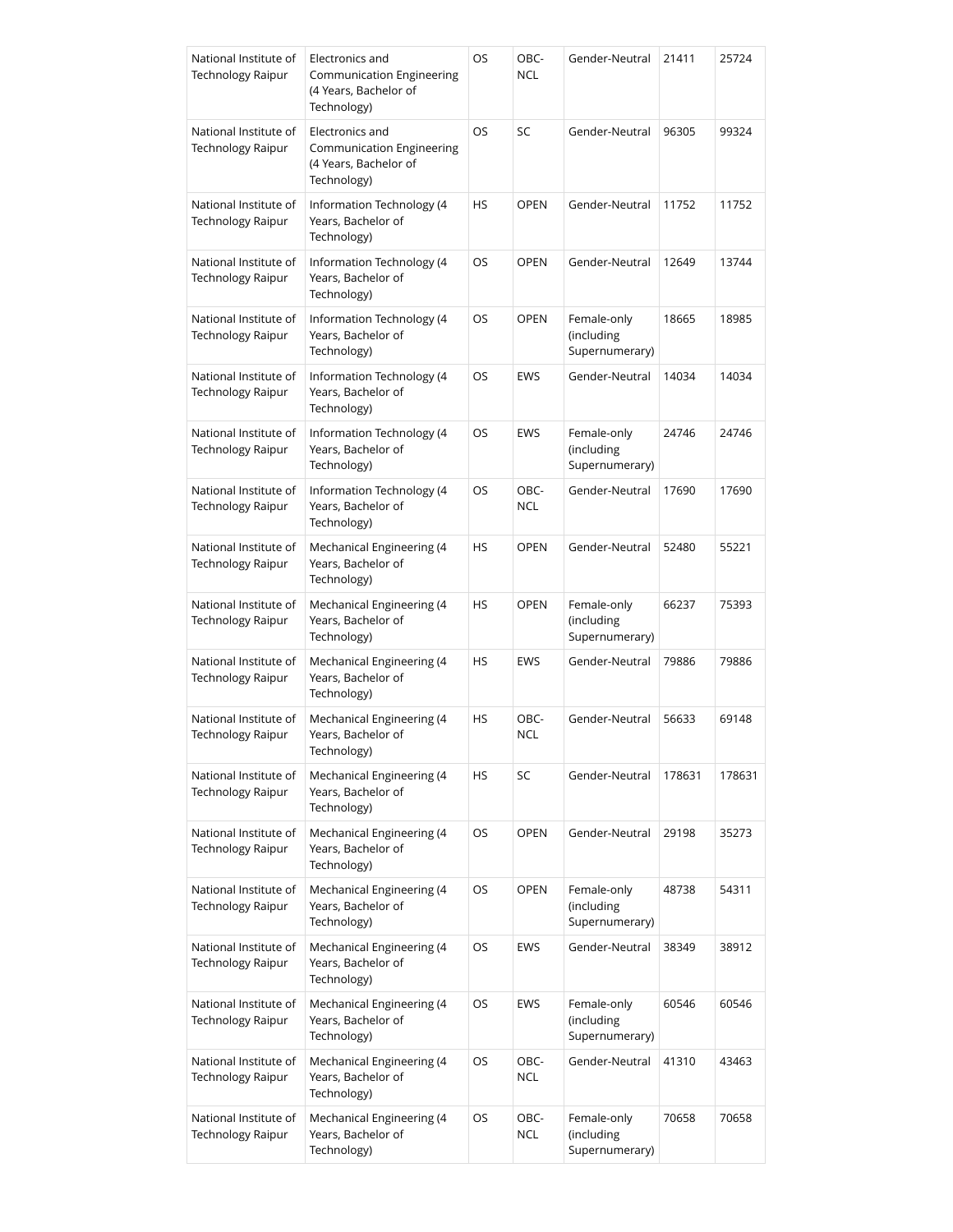| National Institute of<br><b>Technology Raipur</b> | Mechanical Engineering (4<br>Years, Bachelor of<br>Technology)                  | OS | SC                 | Gender-Neutral                              | 95825  | 124001 |
|---------------------------------------------------|---------------------------------------------------------------------------------|----|--------------------|---------------------------------------------|--------|--------|
| National Institute of<br><b>Technology Raipur</b> | Mechanical Engineering (4<br>Years, Bachelor of<br>Technology)                  | OS | SC                 | Female-only<br>(including<br>Supernumerary) | 173105 | 173105 |
| National Institute of<br><b>Technology Raipur</b> | Mechanical Engineering (4<br>Years, Bachelor of<br>Technology)                  | OS | ST                 | Gender-Neutral                              | 190191 | 190191 |
| National Institute of<br><b>Technology Raipur</b> | Metallurgical and Materials<br>Engineering (4 Years,<br>Bachelor of Technology) | HS | <b>OPEN</b>        | Gender-Neutral                              | 66962  | 69938  |
| National Institute of<br><b>Technology Raipur</b> | Metallurgical and Materials<br>Engineering (4 Years,<br>Bachelor of Technology) | HS | <b>OPEN</b>        | Female-only<br>(including<br>Supernumerary) | 86338  | 94465  |
| National Institute of<br><b>Technology Raipur</b> | Metallurgical and Materials<br>Engineering (4 Years,<br>Bachelor of Technology) | HS | OBC-<br><b>NCL</b> | Gender-Neutral                              | 76670  | 95372  |
| National Institute of<br>Technology Raipur        | Metallurgical and Materials<br>Engineering (4 Years,<br>Bachelor of Technology) | HS | SC                 | Gender-Neutral                              | 202485 | 202485 |
| National Institute of<br><b>Technology Raipur</b> | Metallurgical and Materials<br>Engineering (4 Years,<br>Bachelor of Technology) | HS | SC                 | Female-only<br>(including<br>Supernumerary) | 222100 | 222100 |
| National Institute of<br><b>Technology Raipur</b> | Metallurgical and Materials<br>Engineering (4 Years,<br>Bachelor of Technology) | HS | ST                 | Gender-Neutral                              | 237007 | 237007 |
| National Institute of<br>Technology Raipur        | Metallurgical and Materials<br>Engineering (4 Years,<br>Bachelor of Technology) | OS | <b>OPEN</b>        | Gender-Neutral                              | 50064  | 55547  |
| National Institute of<br>Technology Raipur        | Metallurgical and Materials<br>Engineering (4 Years,<br>Bachelor of Technology) | OS | <b>OPEN</b>        | Female-only<br>(including<br>Supernumerary) | 62567  | 66877  |
| National Institute of<br>Technology Raipur        | Metallurgical and Materials<br>Engineering (4 Years,<br>Bachelor of Technology) | OS | <b>EWS</b>         | Gender-Neutral                              | 55944  | 59747  |
| National Institute of<br><b>Technology Raipur</b> | Metallurgical and Materials<br>Engineering (4 Years,<br>Bachelor of Technology) | OS | EWS                | Female-only<br>(including<br>Supernumerary) | 82849  | 82849  |
| National Institute of<br>Technology Raipur        | Metallurgical and Materials<br>Engineering (4 Years,<br>Bachelor of Technology) | OS | OBC-<br><b>NCL</b> | Gender-Neutral                              | 56165  | 61870  |
| National Institute of<br>Technology Raipur        | Metallurgical and Materials<br>Engineering (4 Years,<br>Bachelor of Technology) | OS | OBC-<br><b>NCL</b> | Female-only<br>(including<br>Supernumerary) | 80727  | 85698  |
| National Institute of<br><b>Technology Raipur</b> | Metallurgical and Materials<br>Engineering (4 Years,<br>Bachelor of Technology) | OS | SC                 | Gender-Neutral                              | 158482 | 162891 |
| National Institute of<br>Technology Raipur        | Metallurgical and Materials<br>Engineering (4 Years,<br>Bachelor of Technology) | OS | ST                 | Gender-Neutral                              | 223349 | 229614 |
| National Institute of<br>Technology Raipur        | Metallurgical and Materials<br>Engineering (4 Years,<br>Bachelor of Technology) | OS | ST                 | Female-only<br>(including<br>Supernumerary) | 255953 | 266721 |
| National Institute of<br>Technology Raipur        | Mining Engineering (4 Years,<br>Bachelor of Technology)                         | HS | <b>OPEN</b>        | Gender-Neutral                              | 82093  | 82093  |
| National Institute of<br>Technology Raipur        | Mining Engineering (4 Years,<br>Bachelor of Technology)                         | HS | OPEN               | Female-only<br>(including<br>Supernumerary) | 95087  | 129186 |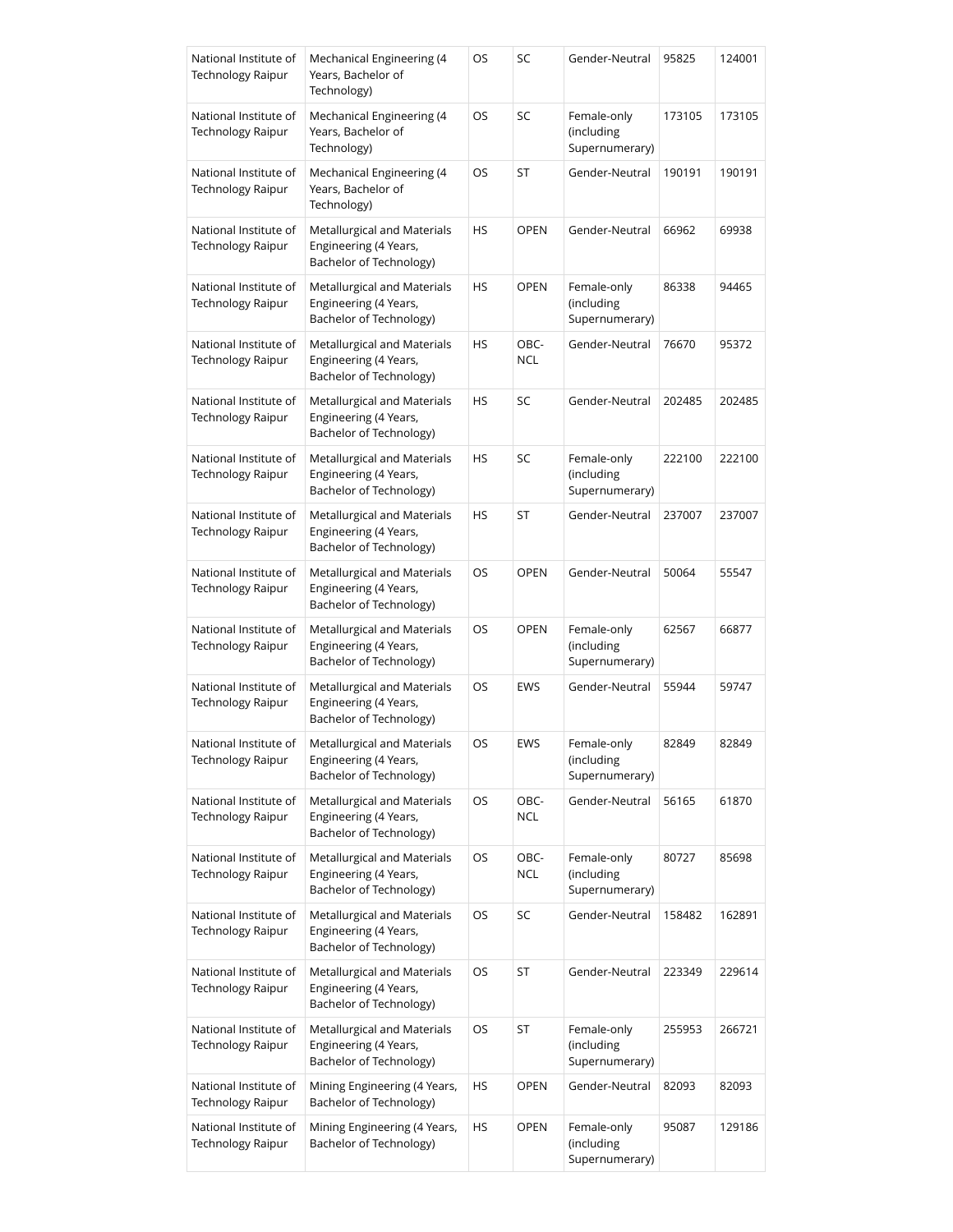| National Institute of<br><b>Technology Raipur</b> | Mining Engineering (4 Years,<br>Bachelor of Technology) | HS | <b>EWS</b>         | Gender-Neutral                              | 107659 | 107659 |
|---------------------------------------------------|---------------------------------------------------------|----|--------------------|---------------------------------------------|--------|--------|
| National Institute of<br>Technology Raipur        | Mining Engineering (4 Years,<br>Bachelor of Technology) | HS | <b>EWS</b>         | Female-only<br>(including<br>Supernumerary) | 149158 | 149158 |
| National Institute of<br><b>Technology Raipur</b> | Mining Engineering (4 Years,<br>Bachelor of Technology) | HS | OBC-<br>NCL        | Female-only<br>(including<br>Supernumerary) | 145900 | 145900 |
| National Institute of<br><b>Technology Raipur</b> | Mining Engineering (4 Years,<br>Bachelor of Technology) | HS | SC                 | Gender-Neutral                              | 212175 | 212175 |
| National Institute of<br><b>Technology Raipur</b> | Mining Engineering (4 Years,<br>Bachelor of Technology) | HS | ST                 | Gender-Neutral                              | 232309 | 232309 |
| National Institute of<br>Technology Raipur        | Mining Engineering (4 Years,<br>Bachelor of Technology) | OS | <b>OPEN</b>        | Gender-Neutral                              | 52104  | 59576  |
| National Institute of<br>Technology Raipur        | Mining Engineering (4 Years,<br>Bachelor of Technology) | OS | OPEN               | Female-only<br>(including<br>Supernumerary) | 69133  | 80556  |
| National Institute of<br><b>Technology Raipur</b> | Mining Engineering (4 Years,<br>Bachelor of Technology) | OS | <b>EWS</b>         | Gender-Neutral                              | 59949  | 62310  |
| National Institute of<br><b>Technology Raipur</b> | Mining Engineering (4 Years,<br>Bachelor of Technology) | OS | <b>EWS</b>         | Female-only<br>(including<br>Supernumerary) | 88590  | 88590  |
| National Institute of<br>Technology Raipur        | Mining Engineering (4 Years,<br>Bachelor of Technology) | OS | OBC-<br><b>NCL</b> | Gender-Neutral                              | 59698  | 67545  |
| National Institute of<br>Technology Raipur        | Mining Engineering (4 Years,<br>Bachelor of Technology) | OS | OBC-<br><b>NCL</b> | Female-only<br>(including<br>Supernumerary) | 87001  | 93736  |
| National Institute of<br>Technology Raipur        | Mining Engineering (4 Years,<br>Bachelor of Technology) | OS | SC                 | Gender-Neutral                              | 159978 | 165172 |
| National Institute of<br>Technology Raipur        | Mining Engineering (4 Years,<br>Bachelor of Technology) | OS | SC                 | Female-only<br>(including<br>Supernumerary) | 189806 | 189806 |
| National Institute of<br><b>Technology Raipur</b> | Mining Engineering (4 Years,<br>Bachelor of Technology) | OS | ST                 | Gender-Neutral                              | 204115 | 204115 |
| National Institute of<br>Technology Sikkim        | Civil Engineering (4 Years,<br>Bachelor of Technology)  | AI | SC                 | Gender-Neutral                              | 178925 | 179766 |
| National Institute of<br>Technology Sikkim        | Civil Engineering (4 Years,<br>Bachelor of Technology)  | Al | ST                 | Gender-Neutral                              | 176690 | 176690 |
| National Institute of<br>Technology Sikkim        | Civil Engineering (4 Years,<br>Bachelor of Technology)  | HS | <b>OPEN</b>        | Gender-Neutral                              | 497294 | 649797 |
| National Institute of<br>Technology Sikkim        | Civil Engineering (4 Years,<br>Bachelor of Technology)  | HS | OPEN               | Female-only<br>(including<br>Supernumerary) | 628081 | 628081 |
| National Institute of<br>Technology Sikkim        | Civil Engineering (4 Years,<br>Bachelor of Technology)  | OS | OPEN               | Gender-Neutral                              | 57893  | 67349  |
| National Institute of<br>Technology Sikkim        | Civil Engineering (4 Years,<br>Bachelor of Technology)  | OS | <b>OPEN</b>        | Female-only<br>(including<br>Supernumerary) | 100941 | 100941 |
| National Institute of<br>Technology Sikkim        | Civil Engineering (4 Years,<br>Bachelor of Technology)  | OS | OBC-<br><b>NCL</b> | Gender-Neutral                              | 67379  | 71483  |
| National Institute of<br>Technology Sikkim        | Civil Engineering (4 Years,<br>Bachelor of Technology)  | OS | OBC-<br><b>NCL</b> | Female-only<br>(including<br>Supernumerary) | 105658 | 105658 |
| National Institute of<br>Technology Sikkim        | Civil Engineering (4 Years,<br>Bachelor of Technology)  | OS | SC                 | Gender-Neutral                              | 182865 | 182865 |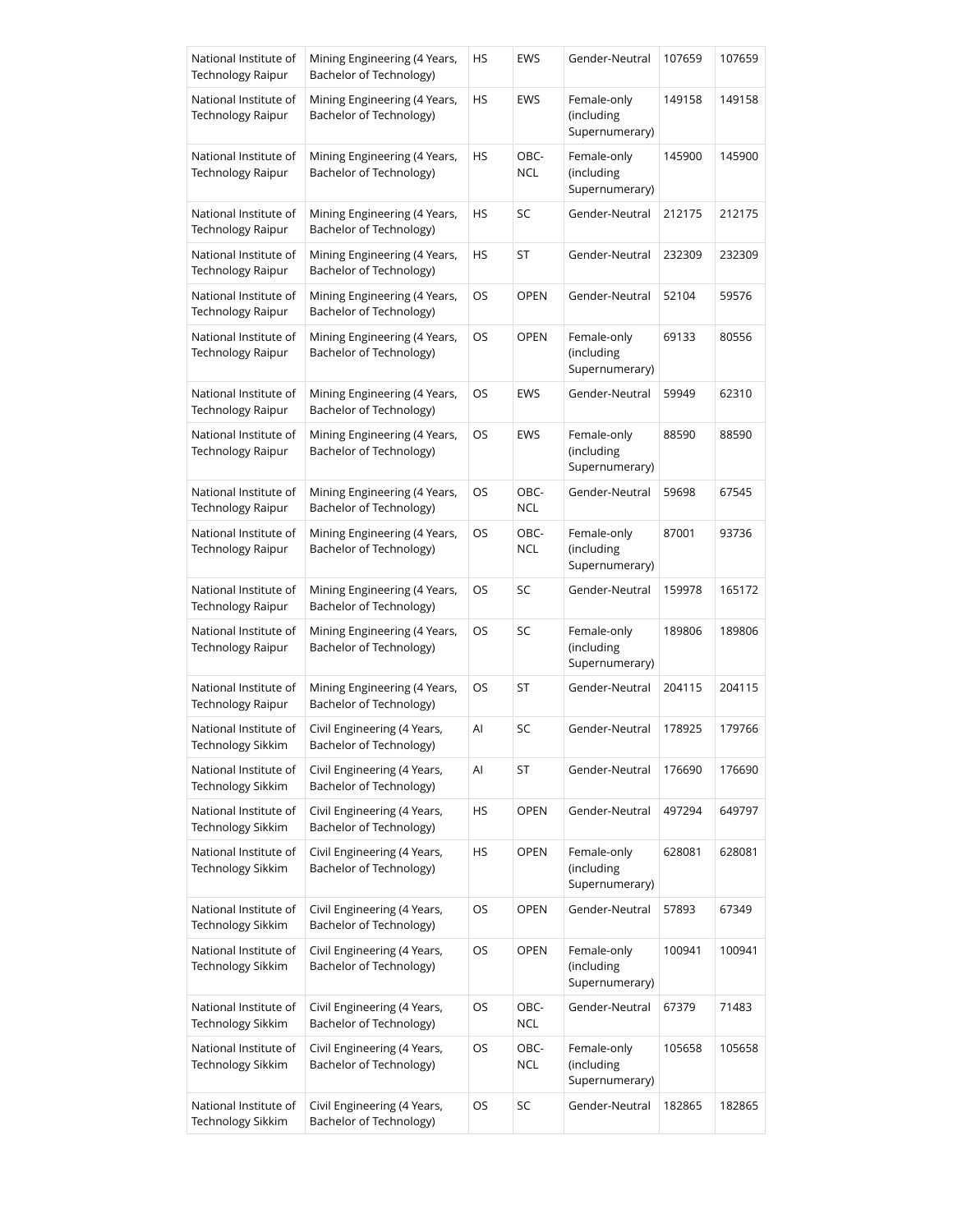| National Institute of<br><b>Technology Sikkim</b> | Civil Engineering (4 Years,<br>Bachelor of Technology)                                | OS | SC                 | Female-only<br>(including<br>Supernumerary) | 232682 | 232682 |
|---------------------------------------------------|---------------------------------------------------------------------------------------|----|--------------------|---------------------------------------------|--------|--------|
| National Institute of<br><b>Technology Sikkim</b> | Civil Engineering (4 Years,<br>Bachelor of Technology)                                | OS | ST                 | Gender-Neutral                              | 205378 | 210388 |
| National Institute of<br><b>Technology Sikkim</b> | Computer Science and<br>Engineering (4 Years,<br>Bachelor of Technology)              | HS | ST                 | Gender-Neutral                              | 179223 | 179223 |
| National Institute of<br><b>Technology Sikkim</b> | Computer Science and<br>Engineering (4 Years,<br>Bachelor of Technology)              | OS | <b>OPEN</b>        | Gender-Neutral                              | 26648  | 29601  |
| National Institute of<br>Technology Sikkim        | Computer Science and<br>Engineering (4 Years,<br>Bachelor of Technology)              | OS | <b>OPEN</b>        | Female-only<br>(including<br>Supernumerary) | 45762  | 51057  |
| National Institute of<br>Technology Sikkim        | Computer Science and<br>Engineering (4 Years,<br>Bachelor of Technology)              | OS | OBC-<br><b>NCL</b> | Gender-Neutral                              | 30640  | 30640  |
| National Institute of<br>Technology Sikkim        | Computer Science and<br>Engineering (4 Years,<br>Bachelor of Technology)              | OS | OBC-<br><b>NCL</b> | Female-only<br>(including<br>Supernumerary) | 56057  | 65873  |
| National Institute of<br><b>Technology Sikkim</b> | Computer Science and<br>Engineering (4 Years,<br>Bachelor of Technology)              | OS | SC                 | Gender-Neutral                              | 105428 | 105428 |
| National Institute of<br>Technology Sikkim        | Computer Science and<br>Engineering (4 Years,<br>Bachelor of Technology)              | OS | ST                 | Gender-Neutral                              | 151091 | 151091 |
| National Institute of<br>Technology Sikkim        | <b>Electrical and Electronics</b><br>Engineering (4 Years,<br>Bachelor of Technology) | Al | SC                 | Gender-Neutral                              | 147360 | 151943 |
| National Institute of<br>Technology Sikkim        | <b>Electrical and Electronics</b><br>Engineering (4 Years,<br>Bachelor of Technology) | Al | SC                 | Female-only<br>(including<br>Supernumerary) | 221148 | 221148 |
| National Institute of<br>Technology Sikkim        | Electrical and Electronics<br>Engineering (4 Years,<br>Bachelor of Technology)        | HS | <b>OPEN</b>        | Gender-Neutral                              | 427219 | 498708 |
| National Institute of<br>Technology Sikkim        | Electrical and Electronics<br>Engineering (4 Years,<br>Bachelor of Technology)        | HS | <b>OPEN</b>        | Female-only<br>(including<br>Supernumerary) | 391585 | 391585 |
| National Institute of<br>Technology Sikkim        | <b>Electrical and Electronics</b><br>Engineering (4 Years,<br>Bachelor of Technology) | OS | <b>OPEN</b>        | Gender-Neutral                              | 47421  | 54992  |
| National Institute of<br>Technology Sikkim        | <b>Electrical and Electronics</b><br>Engineering (4 Years,<br>Bachelor of Technology) | OS | <b>OPEN</b>        | Female-only<br>(including<br>Supernumerary) | 66440  | 66440  |
| National Institute of<br>Technology Sikkim        | <b>Electrical and Electronics</b><br>Engineering (4 Years,<br>Bachelor of Technology) | OS | OBC-<br><b>NCL</b> | Gender-Neutral                              | 59097  | 60288  |
| National Institute of<br>Technology Sikkim        | <b>Electrical and Electronics</b><br>Engineering (4 Years,<br>Bachelor of Technology) | OS | OBC-<br><b>NCL</b> | Female-only<br>(including<br>Supernumerary) | 80404  | 99054  |
| National Institute of<br>Technology Sikkim        | <b>Electrical and Electronics</b><br>Engineering (4 Years,<br>Bachelor of Technology) | OS | SC                 | Gender-Neutral                              | 177104 | 177104 |
| National Institute of<br>Technology Sikkim        | <b>Electrical and Electronics</b><br>Engineering (4 Years,<br>Bachelor of Technology) | OS | ST                 | Gender-Neutral                              | 245235 | 245235 |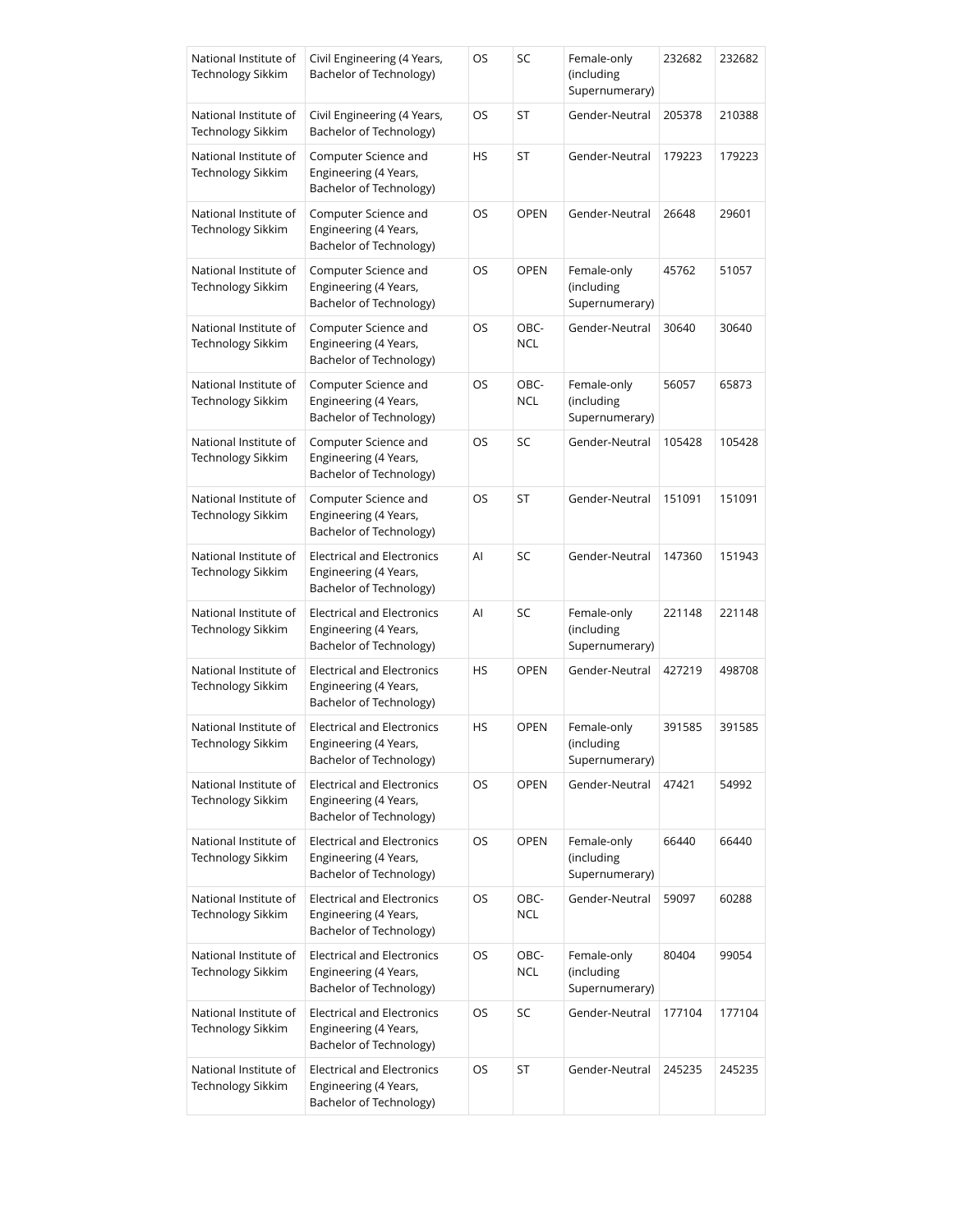| National Institute of<br><b>Technology Sikkim</b> | Electronics and<br><b>Communication Engineering</b><br>(4 Years, Bachelor of<br>Technology) | Al        | SC                          | Gender-Neutral                              | 123058 | 124061 |
|---------------------------------------------------|---------------------------------------------------------------------------------------------|-----------|-----------------------------|---------------------------------------------|--------|--------|
| National Institute of<br><b>Technology Sikkim</b> | Electronics and<br>Communication Engineering<br>(4 Years, Bachelor of<br>Technology)        | Al        | SC                          | Female-only<br>(including<br>Supernumerary) | 145089 | 145089 |
| National Institute of<br>Technology Sikkim        | Electronics and<br>Communication Engineering<br>(4 Years, Bachelor of<br>Technology)        | <b>HS</b> | <b>OPEN</b>                 | Gender-Neutral                              | 206709 | 206709 |
| National Institute of<br>Technology Sikkim        | Electronics and<br>Communication Engineering<br>(4 Years, Bachelor of<br>Technology)        | OS        | <b>OPEN</b>                 | Gender-Neutral                              | 38759  | 41614  |
| National Institute of<br>Technology Sikkim        | Electronics and<br>Communication Engineering<br>(4 Years, Bachelor of<br>Technology)        | <b>OS</b> | <b>OPEN</b>                 | Female-only<br>(including<br>Supernumerary) | 58498  | 58498  |
| National Institute of<br>Technology Sikkim        | Electronics and<br><b>Communication Engineering</b><br>(4 Years, Bachelor of<br>Technology) | OS        | OBC-<br><b>NCL</b>          | Gender-Neutral                              | 45648  | 45678  |
| National Institute of<br><b>Technology Sikkim</b> | Electronics and<br>Communication Engineering<br>(4 Years, Bachelor of<br>Technology)        | OS        | OBC-<br><b>NCL</b>          | Female-only<br>(including<br>Supernumerary) | 72897  | 72897  |
| National Institute of<br><b>Technology Sikkim</b> | Electronics and<br>Communication Engineering<br>(4 Years, Bachelor of<br>Technology)        | OS        | OBC-<br><b>NCL</b><br>(PwD) | Gender-Neutral                              | 762862 | 762862 |
| National Institute of<br><b>Technology Sikkim</b> | Electronics and<br>Communication Engineering<br>(4 Years, Bachelor of<br>Technology)        | OS        | SC                          | Gender-Neutral                              | 124973 | 129634 |
| National Institute of<br>Technology Sikkim        | Mechanical Engineering (4<br>Years, Bachelor of<br>Technology)                              | Al        | <b>OPEN</b>                 | Gender-Neutral                              | 47504  | 57212  |
| National Institute of<br>Technology Sikkim        | Mechanical Engineering (4<br>Years, Bachelor of<br>Technology)                              | Al        | SC                          | Gender-Neutral                              | 150736 | 150736 |
| National Institute of<br>Technology Sikkim        | Mechanical Engineering (4<br>Years, Bachelor of<br>Technology)                              | Al        | SC                          | Female-only<br>(including<br>Supernumerary) | 221192 | 221192 |
| National Institute of<br>Technology Sikkim        | Mechanical Engineering (4<br>Years, Bachelor of<br>Technology)                              | Al        | ST                          | Gender-Neutral                              | 247110 | 247110 |
| National Institute of<br>Technology Sikkim        | Mechanical Engineering (4<br>Years, Bachelor of<br>Technology)                              | HS        | <b>OPEN</b>                 | Gender-Neutral                              | 678529 | 744420 |
| National Institute of<br>Technology Sikkim        | Mechanical Engineering (4<br>Years, Bachelor of<br>Technology)                              | HS        | OPEN                        | Female-only<br>(including<br>Supernumerary) | 813029 | 813029 |
| National Institute of<br>Technology Sikkim        | Mechanical Engineering (4<br>Years, Bachelor of<br>Technology)                              | OS        | <b>OPEN</b>                 | Gender-Neutral                              | 57697  | 61555  |
| National Institute of<br>Technology Sikkim        | Mechanical Engineering (4<br>Years, Bachelor of<br>Technology)                              | OS        | <b>OPEN</b>                 | Female-only<br>(including<br>Supernumerary) | 68111  | 69090  |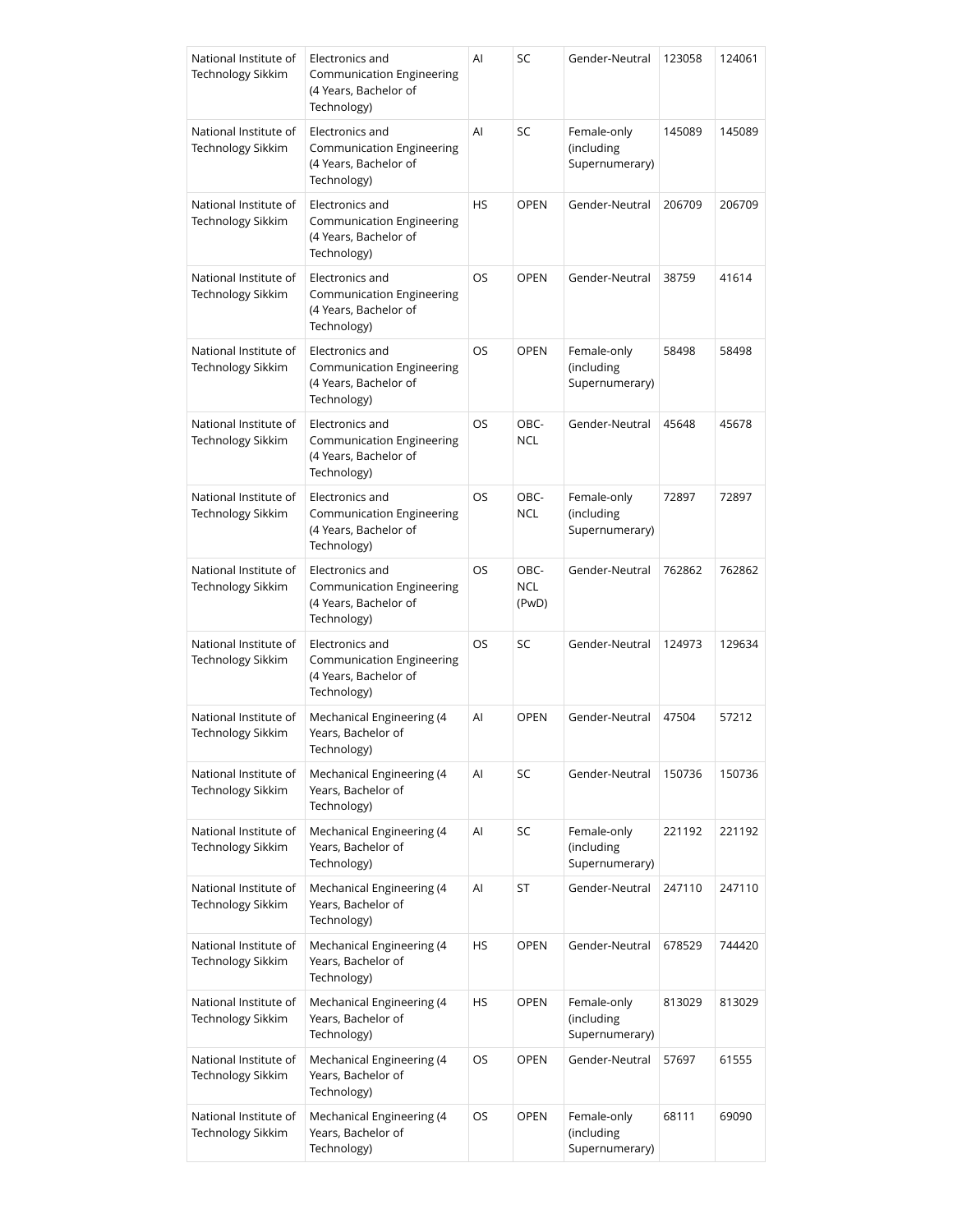| National Institute of<br>Technology Sikkim               | Mechanical Engineering (4<br>Years, Bachelor of<br>Technology)           | OS | OBC-<br><b>NCL</b> | Gender-Neutral                              | 62443  | 64841  |
|----------------------------------------------------------|--------------------------------------------------------------------------|----|--------------------|---------------------------------------------|--------|--------|
| National Institute of<br>Technology Sikkim               | Mechanical Engineering (4<br>Years, Bachelor of<br>Technology)           | OS | SC                 | Gender-Neutral                              | 175412 | 178171 |
| National Institute of<br><b>Technology Sikkim</b>        | Mechanical Engineering (4<br>Years, Bachelor of<br>Technology)           | OS | ST                 | Female-only<br>(including<br>Supernumerary) | 317562 | 317562 |
| National Institute of<br>Technology<br>Arunachal Pradesh | Civil Engineering (4 Years,<br>Bachelor of Technology)                   | HS | <b>OPEN</b>        | Gender-Neutral                              | 208568 | 208568 |
| National Institute of<br>Technology<br>Arunachal Pradesh | Civil Engineering (4 Years,<br>Bachelor of Technology)                   | HS | <b>OPEN</b>        | Female-only<br>(including<br>Supernumerary) | 228480 | 228480 |
| National Institute of<br>Technology<br>Arunachal Pradesh | Civil Engineering (4 Years,<br>Bachelor of Technology)                   | HS | ST                 | Gender-Neutral                              | 228179 | 228179 |
| National Institute of<br>Technology<br>Arunachal Pradesh | Civil Engineering (4 Years,<br>Bachelor of Technology)                   | OS | <b>OPEN</b>        | Gender-Neutral                              | 56011  | 72292  |
| National Institute of<br>Technology<br>Arunachal Pradesh | Civil Engineering (4 Years,<br>Bachelor of Technology)                   | OS | <b>OPEN</b>        | Female-only<br>(including<br>Supernumerary) | 79602  | 99484  |
| National Institute of<br>Technology<br>Arunachal Pradesh | Civil Engineering (4 Years,<br>Bachelor of Technology)                   | OS | <b>EWS</b>         | Gender-Neutral                              | 73316  | 101858 |
| National Institute of<br>Technology<br>Arunachal Pradesh | Civil Engineering (4 Years,<br>Bachelor of Technology)                   | OS | <b>EWS</b>         | Female-only<br>(including<br>Supernumerary) | 189185 | 201373 |
| National Institute of<br>Technology<br>Arunachal Pradesh | Civil Engineering (4 Years,<br>Bachelor of Technology)                   | OS | OBC-<br><b>NCL</b> | Gender-Neutral                              | 72746  | 77104  |
| National Institute of<br>Technology<br>Arunachal Pradesh | Civil Engineering (4 Years,<br>Bachelor of Technology)                   | OS | OBC-<br><b>NCL</b> | Female-only<br>(including<br>Supernumerary) | 101144 | 101144 |
| National Institute of<br>Technology<br>Arunachal Pradesh | Civil Engineering (4 Years,<br>Bachelor of Technology)                   | OS | SC                 | Gender-Neutral                              | 167643 | 172615 |
| National Institute of<br>Technology<br>Arunachal Pradesh | Civil Engineering (4 Years,<br>Bachelor of Technology)                   | OS | SC                 | Female-only<br>(including<br>Supernumerary) | 232702 | 232702 |
| National Institute of<br>Technology<br>Arunachal Pradesh | Computer Science and<br>Engineering (4 Years,<br>Bachelor of Technology) | HS | <b>OPEN</b>        | Gender-Neutral                              | 207942 | 207942 |
| National Institute of<br>Technology<br>Arunachal Pradesh | Computer Science and<br>Engineering (4 Years,<br>Bachelor of Technology) | HS | SC                 | Gender-Neutral                              | 252346 | 252346 |
| National Institute of<br>Technology<br>Arunachal Pradesh | Computer Science and<br>Engineering (4 Years,<br>Bachelor of Technology) | HS | ST                 | Gender-Neutral                              | 344447 | 344447 |
| National Institute of<br>Technology<br>Arunachal Pradesh | Computer Science and<br>Engineering (4 Years,<br>Bachelor of Technology) | HS | ST                 | Female-only<br>(including<br>Supernumerary) | 512001 | 568549 |
| National Institute of<br>Technology<br>Arunachal Pradesh | Computer Science and<br>Engineering (4 Years,<br>Bachelor of Technology) | OS | <b>OPEN</b>        | Gender-Neutral                              | 27725  | 33087  |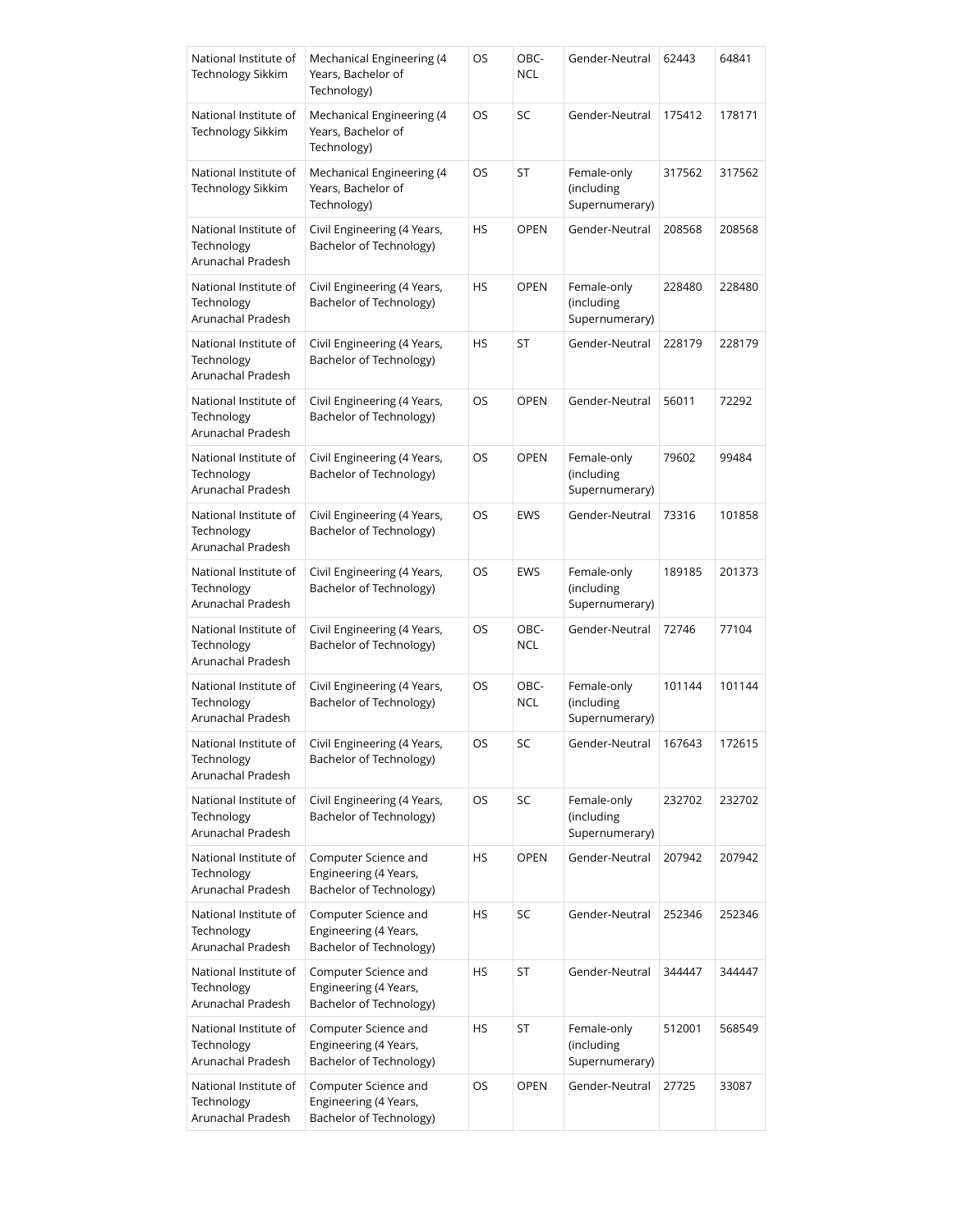| National Institute of<br>Technology<br>Arunachal Pradesh | Computer Science and<br>Engineering (4 Years,<br>Bachelor of Technology) | OS | <b>OPEN</b>        | Female-only<br>(including<br>Supernumerary) | 47937  | 51532  |
|----------------------------------------------------------|--------------------------------------------------------------------------|----|--------------------|---------------------------------------------|--------|--------|
| National Institute of<br>Technology<br>Arunachal Pradesh | Computer Science and<br>Engineering (4 Years,<br>Bachelor of Technology) | OS | <b>EWS</b>         | Gender-Neutral                              | 34951  | 40403  |
| National Institute of<br>Technology<br>Arunachal Pradesh | Computer Science and<br>Engineering (4 Years,<br>Bachelor of Technology) | OS | <b>EWS</b>         | Female-only<br>(including<br>Supernumerary) | 63787  | 72682  |
| National Institute of<br>Technology<br>Arunachal Pradesh | Computer Science and<br>Engineering (4 Years,<br>Bachelor of Technology) | OS | OBC-<br><b>NCL</b> | Gender-Neutral                              | 35316  | 40017  |
| National Institute of<br>Technology<br>Arunachal Pradesh | Computer Science and<br>Engineering (4 Years,<br>Bachelor of Technology) | OS | OBC-<br><b>NCL</b> | Female-only<br>(including<br>Supernumerary) | 61293  | 61293  |
| National Institute of<br>Technology<br>Arunachal Pradesh | Computer Science and<br>Engineering (4 Years,<br>Bachelor of Technology) | OS | SC                 | Gender-Neutral                              | 105313 | 105313 |
| National Institute of<br>Technology<br>Arunachal Pradesh | Computer Science and<br>Engineering (4 Years,<br>Bachelor of Technology) | OS | SC                 | Female-only<br>(including<br>Supernumerary) | 130688 | 130688 |
| National Institute of<br>Technology<br>Arunachal Pradesh | Electrical Engineering (4<br>Years, Bachelor of<br>Technology)           | Al | SC                 | Gender-Neutral                              | 144133 | 144133 |
| National Institute of<br>Technology<br>Arunachal Pradesh | Electrical Engineering (4<br>Years, Bachelor of<br>Technology)           | Al | ST                 | Gender-Neutral                              | 252731 | 252731 |
| National Institute of<br>Technology<br>Arunachal Pradesh | Electrical Engineering (4<br>Years, Bachelor of<br>Technology)           | Al | ST                 | Female-only<br>(including<br>Supernumerary) | 243149 | 338695 |
| National Institute of<br>Technology<br>Arunachal Pradesh | Electrical Engineering (4<br>Years, Bachelor of<br>Technology)           | HS | <b>OPEN</b>        | Gender-Neutral                              | 329512 | 457157 |
| National Institute of<br>Technology<br>Arunachal Pradesh | Electrical Engineering (4<br>Years, Bachelor of<br>Technology)           | HS | <b>OPEN</b>        | Female-only<br>(including<br>Supernumerary) | 372651 | 372651 |
| National Institute of<br>Technology<br>Arunachal Pradesh | <b>Electrical Engineering (4</b><br>Years, Bachelor of<br>Technology)    | HS | ST                 | Gender-Neutral 476569                       |        | 477224 |
| National Institute of<br>Technology<br>Arunachal Pradesh | Electrical Engineering (4<br>Years, Bachelor of<br>Technology)           | OS | <b>OPEN</b>        | Gender-Neutral                              | 48853  | 60124  |
| National Institute of<br>Technology<br>Arunachal Pradesh | Electrical Engineering (4<br>Years, Bachelor of<br>Technology)           | OS | <b>OPEN</b>        | Female-only<br>(including<br>Supernumerary) | 83084  | 83942  |
| National Institute of<br>Technology<br>Arunachal Pradesh | Electrical Engineering (4<br>Years, Bachelor of<br>Technology)           | OS | <b>EWS</b>         | Gender-Neutral                              | 62161  | 69722  |
| National Institute of<br>Technology<br>Arunachal Pradesh | Electrical Engineering (4<br>Years, Bachelor of<br>Technology)           | OS | <b>EWS</b>         | Female-only<br>(including<br>Supernumerary) | 92823  | 132966 |
| National Institute of<br>Technology<br>Arunachal Pradesh | Electrical Engineering (4<br>Years, Bachelor of<br>Technology)           | OS | OBC-<br><b>NCL</b> | Gender-Neutral                              | 61125  | 67652  |
| National Institute of<br>Technology<br>Arunachal Pradesh | Electrical Engineering (4<br>Years, Bachelor of<br>Technology)           | OS | OBC-<br><b>NCL</b> | Female-only<br>(including<br>Supernumerary) | 91968  | 91968  |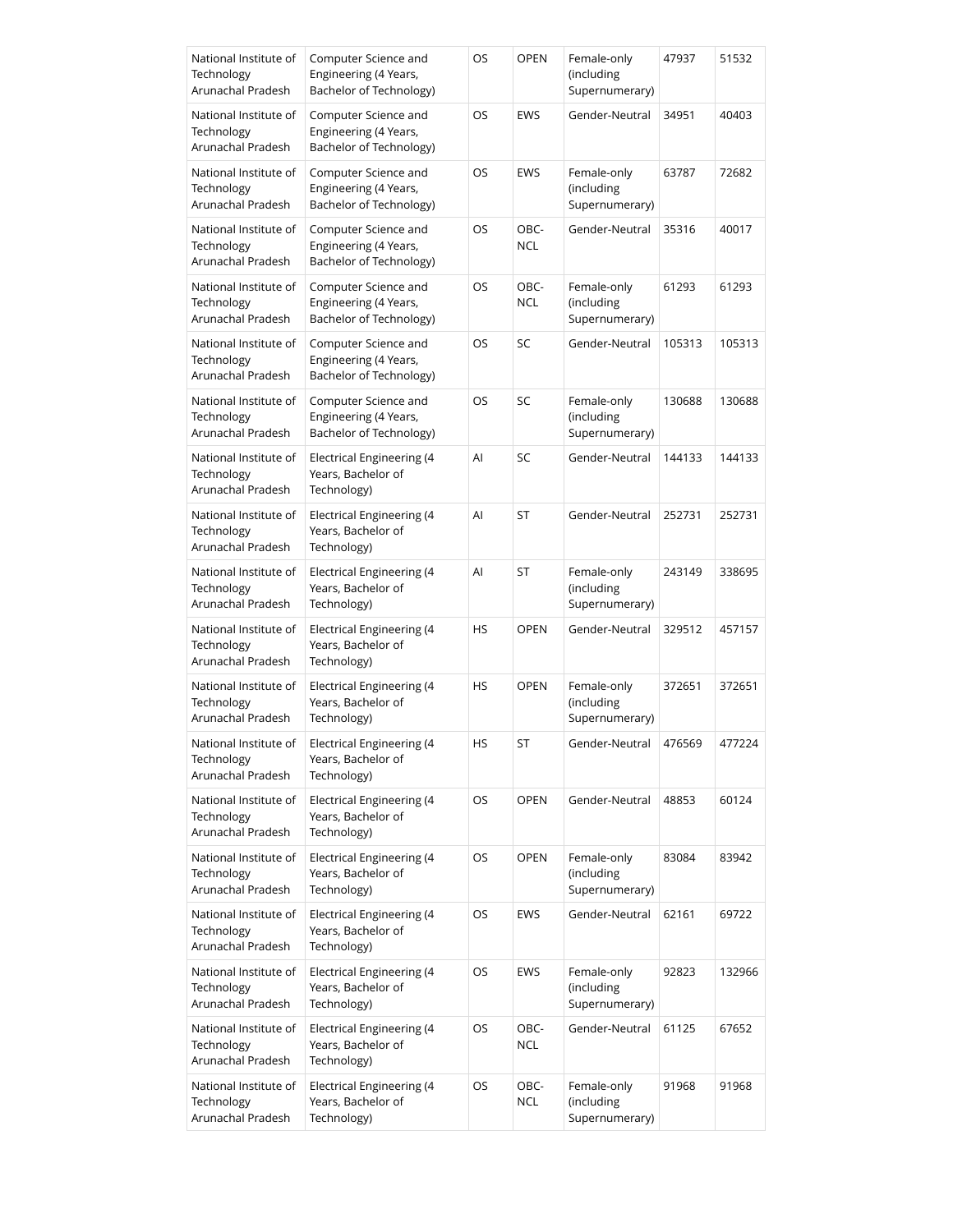| National Institute of<br>Technology<br>Arunachal Pradesh | Electrical Engineering (4<br>Years, Bachelor of<br>Technology)                              | OS        | SC          | Gender-Neutral                              | 162980 | 167121 |
|----------------------------------------------------------|---------------------------------------------------------------------------------------------|-----------|-------------|---------------------------------------------|--------|--------|
| National Institute of<br>Technology<br>Arunachal Pradesh | Electrical Engineering (4<br>Years, Bachelor of<br>Technology)                              | OS        | SC          | Female-only<br>(including<br>Supernumerary) | 213559 | 213559 |
| National Institute of<br>Technology<br>Arunachal Pradesh | Electrical Engineering (4<br>Years, Bachelor of<br>Technology)                              | OS        | ST          | Gender-Neutral                              | 253336 | 254412 |
| National Institute of<br>Technology<br>Arunachal Pradesh | Electronics and<br>Communication Engineering<br>(4 Years, Bachelor of<br>Technology)        | Al        | <b>OPEN</b> | Female-only<br>(including<br>Supernumerary) | 58476  | 70167  |
| National Institute of<br>Technology<br>Arunachal Pradesh | Electronics and<br>Communication Engineering<br>(4 Years, Bachelor of<br>Technology)        | AI        | SC          | Gender-Neutral                              | 135197 | 135197 |
| National Institute of<br>Technology<br>Arunachal Pradesh | Electronics and<br><b>Communication Engineering</b><br>(4 Years, Bachelor of<br>Technology) | Al        | ST          | Gender-Neutral                              | 215741 | 233833 |
| National Institute of<br>Technology<br>Arunachal Pradesh | Electronics and<br><b>Communication Engineering</b><br>(4 Years, Bachelor of<br>Technology) | Al        | ST          | Female-only<br>(including<br>Supernumerary) | 225198 | 241494 |
| National Institute of<br>Technology<br>Arunachal Pradesh | Electronics and<br>Communication Engineering<br>(4 Years, Bachelor of<br>Technology)        | HS        | <b>OPEN</b> | Gender-Neutral                              | 447754 | 447754 |
| National Institute of<br>Technology<br>Arunachal Pradesh | Electronics and<br>Communication Engineering<br>(4 Years, Bachelor of<br>Technology)        | HS        | <b>OPEN</b> | Female-only<br>(including<br>Supernumerary) | 792944 | 792944 |
| National Institute of<br>Technology<br>Arunachal Pradesh | Electronics and<br>Communication Engineering<br>(4 Years, Bachelor of<br>Technology)        | <b>OS</b> | <b>OPEN</b> | Gender-Neutral                              | 41752  | 47320  |
| National Institute of<br>Technology<br>Arunachal Pradesh | Electronics and<br>Communication Engineering<br>(4 Years, Bachelor of<br>Technology)        | OS        | OPEN        | Female-only<br>(including<br>Supernumerary) | 73173  | 75447  |
| National Institute of<br>Technology<br>Arunachal Pradesh | Electronics and<br><b>Communication Engineering</b><br>(4 Years, Bachelor of<br>Technology) | OS        | <b>EWS</b>  | Gender-Neutral                              | 48321  | 56873  |
| National Institute of<br>Technology<br>Arunachal Pradesh | Electronics and<br>Communication Engineering<br>(4 Years, Bachelor of<br>Technology)        | OS        | EWS         | Female-only<br>(including<br>Supernumerary) | 77832  | 88023  |
| National Institute of<br>Technology<br>Arunachal Pradesh | Electronics and<br>Communication Engineering<br>(4 Years, Bachelor of<br>Technology)        | OS        | OBC-<br>NCL | Gender-Neutral                              | 48799  | 52032  |
| National Institute of<br>Technology<br>Arunachal Pradesh | Electronics and<br>Communication Engineering<br>(4 Years, Bachelor of<br>Technology)        | OS        | OBC-<br>NCL | Female-only<br>(including<br>Supernumerary) | 80333  | 80333  |
| National Institute of<br>Technology<br>Arunachal Pradesh | Electronics and<br>Communication Engineering<br>(4 Years, Bachelor of<br>Technology)        | OS        | SC          | Gender-Neutral                              | 154609 | 155325 |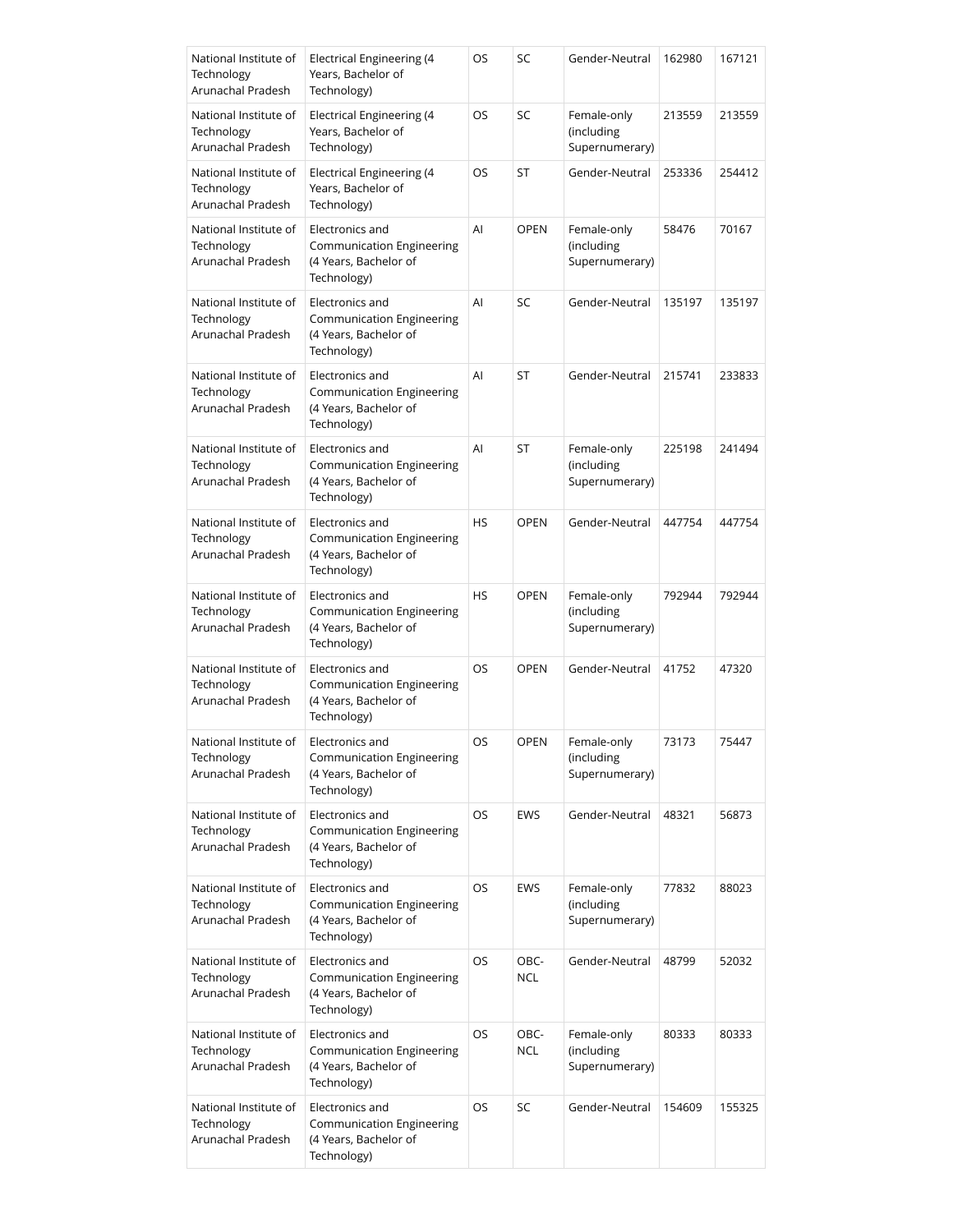| National Institute of<br>Technology<br>Arunachal Pradesh | Electronics and<br>Communication Engineering<br>(4 Years, Bachelor of<br>Technology) | OS | ST                 | Gender-Neutral                              | 236226 | 238016 |
|----------------------------------------------------------|--------------------------------------------------------------------------------------|----|--------------------|---------------------------------------------|--------|--------|
| National Institute of<br>Technology<br>Arunachal Pradesh | Mechanical Engineering (4<br>Years, Bachelor of<br>Technology)                       | Al | <b>OPEN</b>        | Gender-Neutral                              | 46292  | 63310  |
| National Institute of<br>Technology<br>Arunachal Pradesh | Mechanical Engineering (4<br>Years, Bachelor of<br>Technology)                       | Al | <b>OPEN</b>        | Female-only<br>(including<br>Supernumerary) | 96162  | 98826  |
| National Institute of<br>Technology<br>Arunachal Pradesh | Mechanical Engineering (4<br>Years, Bachelor of<br>Technology)                       | Al | SC                 | Gender-Neutral                              | 143447 | 143447 |
| National Institute of<br>Technology<br>Arunachal Pradesh | Mechanical Engineering (4<br>Years, Bachelor of<br>Technology)                       | Al | ST                 | Gender-Neutral                              | 214874 | 278268 |
| National Institute of<br>Technology<br>Arunachal Pradesh | Mechanical Engineering (4<br>Years, Bachelor of<br>Technology)                       | Al | ST                 | Female-only<br>(including<br>Supernumerary) | 259978 | 317838 |
| National Institute of<br>Technology<br>Arunachal Pradesh | Mechanical Engineering (4<br>Years, Bachelor of<br>Technology)                       | OS | <b>OPEN</b>        | Gender-Neutral                              | 64163  | 70989  |
| National Institute of<br>Technology<br>Arunachal Pradesh | Mechanical Engineering (4<br>Years, Bachelor of<br>Technology)                       | OS | <b>OPEN</b>        | Female-only<br>(including<br>Supernumerary) | 102390 | 105994 |
| National Institute of<br>Technology<br>Arunachal Pradesh | Mechanical Engineering (4<br>Years, Bachelor of<br>Technology)                       | OS | <b>EWS</b>         | Gender-Neutral                              | 72282  | 80058  |
| National Institute of<br>Technology<br>Arunachal Pradesh | Mechanical Engineering (4<br>Years, Bachelor of<br>Technology)                       | OS | <b>EWS</b>         | Female-only<br>(including<br>Supernumerary) | 110947 | 192872 |
| National Institute of<br>Technology<br>Arunachal Pradesh | Mechanical Engineering (4<br>Years, Bachelor of<br>Technology)                       | OS | OBC-<br><b>NCL</b> | Gender-Neutral                              | 71277  | 73755  |
| National Institute of<br>Technology<br>Arunachal Pradesh | Mechanical Engineering (4<br>Years, Bachelor of<br>Technology)                       | OS | OBC-<br><b>NCL</b> | Female-only<br>(including<br>Supernumerary) | 109338 | 109338 |
| National Institute of<br>Technology<br>Arunachal Pradesh | Mechanical Engineering (4<br>Years, Bachelor of<br>Technology)                       | OS | SC                 | Gender-Neutral                              | 180188 | 180521 |
| National Institute of<br>Technology<br>Arunachal Pradesh | Mechanical Engineering (4<br>Years, Bachelor of<br>Technology)                       | OS | SC                 | Female-only<br>(including<br>Supernumerary) | 223361 | 223361 |
| National Institute of<br>Technology<br>Arunachal Pradesh | Mechanical Engineering (4<br>Years, Bachelor of<br>Technology)                       | OS | <b>ST</b>          | Gender-Neutral                              | 278749 | 278749 |
| National Institute of<br>Technology<br>Arunachal Pradesh | Mechanical Engineering (4<br>Years, Bachelor of<br>Technology)                       | OS | ST                 | Female-only<br>(including<br>Supernumerary) | 348535 | 348535 |
| National Institute of<br>Technology,<br>Jamshedpur       | Civil Engineering (4 Years,<br>Bachelor of Technology)                               | HS | <b>OPEN</b>        | Gender-Neutral                              | 38262  | 40082  |
| National Institute of<br>Technology,<br>Jamshedpur       | Civil Engineering (4 Years,<br>Bachelor of Technology)                               | HS | <b>EWS</b>         | Gender-Neutral                              | 46141  | 46141  |
| National Institute of<br>Technology,<br>Jamshedpur       | Civil Engineering (4 Years,<br>Bachelor of Technology)                               | HS | OBC-<br><b>NCL</b> | Gender-Neutral                              | 40938  | 44411  |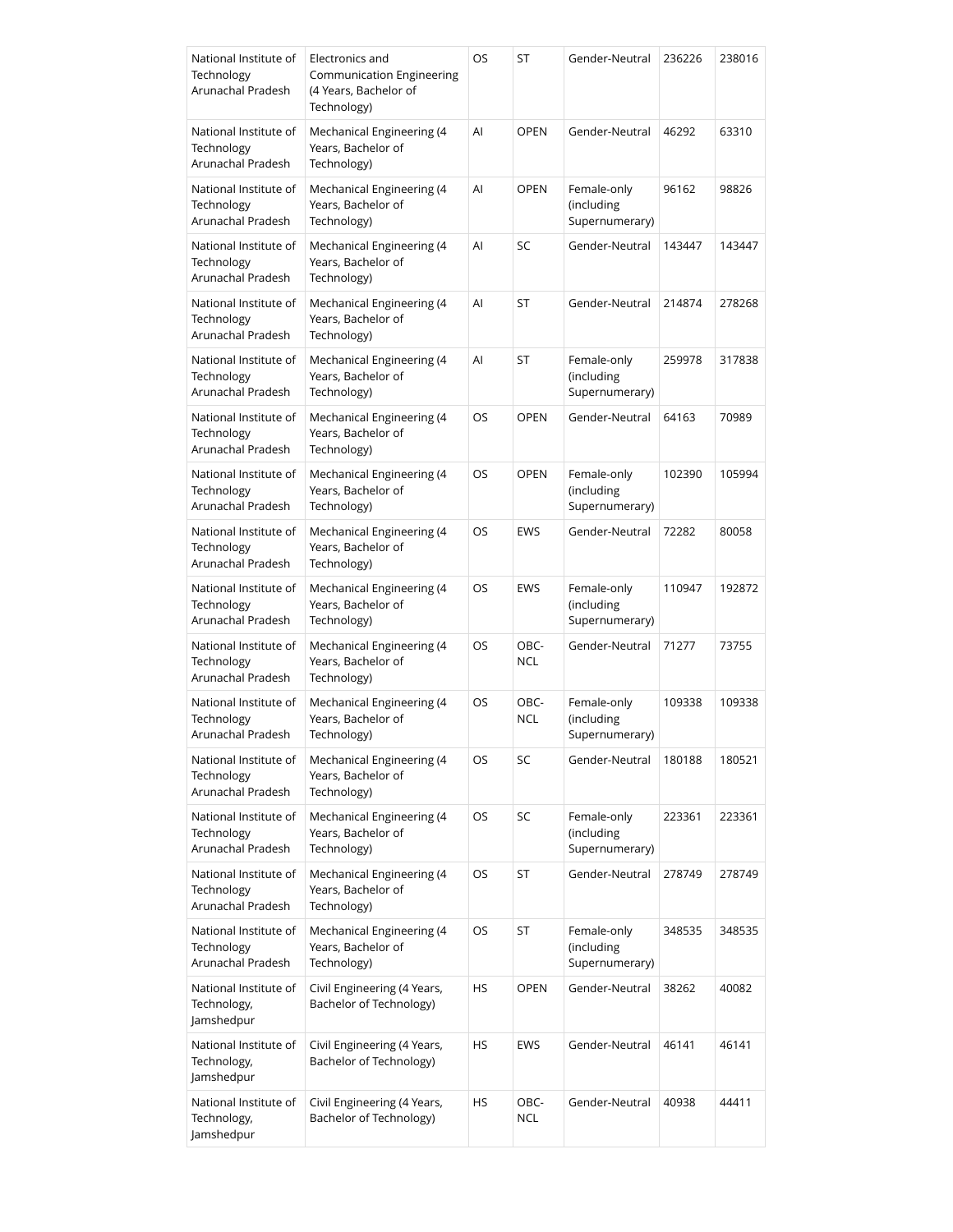| National Institute of<br>Technology,<br>Jamshedpur | Civil Engineering (4 Years,<br>Bachelor of Technology)                   | HS | OBC-<br><b>NCL</b> | Female-only<br>(including<br>Supernumerary) | 65504  | 72215  |
|----------------------------------------------------|--------------------------------------------------------------------------|----|--------------------|---------------------------------------------|--------|--------|
| National Institute of<br>Technology,<br>Jamshedpur | Civil Engineering (4 Years,<br>Bachelor of Technology)                   | HS | SC                 | Gender-Neutral                              | 156621 | 156621 |
| National Institute of<br>Technology,<br>Jamshedpur | Civil Engineering (4 Years,<br>Bachelor of Technology)                   | OS | <b>OPEN</b>        | Gender-Neutral                              | 33161  | 38328  |
| National Institute of<br>Technology,<br>Jamshedpur | Civil Engineering (4 Years,<br>Bachelor of Technology)                   | OS | <b>OPEN</b>        | Female-only<br>(including<br>Supernumerary) | 55093  | 58780  |
| National Institute of<br>Technology,<br>Jamshedpur | Civil Engineering (4 Years,<br>Bachelor of Technology)                   | OS | <b>EWS</b>         | Gender-Neutral                              | 41718  | 42813  |
| National Institute of<br>Technology,<br>Jamshedpur | Civil Engineering (4 Years,<br>Bachelor of Technology)                   | OS | <b>EWS</b>         | Female-only<br>(including<br>Supernumerary) | 73122  | 73122  |
| National Institute of<br>Technology,<br>Jamshedpur | Civil Engineering (4 Years,<br>Bachelor of Technology)                   | OS | OBC-<br><b>NCL</b> | Gender-Neutral                              | 39990  | 45039  |
| National Institute of<br>Technology,<br>Jamshedpur | Civil Engineering (4 Years,<br>Bachelor of Technology)                   | OS | OBC-<br><b>NCL</b> | Female-only<br>(including<br>Supernumerary) | 66320  | 66320  |
| National Institute of<br>Technology,<br>Jamshedpur | Civil Engineering (4 Years,<br>Bachelor of Technology)                   | OS | SC                 | Gender-Neutral                              | 135260 | 135260 |
| National Institute of<br>Technology,<br>Jamshedpur | Civil Engineering (4 Years,<br>Bachelor of Technology)                   | OS | SC                 | Female-only<br>(including<br>Supernumerary) | 152428 | 152428 |
| National Institute of<br>Technology,<br>Jamshedpur | Civil Engineering (4 Years,<br>Bachelor of Technology)                   | OS | ST                 | Gender-Neutral                              | 156965 | 156965 |
| National Institute of<br>Technology,<br>Jamshedpur | Civil Engineering (4 Years,<br>Bachelor of Technology)                   | OS | ST                 | Female-only<br>(including<br>Supernumerary) | 221949 | 221949 |
| National Institute of<br>Technology,<br>Jamshedpur | Computer Science and<br>Engineering (4 Years,<br>Bachelor of Technology) | HS | EWS                | Gender-Neutral                              | 13513  | 13513  |
| National Institute of<br>Technology,<br>Jamshedpur | Computer Science and<br>Engineering (4 Years,<br>Bachelor of Technology) | OS | <b>OPEN</b>        | Gender-Neutral                              | 6821   | 6821   |
| National Institute of<br>Technology,<br>Jamshedpur | Computer Science and<br>Engineering (4 Years,<br>Bachelor of Technology) | OS | <b>OPEN</b>        | Female-only<br>(including<br>Supernumerary) | 12536  | 15557  |
| National Institute of<br>Technology,<br>Jamshedpur | Electrical Engineering (4<br>Years, Bachelor of<br>Technology)           | HS | <b>OPEN</b>        | Female-only<br>(including<br>Supernumerary) | 30177  | 30177  |
| National Institute of<br>Technology,<br>Jamshedpur | Electrical Engineering (4<br>Years, Bachelor of<br>Technology)           | НS | OBC-<br><b>NCL</b> | Gender-Neutral                              | 31036  | 31191  |
| National Institute of<br>Technology,<br>Jamshedpur | Electrical Engineering (4<br>Years, Bachelor of<br>Technology)           | HS | OBC-<br><b>NCL</b> | Female-only<br>(including<br>Supernumerary) | 58233  | 58233  |
| National Institute of<br>Technology,<br>Jamshedpur | Electrical Engineering (4<br>Years, Bachelor of<br>Technology)           | HS | ST                 | Gender-Neutral                              | 157169 | 157169 |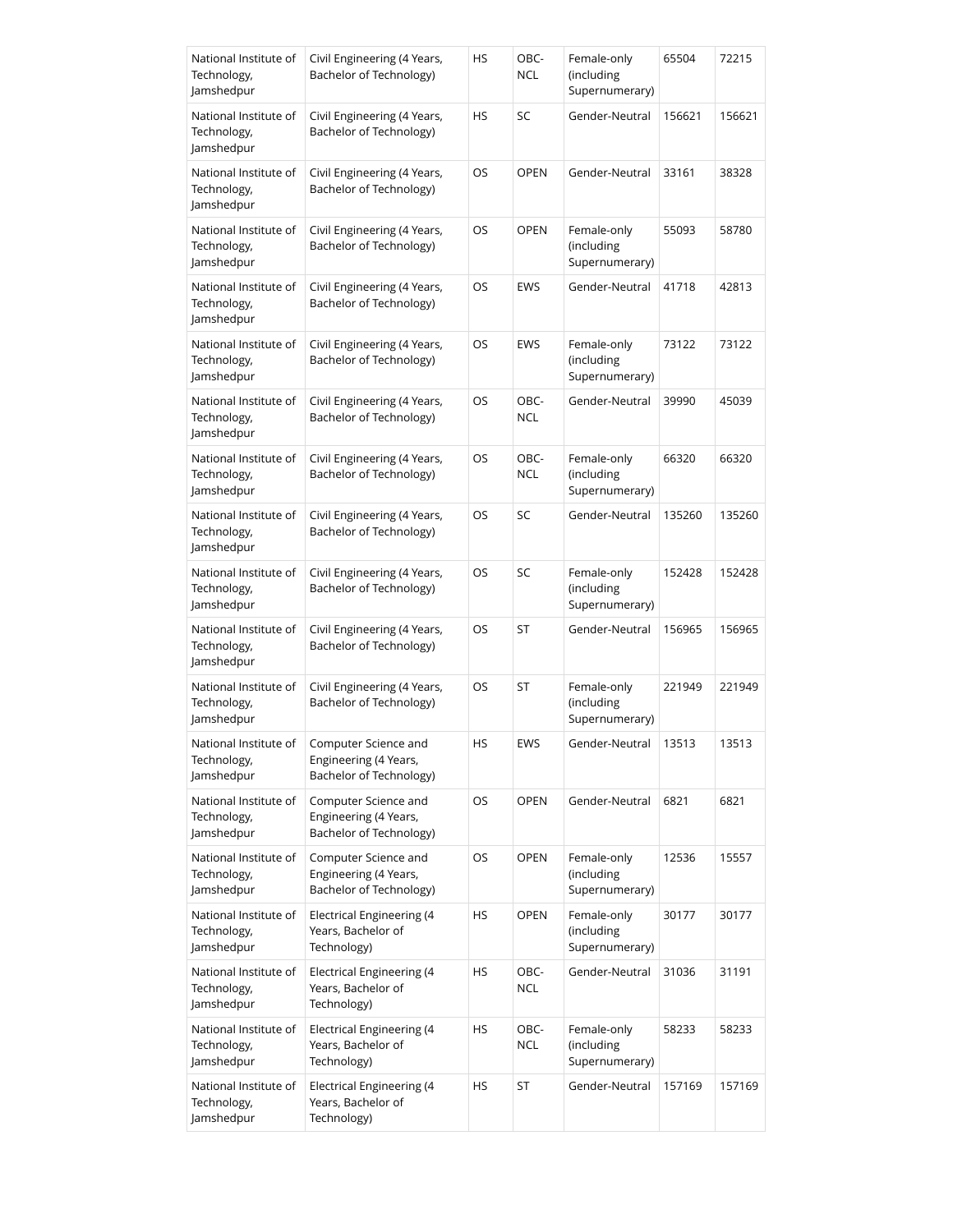| National Institute of<br>Technology,<br>Jamshedpur | <b>Electrical Engineering (4</b><br>Years, Bachelor of<br>Technology)                       | OS        | <b>OPEN</b>        | Gender-Neutral                              | 21346  | 22059  |
|----------------------------------------------------|---------------------------------------------------------------------------------------------|-----------|--------------------|---------------------------------------------|--------|--------|
| National Institute of<br>Technology,<br>Jamshedpur | Electrical Engineering (4<br>Years, Bachelor of<br>Technology)                              | OS        | <b>OPEN</b>        | Female-only<br>(including<br>Supernumerary) | 26232  | 26232  |
| National Institute of<br>Technology,<br>Jamshedpur | Electrical Engineering (4<br>Years, Bachelor of<br>Technology)                              | OS        | <b>EWS</b>         | Gender-Neutral                              | 22175  | 22790  |
| National Institute of<br>Technology,<br>Jamshedpur | <b>Electrical Engineering (4</b><br>Years, Bachelor of<br>Technology)                       | OS        | <b>EWS</b>         | Female-only<br>(including<br>Supernumerary) | 33964  | 33964  |
| National Institute of<br>Technology,<br>Jamshedpur | Electrical Engineering (4<br>Years, Bachelor of<br>Technology)                              | OS        | OBC-<br><b>NCL</b> | Gender-Neutral                              | 25950  | 25950  |
| National Institute of<br>Technology,<br>Jamshedpur | Electrical Engineering (4<br>Years, Bachelor of<br>Technology)                              | OS        | OBC-<br><b>NCL</b> | Female-only<br>(including<br>Supernumerary) | 49262  | 49262  |
| National Institute of<br>Technology,<br>Jamshedpur | Electronics and<br>Communication Engineering<br>(4 Years, Bachelor of<br>Technology)        | HS        | <b>OPEN</b>        | Gender-Neutral                              | 17827  | 18314  |
| National Institute of<br>Technology,<br>Jamshedpur | Electronics and<br><b>Communication Engineering</b><br>(4 Years, Bachelor of<br>Technology) | <b>HS</b> | <b>OPEN</b>        | Female-only<br>(including<br>Supernumerary) | 24486  | 24486  |
| National Institute of<br>Technology,<br>Jamshedpur | Electronics and<br><b>Communication Engineering</b><br>(4 Years, Bachelor of<br>Technology) | <b>HS</b> | <b>EWS</b>         | Gender-Neutral                              | 20247  | 20247  |
| National Institute of<br>Technology,<br>Jamshedpur | Electronics and<br><b>Communication Engineering</b><br>(4 Years, Bachelor of<br>Technology) | OS        | <b>OPEN</b>        | Gender-Neutral                              | 13015  | 14215  |
| National Institute of<br>Technology,<br>Jamshedpur | Electronics and<br><b>Communication Engineering</b><br>(4 Years, Bachelor of<br>Technology) | <b>OS</b> | <b>EWS</b>         | Gender-Neutral                              | 15965  | 15965  |
| National Institute of<br>Technology,<br>Jamshedpur | Electronics and<br>Communication Engineering<br>(4 Years, Bachelor of<br>Technology)        | OS        | OBC-<br><b>NCL</b> | Gender-Neutral                              | 20312  | 20312  |
| National Institute of<br>Technology,<br>Jamshedpur | Electronics and<br>Communication Engineering<br>(4 Years, Bachelor of<br>Technology)        | OS        | SC                 | Female-only<br>(including<br>Supernumerary) | 104102 | 104102 |
| National Institute of<br>Technology,<br>Jamshedpur | Mechanical Engineering (4<br>Years, Bachelor of<br>Technology)                              | HS        | <b>OPEN</b>        | Gender-Neutral                              | 24917  | 27291  |
| National Institute of<br>Technology,<br>Jamshedpur | Mechanical Engineering (4<br>Years, Bachelor of<br>Technology)                              | HS        | <b>OPEN</b>        | Female-only<br>(including<br>Supernumerary) | 51347  | 51347  |
| National Institute of<br>Technology,<br>Jamshedpur | Mechanical Engineering (4<br>Years, Bachelor of<br>Technology)                              | HS        | <b>EWS</b>         | Gender-Neutral                              | 33340  | 33340  |
| National Institute of<br>Technology,<br>Jamshedpur | Mechanical Engineering (4<br>Years, Bachelor of<br>Technology)                              | HS        | <b>EWS</b>         | Female-only<br>(including<br>Supernumerary) | 61643  | 61643  |
| National Institute of<br>Technology,<br>Jamshedpur | Mechanical Engineering (4<br>Years, Bachelor of<br>Technology)                              | HS        | OBC-<br><b>NCL</b> | Gender-Neutral                              | 34237  | 34237  |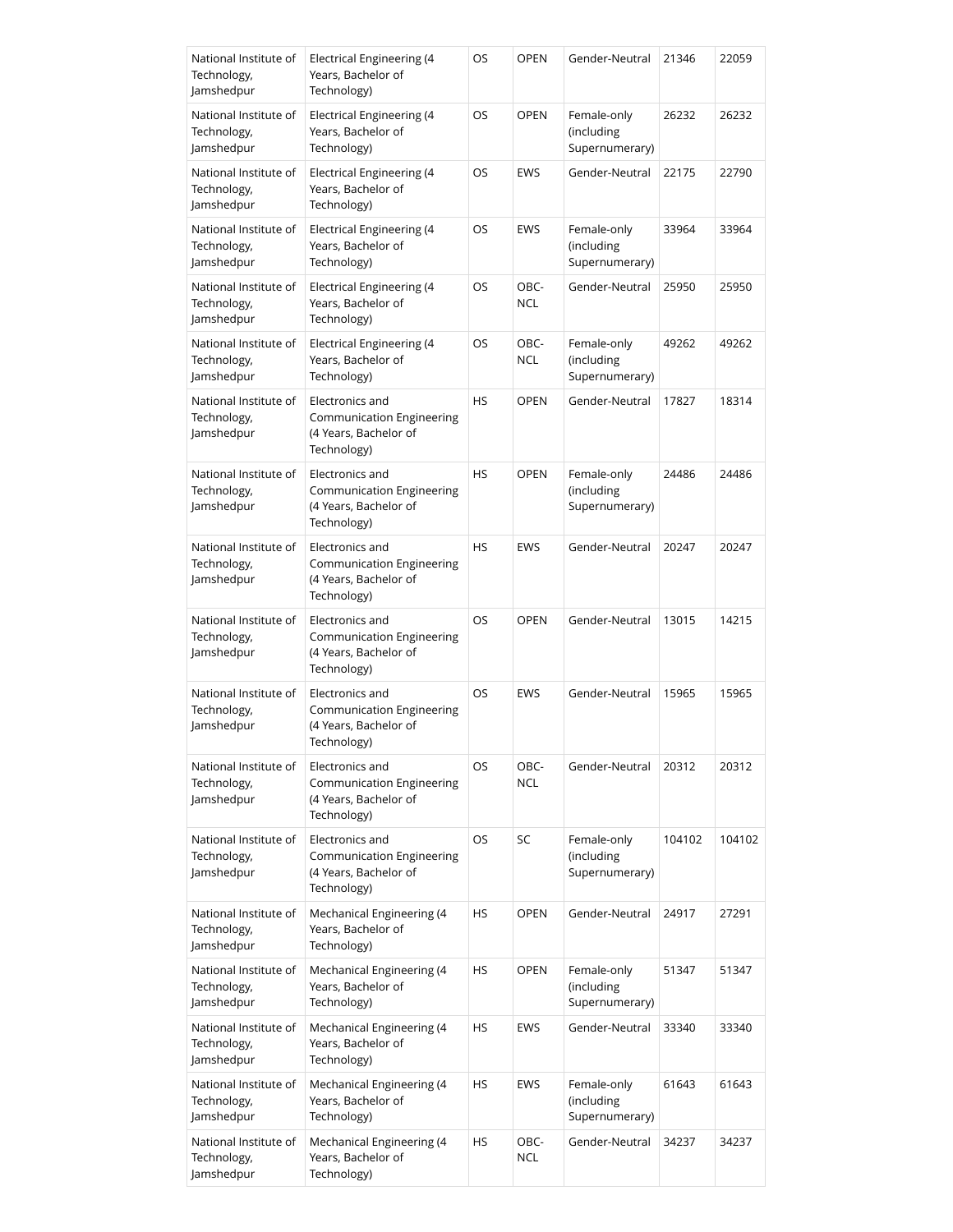| National Institute of<br>Technology,<br>Jamshedpur | Mechanical Engineering (4<br>Years, Bachelor of<br>Technology)                  | OS | <b>OPEN</b>        | Gender-Neutral                              | 23911  | 26202  |
|----------------------------------------------------|---------------------------------------------------------------------------------|----|--------------------|---------------------------------------------|--------|--------|
| National Institute of<br>Technology,<br>Jamshedpur | Mechanical Engineering (4<br>Years, Bachelor of<br>Technology)                  | OS | <b>OPEN</b>        | Female-only<br>(including<br>Supernumerary) | 43865  | 46584  |
| National Institute of<br>Technology,<br>Jamshedpur | Mechanical Engineering (4<br>Years, Bachelor of<br>Technology)                  | OS | <b>EWS</b>         | Gender-Neutral                              | 29149  | 29149  |
| National Institute of<br>Technology,<br>Jamshedpur | Mechanical Engineering (4<br>Years, Bachelor of<br>Technology)                  | OS | OBC-<br><b>NCL</b> | Gender-Neutral                              | 28398  | 35782  |
| National Institute of<br>Technology,<br>Jamshedpur | Mechanical Engineering (4<br>Years, Bachelor of<br>Technology)                  | OS | OBC-<br><b>NCL</b> | Female-only<br>(including<br>Supernumerary) | 61488  | 61488  |
| National Institute of<br>Technology,<br>Jamshedpur | Mechanical Engineering (4<br>Years, Bachelor of<br>Technology)                  | OS | ST                 | Gender-Neutral                              | 183731 | 186696 |
| National Institute of<br>Technology,<br>Jamshedpur | Metallurgical and Materials<br>Engineering (4 Years,<br>Bachelor of Technology) | HS | <b>OPEN</b>        | Gender-Neutral                              | 41263  | 45044  |
| National Institute of<br>Technology,<br>Jamshedpur | Metallurgical and Materials<br>Engineering (4 Years,<br>Bachelor of Technology) | HS | <b>OPEN</b>        | Female-only<br>(including<br>Supernumerary) | 62398  | 62414  |
| National Institute of<br>Technology,<br>Jamshedpur | Metallurgical and Materials<br>Engineering (4 Years,<br>Bachelor of Technology) | HS | OBC-<br><b>NCL</b> | Gender-Neutral                              | 51495  | 54851  |
| National Institute of<br>Technology,<br>Jamshedpur | Metallurgical and Materials<br>Engineering (4 Years,<br>Bachelor of Technology) | HS | OBC-<br><b>NCL</b> | Female-only<br>(including<br>Supernumerary) | 69269  | 69269  |
| National Institute of<br>Technology,<br>Jamshedpur | Metallurgical and Materials<br>Engineering (4 Years,<br>Bachelor of Technology) | HS | ST                 | Gender-Neutral                              | 254417 | 254417 |
| National Institute of<br>Technology,<br>Jamshedpur | Metallurgical and Materials<br>Engineering (4 Years,<br>Bachelor of Technology) | OS | <b>OPEN</b>        | Gender-Neutral                              | 40272  | 47113  |
| National Institute of<br>Technology,<br>Jamshedpur | Metallurgical and Materials<br>Engineering (4 Years,<br>Bachelor of Technology) | OS | OPEN               | Female-only<br>(including<br>Supernumerary) | 60295  | 61074  |
| National Institute of<br>Technology,<br>Jamshedpur | Metallurgical and Materials<br>Engineering (4 Years,<br>Bachelor of Technology) | OS | <b>EWS</b>         | Gender-Neutral                              | 47241  | 51067  |
| National Institute of<br>Technology,<br>Jamshedpur | Metallurgical and Materials<br>Engineering (4 Years,<br>Bachelor of Technology) | OS | OBC-<br><b>NCL</b> | Gender-Neutral                              | 47888  | 52562  |
| National Institute of<br>Technology,<br>Jamshedpur | Metallurgical and Materials<br>Engineering (4 Years,<br>Bachelor of Technology) | OS | OBC-<br><b>NCL</b> | Female-only<br>(including<br>Supernumerary) | 77132  | 77132  |
| National Institute of<br>Technology,<br>Jamshedpur | Metallurgical and Materials<br>Engineering (4 Years,<br>Bachelor of Technology) | OS | ST                 | Gender-Neutral                              | 234990 | 234990 |
| National Institute of<br>Technology,<br>Jamshedpur | Metallurgical and Materials<br>Engineering (4 Years,<br>Bachelor of Technology) | OS | ST                 | Female-only<br>(including<br>Supernumerary) | 259071 | 259071 |
| National Institute of<br>Technology,<br>Jamshedpur | Production and Industrial<br>Engineering (4 Years,<br>Bachelor of Technology)   | HS | OPEN               | Gender-Neutral                              | 46509  | 49100  |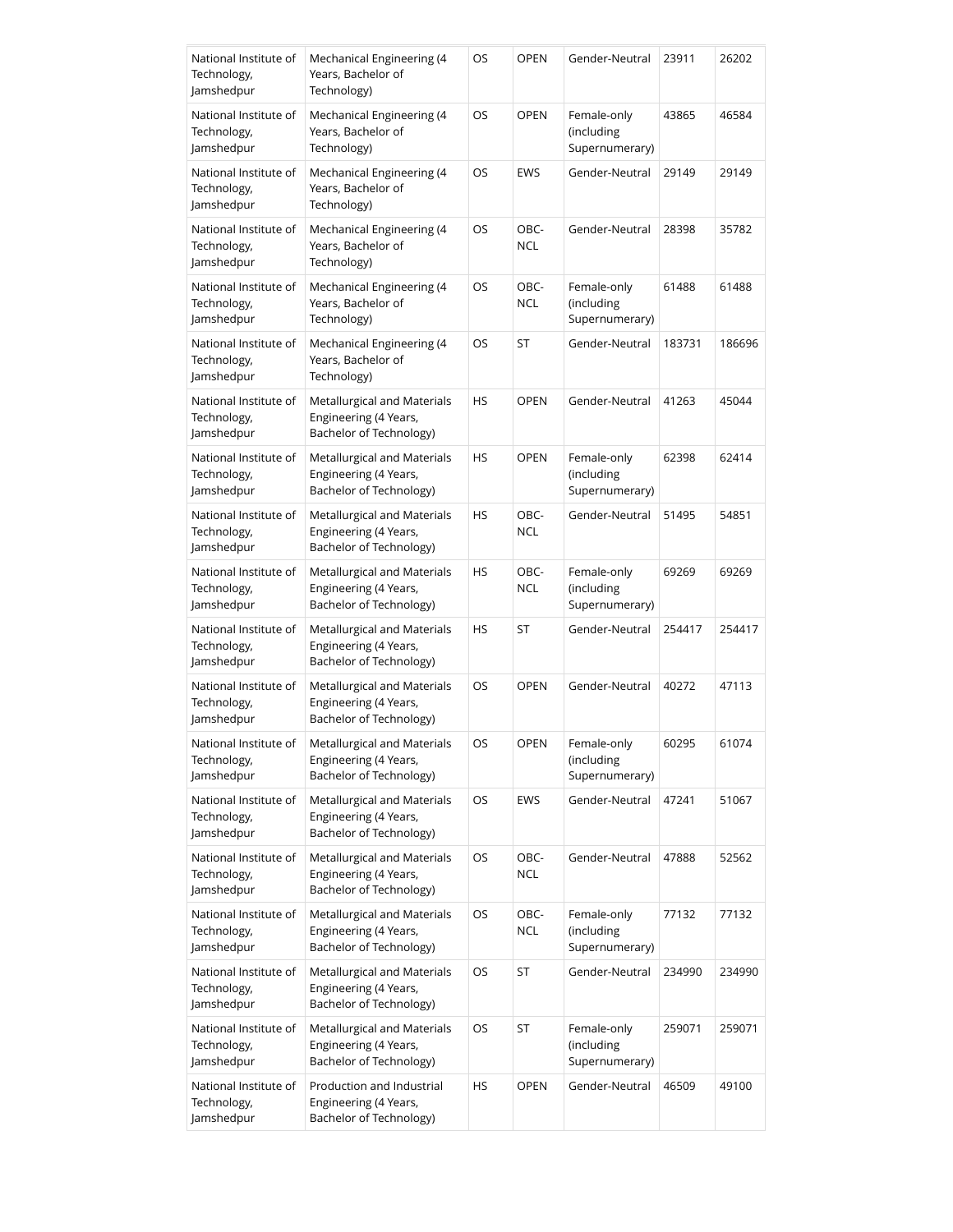| National Institute of<br>Technology,<br>Jamshedpur  | Production and Industrial<br>Engineering (4 Years,<br>Bachelor of Technology) | HS        | <b>EWS</b>         | Gender-Neutral                              | 50701  | 50701  |
|-----------------------------------------------------|-------------------------------------------------------------------------------|-----------|--------------------|---------------------------------------------|--------|--------|
| National Institute of<br>Technology,<br>Jamshedpur  | Production and Industrial<br>Engineering (4 Years,<br>Bachelor of Technology) | HS        | <b>EWS</b>         | Female-only<br>(including<br>Supernumerary) | 161172 | 161172 |
| National Institute of<br>Technology,<br>Jamshedpur  | Production and Industrial<br>Engineering (4 Years,<br>Bachelor of Technology) | HS        | OBC-<br><b>NCL</b> | Gender-Neutral                              | 55465  | 62651  |
| National Institute of<br>Technology,<br>Jamshedpur  | Production and Industrial<br>Engineering (4 Years,<br>Bachelor of Technology) | HS        | SC                 | Gender-Neutral                              | 181001 | 182581 |
| National Institute of<br>Technology,<br>Jamshedpur  | Production and Industrial<br>Engineering (4 Years,<br>Bachelor of Technology) | <b>HS</b> | ST                 | Gender-Neutral                              | 221927 | 221927 |
| National Institute of<br>Technology,<br>Jamshedpur  | Production and Industrial<br>Engineering (4 Years,<br>Bachelor of Technology) | OS        | <b>OPEN</b>        | Gender-Neutral                              | 39821  | 43474  |
| National Institute of<br>Technology,<br>Jamshedpur  | Production and Industrial<br>Engineering (4 Years,<br>Bachelor of Technology) | OS.       | <b>OPEN</b>        | Female-only<br>(including<br>Supernumerary) | 56439  | 56439  |
| National Institute of<br>Technology,<br>Jamshedpur  | Production and Industrial<br>Engineering (4 Years,<br>Bachelor of Technology) | OS        | <b>EWS</b>         | Gender-Neutral                              | 44056  | 47882  |
| National Institute of<br>Technology,<br>Jamshedpur  | Production and Industrial<br>Engineering (4 Years,<br>Bachelor of Technology) | OS.       | <b>EWS</b>         | Female-only<br>(including<br>Supernumerary) | 74038  | 74038  |
| National Institute of<br>Technology,<br>Jamshedpur  | Production and Industrial<br>Engineering (4 Years,<br>Bachelor of Technology) | OS        | OBC-<br><b>NCL</b> | Gender-Neutral                              | 44974  | 44974  |
| National Institute of<br>Technology,<br>Jamshedpur  | Production and Industrial<br>Engineering (4 Years,<br>Bachelor of Technology) | OS        | SC                 | Gender-Neutral                              | 142481 | 142481 |
| National Institute of<br>Technology,<br>Kurukshetra | Civil Engineering (4 Years,<br>Bachelor of Technology)                        | Al        | ST                 | Gender-Neutral                              | 84640  | 111748 |
| National Institute of<br>Technology,<br>Kurukshetra | Civil Engineering (4 Years,<br>Bachelor of Technology)                        | HS        | OPEN               | Gender-Neutral                              | 28406  | 55007  |
| National Institute of<br>Technology,<br>Kurukshetra | Civil Engineering (4 Years,<br>Bachelor of Technology)                        | HS        | <b>OPEN</b>        | Female-only<br>(including<br>Supernumerary) | 44881  | 60618  |
| National Institute of<br>Technology,<br>Kurukshetra | Civil Engineering (4 Years,<br>Bachelor of Technology)                        | HS        | <b>EWS</b>         | Gender-Neutral                              | 57450  | 82663  |
| National Institute of<br>Technology,<br>Kurukshetra | Civil Engineering (4 Years,<br>Bachelor of Technology)                        | HS        | OBC-<br><b>NCL</b> | Gender-Neutral                              | 58132  | 94448  |
| National Institute of<br>Technology,<br>Kurukshetra | Civil Engineering (4 Years,<br>Bachelor of Technology)                        | HS        | SC                 | Gender-Neutral                              | 146427 | 147871 |
| National Institute of<br>Technology,<br>Kurukshetra | Civil Engineering (4 Years,<br>Bachelor of Technology)                        | OS        | OPEN               | Gender-Neutral                              | 31355  | 36847  |
| National Institute of<br>Technology,<br>Kurukshetra | Civil Engineering (4 Years,<br>Bachelor of Technology)                        | OS        | <b>OPEN</b>        | Female-only<br>(including<br>Supernumerary) | 43967  | 45755  |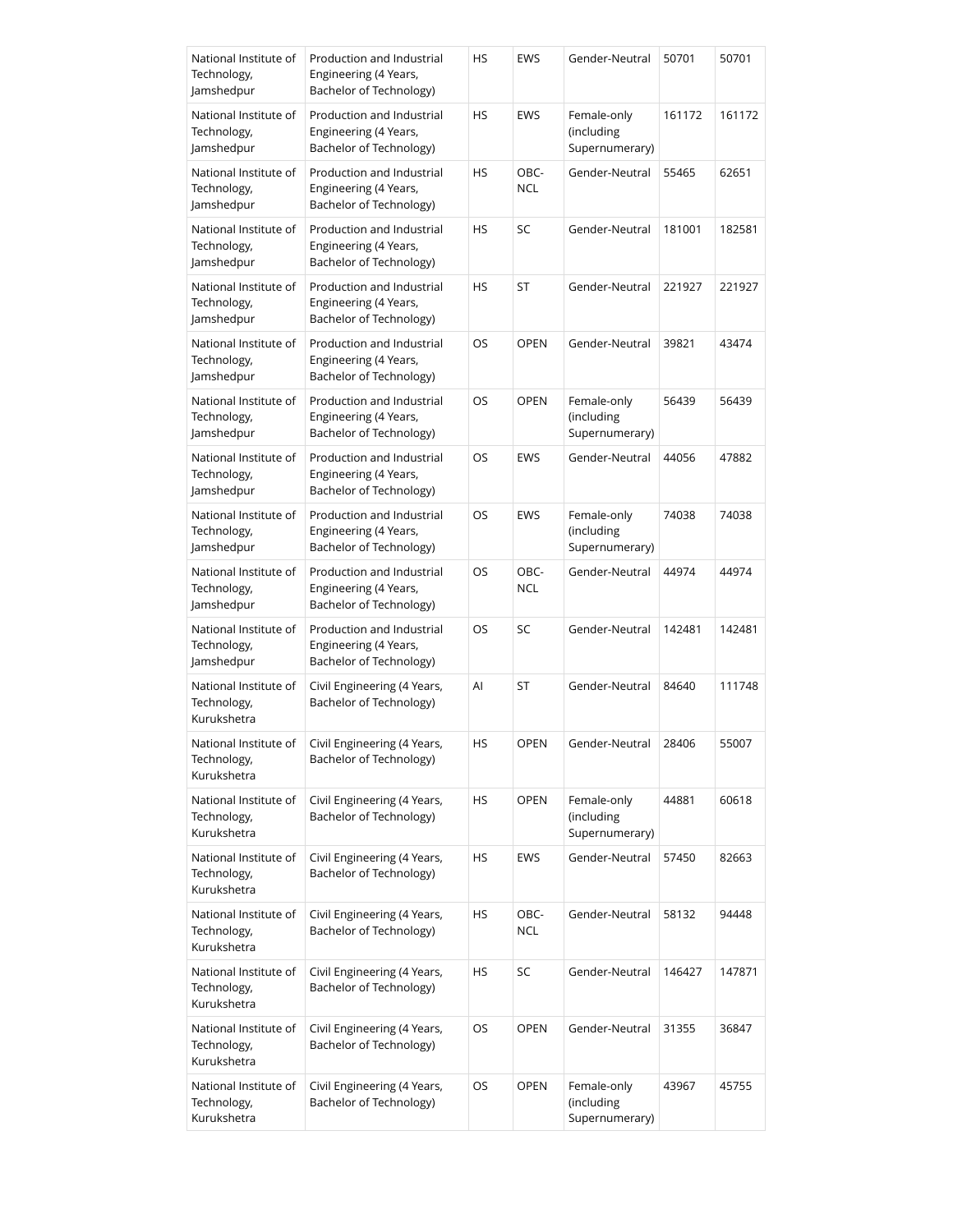| National Institute of<br>Technology,<br>Kurukshetra | Civil Engineering (4 Years,<br>Bachelor of Technology)         | OS  | <b>EWS</b>         | Gender-Neutral                              | 39375  | 40078  |
|-----------------------------------------------------|----------------------------------------------------------------|-----|--------------------|---------------------------------------------|--------|--------|
| National Institute of<br>Technology,<br>Kurukshetra | Civil Engineering (4 Years,<br>Bachelor of Technology)         | OS  | <b>EWS</b>         | Female-only<br>(including<br>Supernumerary) | 60165  | 60165  |
| National Institute of<br>Technology,<br>Kurukshetra | Civil Engineering (4 Years,<br>Bachelor of Technology)         | OS  | OBC-<br><b>NCL</b> | Gender-Neutral                              | 37584  | 41573  |
| National Institute of<br>Technology,<br>Kurukshetra | Civil Engineering (4 Years,<br>Bachelor of Technology)         | OS  | OBC-<br><b>NCL</b> | Female-only<br>(including<br>Supernumerary) | 61478  | 68760  |
| National Institute of<br>Technology,<br>Kurukshetra | Civil Engineering (4 Years,<br>Bachelor of Technology)         | OS. | SC                 | Gender-Neutral                              | 103067 | 103067 |
| National Institute of<br>Technology,<br>Kurukshetra | Civil Engineering (4 Years,<br>Bachelor of Technology)         | OS  | ST                 | Gender-Neutral                              | 131574 | 153789 |
| National Institute of<br>Technology,<br>Kurukshetra | Civil Engineering (4 Years,<br>Bachelor of Technology)         | OS  | ST                 | Female-only<br>(including<br>Supernumerary) | 187100 | 187100 |
| National Institute of<br>Technology,<br>Kurukshetra | Computer Engineering (4<br>Years, Bachelor of<br>Technology)   | HS  | <b>OPEN</b>        | Gender-Neutral                              | 1167   | 3670   |
| National Institute of<br>Technology,<br>Kurukshetra | Computer Engineering (4<br>Years, Bachelor of<br>Technology)   | HS  | OBC-<br><b>NCL</b> | Female-only<br>(including<br>Supernumerary) | 23005  | 23005  |
| National Institute of<br>Technology,<br>Kurukshetra | Computer Engineering (4<br>Years, Bachelor of<br>Technology)   | HS  | ST                 | Gender-Neutral                              | 405542 | 405542 |
| National Institute of<br>Technology,<br>Kurukshetra | Computer Engineering (4<br>Years, Bachelor of<br>Technology)   | OS  | <b>OPEN</b>        | Gender-Neutral                              | 5230   | 6455   |
| National Institute of<br>Technology,<br>Kurukshetra | Computer Engineering (4<br>Years, Bachelor of<br>Technology)   | OS  | <b>OPEN</b>        | Female-only<br>(including<br>Supernumerary) | 9804   | 11177  |
| National Institute of<br>Technology,<br>Kurukshetra | Computer Engineering (4<br>Years, Bachelor of<br>Technology)   | OS  | EWS                | Gender-Neutral                              | 7062   | 7540   |
| National Institute of<br>Technology,<br>Kurukshetra | Computer Engineering (4<br>Years, Bachelor of<br>Technology)   | OS  | OBC-<br><b>NCL</b> | Gender-Neutral                              | 11159  | 11182  |
| National Institute of<br>Technology,<br>Kurukshetra | Computer Engineering (4<br>Years, Bachelor of<br>Technology)   | OS  | SC                 | Gender-Neutral                              | 30885  | 53913  |
| National Institute of<br>Technology,<br>Kurukshetra | Computer Engineering (4<br>Years, Bachelor of<br>Technology)   | OS  | ST                 | Gender-Neutral                              | 68168  | 77997  |
| National Institute of<br>Technology,<br>Kurukshetra | Electrical Engineering (4<br>Years, Bachelor of<br>Technology) | Al  | ST                 | Gender-Neutral                              | 112194 | 112194 |
| National Institute of<br>Technology,<br>Kurukshetra | Electrical Engineering (4<br>Years, Bachelor of<br>Technology) | HS  | <b>OPEN</b>        | Gender-Neutral                              | 18472  | 23309  |
| National Institute of<br>Technology,<br>Kurukshetra | Electrical Engineering (4<br>Years, Bachelor of<br>Technology) | HS  | <b>OPEN</b>        | Female-only<br>(including<br>Supernumerary) | 30927  | 32154  |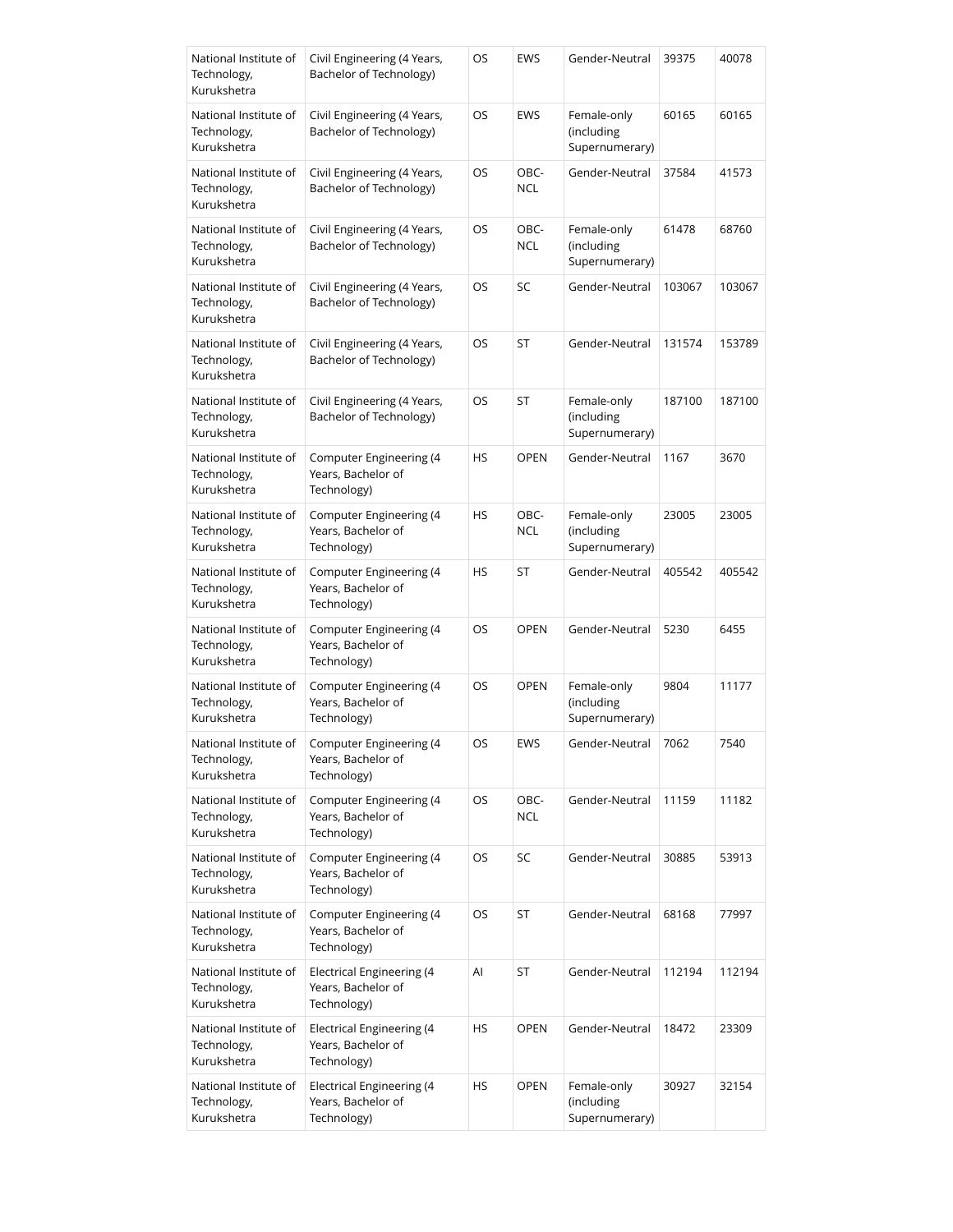| National Institute of<br>Technology,<br>Kurukshetra | <b>Electrical Engineering (4</b><br>Years, Bachelor of<br>Technology)                | HS | <b>EWS</b>                  | Gender-Neutral                              | 25288  | 28997  |
|-----------------------------------------------------|--------------------------------------------------------------------------------------|----|-----------------------------|---------------------------------------------|--------|--------|
| National Institute of<br>Technology,<br>Kurukshetra | Electrical Engineering (4<br>Years, Bachelor of<br>Technology)                       | HS | OBC-<br><b>NCL</b>          | Gender-Neutral                              | 41392  | 44006  |
| National Institute of<br>Technology,<br>Kurukshetra | Electrical Engineering (4<br>Years, Bachelor of<br>Technology)                       | HS | SC                          | Gender-Neutral                              | 102710 | 102710 |
| National Institute of<br>Technology,<br>Kurukshetra | Electrical Engineering (4<br>Years, Bachelor of<br>Technology)                       | HS | SC                          | Female-only<br>(including<br>Supernumerary) | 154200 | 154200 |
| National Institute of<br>Technology,<br>Kurukshetra | Electrical Engineering (4<br>Years, Bachelor of<br>Technology)                       | HS | ST                          | Gender-Neutral                              | 344278 | 693892 |
| National Institute of<br>Technology,<br>Kurukshetra | Electrical Engineering (4<br>Years, Bachelor of<br>Technology)                       | OS | <b>OPEN</b>                 | Gender-Neutral                              | 16242  | 18266  |
| National Institute of<br>Technology,<br>Kurukshetra | Electrical Engineering (4<br>Years, Bachelor of<br>Technology)                       | OS | <b>OPEN</b>                 | Female-only<br>(including<br>Supernumerary) | 23658  | 24927  |
| National Institute of<br>Technology,<br>Kurukshetra | Electrical Engineering (4<br>Years, Bachelor of<br>Technology)                       | OS | <b>EWS</b>                  | Gender-Neutral                              | 19067  | 21446  |
| National Institute of<br>Technology,<br>Kurukshetra | Electrical Engineering (4<br>Years, Bachelor of<br>Technology)                       | OS | <b>EWS</b>                  | Female-only<br>(including<br>Supernumerary) | 26375  | 32285  |
| National Institute of<br>Technology,<br>Kurukshetra | Electrical Engineering (4<br>Years, Bachelor of<br>Technology)                       | OS | OBC-<br><b>NCL</b>          | Gender-Neutral                              | 23792  | 26260  |
| National Institute of<br>Technology,<br>Kurukshetra | Electrical Engineering (4<br>Years, Bachelor of<br>Technology)                       | OS | OBC-<br><b>NCL</b><br>(PwD) | Gender-Neutral                              | 518580 | 518580 |
| National Institute of<br>Technology,<br>Kurukshetra | Electrical Engineering (4<br>Years, Bachelor of<br>Technology)                       | OS | SC                          | Gender-Neutral                              | 104414 | 104414 |
| National Institute of<br>Technology,<br>Kurukshetra | Electrical Engineering (4<br>Years, Bachelor of<br>Technology)                       | OS | SC                          | Female-only<br>(including<br>Supernumerary) | 123019 | 123019 |
| National Institute of<br>Technology,<br>Kurukshetra | <b>Electrical Engineering (4</b><br>Years, Bachelor of<br>Technology)                | OS | ST                          | Gender-Neutral                              | 137944 | 137944 |
| National Institute of<br>Technology,<br>Kurukshetra | Electrical Engineering (4<br>Years, Bachelor of<br>Technology)                       | OS | ST                          | Female-only<br>(including<br>Supernumerary) | 170707 | 170707 |
| National Institute of<br>Technology,<br>Kurukshetra | Electronics and<br>Communication Engineering<br>(4 Years, Bachelor of<br>Technology) | Al | ST                          | Gender-Neutral                              | 105875 | 106300 |
| National Institute of<br>Technology,<br>Kurukshetra | Electronics and<br>Communication Engineering<br>(4 Years, Bachelor of<br>Technology) | AI | ST                          | Female-only<br>(including<br>Supernumerary) | 144180 | 144180 |
| National Institute of<br>Technology,<br>Kurukshetra | Electronics and<br>Communication Engineering<br>(4 Years, Bachelor of<br>Technology) | HS | <b>OPEN</b>                 | Gender-Neutral                              | 12616  | 12616  |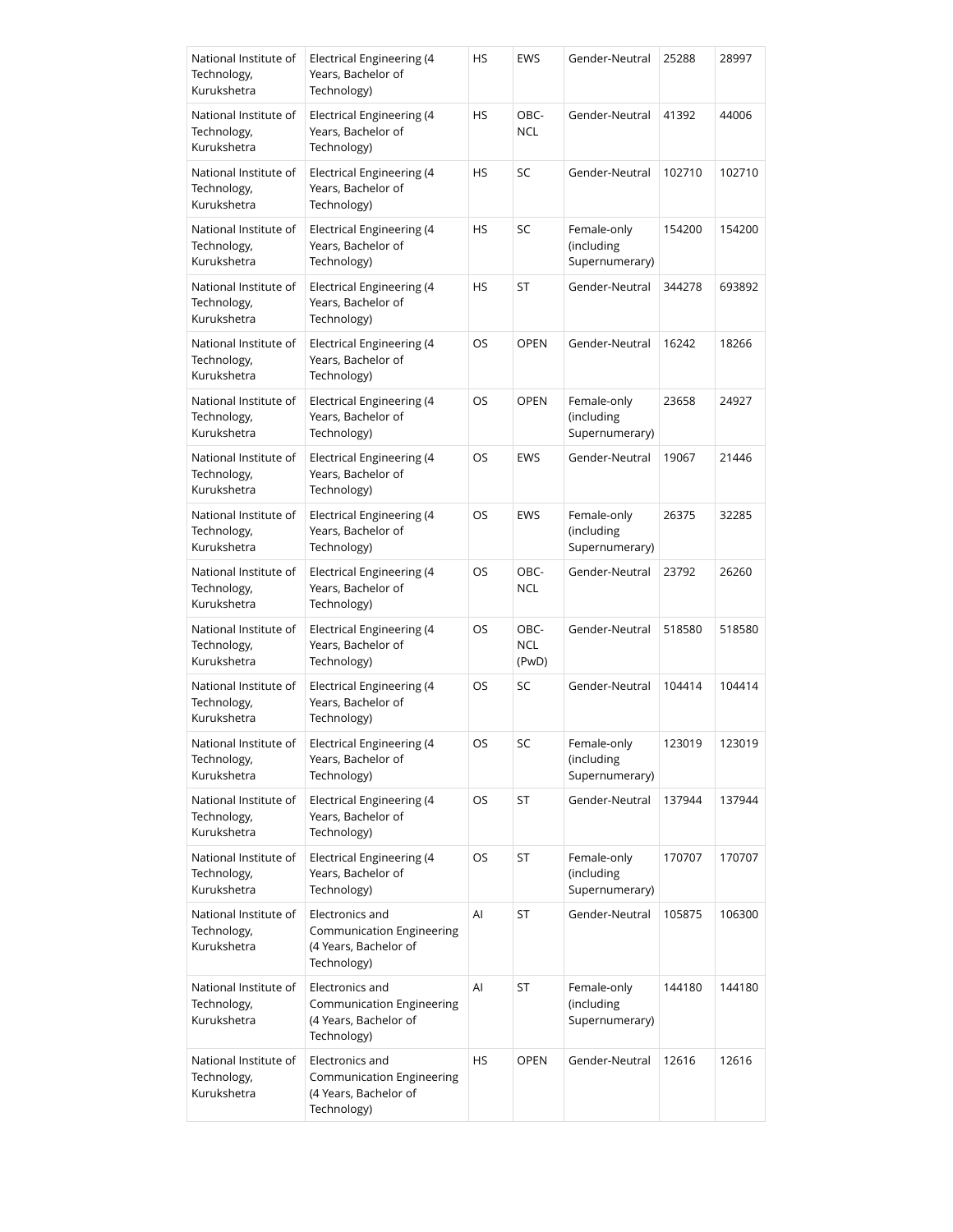| National Institute of<br>Technology,<br>Kurukshetra | Electronics and<br><b>Communication Engineering</b><br>(4 Years, Bachelor of<br>Technology) | HS        | OPEN               | Female-only<br>(including<br>Supernumerary) | 26527  | 26527  |
|-----------------------------------------------------|---------------------------------------------------------------------------------------------|-----------|--------------------|---------------------------------------------|--------|--------|
| National Institute of<br>Technology,<br>Kurukshetra | Electronics and<br>Communication Engineering<br>(4 Years, Bachelor of<br>Technology)        | <b>HS</b> | <b>EWS</b>         | Gender-Neutral                              | 20917  | 20917  |
| National Institute of<br>Technology,<br>Kurukshetra | Electronics and<br><b>Communication Engineering</b><br>(4 Years, Bachelor of<br>Technology) | <b>HS</b> | OBC-<br><b>NCL</b> | Gender-Neutral                              | 20845  | 27620  |
| National Institute of<br>Technology,<br>Kurukshetra | Electronics and<br>Communication Engineering<br>(4 Years, Bachelor of<br>Technology)        | OS        | <b>OPEN</b>        | Gender-Neutral                              | 8994   | 12308  |
| National Institute of<br>Technology,<br>Kurukshetra | Electronics and<br><b>Communication Engineering</b><br>(4 Years, Bachelor of<br>Technology) | <b>OS</b> | <b>OPEN</b>        | Female-only<br>(including<br>Supernumerary) | 17744  | 18259  |
| National Institute of<br>Technology,<br>Kurukshetra | Electronics and<br><b>Communication Engineering</b><br>(4 Years, Bachelor of<br>Technology) | OS        | <b>EWS</b>         | Gender-Neutral                              | 12626  | 12626  |
| National Institute of<br>Technology,<br>Kurukshetra | Electronics and<br>Communication Engineering<br>(4 Years, Bachelor of<br>Technology)        | OS        | OBC-<br><b>NCL</b> | Gender-Neutral                              | 18688  | 19119  |
| National Institute of<br>Technology,<br>Kurukshetra | Electronics and<br>Communication Engineering<br>(4 Years, Bachelor of<br>Technology)        | OS        | SC                 | Gender-Neutral                              | 72011  | 72011  |
| National Institute of<br>Technology,<br>Kurukshetra | Electronics and<br><b>Communication Engineering</b><br>(4 Years, Bachelor of<br>Technology) | OS        | SC                 | Female-only<br>(including<br>Supernumerary) | 109650 | 121345 |
| National Institute of<br>Technology,<br>Kurukshetra | Electronics and<br>Communication Engineering<br>(4 Years, Bachelor of<br>Technology)        | OS        | ST                 | Gender-Neutral                              | 111093 | 121022 |
| National Institute of<br>Technology,<br>Kurukshetra | Electronics and<br>Communication Engineering<br>(4 Years, Bachelor of<br>Technology)        | OS        | ST                 | Female-only<br>(including<br>Supernumerary) | 152351 | 152351 |
| National Institute of<br>Technology,<br>Kurukshetra | Information Technology (4<br>Years, Bachelor of<br>Technology)                              | <b>HS</b> | <b>OPEN</b>        | Gender-Neutral                              | 5449   | 5449   |
| National Institute of<br>Technology,<br>Kurukshetra | Information Technology (4<br>Years, Bachelor of<br>Technology)                              | OS        | <b>OPEN</b>        | Gender-Neutral                              | 6873   | 8073   |
| National Institute of<br>Technology,<br>Kurukshetra | Information Technology (4<br>Years, Bachelor of<br>Technology)                              | OS        | <b>OPEN</b>        | Female-only<br>(including<br>Supernumerary) | 11221  | 11221  |
| National Institute of<br>Technology,<br>Kurukshetra | Information Technology (4<br>Years, Bachelor of<br>Technology)                              | OS        | EWS                | Gender-Neutral                              | 8274   | 8843   |
| National Institute of<br>Technology,<br>Kurukshetra | Information Technology (4<br>Years, Bachelor of<br>Technology)                              | OS        | <b>EWS</b>         | Female-only<br>(including<br>Supernumerary) | 15984  | 16284  |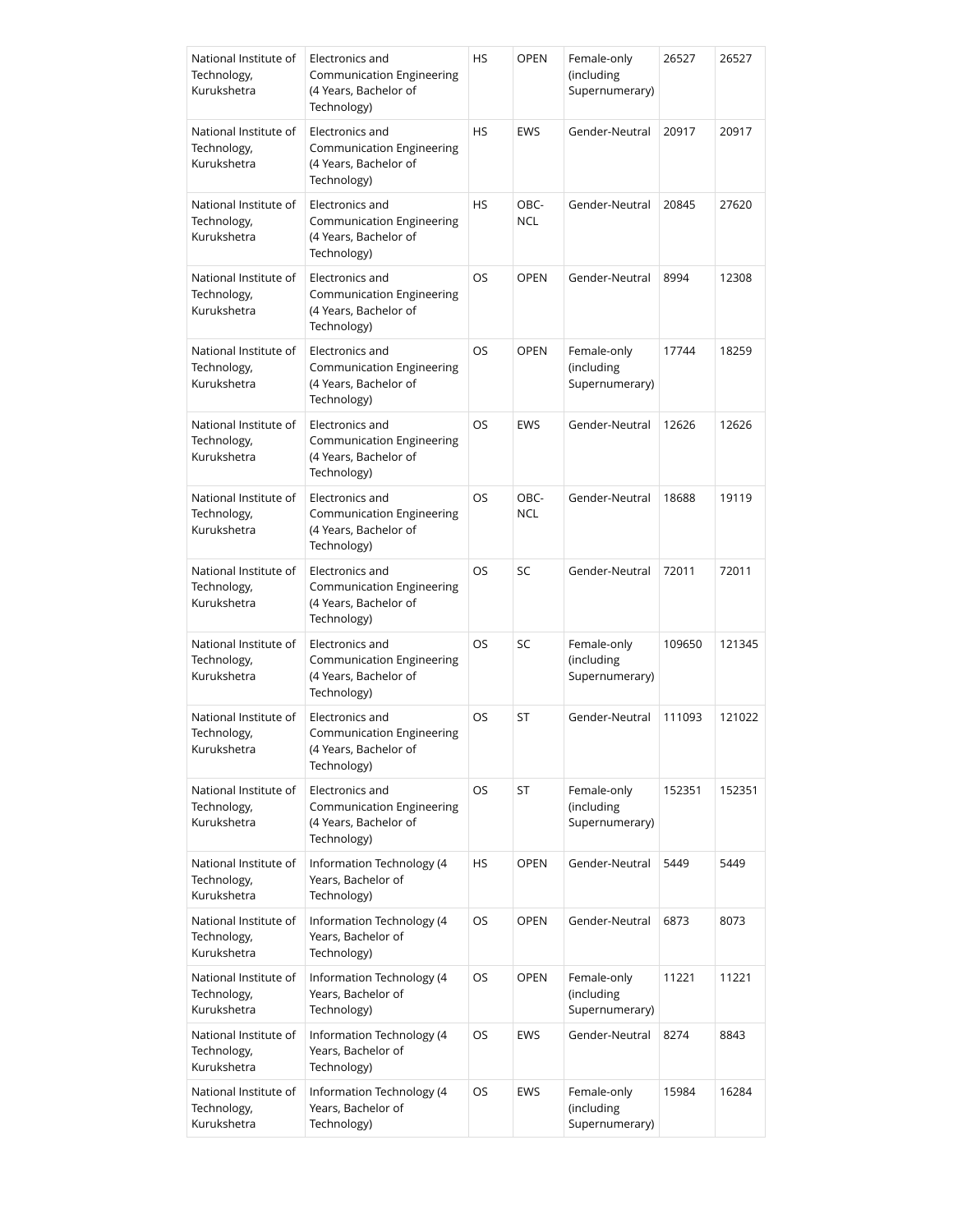| National Institute of<br>Technology,<br>Kurukshetra | Information Technology (4<br>Years, Bachelor of<br>Technology) | OS        | OBC-<br><b>NCL</b> | Gender-Neutral                              | 11555  | 11555  |
|-----------------------------------------------------|----------------------------------------------------------------|-----------|--------------------|---------------------------------------------|--------|--------|
| National Institute of<br>Technology,<br>Kurukshetra | Information Technology (4<br>Years, Bachelor of<br>Technology) | OS        | SC                 | Gender-Neutral                              | 59927  | 59927  |
| National Institute of<br>Technology,<br>Kurukshetra | Information Technology (4<br>Years, Bachelor of<br>Technology) | OS        | ST                 | Gender-Neutral                              | 87023  | 87023  |
| National Institute of<br>Technology,<br>Kurukshetra | Mechanical Engineering (4<br>Years, Bachelor of<br>Technology) | Al        | ST                 | Gender-Neutral                              | 139256 | 144997 |
| National Institute of<br>Technology,<br>Kurukshetra | Mechanical Engineering (4<br>Years, Bachelor of<br>Technology) | Al        | ST                 | Female-only<br>(including<br>Supernumerary) | 220920 | 220920 |
| National Institute of<br>Technology,<br>Kurukshetra | Mechanical Engineering (4<br>Years, Bachelor of<br>Technology) | HS        | <b>OPEN</b>        | Gender-Neutral                              | 26095  | 32359  |
| National Institute of<br>Technology,<br>Kurukshetra | Mechanical Engineering (4<br>Years, Bachelor of<br>Technology) | <b>HS</b> | <b>OPEN</b>        | Female-only<br>(including<br>Supernumerary) | 35499  | 35499  |
| National Institute of<br>Technology,<br>Kurukshetra | Mechanical Engineering (4<br>Years, Bachelor of<br>Technology) | HS        | <b>EWS</b>         | Gender-Neutral                              | 35641  | 42357  |
| National Institute of<br>Technology,<br>Kurukshetra | Mechanical Engineering (4<br>Years, Bachelor of<br>Technology) | <b>HS</b> | <b>EWS</b>         | Female-only<br>(including<br>Supernumerary) | 47373  | 47373  |
| National Institute of<br>Technology,<br>Kurukshetra | Mechanical Engineering (4<br>Years, Bachelor of<br>Technology) | HS        | OBC-<br><b>NCL</b> | Gender-Neutral                              | 39836  | 51081  |
| National Institute of<br>Technology,<br>Kurukshetra | Mechanical Engineering (4<br>Years, Bachelor of<br>Technology) | <b>HS</b> | SC                 | Gender-Neutral                              | 137349 | 137349 |
| National Institute of<br>Technology,<br>Kurukshetra | Mechanical Engineering (4<br>Years, Bachelor of<br>Technology) | HS        | SC                 | Female-only<br>(including<br>Supernumerary) | 167356 | 167356 |
| National Institute of<br>Technology,<br>Kurukshetra | Mechanical Engineering (4<br>Years, Bachelor of<br>Technology) | OS        | OPEN               | Gender-Neutral                              | 18573  | 26044  |
| National Institute of<br>Technology,<br>Kurukshetra | Mechanical Engineering (4<br>Years, Bachelor of<br>Technology) | OS        | <b>OPEN</b>        | Female-only<br>(including<br>Supernumerary) | 38297  | 39654  |
| National Institute of<br>Technology,<br>Kurukshetra | Mechanical Engineering (4<br>Years, Bachelor of<br>Technology) | OS        | <b>EWS</b>         | Gender-Neutral                              | 26355  | 28497  |
| National Institute of<br>Technology,<br>Kurukshetra | Mechanical Engineering (4<br>Years, Bachelor of<br>Technology) | OS        | OBC-<br><b>NCL</b> | Gender-Neutral                              | 31754  | 33528  |
| National Institute of<br>Technology,<br>Kurukshetra | Mechanical Engineering (4<br>Years, Bachelor of<br>Technology) | OS        | SC                 | Gender-Neutral                              | 105884 | 105884 |
| National Institute of<br>Technology,<br>Kurukshetra | Mechanical Engineering (4<br>Years, Bachelor of<br>Technology) | OS        | ST                 | Gender-Neutral                              | 145786 | 175627 |
| National Institute of<br>Technology,<br>Kurukshetra | Mechanical Engineering (4<br>Years, Bachelor of<br>Technology) | OS        | ST                 | Female-only<br>(including<br>Supernumerary) | 232520 | 232520 |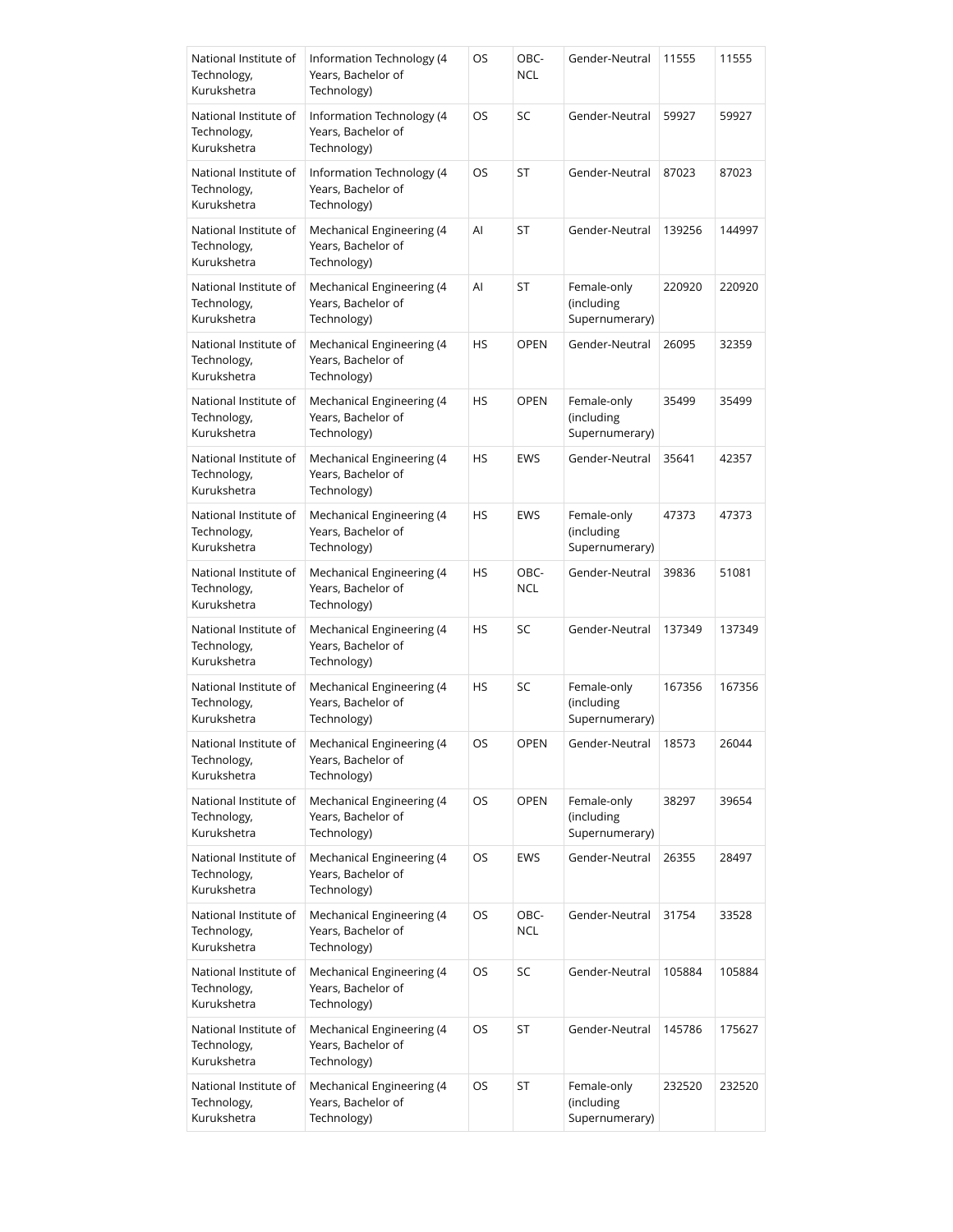| National Institute of<br>Technology,<br>Kurukshetra | Production and Industrial<br>Engineering (4 Years,<br>Bachelor of Technology) | Al        | ST                 | Gender-Neutral                              | 198167 | 200126 |
|-----------------------------------------------------|-------------------------------------------------------------------------------|-----------|--------------------|---------------------------------------------|--------|--------|
| National Institute of<br>Technology,<br>Kurukshetra | Production and Industrial<br>Engineering (4 Years,<br>Bachelor of Technology) | HS        | <b>OPEN</b>        | Gender-Neutral                              | 38752  | 55369  |
| National Institute of<br>Technology,<br>Kurukshetra | Production and Industrial<br>Engineering (4 Years,<br>Bachelor of Technology) | HS        | <b>OPEN</b>        | Female-only<br>(including<br>Supernumerary) | 45553  | 63414  |
| National Institute of<br>Technology,<br>Kurukshetra | Production and Industrial<br>Engineering (4 Years,<br>Bachelor of Technology) | HS        | <b>EWS</b>         | Gender-Neutral                              | 82238  | 94089  |
| National Institute of<br>Technology,<br>Kurukshetra | Production and Industrial<br>Engineering (4 Years,<br>Bachelor of Technology) | <b>HS</b> | <b>EWS</b>         | Female-only<br>(including<br>Supernumerary) | 91399  | 91399  |
| National Institute of<br>Technology,<br>Kurukshetra | Production and Industrial<br>Engineering (4 Years,<br>Bachelor of Technology) | HS        | OBC-<br><b>NCL</b> | Gender-Neutral                              | 60272  | 83284  |
| National Institute of<br>Technology,<br>Kurukshetra | Production and Industrial<br>Engineering (4 Years,<br>Bachelor of Technology) | HS        | OBC-<br>NCL        | Female-only<br>(including<br>Supernumerary) | 87746  | 87746  |
| National Institute of<br>Technology,<br>Kurukshetra | Production and Industrial<br>Engineering (4 Years,<br>Bachelor of Technology) | HS        | SC                 | Gender-Neutral                              | 104259 | 153261 |
| National Institute of<br>Technology,<br>Kurukshetra | Production and Industrial<br>Engineering (4 Years,<br>Bachelor of Technology) | OS        | <b>OPEN</b>        | Gender-Neutral                              | 37946  | 41629  |
| National Institute of<br>Technology,<br>Kurukshetra | Production and Industrial<br>Engineering (4 Years,<br>Bachelor of Technology) | OS        | <b>OPEN</b>        | Female-only<br>(including<br>Supernumerary) | 54214  | 55550  |
| National Institute of<br>Technology,<br>Kurukshetra | Production and Industrial<br>Engineering (4 Years,<br>Bachelor of Technology) | OS        | <b>EWS</b>         | Gender-Neutral                              | 41949  | 44085  |
| National Institute of<br>Technology,<br>Kurukshetra | Production and Industrial<br>Engineering (4 Years,<br>Bachelor of Technology) | OS        | <b>EWS</b>         | Female-only<br>(including<br>Supernumerary) | 63801  | 63801  |
| National Institute of<br>Technology,<br>Kurukshetra | Production and Industrial<br>Engineering (4 Years,<br>Bachelor of Technology) | OS        | OBC-<br>NCL        | Gender-Neutral                              | 48385  | 51860  |
| National Institute of<br>Technology,<br>Kurukshetra | Production and Industrial<br>Engineering (4 Years,<br>Bachelor of Technology) | OS        | SC                 | Gender-Neutral                              | 135470 | 135470 |
| National Institute of<br>Technology,<br>Kurukshetra | Production and Industrial<br>Engineering (4 Years,<br>Bachelor of Technology) | OS        | ST                 | Gender-Neutral                              | 207586 | 231275 |
| National Institute of<br>Technology, Manipur        | Civil Engineering (4 Years,<br>Bachelor of Technology)                        | OS        | <b>OPEN</b>        | Gender-Neutral                              | 66377  | 69688  |
| National Institute of<br>Technology, Manipur        | Civil Engineering (4 Years,<br>Bachelor of Technology)                        | OS        | <b>OPEN</b>        | Female-only<br>(including<br>Supernumerary) | 109440 | 109846 |
| National Institute of<br>Technology, Manipur        | Civil Engineering (4 Years,<br>Bachelor of Technology)                        | OS        | <b>EWS</b>         | Gender-Neutral                              | 82137  | 92249  |
| National Institute of<br>Technology, Manipur        | Civil Engineering (4 Years,<br>Bachelor of Technology)                        | OS        | OBC-<br>NCL        | Gender-Neutral                              | 71574  | 78539  |
| National Institute of<br>Technology, Manipur        | Civil Engineering (4 Years,<br>Bachelor of Technology)                        | OS        | OBC-<br>NCL        | Female-only<br>(including<br>Supernumerary) | 120868 | 120868 |
| National Institute of<br>Technology, Manipur        | Civil Engineering (4 Years,<br>Bachelor of Technology)                        | OS        | SC                 | Gender-Neutral                              | 181420 | 189352 |